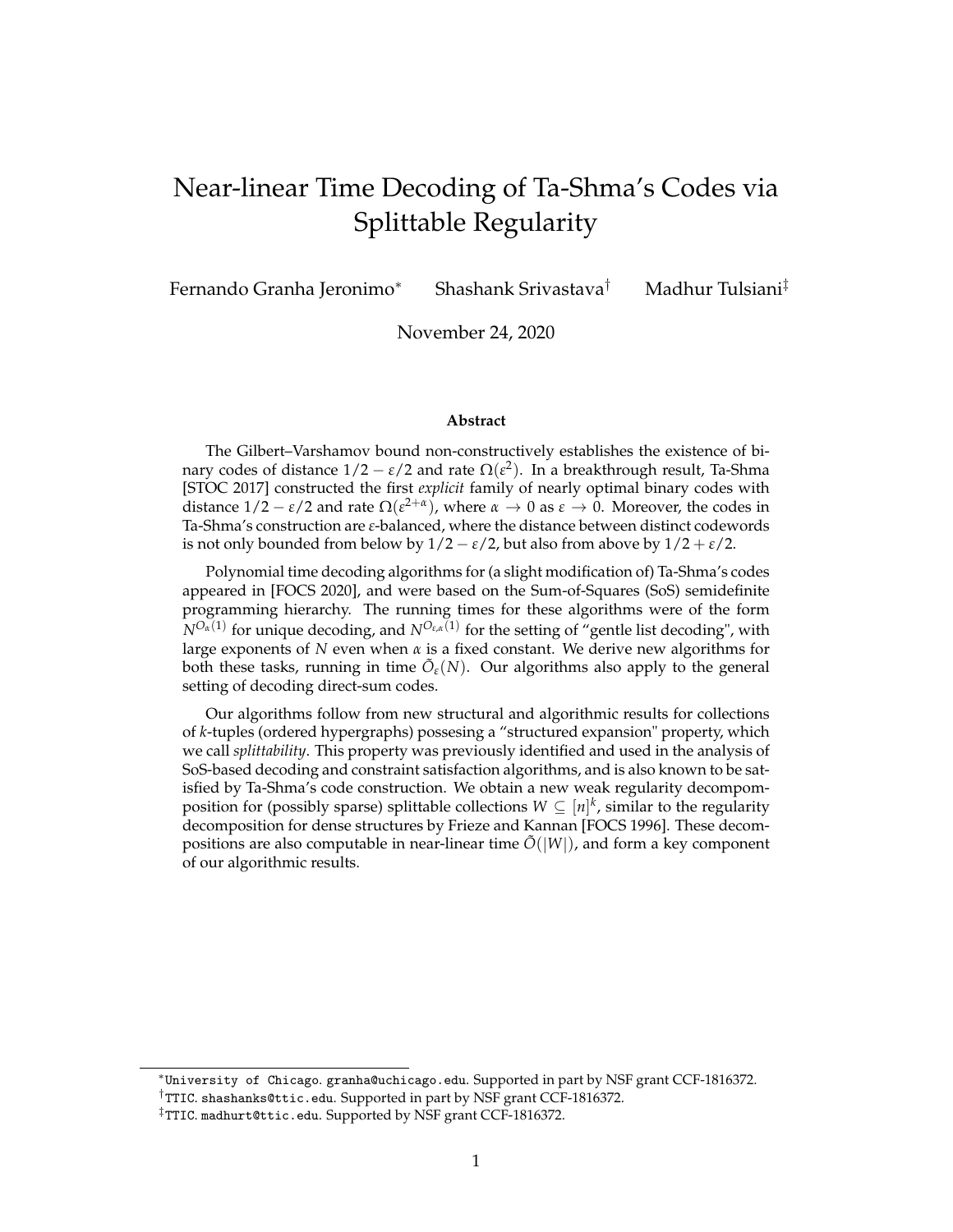# **Contents**

| 1              |                                                     | Introduction                                          | $\mathbf{1}$ |
|----------------|-----------------------------------------------------|-------------------------------------------------------|--------------|
| $\overline{2}$ |                                                     | <b>A Technical Overview</b>                           | 5            |
| 3              | Preliminaries                                       |                                                       | 8            |
|                | 3.1                                                 |                                                       | 8            |
|                | 3.2                                                 |                                                       | 9            |
|                | 3.3                                                 |                                                       | 9            |
|                | 3.4                                                 |                                                       | 10           |
|                | 3.5                                                 |                                                       | 11           |
| 4              | <b>Weak Regularity for Splittable Tuples</b>        |                                                       | 12           |
|                | 4.1                                                 |                                                       | 12           |
|                | 4.2                                                 |                                                       | 15           |
|                | 4.3                                                 |                                                       | 16           |
|                | 4.4                                                 |                                                       | 17           |
|                | 4.5                                                 |                                                       | 25           |
| 5              |                                                     | <b>Regularity Based Decoding for Direct-Sum Codes</b> | 30           |
| 6              | <b>Near-linear Time Decoding of Ta-Shma's Codes</b> |                                                       | 33           |
|                | 6.1                                                 |                                                       | 36           |
|                | A Properties of Ta-Shma's Construction              |                                                       | 42           |
|                | A.1                                                 |                                                       | 42           |
|                | A.2                                                 |                                                       | 45           |
|                | A.3                                                 |                                                       | 45           |
|                |                                                     |                                                       | 46           |
|                |                                                     |                                                       | 47           |
|                |                                                     |                                                       | 48           |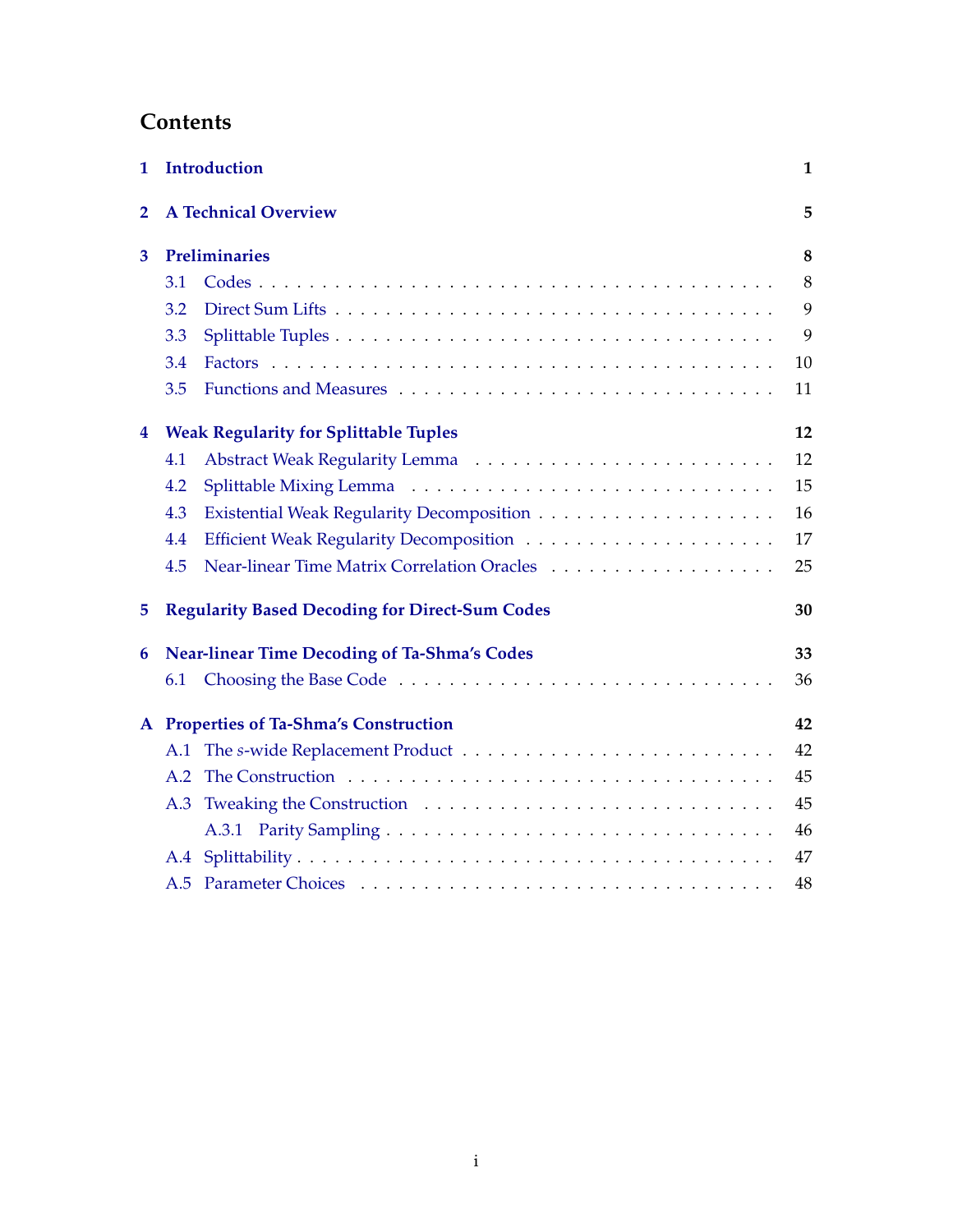### <span id="page-2-0"></span>**1 Introduction**

A binary code  $C \subseteq \mathbb{F}_2^N$  is said to be *ε*-balanced if any two distinct codewords  $x, y \in$  $\mathcal C$  satisfy  $\Delta(x,y)\,\in\,$   $[(1-\varepsilon)/2,(1+\varepsilon)/2]$ , where  $\Delta(x,y)$  denotes the relative distance between the two codewords. Finding explicit and optimal constructions of such codes, and indeed of codes where the distances are at least (1−*ε*)/<sup>2</sup> is a central problem in coding theory [\[Gur10,](#page-41-0) [Gur09\]](#page-41-1), with many applications to the theory of pseudorandomness [\[Vad12\]](#page-42-0). Recently, Ta-Shma [\[TS17\]](#page-42-1) gave a breakthrough construction of (a family of) explicit *ε*balanced codes, with near-optimal rates, for arbitrarily small *ε* > 0. For the case of codes with distance at least (1−*ε*)/2, the existential rate-distance tradeoffs established by Gilbert [\[Gil52\]](#page-41-2) and Varshamov [\[Var57\]](#page-42-2), prove the existence of codes with rate  $\Omega(\mathcal{E}^2)$ , while McEliece et al. [\[MRRW77\]](#page-42-3) prove an upper bound of  $O(\epsilon^2 \log(1/\epsilon))$  on the rate. On the other hand, Ta-Shma's result yields an *explicit* family of codes with rate  $\Omega(\epsilon^{2+o(1)}).$ 

**Decoding algorithms.** The near-optimal *ε*-balanced codes of Ta-Shma [\[TS17\]](#page-42-1) (which we will refer as Ta-Shma codes) were not known to be efficiently decodable at the time of their discovery. In later work, polynomial-time unique decoding algorithms for (a slight modification of) these codes were developed in [\[JQST20\]](#page-41-3) (building on  $[A]Q^+20]$ ) using the Sum-of-Squares (SoS) hierarchy of semidefinite programming (SDP) relaxations. For unique decoding of codes with rates  $\Omega(\epsilon^{2+\alpha})$  (when  $\alpha > 0$  is an arbitrarily small constant) these results yield algorithms running in time  $N^{O_{\alpha}(1)}$ . These algorithms also extend to the case when *α* is a vanishing function of *ε*, and to the problem of list decoding within an error radius of  $1/2 - \varepsilon'$  (for  $\varepsilon'$  larger than a suitable function of  $\varepsilon$ ) with running time  $N^{O_{\varepsilon,\varepsilon',\alpha}(1)}.$  However, the  $O_\alpha(1)$  exponent of  $N$  obtained in the unique decoding case is quite large even for a fixed constant  $\alpha$  (say  $\alpha = 0.1$ ), and the exponent in the list decoding case grows with the parameter *ε*.

In this work, we use a different approach based on new weak regularity lemmas (for structures identified by the SoS algorithms), resulting in near-linear time algorithms for both the above tasks. The algorithms below work in time  $\tilde{O}_{\varepsilon}(N)$  for *ε*-balanced Ta-Shma codes with rates  $\Omega(\varepsilon^{2+\alpha})$ , even when *α* is a (suitable) vanishing function of  $\varepsilon$ .

<span id="page-2-2"></span>**Theorem 1.1** (Near-linear Time Unique Decoding)**.** *For every ε* > 0 *sufficiently small, there are explicit binary linear Ta-Shma codes* C*N*,*ε*,*<sup>α</sup>* ⊆ **F** *N* 2 *for infinitely many values N* ∈ **N** *with*

- *(i) distance at least* 1/2 − *ε*/2 *(actually ε-balanced),*
- *(ii) rate*  $\Omega(\varepsilon^{2+\alpha})$  *where*  $\alpha = O(1/(\log_2(1/\varepsilon))^{1/6})$ *, and*
- *(iii)* an  $r(\varepsilon) \cdot \tilde{O}(N)$  *time unique decoding algorithm that that decodes within radius*  $1/4 \varepsilon/4$ *and works with high probability,*

*where*  $r(\varepsilon) = \exp(\exp(\text{polylog}(1/\varepsilon)))$ .

We can also obtain list decoding results as in [\[JQST20\]](#page-41-3), but now in near-linear time.

<span id="page-2-1"></span>**Theorem 1.2** (Near-linear Time Gentle List Decoding)**.** *For every ε* > 0 *sufficiently small,*  $t$ here are explicit binary linear Ta-Shma codes  $\mathcal{C}_{N,\varepsilon,\alpha}\subseteq \mathbb{F}_2^N$  for infinitely many values  $N\in\mathbb{N}$  with

*(i) distance at least* 1/2 − *ε*/2 *(actually ε-balanced),*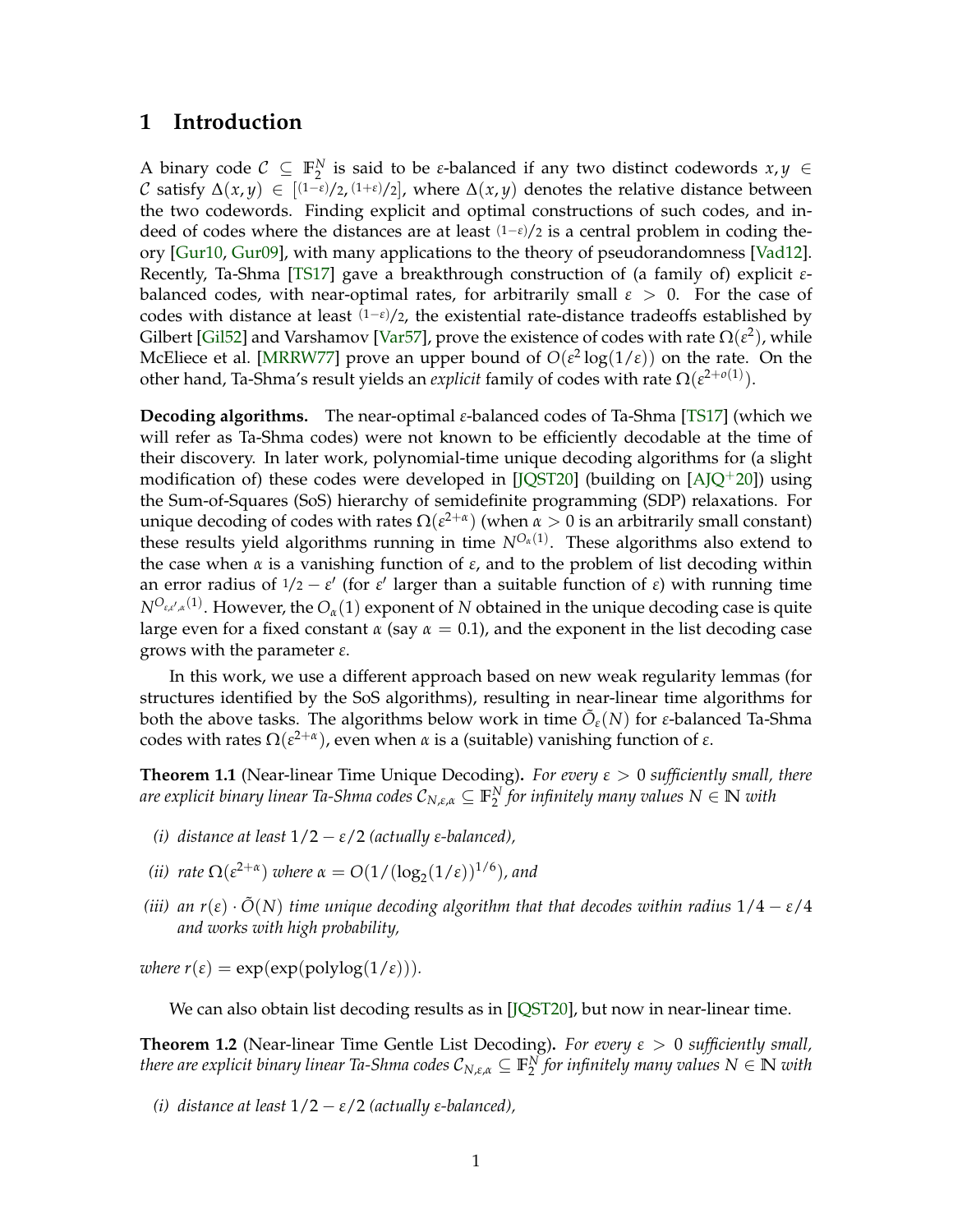- <span id="page-3-1"></span>*(ii) rate*  $\Omega(\varepsilon^{2+\alpha})$  *where*  $\alpha = O(1/(\log_2(1/\varepsilon))^{1/6})$ *, and*
- *(iii)* an r(ε) ·  $\tilde{O}(N)$  time list decoding algorithm that decodes within radius 1/2  $-$  2<sup>−Θ((log<sub>2</sub>(1/ε))<sup>1/6</sup>)</sup> *and works with high probability,*

*where*  $r(\varepsilon) = \exp(\exp(\text{poly}(1/\varepsilon)))$ *.* 

While [Theorem 1.2](#page-2-1) yields a list decoding radius close to  $1/2$ , we remark that the above tradeoff between the list decoding radius and rate, is far from the state-of-the-art of  $1/2 - \varepsilon$ radius with rate Ω(*ε* 3 ) of Guruswami and Rudra [\[GR06\]](#page-41-4). Considering a three way tradeoff involving distance, rate, and list-decoding radius, [Theorem 1.2](#page-2-1) can be seen as close to optimal with respect to the first two parameters, and quite far off with respect to the third one. Finding an algorithm for codes with optimal tradeoffs in all three parameters, is a very interesting open problem. Another interesting problem is understanding the optimal dependence of the "constant" factors  $r(\varepsilon)$  in the running times. We have not tried to optimize these factors in our work.

**Direct-Sum Codes and "Structured Pseudorandomness".** Ta-Shma's code construction can be viewed as a special case of "distance amplification via direct-sum", an operation with several applications in coding and complexity theory  $[ABN<sup>+</sup>92, IW97, GI01, IKW09,$  $[ABN<sup>+</sup>92, IW97, GI01, IKW09,$  $[ABN<sup>+</sup>92, IW97, GI01, IKW09,$  $[ABN<sup>+</sup>92, IW97, GI01, IKW09,$  $[ABN<sup>+</sup>92, IW97, GI01, IKW09,$  $[ABN<sup>+</sup>92, IW97, GI01, IKW09,$  $[ABN<sup>+</sup>92, IW97, GI01, IKW09,$ [DS14,](#page-40-0) [DDG](#page-40-1)<sup>+</sup>15, [Cha16,](#page-40-2) [DK17,](#page-40-3) [Aro02\]](#page-39-2). Given a (say) linear code  $C_0 \subseteq \mathbb{F}_2^n$  and a collection of tuples  $W\subseteq [n]^k$ , we define it's "direct-sum lifting" as  $\mathcal{C}=\mathrm{dsum}_W(\mathcal{C}_0)\subseteq \mathbb{F}_2^{|W|}$  where

$$
dsum_W(\mathcal{C}_0) := \left\{ (z_{i_1} + \cdots + z_{i_k})_{(i_1,\ldots,i_k) \in W} \mid z \in \mathcal{C}_0 \right\}.
$$

It is easy to see that if  $\mathcal{C}_0$  is  $\varepsilon_0$ -balanced for a constant  $\varepsilon_0$ , then taking  $W~=~[n]^k$  results in dsum<sub>*W*</sub>( $C_0$ ) being *ε*-balanced with  $\varepsilon = \varepsilon_0^k$  (though with vanishing rate). A standard sampling argument shows that a random  $W \subseteq [n]^k$  with  $|W| = O(n/\varepsilon^2)$  also suffices, while yielding rate  $\Omega(\varepsilon^2)$ . Rozenman and Wigderson [\[Bog12\]](#page-40-4) suggested a derandomization of this argument using a "pseudorandom" *W* constructed from the collection of all length- (*k* − 1) walks on a suitable expander graph. While this result can be shown to achieve a rate of Ω(*ε* 4+*o*(1) ), Ta-Shma achieves a rate of Ω(*ε* 2+*o*(1) ) using a carefully constructed *sub-collection* of walks on an expander with a special form.

The above results show that pseudorandomness can be used to amplify distance, since the collections *W* above behave *like* a random *W*. However, finding decoding algorithms for such codes requires understanding properties of these collections which are *unlike* a random *W*, since random collections yield codes with (essentially) random generator matrices, where we do not expect efficient algorithms.

Our results can be viewed as showing that when the collection *W* satisfies a form of "structured multi-scale pseudorandomness" property [1](#page-3-0) called *splittability* (identified in previous work), it can be exploited for algorithm design. One can think of splittability as capturing properties of the complete set  $[n]^k$ , which are not present in a (sparse) random  $W \subseteq [n]^k$ . For the case of  $k = 4$ , when  $W = [n]^4$ , if we consider a graph between pairs  $(i_1, i_2)$  and  $(i_3, i_4)$ , which are connected when  $(i_1, \ldots, i_4) \in W$ , then this defines an expanding (complete) graph when  $W = [n]^4$ . On the other hand, for a random *W* of size  $O(n)$ ,

<span id="page-3-0"></span><sup>&</sup>lt;sup>1</sup>As discussed later, there are several notions of "structured pseudorandom" for (ordered and unordered) hypergraphs. We describe splittability here, since this is the one directly relevant for our algorithmic applications.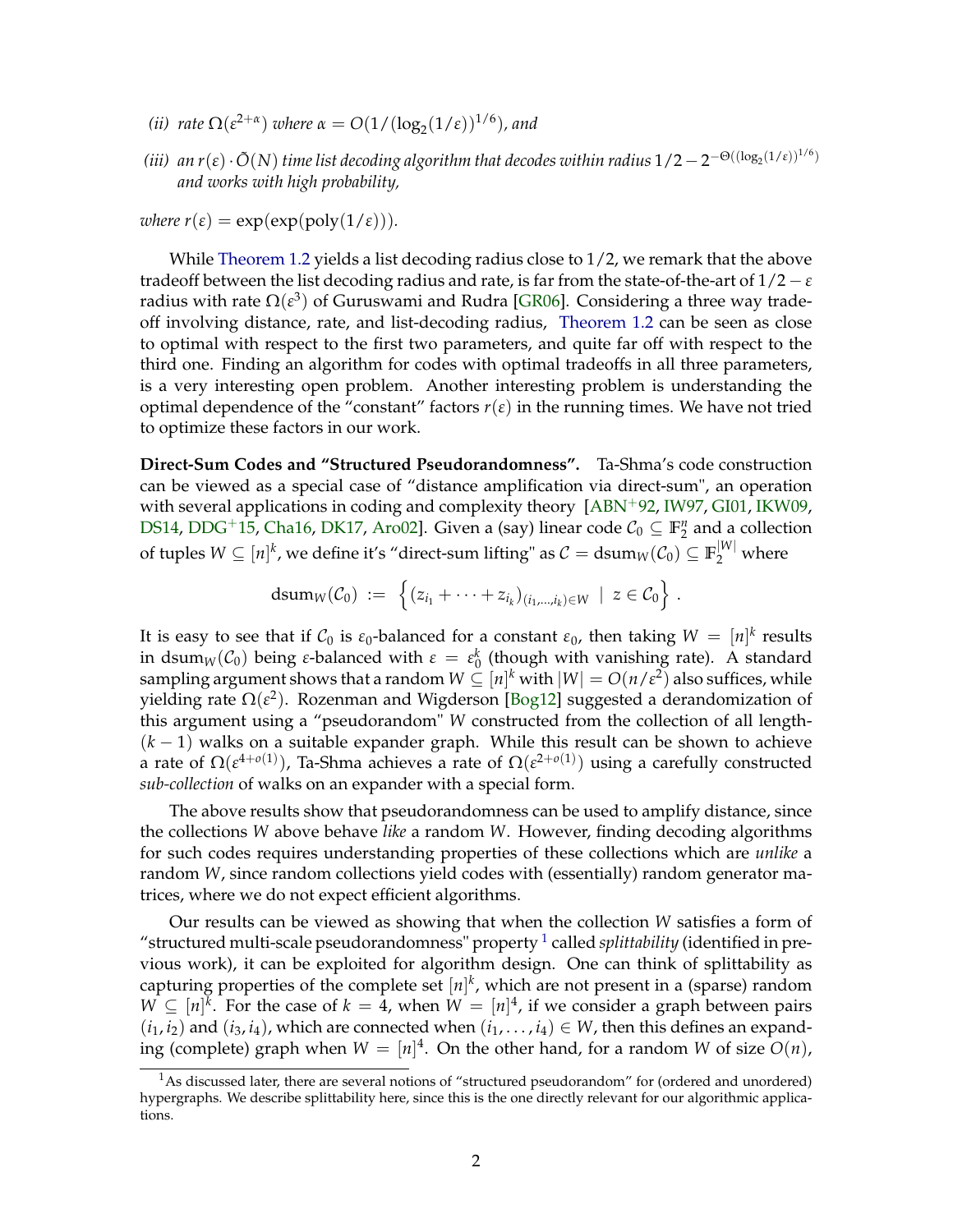<span id="page-4-0"></span>such a graph is a matching with high probability. Splittability requires various such graphs defined in terms of *W* to be expanders.

**Definition 1.3** (Splittability, informal). *Given*  $W ⊆ [n]^k$  and a,  $b ∈ [k]$ , let  $W[a, b] ⊆ [n]^{b-a+1}$ *denote the tuples obtained by considering*  $(i_a, \ldots, i_b)$  *for every*  $(i_1, \ldots, i_k) \in W$ . We say W can be *τ-split at position t, if the bipartite graph with vertex sets W*[1, *t*] *and W*[*t* + 1, *k*]*, edge-set W, and (normalized) biadjacency matrix* S*<sup>t</sup>* ∈ **R***W*[1,*t*]×*W*[*t*+1,*k*] *, is an expander satisfying σ*2(S*t*) ≤ *τ. We say that W is*  $\tau$ *-splittable if for all*  $1 \le a \le t < b \le k$ ,  $W[a, b]$  *can be*  $\tau$ *-split at position t.* 

Note that when  $k = 2$ , this coincides with the definition of (bipartite) graph expansion. It is also easy to show that collections of length- $(k - 1)$  walks on a graph with second singular value  $\lambda$ , satisfy the above property with  $\tau = \lambda$ . The sub-collections used by Ta-Shma can also be shown to splittable (after a a slight modification) and we recall this proof from [\[JQST20\]](#page-41-3) in [Appendix A.](#page-43-0)

The key algorithmic component in our decoding results, is a general *list decoding* result for codes constructed via direct-sum operations, which reduces the task of list decoding for dsum<sub>*W*</sub>( $C_0$ ) to that of unique decoding for the code  $C_0$ , when *W* is *τ*-splittable for an appropriate  $\tau$ . The splittability property was identified and used in previous work  $[A]Q^+20$ , [JQST20\]](#page-41-3), for the analysis of SoS based algorithms, which obtained the above reduction in  $N^{O_{\varepsilon}(1)}$  time. Regularity based methods also allow for near-linear time algorithms in this general setting of direct-sum codes, with a simpler and more transparent proof (and improved dependence of the list decoding radius on *τ* and *k*).

**Theorem 1.4** (List Decoding Direct Sum (informal version of [Theorem 5.1\)](#page-31-1)). Let  $C_0 \subseteq \mathbb{F}_2^n$  be  $a$ n  $\varepsilon_0$ -balanced linear code, which is unique-decodable to distance (1– $\varepsilon_0$ )/4 in time  $\mathcal{T}_0$ . Let  $W\subseteq [n]^k$ *be a τ*-splittable collection of tuples. Let  $C = \text{dsum}_W(C_0)$  *be ε*-balanced, and let β *be* such that

$$
\beta \gg \max \left\{ \sqrt{\varepsilon}, \ (\tau \cdot k^3)^{1/2}, \ \left( \frac{1}{2} + 2\varepsilon_0 \right)^{k/2} \right\}.
$$

Then, there exists a randomized algorithm, which given  $\tilde{y} \in \mathbb{F}_2^W$ , recovers the list

$$
\mathcal{L}_{\beta}(\tilde{y}) := \{ y \in C \mid \Delta(\tilde{y}, y) \leq 1/2 - \beta \},
$$

 $w$ ith probability at least  $1-o(1)$ , in time  $\tilde{O}(C_{\beta,k,\varepsilon_0}\cdot(|W|+\mathcal{T}_0))$ , where  $C_{k,\beta,\varepsilon_0}$  only depends on  $k$ ,  $β$  *and*  $ε_0$ *.* 

**Splittable Regularity.** The technical component of our results is a novel understanding of splittable structures, via weak regularity lemmas. This provides a different way of exploiting "structured pseudorandomness" properties in hypergraphs, which may be of interest beyond applications considered here.

For the case of graphs (i.e.,  $k = 2$ ), several weak regularity lemmas are known which can be applied to (say) dense subgraphs of an expanding graph [\[RTTV08,](#page-42-4) [TTV09,](#page-42-5) [COCF09,](#page-40-5) [BV20\]](#page-40-6). As in the Frieze-Kannan [\[FK96\]](#page-40-7) weak regularity lemma for dense graphs, these lemmas decompose the adjacency matrix  $A_{W}$  of a subgraph  $W' \subseteq W$ , as a weighted sum of a small number of cut matrices  $(\mathbf{1}_{S_\ell} \mathbf{1}_{T_\ell}^T$  for  $S_\ell, T_\ell \subseteq [n])$ , such that one can use this decomposition to count the number of edges between any subsets *S*, *T*  $\subseteq$  [*n*] i.e.,

$$
\left| \mathbf{1}_S^{\mathsf{T}} \left( A_{W'} - \sum_{\ell} c_{\ell} \cdot \mathbf{1}_{S_{\ell}} \mathbf{1}_{T_{\ell}}^{\mathsf{T}} \right) \mathbf{1}_T \right| \leq \epsilon \cdot |W| \; .
$$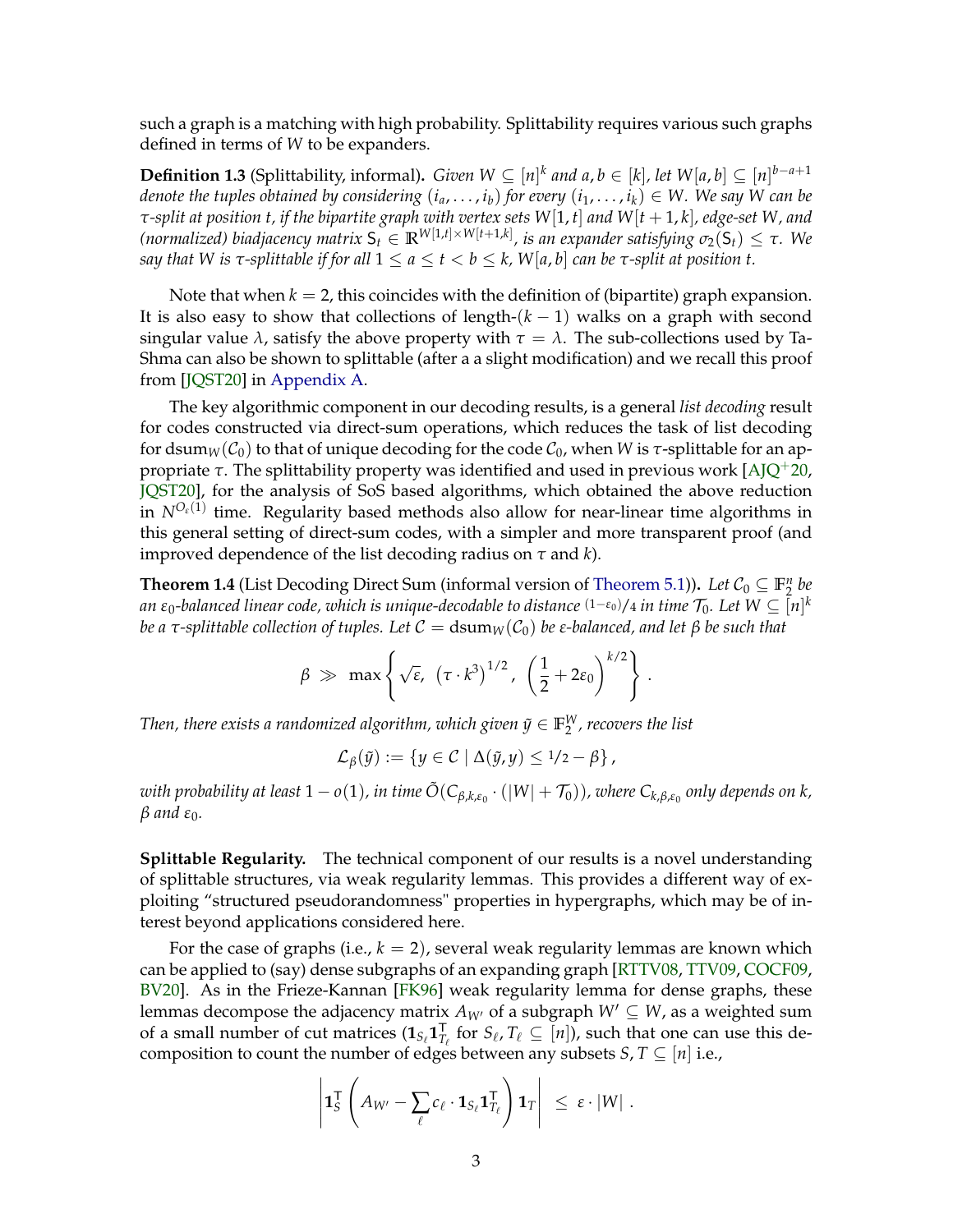<span id="page-5-1"></span>This can be thought of as computing an "approximation" of  $A_{W'}$  using a small number of cut matrices  $\mathbf{1}_{S_j}\mathbf{1}_{T_j}^{\mathsf{T}}$ , which is "indistinguishable" by any cut matrix  $\mathbf{1}_S\mathbf{1}_T^{\mathsf{T}}$ .

More generally, one can think of the above results as approximating any function *g* : *W* → [−1,1] (with  $g = 1<sub>W'</sub>$  in the example above) with respect to a family of "split" functions  $\mathcal{F} \subseteq \{f : [n] \to [-1,1]\}^{\otimes 2}$ , where the approximation itself is a sum of a small number of of functions from  $\mathcal F$  i.e., for all  $f_1, f_2 \in \mathcal F$ 

$$
\left|\left\langle g-\sum_{\ell}c_{\ell}\cdot f_{\ell,1}\otimes f_{\ell,2}\right\rangle f_1\otimes f_2\right\rangle\right| \leq \varepsilon\cdot|W|.
$$

Our regularity lemma for splittable  $W \subseteq [n]^k$ , extends the above notion of approximation, using *k*-wise split functions of the form  $f_1 \otimes \cdots \otimes f_k$ . We obtain near-linear time weak regularity decompositions for classes of *k*-wise cut functions of the form

$$
\mathrm{CUT}^{\otimes k}:=\{\pm\mathbf{1}_{S_1}\otimes\cdots\otimes\mathbf{1}_{S_k}\mid S_1,\ldots,S_k\subseteq [n]\},
$$

and also for signed version of these *k*-wise cut functions

$$
\mathrm{CUT}_\pm^{\otimes k}\coloneqq\{\pm\chi_{S_1}\otimes\cdots\otimes\chi_{S_k}\mid S_1,\ldots,S_k\subseteq [n]\},
$$

where  $\chi_S = (-1)^{1_S}$ . For our decoding results, we will use CUT $_{\pm}^{\otimes k}$ . Our near-linear time weak regularity decomposition result is given next.

**Theorem 1.5** (Efficient Weak Regularity (informal version of [Theorem 4.11\)](#page-18-1)). *Let W*  $\subseteq$   $[n]^k$ and let  $\mathcal F$  be either  $\text{CUT}^{\otimes k}$  or  $\text{CUT}^{\otimes k}_\pm$ . Suppose  $g\in\mathbb R^{[n]^k}$  is supported on W and has bounded *norm. For every*  $δ > 0$ , if W is τ-splittable with  $τ = O(δ² / k³)$ , then we can find  $h = \sum_{\ell}^{p}$  $\frac{p}{\ell=1} c_{\ell} \cdot f_{\ell}$ *in*  $O_{k,\delta}(|W|)$  *time, where*  $p = O(k^2/\delta^2)$ *,*  $f_\ell \in \mathcal{F}$  *and*  $c_\ell \in \mathbb{R}$ *, such that h is a good approximator to g in the following sense*

$$
\max_{f \in \mathcal{F}} \quad \langle g - h, f \rangle \leq \delta \cdot |W|,
$$

where the inner product is over the counting measure on  $[n]^k.$ 

We note that an existential version of the above theorem follows known abstract versions of the Frieze-Kannan regularity lemma [\[TTV09,](#page-42-5) [BV20\]](#page-40-6), via a relatively simple use of splittability. However, making a black-box application of known regularity lemmas algorithmic, requires computing a form of "tensor cut-norm", which is believed to be hard to even approximate in general<sup>[2](#page-5-0)</sup> (unlike the matrix case). The nontrivial component of the result above, is obtaining a regularity lemma which allows for a *near-linear time computation*, while still achieving parameters close to the existential version.

**Related Work.** As discussed above, the decoding results in this paper, were derived earlier using algorithms based on the SoS hierarchy  $[A]Q^+20$ , [JQST20\]](#page-41-3), though with significantly larger running times (and somewhat worse dependence on parameters). A common thread in the SoS algorithms is to relate the task of decoding, to that of solving instances

<span id="page-5-0"></span><sup>2</sup>Strictly speaking, we only need to approximate this for "splittable" tensors. It is possible that one could use existing regularity lemmas black box, and use splittability to design a fast algorithm for tensor cut-norm. In our proof, we instead choose to use the matrix cut-norm algorithms as black-box, and use splittability to modify the proof of the regularity lemma.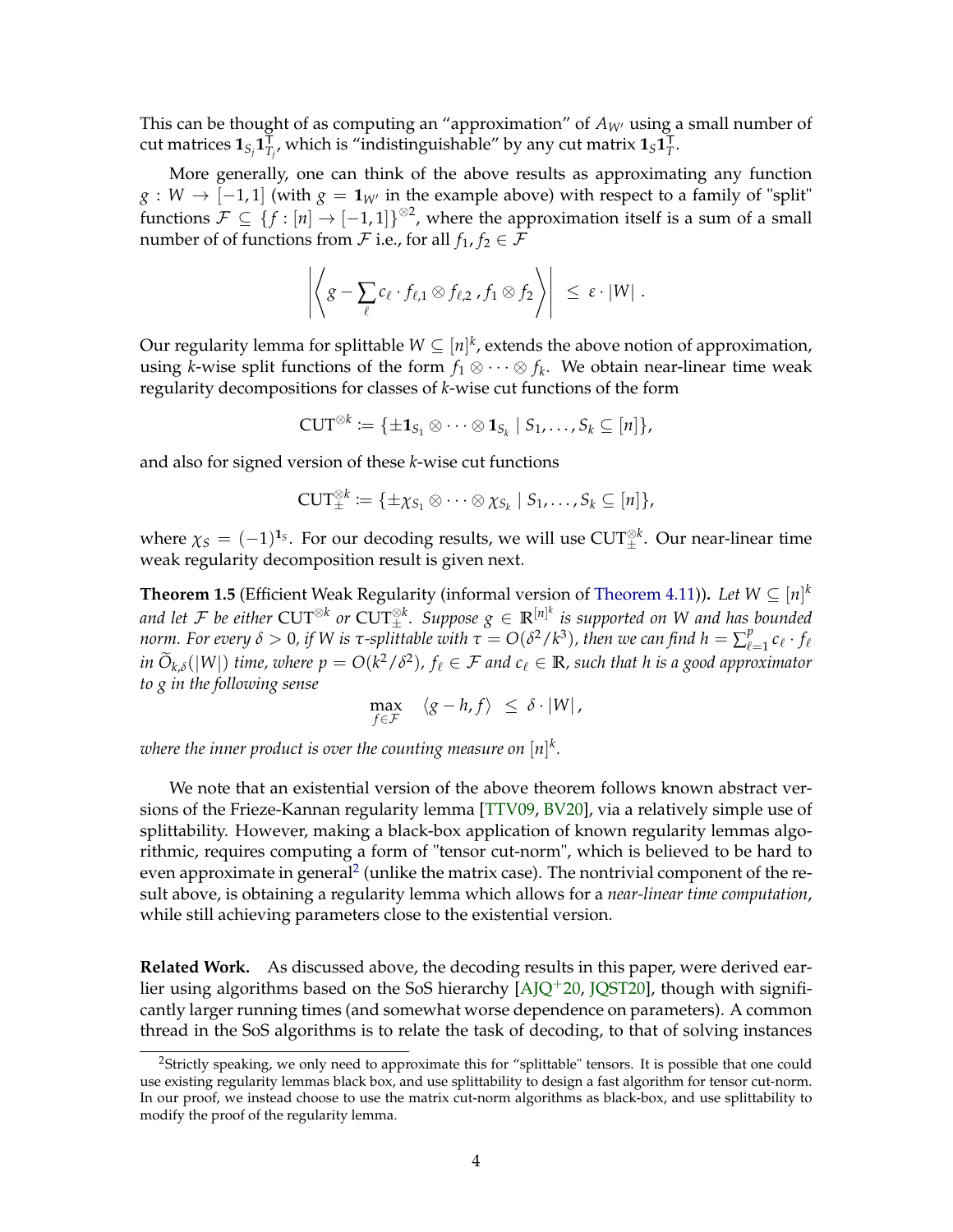<span id="page-6-1"></span>of constraint satisfaction problems with *k* variables in each constraint (*k*-CSPs). The original weak regularity lemma of Frieze and Kannan [\[FK96\]](#page-40-7) was indeed motivated by the question of approximately solving *k*-CSPs on dense structures (see also [\[KV09\]](#page-42-6)). Several extensions of the Frieze-Kannan lemma are known, particularly for various families of sparse pseudorandom graphs [\[KR02,](#page-41-8) [RTTV08,](#page-42-4) [TTV09,](#page-42-5) [OGT15,](#page-42-7) [BV20\]](#page-40-6). Oveis-Gharan and Trevisan [\[OGT15\]](#page-42-7) also proved a new weak regularity lemma for "low threshold-rank" graphs, which was used to obtain approximation algorithms for some 2-CSPs, where the previously known algorithms used the SoS hierarchy [\[BRS11,](#page-40-8) [GS11\]](#page-41-9). Our work can be viewed as an extension of these ideas to the case of *k*-CSPs.

Ideas based on regularity lemmas, were also employed in the context of list decoding of Reed-Muller codes, by Bhowmick and Lovett [\[BL18\]](#page-39-3). They use analogues of the abstract weak regularity lemma [\[TTV09\]](#page-42-5) and the Szemerédi regularity lemma over finite fields, but these are only used to prove bounds on the list size, rather than in the algorithm itself. On the other hand, our decoding algorithm crucially uses the decomposition obtained via our weak regularity lemma for (real-valued functions on) splittable structures.

In general, expansion phenomena have a rich history of interaction with coding theory (e.g., [\[GI01,](#page-41-6) [Gur04,](#page-41-10) [GI05,](#page-41-11) [RWZ20\]](#page-42-8)) including to the study of linear (or near-linear) time decoding backing to the seminal work of Sipser and Spielman [\[SS96\]](#page-42-9). The codes in [\[SS96\]](#page-42-9) were good codes, though not near optimal in terms of distance-rate trade-off. Several other notions of "structured pseudorandomness" for hypergraphs (referred to as high-dimensional expansion) have also been considered in literature, which also have connections to the decoding of good codes. In particular, the notion of "double sampler" was used to obtain algorithms for the list decoding for direct-product codes [ $DHK^+19$ ]. The notions of local spectral expansion [\[DK17\]](#page-40-3), cosystolic expansion [\[EK16\]](#page-40-10), and multilayer agreement samplers [\[DDHRZ20\]](#page-40-11), are also used to connect structured pseudorandomness to the design of locally testable codes. The notion of splittability was also studied for unordered hypergraphs in terms of "complement walks" by Dinur and Dikstein [\[DD19\]](#page-40-12), and in terms of "swap walks" in [\[AJT19\]](#page-39-4), for high-dimensional expanders defined via local spectral expansion.

### <span id="page-6-0"></span>**2 A Technical Overview**

We now give a more detailed overview of some of the technical components of our proof.

**Splittability.** The key structural property used for our algorithmic and structural results, is the "structured pseudorandomness" of ordered hypergraphs  $W \subseteq [n]^k$ , which we call *splittability*. The canonical example one can think of for this case, is a collection of all length-(*k* − 1) walks on a (say) *d*-regular expander graph *G* on *n* vertices. Note that this satisfies  $|W[a, b]| = d^{b-a} \cdot n$ , where  $W[a, b]$  represents the collection of sub-tuples with coordinates between indices *a* and *b* i.e., portions of the walks between the *a th* and *b th* step. We will restrict our discussion in this paper only to *d-regular collections W*  $\subseteq$   $[n]^k$  satisfying  $|W[a, b]| = d^{b-a} \cdot n$ .

We briefly sketch why the collection of length-3 walks (i.e., the case  $k = 4$ ) is splittable. Recall that splittability requires various graphs with sub-tuples to be expanding, and in particular consider the graph between *W*[1, 2] and *W*[3, 4], with edge-set *W*[1, 4]. If *E*(*G*)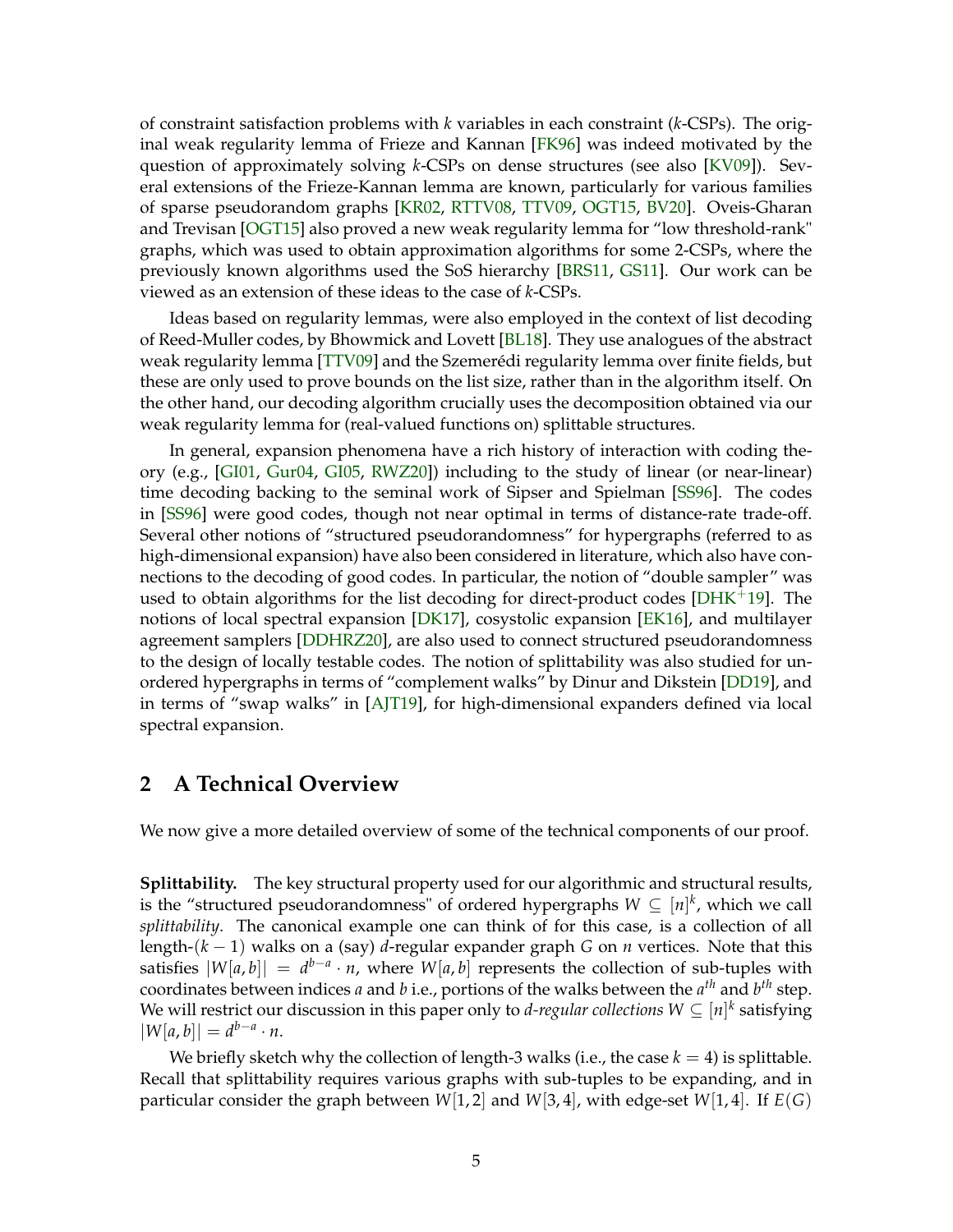<span id="page-7-0"></span>is the set of edges in *G* included with both orientations, then note that  $W[1,2] = W[3,4] =$ *E*(*G*), and  $(i_1, i_2)$ ,  $(i_3, i_4)$  are connected iff  $(i_2, i_3) \in E(G)$ . If  $M \in \mathbb{R}^{W[1,2] \times W[3,4]}$  denotes the biadjacency matrix of the bipartite graph *H* on  $W[1, 2] \times W[3, 4]$ , then up to permutations of rows and columns, we can write *M* as  $A_G \otimes J_d/d$ , where  $J_d$  denotes the  $d \times d$  all-1s matrix and  $A_G$  is the normalized adjacency matrix of *G*, since each tuple  $(i_2, i_3) \in E(G)$ contributes  $d^2$  edges in *H* (for choices of  $i_1$  and  $i_4$ ). Thus  $\sigma_2(M) = \sigma_2(\mathsf{A}_G)$ , which is small if *G* is an expander. A similar argument also works for splits in other positions, and for longer walks.

The above argument can also be extended to show that the sub-collections of walks considered by Ta-Shma (after a slight modification) are splittable, though the structure and the corresponding matrices are more involved there (see [Appendix A\)](#page-43-0).

**Regularity for graphs and functions.** We first consider an analytic form of the Frieze-Kannan regularity lemma (based on [\[TTV09\]](#page-42-5)). Let  $g : \mathcal{X} \to [-1,1]$  be any function on a finite space X with an associated probability measure  $\mu$ , and let  $\mathcal{F} \subseteq \{f : \mathcal{X} \to [-1,1]\}$ be any class of functions closed under negation. Say we want to construct a "simple approximation/decomposition" *h*, which is indistinguishable from *g*, for all functions in *f* i.e.,

$$
\langle g - h, f \rangle_{\mu} = \mathop{\mathbb{E}}_{x \sim \mu} [(g(x) - h(x)) \cdot f(x)] \leq \delta \quad \forall f \in \mathcal{F}.
$$

We can view the regularity lemma as saying that such an *h* can always be constructed as a sum of  $1/\delta^2$  functions from  $\mathcal F$ . Indeed, we can start with  $h^{(0)}=0$ , and while there exists  $f_\ell$  violating the above condition, we update  $h^{(\ell+1)} = h^{(\ell)} + \delta \cdot f_\ell.$  The process must stop in  $1/\delta^2$  steps, since  $\|g-h^{(\ell)}\|^2$  can be shown to decrease by  $\delta^2$  in every step.

$$
\left\|g - h^{(\ell)}\right\|_{\mu}^{2} - \left\|g - h^{(\ell+1)}\right\|_{\mu}^{2} = 2\delta \cdot \left\langle g - h^{(\ell)}, f_{\ell} \right\rangle_{\mu} - \delta \cdot \left\|f_{\ell}\right\|_{\mu}^{2} \geq \delta^{2}.
$$

In fact, the above can be seen as gradient descent for minimizing the convex function  $F(h) = \sup_{f \in \mathcal{F}} \langle g - h, f \rangle_{\mu}.$  Taking  $\mathcal{X} = [n]^2$  with  $\mu$  as uniform on  $[n]^2$ ,  $g = \mathbf{1}_{E(G)}$  for a (dense) graph *G*, and  $\mathcal F$  as all functions (cut matrices) of the form  $\pm \mathbf{1}_\mathcal S \mathbf{1}_T^\mathsf{T}$  yields the weak regularity lemma for graphs, since we get  $h = \sum_\ell c_\ell \cdot f_\ell = \sum_\ell c_\ell \cdot \mathbf{1}_{S_\ell} \mathbf{1}_{T_\ell}^{\sf T}$  such that

$$
\langle g - h, f \rangle_{\mu} \leq \delta \quad \forall f \in \mathcal{F} \quad \Leftrightarrow \quad \frac{1}{n^2} \cdot \left| E_G(S, T) - \sum_{\ell} c_{\ell} \left| S_{\ell} \cap S \right| \left| T_{\ell} \cap T \right| \right| \leq \delta \quad \forall S, T \subseteq [n].
$$

Note that the inner product in the above analytic argument can be chosen to be according to any measure on  $\mathcal X$ , and not just the uniform measure. In particular, taking  $W \subseteq [n]^2$  to be the edge-set of a (sparse) *d*-regular expander with second singular value (say) *λ*, and  $\mu = \mu_2$  to be uniform over *W*, we obtain the regularity lemma for subgraphs of expanders. In this case, after obtaining the approximation with respect to  $\mu$ , one shows using the expander mixing lemma that if  $\langle g - h, f \rangle_{\mu_2} \le \delta$ , then  $\langle g - (d/n) \cdot h, f \rangle_{\mu_1 \otimes \mu_1} \le (d/n) \cdot \delta'$ , where  $\mu_1$  denotes the uniform measure on  $[n]$  and  $\delta' = \delta + \lambda$ . This gives a sparse regularity lemma, since for *G*  $\subseteq$  *W* and *g* = **1***G*,

$$
\left\langle g - \left(\frac{d}{n}\right)h, f\right\rangle_{\mu_1^{\otimes 2}} \leq \frac{d}{n} \cdot \delta' \quad \forall f \in \mathcal{F} \quad \Leftrightarrow \quad \left|E_G(S,T) - \sum_{\ell} c_{\ell} \cdot \frac{d}{n} |S_{\ell} \cap S| \, |T_{\ell} \cap T|\right| \leq \delta' \cdot nd \quad \forall S, T.
$$

The *algorithmic step* in the above proofs, is finding an  $f_\ell$  such that  $\langle g - h, f_\ell \rangle > \delta$ . For the function class  $F$  corresponding to cut matrices, this corresponds to solving a problem of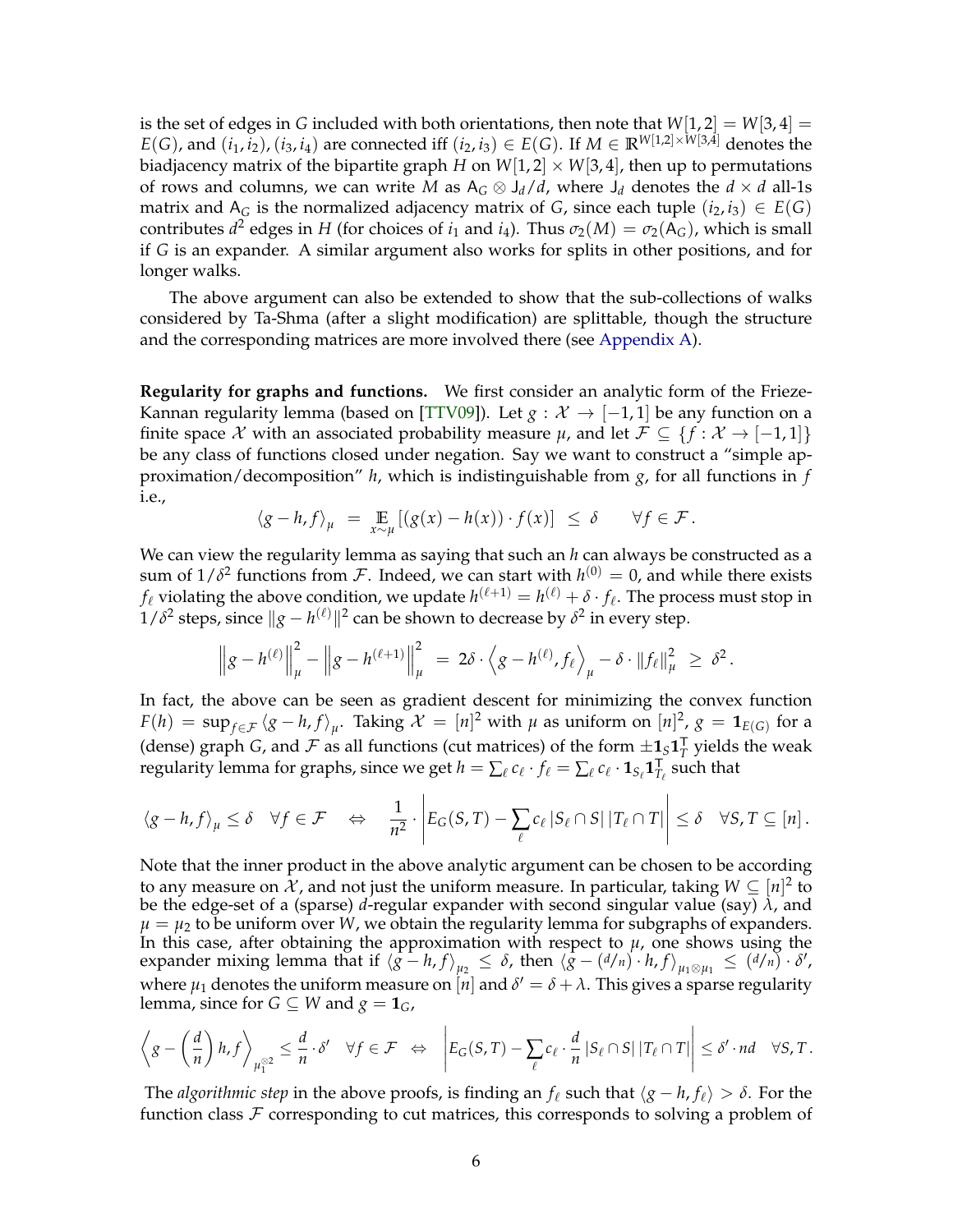<span id="page-8-1"></span>the form  $\max_{S,T} |\mathbf{1}_S^T M \mathbf{1}_T|$  for an appropriate matrix *M* at each step. This equals the cutnorm and can be (approximately) computed using the SDP approximation algorithm of Alon and Naor [\[AN04\]](#page-39-5). Moreover, this can be implemented in near-linear time in the sparsity of *M*, using known fast, approximate SDP solvers of Lee and Padmanabhan [\[LP20\]](#page-42-10) or of Arora and Kale [\[AK07\]](#page-39-6) (see [Section 4.5](#page-26-0) for details).

**Splittable regularity.** For our regularity lemma, the class  $\mathcal F$  comprises of "*k*-split functions" of the form  $f_1 \otimes \cdots \otimes f_k$ , where for each  $f_t$  can be thought of as  $\mathbf{1}_{S_t}$  (or  $(-1)^{\mathbf{1}_{S_t}}$ ) for some  $S_t \subseteq [n]$ . An argument similar to the one above, with the measure  $\mu_k$  uniform on  $W \subseteq [n]^k$ , can yield an *existential version* of the splittable regularity lemma, similar to the one for expander graphs (we now transition from  $\mu_k$  to  $\mu_1^{\otimes k}$  $_1^{\otimes k}$  using a simple generalization of the expander mixing lemma to splittable collections). However, the algorithmic step in the above procedure, requires computing

$$
\max_{f_1,\ldots,f_k\in\mathcal{F}}\langle g-h,f_1\otimes\cdots\otimes f_k\rangle
$$

Unfortunately, such an algorithmic problem is hard to even approximate in general, as opposed to the 2-split case for graphs. Another approach is to first compute an approximation of a given *g* : *W*  $\rightarrow$  [−1, 1], in terms of 2-split functions of the form  $f_1 \otimes f_2$ , where  $f_1: W[1, t] \rightarrow [-1, 1]$  and  $f_2: W[t+1, k] \rightarrow [-1, 1]$ , and then inductively approximate  $f_1$ and  $f_2$  in terms of 2-split functions, and so on. Such an induction does yield an algorithmic regularity lemma, though naively approximating the component functions  $f_1$  and  $f_2$  at each step, leads to a significantly lossy dependence between the final error, the splittability parameter *τ*, and *k*.

We follow a hybrid of the two approaches above. We give an inductive argument, which at step *t*, approximates *g* via *h<sup>t</sup>* which is a sum of *t*-split functions. However, instead of simply applying another 2-split to each term in the decomposition *h<sup>t</sup>* to compute  $h_{t+1}$ , we build an approximation for *all of*  $h_t$  using the regularity argument above from scratch. We rely on the special structure of  $h_t$  to solve the algorithmic problem  $\max_{f_1,...,f_{t+1}}\langle h_t-h_{t+1}, f_1\otimes\cdots\otimes f_{t+1}\rangle$ , reducing it to a matrix cut-norm computation<sup>[3](#page-8-0)</sup>. This yields near-optimal dependence of the error on *τ* and *k*, needed for our coding applications.

**Decoding direct-sum codes using regularity.** We now consider the problem of decoding, from a received, possibly corrupted,  $\tilde{y} \in \mathbb{F}_2^W$ , to obtain the closest  $y \in \text{dsum}_W(\mathcal{C}_0)$  (or a list) i.e., finding  $\operatorname{argmin}_{z_0 \in C_0} \Delta(\tilde{y}, \operatorname{dsum}_W(z_0)).$  Let  $g : [n]^k \to \{-1, 1\}$  be defined as  $g(i_1,\ldots,i_k) = (-1)^{\tilde{y}_{(i_1,\ldots,i_k)}}$  if  $(i_1,\ldots,i_k) \in W$  and 0 otherwise. Also, for any  $z \in \mathbb{F}_2^n$ , define the function  $\chi_z$  as  $\chi_z(i) = (-1)^{z_i}$ . As before, let  $\mu_1$  denote the uniform measure on [*n*].

<span id="page-8-0"></span><sup>&</sup>lt;sup>3</sup>Strictly speaking, we also need to be careful about the bit-complexity of our matrix entries, to allow for near-linear time computation. However, all the entries in matrices we consider will have bit-complexity  $O_{k,\delta}(\log n)$ .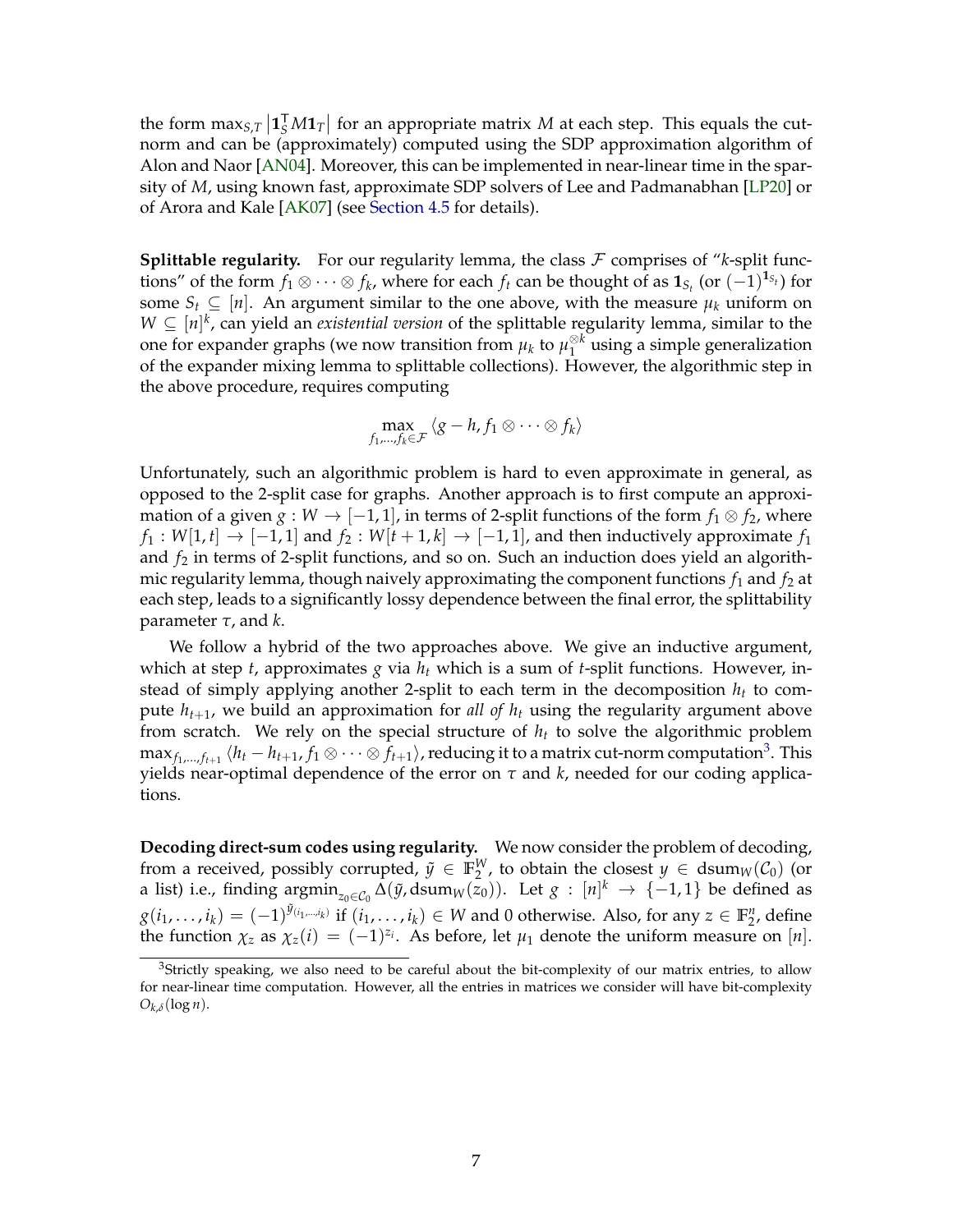Using that  $g$  is 0 outside  $W$ , and that  $|W| = d^{k-1} \cdot n$ , we get

$$
1 - 2 \cdot \Delta(\tilde{y}, \text{dsum}_W(z)) = \mathop{\mathbb{E}}_{(i_1, \dots, i_k) \in W} [g(i_1, \dots, i_k) \cdot \chi_z(i_1) \cdots \chi_z(i_k)]
$$
  

$$
= \left(\frac{n}{d}\right)^{k-1} \cdot \mathop{\mathbb{E}}_{(i_1, \dots, i_k) \in [n]^k} [g(i_1, \dots, i_k) \cdot \chi_z(i_1) \cdots \chi_z(i_k)]
$$
  

$$
= \left(\frac{n}{d}\right)^{k-1} \cdot \left\langle g, \chi_z^{\otimes k} \right\rangle_{\mu_1^{\otimes k}}.
$$

At this point, we modify the problem in three ways. First, instead of restricting the optimization to  $z_0 \in C_0$ , we widen the search to all  $z \in \mathbb{F}_2^n$ . We will be able to show that because of the pseudorandom (distance amplification) properties of *W*, a good (random) solution *z* found by our algorithm, will be within the unique decoding radius of  $C_0$  (with high probability). Secondly, using the fact that for splittable *W*, the function *g* has an approximation  $h = \sum_{\ell}^{p}$  $e_{\ell=1}^p$   $c_{\ell}$  ·  $f_{\ell,1}$  ⊗ · · · ⊗  $f_{\ell,k}$  given by the regularity lemma, we can restrict our search to *z* which (approximately) maximize the objective

$$
\left\langle h, \chi_z^{\otimes k} \right\rangle_{\mu_1^{\otimes k}} = \sum_{\ell=1}^p c_\ell \cdot \prod_{t \in [k]} \left\langle f_{\ell,t} \cdot \chi_z \right\rangle_{\mu_1}
$$

Finally, instead of searching for  $\chi_z : [n] \rightarrow \{-1,1\}$ , we further widen the search to  $\overline{f}$  :  $[n] \rightarrow [-1,1]$ . A random "rounding" choosing each  $\chi_z(i)$  independently so that  $\mathbb{E}[\chi_z] = \overline{f}$  should preserve the objective value with high probability. We now claim that the resulting search for functions  $\overline{f}$  maximizing  $\left\langle h,\overline{f}^{\otimes k}\right\rangle$ *µ* ⊗*k* , can be solved via a simple brute-force search. Note that the objective only depends on the inner products with a finite number of functions  $\{f_{\ell,t}\}_{\ell \in [p], t \in [k]}$  with range  $\{-1, 1\}$ . Partitioning the space  $[n]$  in 2 *pk* "atoms" based on the values of these functions, we can check that it suffices to search over  $\overline{f}$ , which are constant on each atom. Moreover, it suffices to search the values in each atom, up to an appropriate discretization  $\eta$ , which can be done in time  $O\left((\frac{1}{\eta})^{2^{pk}}\right)$ .

For the problem of list decoding  $\tilde{y}$  up to radius  $1/2 - \beta$ , we show that each  $z_0 \in C_0$ , such that  $\text{dsum}_W(z_0)$  is in the list, there must be an  $\overline{f}$  achieving a large value of  $\left\langle h,\overline{f}^{\otimes k}\right\rangle$  $\mu_1^{\otimes k}$ which then yields a *z* within the unique decoding radius of  $z_0$ . Since we enumerate over all *f* , this recovers the entire list. Details of the decoding algorithm are given in [Section 5.](#page-31-0)

### <span id="page-9-0"></span>**3 Preliminaries**

We now introduce some notation. The asymptotic notation  $\tilde{O}(r(n))$  hides polylogarithmic factors in  $r(n)$ .

#### <span id="page-9-1"></span>**3.1 Codes**

We briefly recall some standard code terminology. Given  $z, z' \in \mathbb{F}_2^n$ , recall that the relative Hamming distance between *z* and *z'* is  $\Delta(z, z') := |\{i \mid z_i \neq z'_i\}| / n$ . A binary code is any subset  $C \subseteq \mathbb{F}_2^n$ . The distance of C is defined as  $\Delta(C) := \min_{z \neq z'} \Delta(z, z')$  where  $z, z' \in C$ . We say that  $C$  is a linear code if  $C$  is a linear subspace of  $\mathbb{F}_2^n$ . The rate of  $C$  is  $\log_2(|C|)/n$ , or equivalently  $\dim(\mathcal{C})/n$  if C is linear.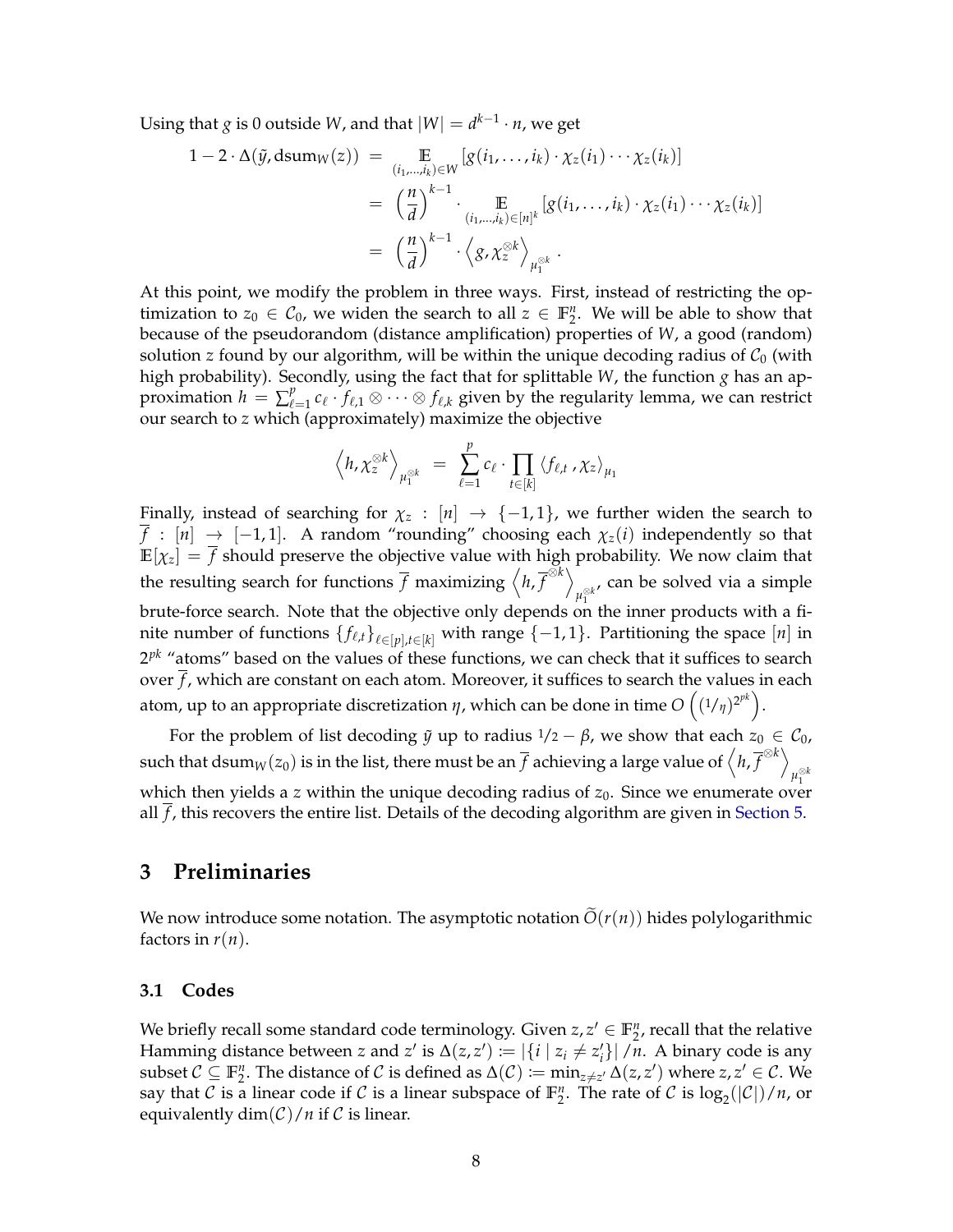<span id="page-10-2"></span>**Definition 3.1** (Bias). The bias of a word  $z \in \mathbb{F}_2^n$  is defined as bias( $z$ )  $:= \left| \mathbb{E}_{i \in [n]} (-1)^{z_i} \right|$ . The *bias of a code* C *is the maximum bias of any non-zero codeword in* C*.*

**Definition 3.2** (*ε*-balanced Code). *A binary code C is ε*-balanced *if* bias( $z + z'$ )  $\leq$  *ε for every pair of distinct*  $z, z' \in \mathcal{C}$ *.* 

**Remark 3.3.** *For linear binary code* C*, the condition* bias(C) ≤ *ε is equivalent to* C *being an ε-balanced code.*

#### <span id="page-10-0"></span>**3.2 Direct Sum Lifts**

Starting from a code  $C \subseteq \mathbb{F}_2^n$ , we amplify its distance by considering the *direct sum lifting* operation based on a collection  $W(k) \subseteq [n]^k$ . The direct sum lifting maps each codeword of  $\mathcal C$  to a new word in  $\mathbb F_2^{|W(k)|}$  $\frac{2}{2}$ <sup>*W*(*k*)<sup>*l*</sup> by taking the *k*-XOR of its entries on each element of *W*(*k*).</sup>

**Definition 3.4** (Direct Sum Lifting). Let  $W(k) \subseteq [n]^k$ . For  $z \in \mathbb{F}_2^n$ , we define the direct sum lifting as  $dsum_{W(k)}(z) = y$  such that  $y_{(i_1,...,i_k)} = \sum_{j=1}^k z_{i_j}$  for all  $(i_1,...,i_k) \in W(k)$ . The direct sum lifting of a code  $C \subseteq \mathbb{F}_2^n$  is

$$
dsum_{W(k)}(\mathcal{C}) = \{dsum_{W(k)}(z) \mid z \in \mathcal{C}\}.
$$

*We will omit W*(*k*) *from this notation when it is clear from context.*

**Remark 3.5.** We will be concerned with collections  $W(k) \subseteq [n]^k$  arising from length- $(k-1)$ *walks on expanding structures (mostly arising from Ta-Shma's direct sum construction [\[TS17\]](#page-42-1)*).

We will be interested in cases where the direct sum lifting reduces the bias of the base code; in [\[TS17\]](#page-42-1), structures with such a property are called *parity samplers*, as they emulate the reduction in bias that occurs by taking the parity of random samples.

**Definition 3.6** (Parity Sampler). *A collection*  $W(k) \subseteq [n]^k$  *is called an*  $(\varepsilon_0, \varepsilon)$ -parity sampler *if for all*  $z \in \mathbb{F}_2^n$  *with*  $bias(z) \leq \varepsilon_0$ *, we have*  $bias(dsum_{W(k)}(z)) \leq \varepsilon$ *.* 

#### <span id="page-10-1"></span>**3.3 Splittable Tuples**

We now formally define the *splittability* property for a collection of tuples  $W(k) \subseteq [n]^k$ . For 1 ≤ *a* ≤ *b* ≤ *k*, we define  $W[a, b]$  ⊆  $[n]^{(b-a+1)}$  as

$$
W[a,b] := \{(i_a, i_{a+1}, \ldots, i_b) \mid (i_1, i_2, \ldots, i_k) \in W(k)\}.
$$

We will work with *d*-regular tuples in the following sense.

**Definition 3.7** (Regular tuple collection). We say that  $W(k) \subseteq [n]^k$  is d-regular if for every  $1 \leq a \leq b \leq k$ , we have

*-* |*W*[*a*, *b*]| = *d b*−*a* · *n,*

*-*  $W[a] = [n]$ .

A collection *W*(*k*) being *d*-regular is analogous to a graph being *d*-regular.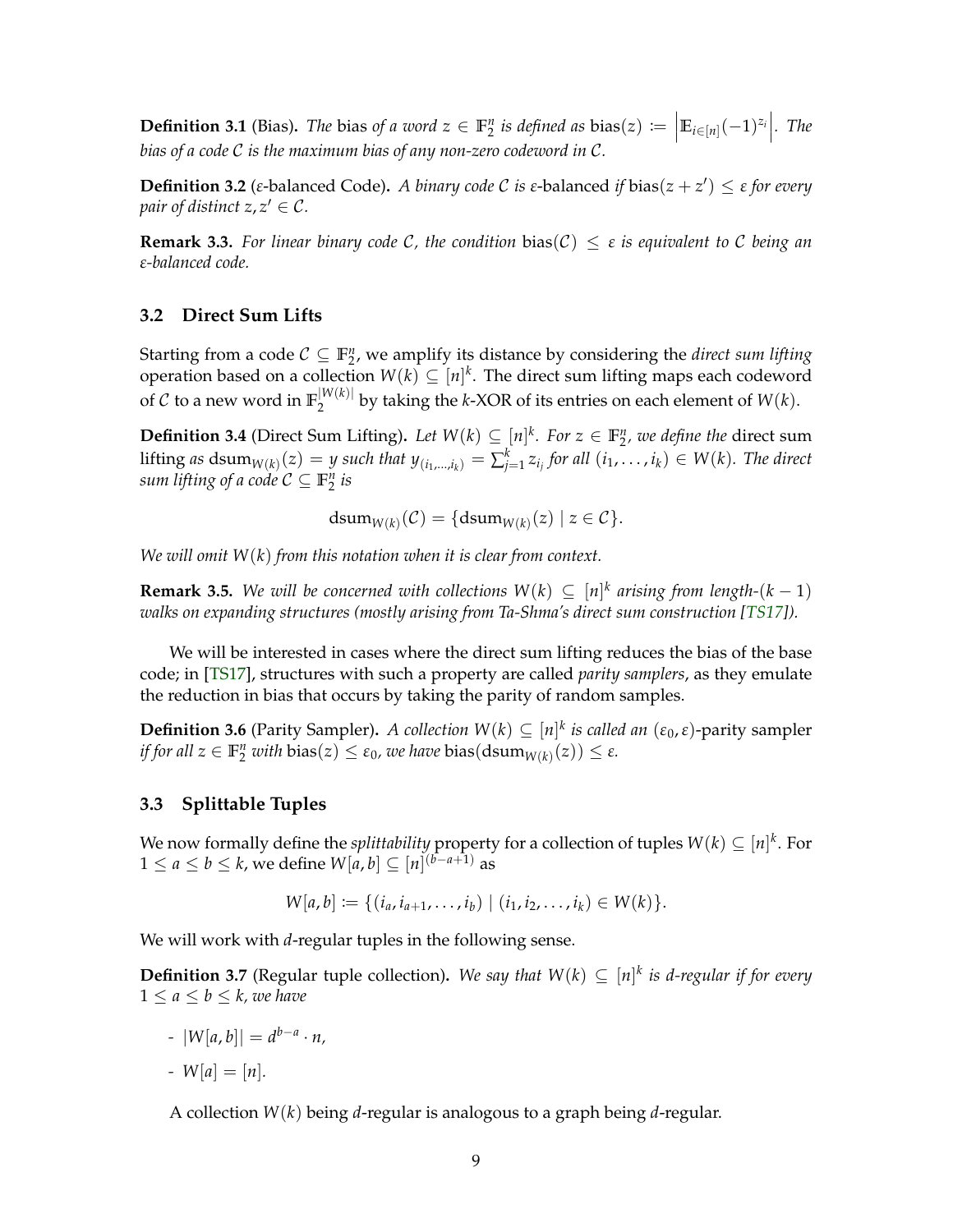<span id="page-11-3"></span>**Example 3.8.** *The collection W*(*k*) *of all length-*(*k* − 1) *walks on a d-regular connected graph*  $G = ([n], E)$  *is a d-regular collection of tuples.* 

The space of functions **R***W*[*a*,*b*] is endowed with an inner product associated to the uniform measure  $\mu_{[a,b]}$  on  $W[a,b]$ . We use the shorthand  $\mu_b$  for  $\mu_{[1,b]}$ .

<span id="page-11-1"></span>**Definition 3.9** (Splitable tuple collection). *Let*  $\tau > 0$ . *We say that a collection W*(*k*)  $\subseteq [n]^k$  *is τ*-splittable *if it is d-regular and either*  $k = 1$  *or for every*  $1 \le a \le t < b \le k$  *we have* 

*- the* split *operator* S*W*[*a*,*s*],*W*[*t*+1,*b*] ∈ **R***W*[*a*,*t*]×*W*[*t*+1,*b*] *defined as*

$$
\left(S_{W[a,t],W[t+1,b]}\right)_{(i_a,...,i_t),(i_{t+1},...,i_k)} := \frac{\mathbf{1}\left[(i_a,...,i_t,i_{t+1},...,i_k)\in W[a,b]\right]}{d^{k-t}}
$$

 $satisfy$   $\sigma_2(\mathsf{S}_{W[a,t],W[t+1,b]}) \leq \tau$ , where  $\sigma_2$  denotes the second largest singular value.

**Example 3.10.** *The collection*  $W(k)$  *of all length-*( $k - 1$ ) *walks on a d-regular a graph*  $G = (\lceil n \rceil, E)$ *whose normalized adjacency matrix has second largest singular value at most τ is a collection of τ-splittable tuples as shown in [\[AJQ](#page-39-0)*+*20].*

**Example 3.11.** *The collection W*(*k*) *of tuples arising (from a slight modification) of the direct sum construction of Ta-Shma [\[TS17\]](#page-42-1) is a τ-splittable as shown in [\[JQST20\]](#page-41-3). Precise parameters are recalled later as [Theorem A.1](#page-43-2) of [Appendix A.](#page-43-0)*

#### <span id="page-11-0"></span>**3.4 Factors**

It will be convenient to use the language of factors, to search the decompositions identified by regularity lemmas, for relevant codewords. This concept (from ergodic theory) takes a rather simple form in our finite settings: it is just a partition of base set  $\mathcal{X}$ , with an associated operation of averaging functions defined on  $X$ , separately over each piece.

**Definition 3.12** (Factors and measurable functions). Let  $X$  be a finite set. A factor  $B$  is a *partition of the set* X *, and the subsets of the partition are referred to as* atoms of the factor. A function  $f: \mathcal{X} \to \mathcal{R}$  is said to measurable with respect to  $\mathcal{B}$  ( $\mathcal{B}$ -measurable) if f is constant on each atom of  $B$ .

**Definition 3.13** (Conditional averages). *If*  $f : \mathcal{X} \to \mathbb{R}$  *is a function,*  $\mu$  *is a measure on the space*  $X$ , and B is a factor, then we define the conditional average function  $E[f|\mathcal{B}]$  as

$$
\mathbb{E}[f|\mathcal{B}](x) := \mathop{\mathbb{E}}_{y \sim \mu|\mathcal{B}(x)} [f(y)],
$$

*where*  $B(x)$  *denotes the atom containing x.* Note that the function  $E[f|B]$  is measurable with *respect to* B*.*

We will need the following simple observation regarding conditional averages.

<span id="page-11-2"></span>**Proposition 3.14.** Let  $h : \mathcal{X} \to \mathbb{R}$  be a B-measurable function, and let  $f : \mathcal{X} \to \mathbb{R}$  be any *function. Then, for any measure*  $\mu$  *over*  $\mathcal{X}$ *, we have* 

$$
\langle h, f \rangle_{\mu} = \langle h, \mathbb{E} [f|B] \rangle_{\mu} .
$$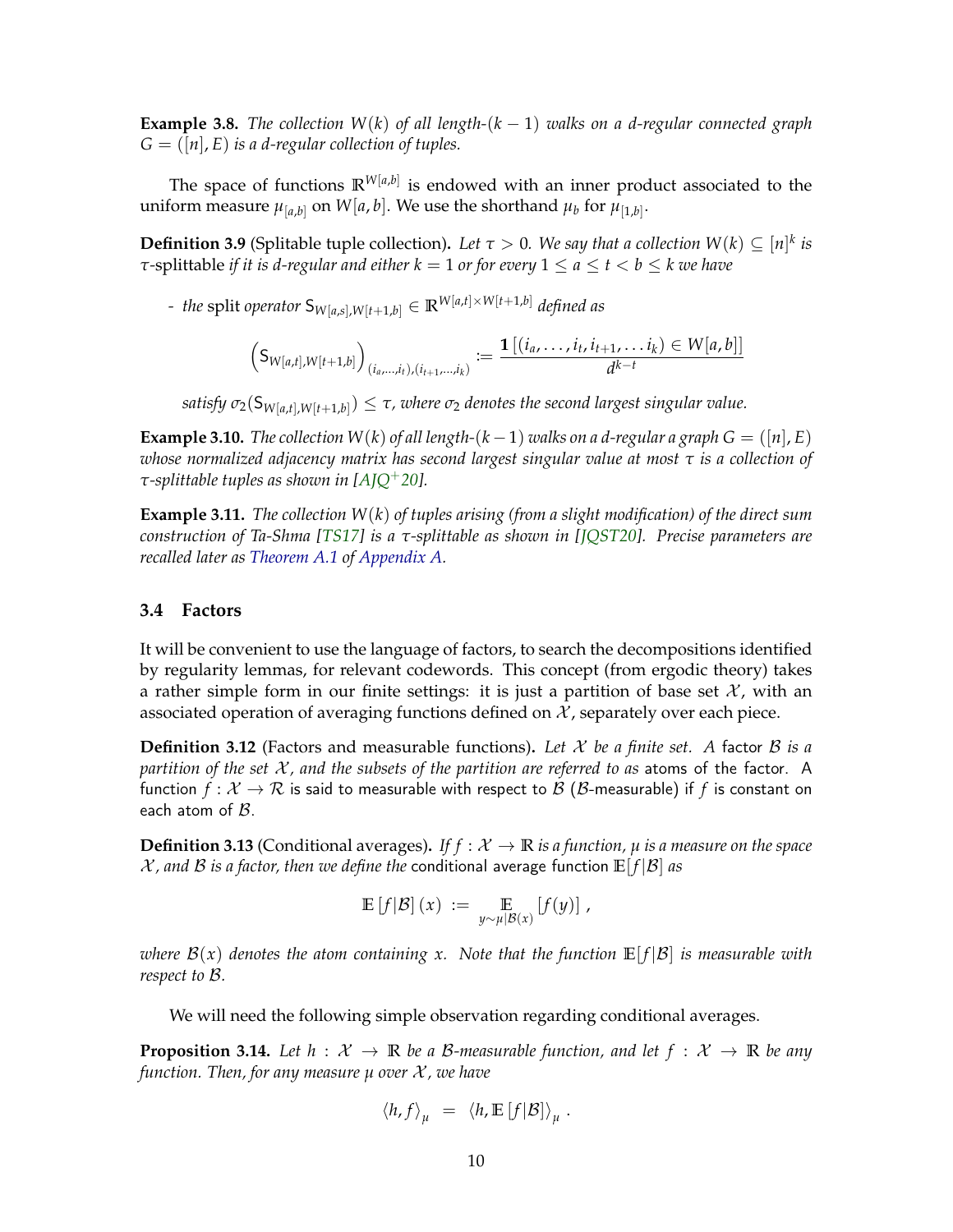*Proof.* By definition of the B-measurability, *h* is constant on each atom, and thus we can write  $h(x)$  as  $h(\mathcal{B}(x))$ .

$$
\langle h, f \rangle_{\mu} = \mathop{\mathbb{E}}_{x \sim \mu} [h(x) \cdot f(x)] = \mathop{\mathbb{E}}_{x \sim \mu} \mathop{\mathbb{E}}_{y \sim \mu | \mathcal{B}(x)} [h(y) \cdot f(y)]
$$
  
\n
$$
= \mathop{\mathbb{E}}_{x \sim \mu} \left[ h(\mathcal{B}(x)) \cdot \mathop{\mathbb{E}}_{y \sim \mu | \mathcal{B}(x)} [f(y)] \right]
$$
  
\n
$$
= \mathop{\mathbb{E}}_{x \sim \mu} [h(x) \cdot \mathop{\mathbb{E}} [f|\mathcal{B}](x)] = \langle h, \mathop{\mathbb{E}} [f|\mathcal{B}] \rangle_{\mu}.
$$

The factors we will consider will be defined by a finite collection of functions appearing in a regularity decomposition.

 $\bf{Definition 3.15}$  (Function factors). Let  $\mathcal X$  and  $\mathcal R$  be finite sets, and let  $\mathcal F_0=\{f_1,\ldots,f_r:\mathcal X\to \mathcal R\}$ be a finite collection of functions. We consider the factor  $\mathcal{B}_{\mathcal{F}_0}$  defined by the functions in  $\mathcal{F}_0$ , as the *factor with atoms*  $\{x \mid f_1(x) = c_1, \ldots, f_r(x) = c_r\}$  *for all*  $(c_1, \ldots, c_r) \in \mathcal{R}^r$ .

<span id="page-12-3"></span>**Remark 3.16.** *Note that when the above function are indicators for sets i.e., each*  $f_j = \mathbf{1}_{S_j}$  *for*  $s$ ome  $S_j \subseteq \mathcal{X}$ , then the function factor  $\mathcal{B}_{\mathcal{F}_0}$  is the same as the  $\sigma$ -algebra generated by these sets. Also, given the functions  $f_1, \ldots, f_r$  as above, the function factor  ${\cal B}_{{\cal F}_0}$  can be computed in time  $O(|\mathcal{X}|\cdot |\mathcal{R}|^r)$ .

#### <span id="page-12-0"></span>**3.5 Functions and Measures**

We describe below some classes of functions, and spaces with associated measures, arising in our proof. The measures we consider are either uniform on the relevant space, or are products of measures on its component spaces.

**Function classes.** Let  $S \subseteq [n]$ . We define  $\chi_S : [n] \to \{\pm 1\}$  as  $\chi_S(i) := (-1)^{1_{i \in S}}$  (we observe that as defined  $\chi_S$  is not a character<sup>[4](#page-12-1)</sup>). We need the following two collection of functions for which algorithmic results will be obtained.

**Definition 3.17** (CUT functions)**.** *We define the set of* 0/1 CUT *cut functions as*

$$
\mathrm{CUT}^{\otimes k} \coloneqq \{ \pm \mathbf{1}_{S_1} \otimes \cdots \otimes \mathbf{1}_{S_k} \mid S_1, \ldots, S_k \subseteq [n] \},
$$

*and defined the set of* ±1 CUT *functions as*

$$
\mathrm{CUT}^{\otimes k}_{\pm} := \{ \pm \chi_{S_1} \otimes \cdots \otimes \chi_{S_k} \mid S_1, \ldots, S_k \subseteq [n] \}.
$$

We will use a higher-order version of cut norm.

<span id="page-12-2"></span>**Definition 3.18.** Let  $g \in \mathbb{R}^{[n]^k}$ , the k-tensor cut norm is

$$
\|g\|_{\Box^{\otimes k}} := \max_{f \in \text{CUT}^{\otimes k}} \langle g, f \rangle,
$$

where the inner product is over the counting measure on  $[n]^k$ .

<span id="page-12-1"></span><sup>&</sup>lt;sup>4</sup>Strictly speaking  $\chi_S$  is not a character but by identifying the elements of  $[n]$  with those of a canonical basis of  $\mathbb{F}_2^n$  it becomes a character for  $\mathbb{F}_2^n$ .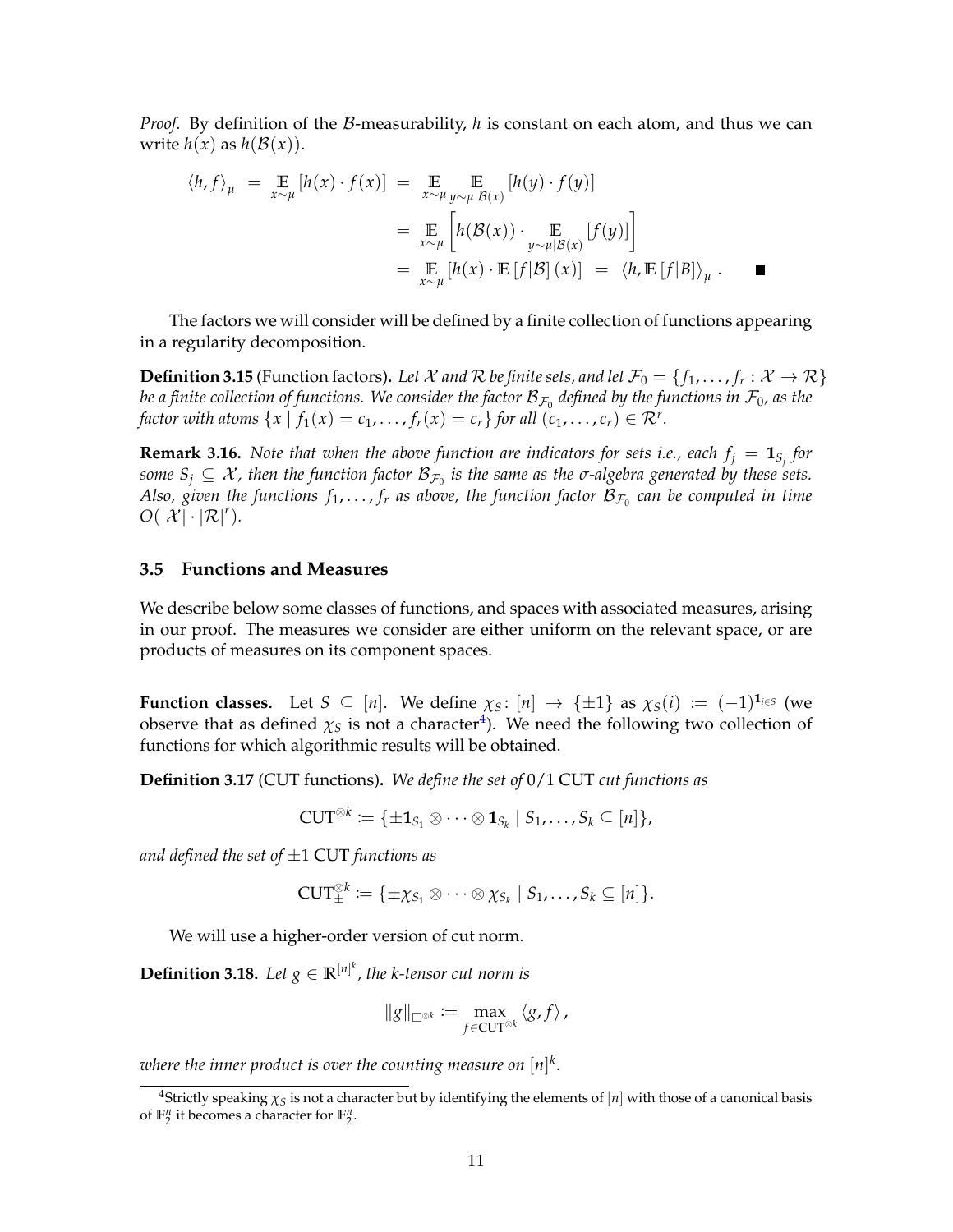<span id="page-13-3"></span>Some of our results hold for more general class of functions.

<span id="page-13-2"></span>**Definition 3.19** (*t*-split functions). *Suppose*  $W(k)$  *is a regular collection of k-tuples. For*  $t \in$  $\{0,\ldots,k-1\}$ , we define a generic class of tensor product functions  $\mathcal{F}_t$  as

$$
\mathcal{F}_t \subseteq \left\{\pm f_1 \otimes \cdots \otimes f_t \otimes f_{t+1} \mid f_j \subseteq \mathbb{R}^{W[1]} \text{ for } i \leq t, f_{t+1} \subseteq \mathbb{R}^{W[t+1,k]}, ||f_j||_{\infty} \leq 1 \right\}.
$$

*To avoid technical issues, we assume that each* F*<sup>t</sup> is finite.*

Fixing some  $\mathcal{F} \subseteq \mathbb{R}^{\mathcal{X}}$ , we define the set of functions that are linear combinations of function from  $\mathcal F$  with coefficients of bounded support size and bounded  $\ell_1$ -norm as follows

$$
\mathcal{H}(R_0,R_1,\mathcal{F}) \coloneqq \left\{ \sum_{\ell=1}^p c_\ell \cdot f_\ell \mid p \leq R_0, \sum |c_\ell| \leq R_1, f_\ell \in \mathcal{F} \right\}.
$$

**Measures and inner products.** Recall that  $\mu_1 := \mu_{[1,1]}$  is the uniform measure on  $W[1]$ (equivalently uniform measure on  $W[i]$  since  $W(k)$  is regular) and  $\mu_{[t+1,k]}$  is the uniform measure on  $W[t + 1, k]$ . We define following measure  $v_t$  as

$$
\nu_t \coloneqq \left(\mu_1\right)^{\otimes t} \otimes \left(\mu_{[t+1,k]}\right).
$$

Note that  $\nu_0$  is the equal to  $\mu_k$  and  $\nu_{k-1}$  is equal to  $\mu_1^{\otimes k}$  $\int_1^{\otimes \kappa}$ . We will need to consider inner products of functions according to various measures defined above, which we will denote as  $\langle \cdot, \cdot \rangle_{\mu}$  for the measure  $\mu$ . When a measure is not indicated, we take the inner product  $\langle f, g \rangle$  to be according to the counting measure on the domains of the functions *f* and *g*.

# <span id="page-13-0"></span>**4 Weak Regularity for Splittable Tuples**

We will show how functions supported on a (possibly) sparse splittable collection of tuples *W*(*k*) ⊆ [*n*]<sup>*k*</sup> admit weak regular decompositions in the style of Frieze and Kannan [\[FK96\]](#page-40-7). In [Section 4.1,](#page-13-1) we start by showing an abstract regularity lemma for functions that holds in some generality and does not require splittability. Next, in [Section 4.2,](#page-16-0) we show that splittable collections of tuples satisfy suitable (simple) generalizations of the expander mixing lemma for graphs which we call splittable mixing lemma. By combining this abstract weak regularity decomposition with splittable mixing lemmas, we obtain *existential* decomposition results for splittable tuples in [Section 4.3.](#page-17-0) Then, we proceed to make these existential results not only algorithmic but near-linear time computable in [Section 4.4.](#page-18-0) These algorithmic results will rely on fast cut norm like approximation algorithms tailored to our settings and this is done in [Section 4.5.](#page-26-0) As mentioned previously, this last step borrows heavily from known results [\[AN04,](#page-39-5) [AK07,](#page-39-6) [LP20\]](#page-42-10).

#### <span id="page-13-1"></span>**4.1 Abstract Weak Regularity Lemma**

We now show a weak regularity decomposition lemma for functions that works in some generality and does not require splittability. We now fix some notation for this section. Let  $\mathcal{X}$  be a finite set endowed with a probability measure  $\mu$ . Let  $\mathbb{R}^{\mathcal{X}}$  be a Hilbert space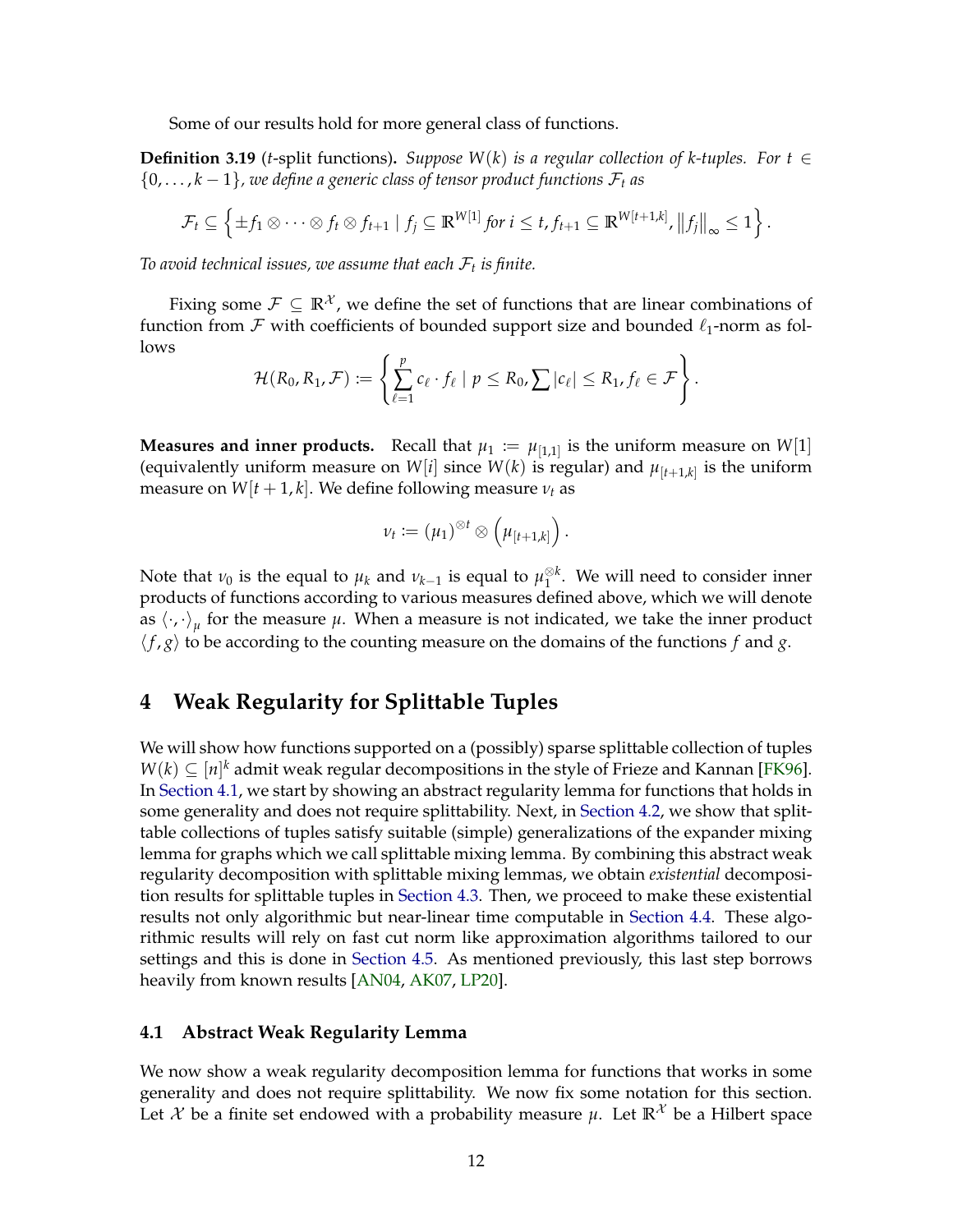endowed with inner product  $\braket{f, g}_\mu = \mathbb{E}_\mu\left[f\cdot g\right]$  and associated norm  $\left\|\cdot\right\|_\mu = \sqrt{\braket{\cdot,\cdot}_\mu}.$  Let  $\mathcal{F} \subseteq \{f: \mathcal{X} \to \mathbb{R} \mid ||f||_{u} \leq 1\}$  be a finite collection of functions such that  $\mathcal{F} = -\mathcal{F}$ .

In a nutshell, given any  $g \in \mathbb{R}^{\mathcal{X}}$ , the abstract weak regularity lemma will allow us to find an approximator *h*, with respect to the semi-norm  $g - h \mapsto \max_{f \in \mathcal{F}} \langle g - h, f \rangle$ , which is a linear combinations of a certain *small* number of functions from  $\mathcal F$  (where this number depends only on the approximation accuracy and the norm  $\left\|g\right\|_{\mu}$ ). This means that  $g$  and  $h$ have approximately the same correlations with functions from  $\mathcal{F}$ . We will produce h in an iterative procedure, where at each step an oracle of the following kind (*cf.,* [Definition 4.1\)](#page-14-0) is invoked.

<span id="page-14-0"></span>**Definition 4.1** (Correlation Oracle). Let  $1 \ge \delta \ge \delta' > 0$  be accuracy parameters and  $B > 0$ . *We say that*  $\mathcal{O}_{\mu,B}$  *is a (δ,δ'*)-correlation oracle for  $\mathcal F$  if given  $h\in\mathbb R^\mathcal X$  with  $\|h\|_\mu^2=O(B)$  if there  $e$ xists  $f \in \mathcal{F}$  with  $\langle h,f \rangle \geq \delta$ , then  $\mathcal{O}_{\mu,\mathcal{B}}$  returns some  $f' \in \mathcal{F}$  with  $\langle h,f' \rangle \geq \delta'.$ 

More precisely, our abstract weak regularity decomposition is as follows.

<span id="page-14-2"></span>**Lemma 4.2** (Abstract Weak Regularity). Let  $\mathcal{O}_{\mu,B}$  be a ( $\delta, \delta'$ )-correlation oracle for F with  $\delta \geq \delta' > 0$ . Let  $g \colon \mathcal{X} \to \mathbb{R}$  satisfy  $\|g\|_{\mu}^2 \leq B$ . Then, we can find  $h = \sum_{\ell=1}^p \ell(\ell)$  $\int_{\ell=1}^{\rho} c_{\ell} \cdot f_{\ell} \in$  $\mathcal{H}(B/(\delta')^2, B/\delta', \mathcal{F})$  *with*  $f_\ell \in \mathcal{F}$ ,  $c_\ell \in [\delta'/(1 + \delta'/\sqrt{\delta'})]$  $(\overline{B})^p$  ,  $\delta'$ ] and  $\|h\|_\mu^2 \leq B$  such that

$$
\max_{f \in \mathcal{F}} \quad \langle g - h, f \rangle_{\mu} \leq \delta.
$$

Furthermore, if  $\mathcal{O}_{\mu,B}$  runs in time  $\mathcal{T}_{\mathcal{O}_{\mu,B}}$ , then h can be computed in

$$
\widetilde{O}\left(\text{poly}(B,1/\delta')\cdot(\mathcal{T}_{\mathcal{O}_{\mu,B}}+|\text{Supp}(\mu)|)\right)
$$

*time, where* Supp(*µ*) *is the support of µ. The function h is constructed in [Algorithm 4.3](#page-14-1) as the* final function in a sequence of approximating functions  $h^{(\ell)} \in \mathcal{H}(B/(\delta')^2,B/\delta',\mathcal{F}).$ 

The proof is based on the following algorithm.

<span id="page-14-1"></span>Algorithm 4.3 (Regularity Decomposition Algorithm).  
\nInput g: X → ℝ  
\nOutput h = 
$$
\sum_{\ell=1}^{p} c_{\ell} \cdot f_{\ell}
$$
  
\n- Let Π be the projector onto the convex ball  $\{g' \in \mathbb{R}^X \mid ||g'||_{\mu}^2 \le B\}$ .  
\n- Let  $\ell = 0$  and  $h^{(\ell)} = 0$   
\n- While  $\max_{f \in \mathcal{F}} \langle g - h^{(\ell)}, f \rangle_{\mu} \ge \delta$ :  
\n-  $\ell = \ell + 1$   
\n- Let  $f_{\ell} \in \mathcal{F}$  be such that  $\langle g - h^{(\ell-1)}, f_{\ell} \rangle_{\mu} \ge \delta'$  (Correlation Oracle  $O_{\mu,B}$  Step)  
\n- Let  $c_{\ell} = \delta'$   
\n-  $h^{(\ell)} = \Pi(h^{(\ell-1)} + c_{\ell} \cdot f_{\ell})$   
\n- Let  $p = \ell$   
\n- return  $h = \sum_{\ell=1}^{p} c_{\ell} \cdot f_{\ell}$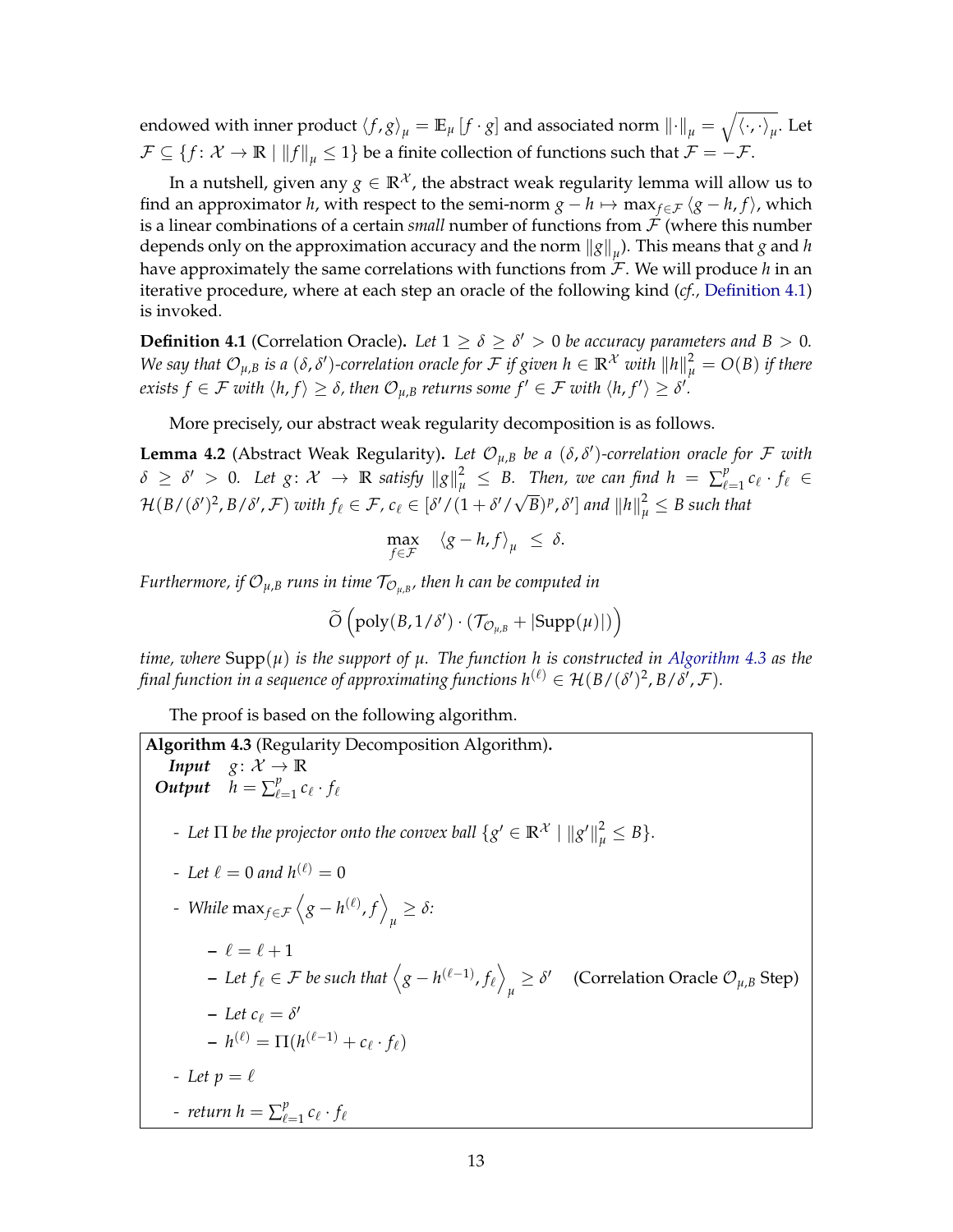<span id="page-15-1"></span>We will need the following general fact about projections onto a convex body.

<span id="page-15-0"></span>**Fact 4.4** (Implicit in Lemma 3.1 of [\[Bub15\]](#page-40-13))**.** *Let* Y *be a compact convex body in a finite dimen* $s$ ional Hilbert space  $\cal V$  equipped with inner product  $\langle\cdot,\cdot\rangle_{\nu}$  and associated norm  $\|\cdot\|_{\nu}$ . Let  $\Pi_{\cal Y}$  be *projector onto* Y*. Then, for y* ∈ Y *and x* ∈ V*, we have*

$$
||y-x||_{\nu}^{2} \geq ||y-\Pi_{\mathcal{Y}}(x)||_{\nu}^{2} + ||\Pi_{\mathcal{Y}}(x)-x||_{\nu}^{2}.
$$

*Proof of Lemma* 4.2. We will show that the norm of  $||g - h^{(\ell)}||_{\mu}$  strictly decreases as the algorithm progresses. Computing we obtain

$$
\|g - h^{(\ell)}\|_{\mu}^{2} = \|g - \Pi(h^{(\ell-1)} + c_{\ell} \cdot f_{\ell})\|_{\mu}^{2}
$$
  
\n
$$
\leq \|g - (h^{(\ell-1)} + c_{\ell} \cdot f_{\ell})\|_{\mu}^{2} - \|(h^{(\ell-1)} + c_{\ell} \cdot f_{\ell}) - \Pi(h^{(\ell-1)} + c_{\ell} \cdot f_{\ell})\|_{\mu}^{2}
$$
 (By Fact 4.4)  
\n
$$
\leq \|g - (h^{(\ell-1)} + c_{\ell} \cdot f_{\ell})\|_{\mu}^{2}
$$
  
\n
$$
= \|g - h^{(\ell-1)}\|_{\mu}^{2} + c_{\ell}^{2} \cdot \|f_{\ell}\|_{\mu}^{2} - 2c_{\ell} \cdot \left\langle g - h^{(\ell-1)}, f_{\ell} \right\rangle_{\mu}
$$
  
\n
$$
\leq \|g - h^{(\ell-1)}\|_{\mu}^{2} - (\delta')^{2}
$$

where the inequality follows from  $c_{\ell} = \delta'$ , the bound  $||f_{\ell}||_{\mu} \leq 1$  and

$$
\left\langle g - h^{(\ell-1)}, f_\ell \right\rangle_\mu \ge \delta'.
$$

Since  $||g||_{\mu}^2 \leq B$  and  $||g - h^{(\ell)}||$ 2 decreases by at least  $(\delta')^2$  in each iteration, we conclude that the algorithm halts in at most  $p \leq B/(\delta')^2$  steps.

By construction each  $c_\ell$  is initialized to  $\delta'$  and can not increase (it can only decrease due to projections). Thus, we obtain  $\sum_{\ell=1}^{p}$  $|e_{\ell}| \leq p \cdot \delta' \leq B/\delta'$ . Also by construction at termination  $\|h\|_\mu^2 \leq B$ . It remains to show that  $c_\ell \geq \delta'/(1+\delta'/\sqrt{B})^p$ . Note that the projection  $\Pi(h^{(\ell-1)}+c_\ell\cdot f_\ell)$  at each iteration either does nothing to the coefficients  $c_\ell$ 's or scales them by a factor of at most  $(1 + \delta'/\sqrt{\delta})$  $\overline{B}$ ) since  $\left\| h^{(\ell-1)} \right\|_{\mu} + \left\| c_{\ell} \cdot f_{\ell} \right\|_{\mu} \leq$ √  $\overline{B}(1 + \delta'/\sqrt{2})$ *B*). This readily implies the claimed lower bound on the coefficients  $c_{\ell}$ 's at termination. Moreover, we have  $h^{(\ell)} \in \mathcal{H}(B/(\delta')^2, B/\delta', \mathcal{F})$  also by construction.

**Running Time:** The decomposition algorithm calls the correlation oracle at most  $p + 1$ times. Since the coefficients  $c_{\ell}$  always lie in  $[\delta'/(1 + \delta'/\sqrt{B})^p, \delta'] \subseteq [\delta'/\exp(p\delta'/\sqrt{B}), \delta'],$ the bit complexity is  $C = O(p\delta'/\sqrt{B})$  and computing the projection (which amounts to computing  $h^{(\ell)}/||h^{(\ell)}||_{\mu}$  if  $||h^{(\ell)}||$ 2  $\frac{1}{\mu}$  > *B*) takes at most  $\tilde{O}(p^2 \cdot \text{poly}(C) \cdot |\text{Supp}(\mu)|)$ . Then the total running time is at most

$$
\widetilde{O}(p(\mathcal{T}_{\mathcal{O}_{\mu,B}}+p^2\cdot \text{poly}(C)\cdot |\text{Supp}(\mu)|)) = \widetilde{O}\left(\text{poly}(B,1/\delta')\cdot (\mathcal{T}_{\mathcal{O}_{\mu,B}}+|\text{Supp}(\mu)|)\right),
$$

concluding the proof.

**Remark 4.5.** *If we are only interested in an existential version of [Lemma 4.2,](#page-14-2) we can always use a trivial existential* (*δ*, *δ*)*-correlation oracle. However, to obtain weak regularity decompositions efficiently in our settings, we will later use efficient*  $(\delta, \delta')$ *-correlation oracle with*  $\delta' = \Omega(\delta)$ *.*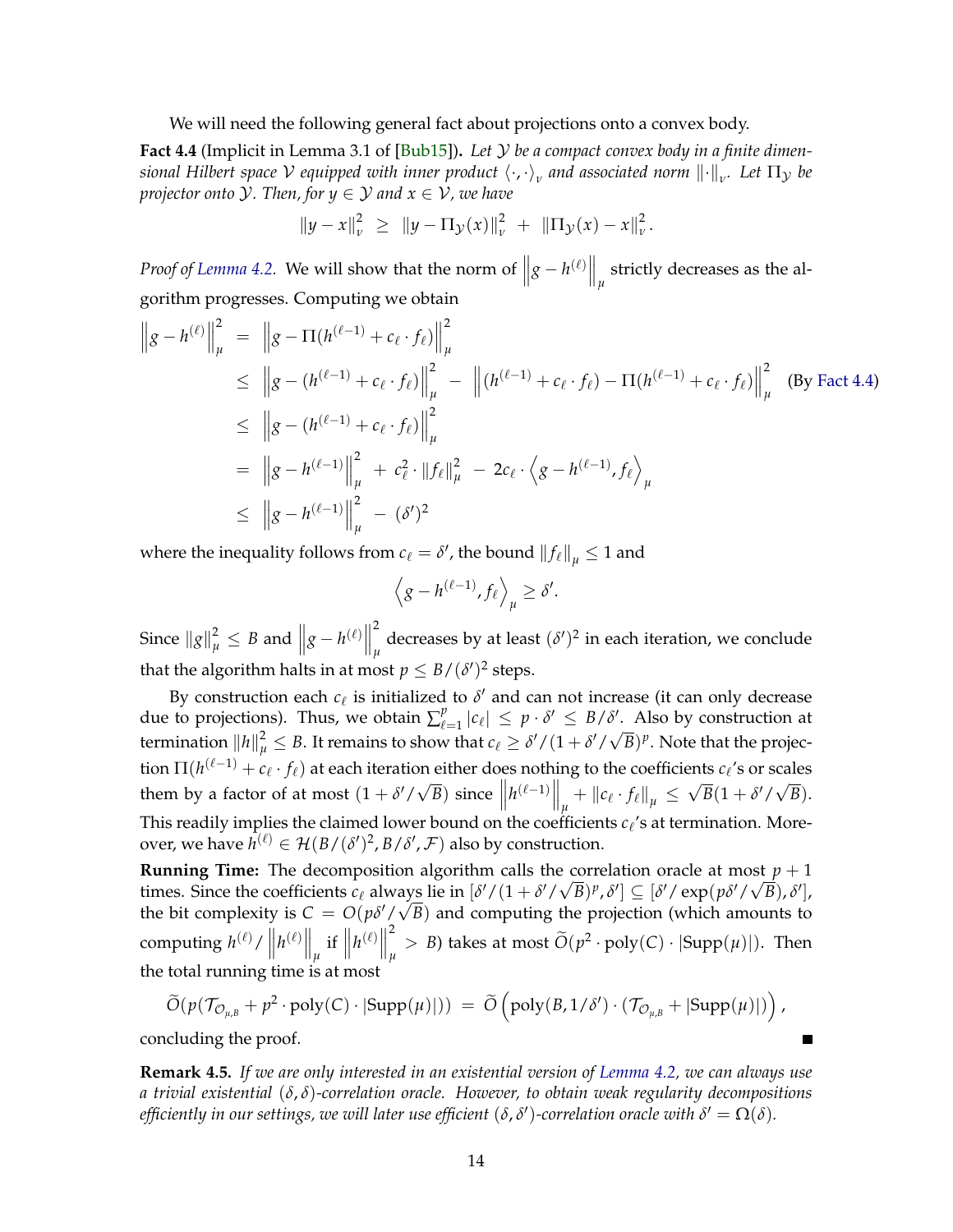#### <span id="page-16-3"></span><span id="page-16-0"></span>**4.2 Splittable Mixing Lemma**

A splittable collection of tuples gives rise to several expanding split operators (see [Defi](#page-11-1)[nition 3.9\)](#page-11-1). This allows us to show that a splittable collection satisfies some higher-order analogues of the well known expander mixing lemmas for graphs (*cf.,*[\[HLW06\]](#page-41-12)[Section 2.4]) as we make precise next.

<span id="page-16-1"></span>**Lemma 4.6** (Splittable Mixing Lemma). *Suppose*  $W(k) \subseteq [n]^k$  *is a τ*-*splittable collection of tuples. For every*  $t \in \{0, \ldots, k-2\}$  *and every*  $\hat{f}, f' \in \mathcal{F}_{t+1}$ *, we have* 

$$
\left| \left\langle f', f \right\rangle_{v_{t+1}} - \left\langle f', f \right\rangle_{v_t} \right| \leq \tau.
$$

*Proof.* Let  $f = f_1 \otimes \cdots \otimes f_t \otimes f_{t+1} \otimes f_{t+2}$  and  $f' = f'_1 \otimes \cdots \otimes f'_t \otimes f'_{t+1} \otimes f'_{t+2}$ . We have

$$
\left| \langle f', f \rangle_{\nu_{t+1}} - \langle f', f \rangle_{\nu_t} \right| = \left| \prod_{i=1}^t \mathbb{E}_{\mu_i} f_i f'_i \right| \cdot \left| \mathbb{E}_{\mu_1 \otimes \mu_{[t+2,k]}} f_{t+1} f'_{t+1} \otimes f_{t+2} f'_{t+2} - \mathbb{E}_{\mu_{[t+1,k]}} f_{t+1} f'_{t+1} \otimes f_{t+2} f'_{t+2} \right|
$$
  
 
$$
\leq \left| \mathbb{E}_{\mu_1 \otimes \mu_{[t+2,k]}} f_{t+1} f'_{t+1} \otimes f_{t+2} f'_{t+2} - \mathbb{E}_{\mu_{[t+1,k]}} f_{t+1} f'_{t+1} \otimes f_{t+2} f'_{t+2} \right|.
$$

Let  $f''_{t+1} = f_{t+1} f'_{t+1}$  and  $f''_{t+2} = f_{t+2} f'_{t+2}$ . Note that

$$
\mathop{\mathbb{E}}_{\mu_1 \otimes \mu_{[t+2,k]}} f''_{t+1} \otimes f''_{t+2} - \mathop{\mathbb{E}}_{\mu_{[t+1,k]}} f''_{t+1} \otimes f''_{t+2} = \left\langle f''_{t+1}, \left( \frac{J_{\text{rec}}}{|W[t+2,k]|} - S_{W[t+1],W[t+2,k]} \right) f''_{t+2} \right\rangle_{\mu_1},
$$

where  $J_{rec}$  is the (rectangular)  $|W[t+1]| \times |W[t+2,k]|$  all ones matrix. Using the  $\tau$ -splittability assumption, we have the following bound on the largest singular value

$$
\sigma\left(\frac{J_{\text{rec}}}{|W[t+2,k]|}-S_{W[t+1],W[t+2,k]}\right)\leq \sigma_2\left(S_{W[t+1],W[t+2,k]}\right)\leq \tau.
$$

Then

$$
\mathop{\mathbb{E}}_{\mu_1 \otimes \mu_{[t+2,k]}} f_{t+1} f'_{t+1} \otimes f_{t+2} f'_{t+2} - \mathop{\mathbb{E}}_{\mu_{[t+1,k]}} f_{t+1} f'_{t+1} \otimes f_{t+2} f'_{t+2}\bigg| \leq \tau,
$$

 $\blacksquare$ 

concluding the proof.

 $\overline{\phantom{a}}$  $\overline{\phantom{a}}$ I  $\mid$ 

We can iterate the preceding lemma to obtain the following.

<span id="page-16-2"></span>**Lemma 4.7** (Splittable Mixing Lemma Iterated). *Suppose W*( $k$ )  $\subseteq$  [n]<sup>k</sup> is a  $\tau$ -splittable collec*tion of tuples. For every*  $f = f_1 \otimes \cdots \otimes f_k \in \mathcal{F}_{k-1}$ *, we have* 

$$
\left|\mathop{\mathbb{E}}_{\nu_0} f - \mathop{\mathbb{E}}_{\nu_{k-1}} f\right| \leq (k-1) \cdot \tau.
$$

*Proof.* Let  $1 \in \mathcal{F}_{k-1}$  be the constant 1 function. Note that for any  $t \in \{0, \ldots, k-1\}$  the restriction of any  $f' \in \mathcal{F}_{k-1}$  to the support of  $v_t$  which we denote by  $f'|_t$  belongs to  $\mathcal{F}_t$ . It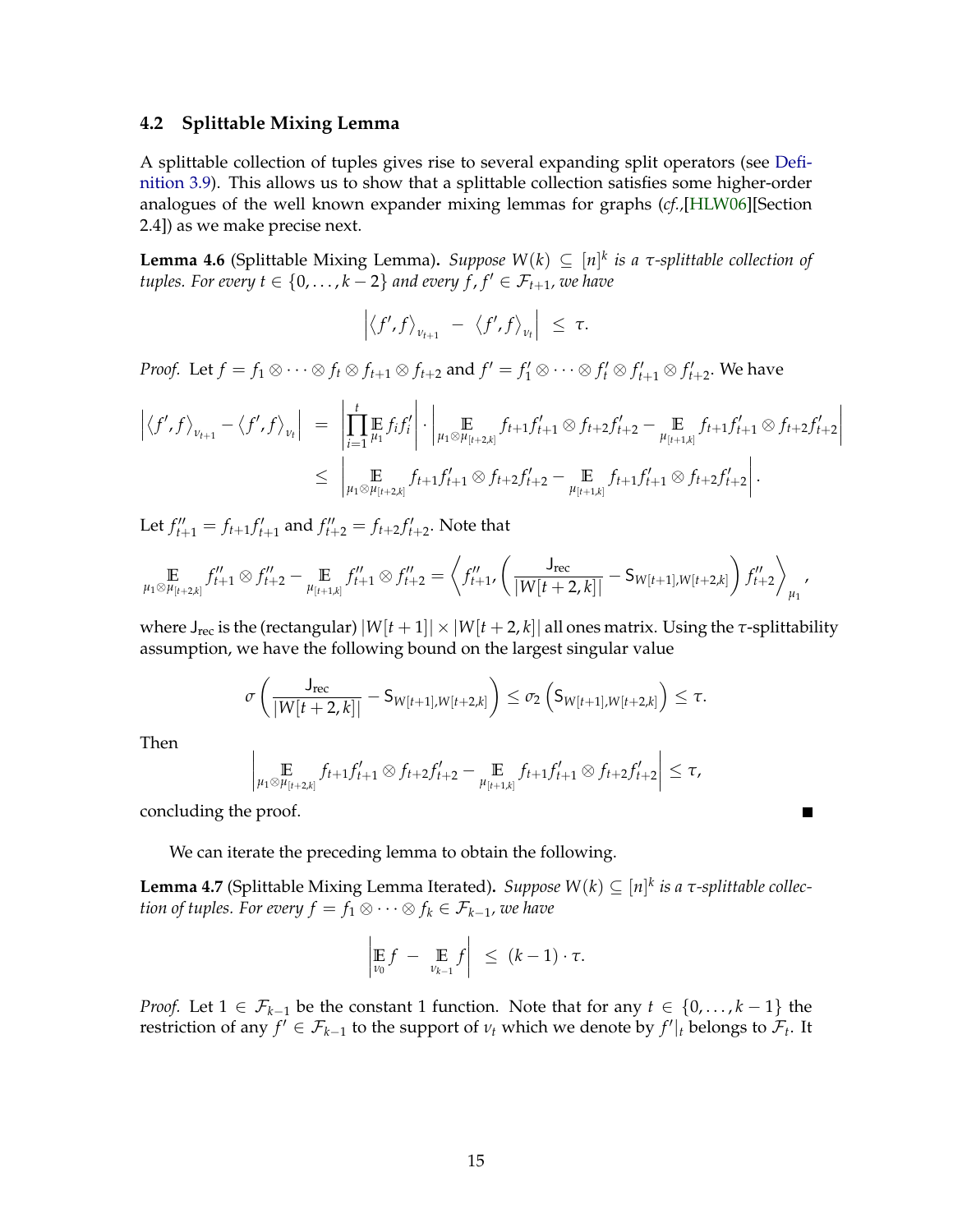is immediate that  $\langle f, 1 \rangle_{\nu_t} = \langle f|_t, 1 \rangle_{\nu_t}$ . Computing we obtain

$$
\left| \mathop{\mathbb{E}}_{\nu_0} f - \mathop{\mathbb{E}}_{\nu_{k-1}} f \right| = \left| \langle f, 1 \rangle_{\nu_0} - \langle f, 1 \rangle_{\nu_{k-1}} \right| \leq \sum_{i=0}^{k-2} \left| \langle f, 1 \rangle_{\nu_i} - \langle f, 1 \rangle_{\nu_{i+1}} \right|
$$
  
\n
$$
= \sum_{i=0}^{k-2} \left| \langle f |_{t}, 1 |_{t} \rangle_{\nu_{i}} - \langle f |_{t+1}, 1 |_{t+1} \rangle_{\nu_{i+1}} \right|
$$
  
\n
$$
\leq \sum_{i=0}^{k-2} \tau,
$$
 (By Lemma 4.6)

П

finishing the proof.

In [Section 4.4,](#page-18-0) we will need two corollaries of the splittable mixing lemma which we prove now.

<span id="page-17-2"></span>**Claim 4.8.** Let  $W(k) \subseteq [n]^k$  be a  $\tau$ -splittable collection of tuples. Let  $t \in \{0, \ldots, k-2\}$  and  $h_{t+1} \in \mathcal{H}(R_0, R_1, \mathcal{F}_{t+1})$ *. For every*  $f \in \mathcal{F}_{t+1}$ *, we have* 

$$
\left| \langle h_{t+1}, f \rangle_{\nu_{t+1}} - \langle h_{t+1}, f \rangle_{\nu_t} \right| \leq \tau \cdot R_1.
$$

*Proof.* Since  $h_{t+1} \in \mathcal{H}(R_0, R_1, \mathcal{F}_{t+1})$ , we can write  $h_{t+1} = \sum_{\ell} c_{\ell} \cdot f_{\ell}$ , where  $f_{\ell} \in \mathcal{F}_{t+1}$  and  $\sum_{\ell} |c_{\ell}| \leq R_1$ . By the splittable mixing lemma, *cf.*, [Lemma 4.6,](#page-16-1) we have

$$
\left|\langle h_{t+1},f\rangle_{v_{t+1}} - \langle h_{t+1},f\rangle_{v_t}\right| \leq \sum_{\ell} |c_{\ell}| \cdot \left|\langle f_{\ell},f\rangle_{v_{t+1}} - \langle f_{\ell},f\rangle_{v_t}\right| \leq \tau \cdot R_1.
$$

<span id="page-17-3"></span>**Claim 4.9.** Let  $W(k) \subseteq [n]^k$  be a  $\tau$ -splittable collection of tuples. Let  $t \in \{0, \ldots, k-2\}$  and  $h_{t+1} \in \mathcal{H}(R_0, R_1, \mathcal{F}_{t+1})$ *. Then* 

$$
\left| \|h_{t+1}\|_{\nu_{t+1}}^2 - \|h_{t+1}\|_{\nu_t}^2 \right| \leq \tau \cdot R_1^2.
$$

*Proof.* Since  $h_{t+1} \in \mathcal{H}(R_0, R_1, \mathcal{F}_{t+1})$ , we can write  $h_{t+1} = \sum_{\ell} c_{\ell} \cdot f_{\ell}$ , where  $f_{\ell} \in \mathcal{F}_{t+1}$  and  $\sum_{\ell} |c_{\ell}| \leq R_1$ . By the splittable mixing lemma, *cf.*, [Lemma 4.6,](#page-16-1) we have

$$
\left|\langle h_{t+1}, h_{t+1} \rangle_{\nu_{t+1}} - \langle h_{t+1}, h_{t+1} \rangle_{\nu_t} \right| \leq \sum_{\ell, \ell'} |c_{\ell}| \cdot |c_{\ell'}| \cdot \left| \langle f_{\ell}, f_{\ell'} \rangle_{\nu_{t+1}} - \langle f_{\ell}, f_{\ell'} \rangle_{\nu_t} \right| \leq \tau \cdot R_1^2.
$$

#### <span id="page-17-0"></span>**4.3 Existential Weak Regularity Decomposition**

Using the abstract weak regularity lemma, [Lemma 4.2,](#page-14-2) together splittable mixing lemmas of [Section 4.2,](#page-16-0) we can obtain (non-constructive) existential weak regularity decompositions for splittable structures.

<span id="page-17-1"></span>**Lemma 4.10** (Existential Weak Regularity for Splittable Tuples). Let  $W(k) \subseteq [n]^k$  be a  $\tau$ *splittable structure. Let*  $g \in \mathbb{R}^{W[1]^k}$  *be supported on W*(*k*) *with*  $\|g\|_{\mu_k} \leq 1$ *. Let*  $\mathcal{F} = \mathcal{F}_{k-1}$ *(cf., [Definition 3.19\)](#page-13-2) be arbitrary. For every*  $\delta > 0$ , if  $\tau \le O(\delta^2/(k-1))$ , then there exists  $h \in \mathbb{R}^{W[1]^k}$  supported on  $O(1/\delta^2)$  functions in  ${\mathcal F}$  such that

$$
\max_{f \in \mathcal{F}} \langle g - h, f \rangle \leq \delta \cdot |W(k)|,
$$

where the inner product is over the counting measure on  $W[1]^k.$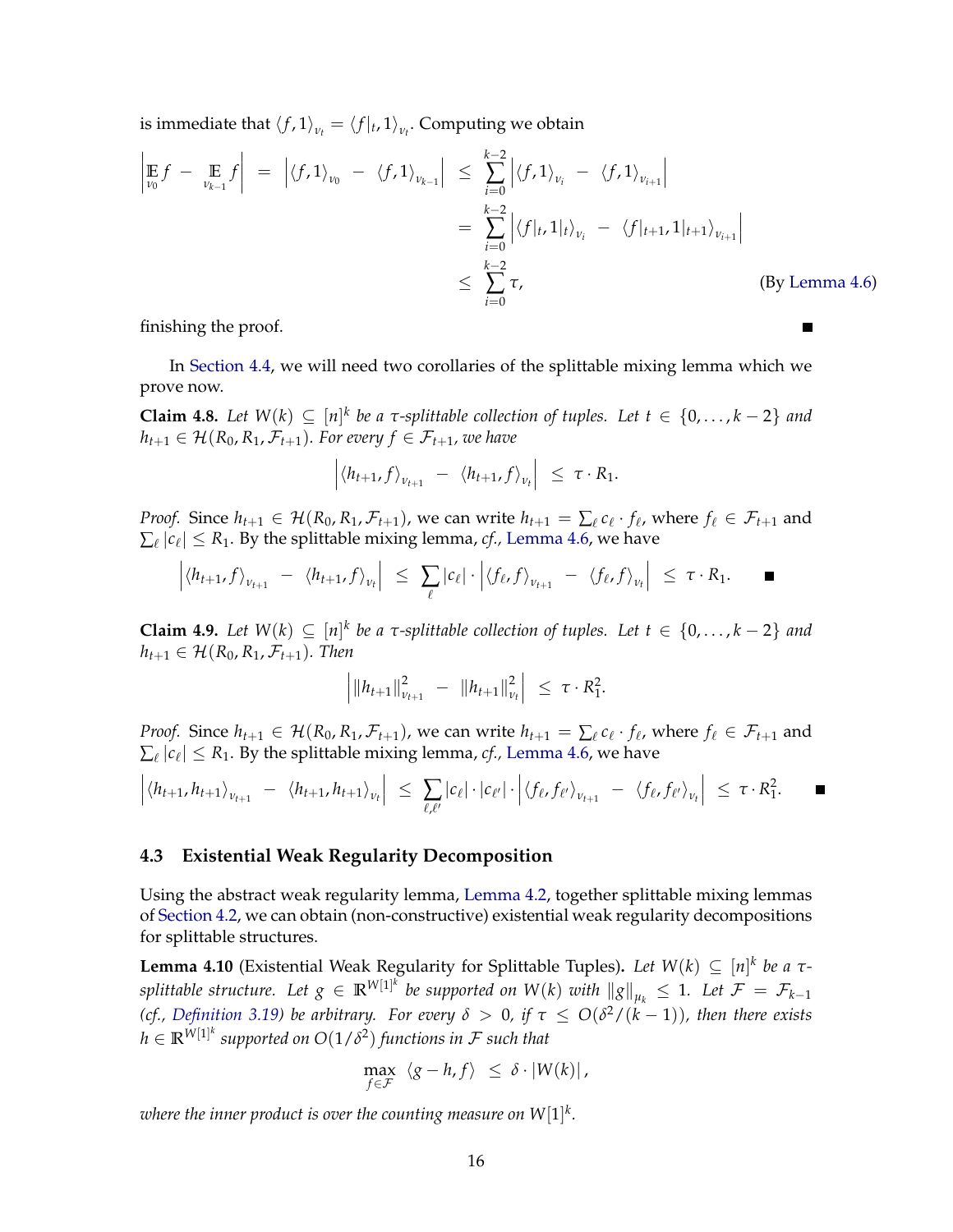*Proof.* Apply the weak regularity [Lemma 4.2,](#page-14-2) with parameters  $\delta$  and  $\delta'$  equal to  $\delta$ , collection  ${\cal F}$ , input function  $g$ , measure  $\mu = \mu_k$  (i.e., uniform measure on  $W(k)$ ) and a nonexplicit correlation oracle based on the existential guarantee. This yields  $h = \sum_{\ell}^{p}$  $e_{\ell=1}^p c_\ell \cdot f_\ell \in$  $\mathcal{H}(1/\delta^2,1/\delta,\mathcal{F})$  where

$$
\max_{f \in \mathcal{F}} \quad \langle g - h, f \rangle_{\mu_k} \leq \delta.
$$

Let  $f \in \mathcal{F}$ . We claim that  $h' = h \cdot |W(k)| / |W[1]|^k$  satisfies the conclusion of the current lemma. For this, we bound

$$
\left| |W(k)| \langle g-h,f \rangle_{\mu_k} - \langle g-h',f \rangle \right| \leq \left| |W(k)| \langle g,f \rangle_{\mu_k} - \langle g,f \rangle \right| +
$$
  

$$
\sum_{\ell=1}^p |c_{\ell}| \cdot \left| |W(k)| \langle f_{\ell},f \rangle_{\mu_k} - \frac{|W(k)|}{|W[1]|^k} \langle f_{\ell},f \rangle \right|.
$$

The first term in the RHS above is zero since

$$
|W(k)| \langle g, f \rangle_{\mu_k} = \sum_{\mathfrak{s} \in W(k)} g(\mathfrak{s}) \cdot f(\mathfrak{s}) = \langle g, f \rangle,
$$

where in the second equality we used that *g* is supported on  $W(k)$ . Suppose that  $f =$  $f_1\otimes\cdots\otimes f_k$  and  $f_\ell=f_{\ell,1}\otimes\cdots\otimes f_{\ell,k}$ . Set  $f'_\ell=(f_1\cdot\bar{f}_{\ell,1})\otimes\cdots\otimes(f_k\cdot f_{k,1})$  where  $(f_j\cdot f_{j,1})$  is the pointwise product of *f<sup>j</sup>* and *fj*,1. Note that

$$
\langle f_{\ell}, f \rangle_{\mu_k} = \mathop{\mathbb{E}}_{\nu_0} [f'_{\ell}]
$$
 and  $\frac{\langle f_{\ell}, f \rangle}{|W[1]|^k} = \mathop{\mathbb{E}}_{\nu_{k-1}} [f'_{\ell}]$ ,

where we recall that  $\mu_k$  is equal to  $\nu_0$  and  $\mu_1^{\otimes k}$  $\frac{\otimes k}{1}$  is equal to  $\nu_{k-1}$ . Moreover,  $f'_\ell$  is the tensor product of *k* functions in  $\mathbb{R}^{X[1]}$  of  $\ell_{\infty}$ -norm at most 1. By the splittable mixing lemma (*cf.,* [Lemma 4.7\)](#page-16-2), we have

$$
\left|\mathop{\mathbb{E}}_{\nu_0}\left[f'_\ell\right]\ -\ \mathop{\mathbb{E}}_{\nu_{k-1}}\left[f'_\ell\right]\right| \ \leq \ (k-1)\cdot \tau.
$$

Hence, we obtain

$$
\left| |W(k)| \langle g-h, f \rangle_{\mu_k} - \langle g-h', f \rangle \right| \leq \sum_{\ell=1}^p |c_\ell| \cdot |W(k)| \cdot \left| \underset{\nu_0}{\mathbb{E}} \left[ f_\ell' \right] - \underset{\nu_{k-1}}{\mathbb{E}} \left[ f_\ell' \right] \right|
$$
  

$$
\leq \sum_{\ell=1}^p |c_\ell| \cdot (k-1) \cdot \tau \cdot |W(k)| \leq \delta \cdot |W(k)|,
$$

 $\blacksquare$ 

from which the lemma readily follows.

#### <span id="page-18-0"></span>**4.4 Efficient Weak Regularity Decomposition**

<span id="page-18-1"></span>The goal of this section is to prove an efficient version of weak regularity that can be computed in near-linear time. We obtain parameters somewhat comparable to those parameters of the existential weak regularity in [Lemma 4.10](#page-17-1) above with a mild polynomial factor loss of  $\Theta(1/k^2)$  on the splittability requirement.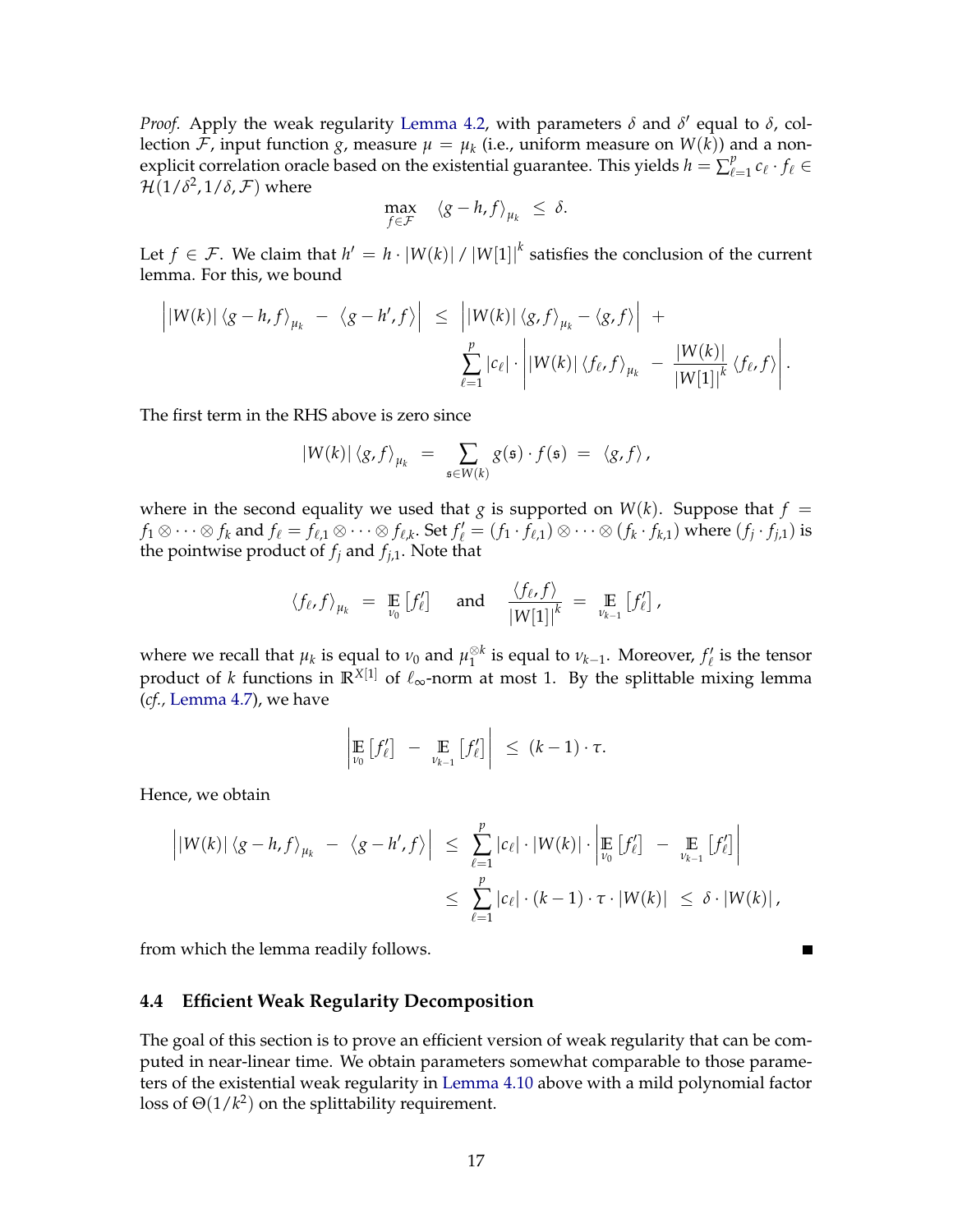**Theorem 4.11.** *[Efficient Weak Regularity] Let W*(*k*) ⊆ [*n*] *k be a τ-splittable collection of tuples.*  $Let \ g \in \mathbb{R}^{W[1]^k}$  be supported on  $W(k)$  with  $\|g\|_{\mu_k} \leq 1$ . Suppose  $\mathcal F$  is either  $\text{CUT}^{\otimes k}$  or  $\text{CUT}^{\otimes k}_\pm$ . *For every*  $\delta > 0$ , if  $\tau \leq \delta^2/(k^3 \cdot 2^{20})$ , then we can find  $h = \sum_{\ell=1}^p c_\ell \cdot f_\ell$  with  $p = O(k^2/\delta^2)$ ,  $c_1, \ldots, c_p \in \mathbb{R}$  and functions  $f_1, \ldots, f_p \in \mathcal{F}$ , such that  $||h||_{\mu_1^{g,k}} \leq 2$  and h is a good approximator *to g in the following sense*

$$
\max_{f \in \mathcal{F}} \quad \left\langle g - \left(\frac{d}{n}\right)^{k-1} h, f \right\rangle \leq \delta \cdot |W(k)|,
$$

*where the inner product is over the counting measure on W*[1] *k . Furthermore, h can be found in*  $\widetilde{O}(2^{2^{\widetilde{O}(k^2/\delta^2)}} \cdot |W(k)|)$  *time.* 

**Warm-up:** We first sketch a simpler naive algorithmic weak regularity decompoistion for CUT⊗*<sup>k</sup>* whose parameters are much worse than the existential parameters of [Lemma 4.10,](#page-17-1) but it can be computed in near-linear time. The fast accumulation of errors will explain our motivation in designing the efficient algorithm underlying [Theorem 4.11.](#page-18-1) The reader only interested in the latter is welcome to skip ahead.

**Lemma 4.12** (Naive Efficient Weak Regularity). Let  $W' ⊆ W(k)$  *where*  $W(k)$  *is*  $τ$ -*splittable.* Let  ${\cal F}$  be either  ${\rm CUT}^{\otimes k}$  or  ${\rm CUT}^{\otimes k}_\pm$  . For every  $\delta>0$ , if  $\tau\leq (O(\delta))^{2^k}$ , then we can find h supported *on*  $(O(1/\delta))^{2^k}$  functions of  ${\cal F}$  such that

$$
\max_{f \in \mathcal{F}} \quad \langle \mathbf{1}_{W'} - h, f \rangle \leq (k-1) \cdot \delta \cdot |W(k)|,
$$

*where the inner product is over the counting measure on W*[1] *k . Furthermore, this can be done in time*  $\tilde{O}_{\delta}(|W(k)|)$ .

**Proof Sketch:** In this sketch, our goal is to show the fast accumulation of errors when applying the weak regularity decomposition for matrices. For simplicity, we assume that this can be done in near-linear time on the number of non-zero entries of the matrix. Precise details and much better parameters are given in the proof of [Theorem 4.11.](#page-18-1)

Applying the matrix regularity decomposition to  $\mathbf{1}_{W'}$ , viewed a matrix in  $\mathbb{R}^{W[1,k-1]\times W[k]}$ supported on  $W[1, k]$ , with accuracy parameter  $\delta_1 > 0$ , we get in  $\tilde{O}_{\delta_1}(|W[1, k]|)$  time

$$
\left\|{\bf 1}_{W'}\,-\,\frac{d}{n}\sum_{\ell_1=1}^{p_1}c_{\ell_1}\cdot{\bf 1}_{S_{\ell_1}}\otimes{\bf 1}_{T_{\ell_1}}\right\|_\square\,\,\leq\,\delta_1\cdot|W[1,k]\,|\,,
$$

where  $p_1 = O(1/\delta_1^2)$  and  $\sum_{\ell_1} |c_{\ell_1}| \leq O(1/\delta_1)$ .

In turn, for each  $\mathbf{1}_{S_{\ell_1}}$  viewed a matrix in  $\mathbb{R}^{W[1,k-2]\times W[k-1]}$  supported on  $W[1,k-1]$ , we apply the matrix regularity decomposition with accuracy parameter  $\delta_2 > 0$  getting in  $\tilde{O}_{\delta_2}(|W[1,k-1]|)$  time

$$
\left\|{\bf 1}_{S_{\ell_1}}\,-\,\frac{d}{n}\sum_{\ell_2=1}^{p_2}c_{\ell_2,\ell_1}\cdot{\bf 1}_{S_{\ell_2,\ell_1}}\otimes{\bf 1}_{T_{\ell_2,\ell_1}}\right\|_\square\;\leq\; \delta_2\cdot |W[1,k-1]|\,,
$$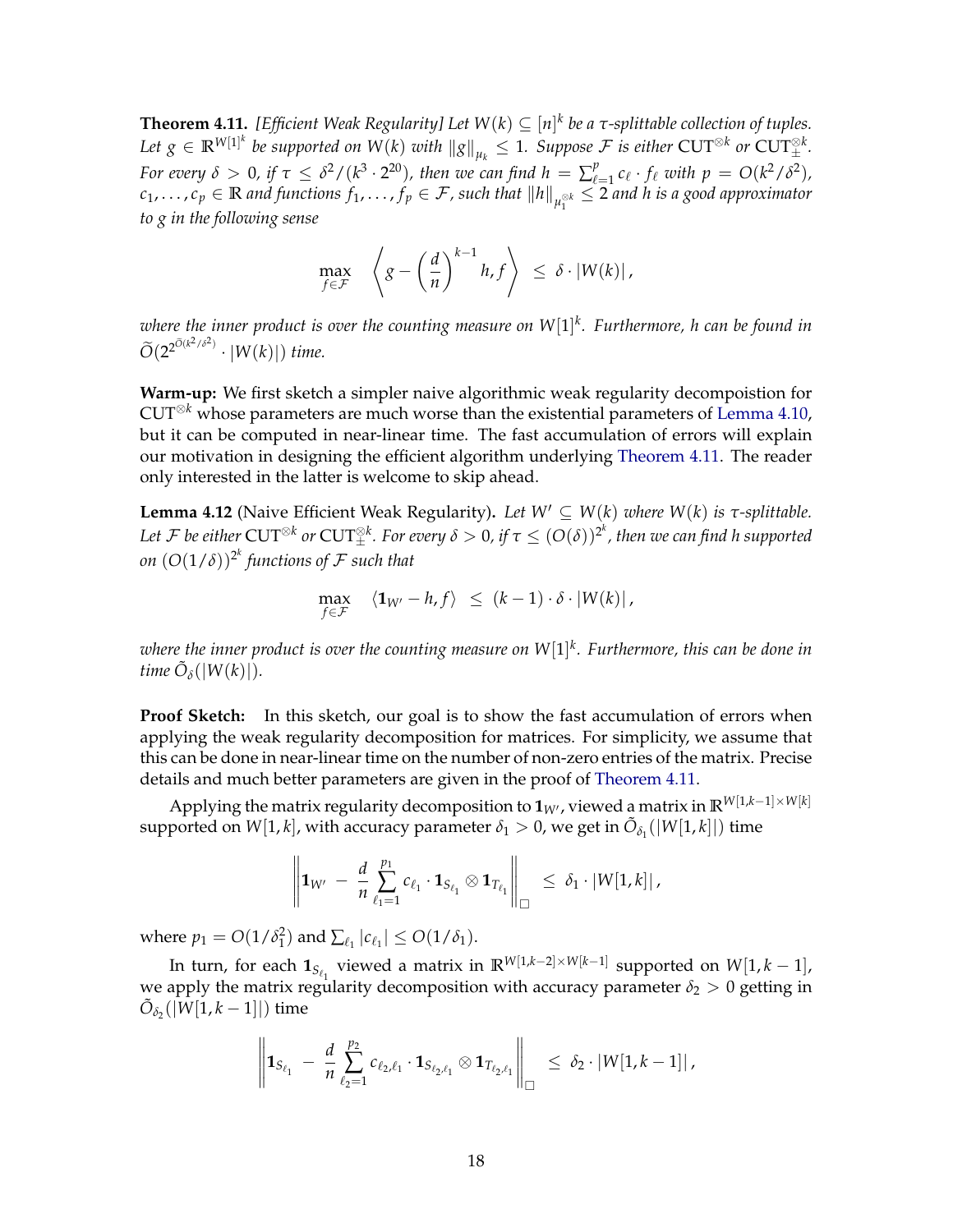where  $p_2 = O(1/\delta_2^2)$  and  $\sum_{\ell_2} |c_{\ell_2,\ell_1}| \leq O(1/\delta_2)$ . Continuing this process inductively with accuracy parameters *δ*3, . . . , *δk*−<sup>1</sup> , we obtain

$$
h := \left(\frac{d}{n}\right)^{k-1} \sum_{\ell_1}^{p_1} \cdots \sum_{\ell_{k-1}=1}^{p_{k-1}} c_{\ell_1} \ldots c_{\ell_1,\ldots,\ell_{k-1}} \cdot \mathbf{1}_{T_{\ell_1,\ldots,\ell_{k-1}}} \otimes \cdots \otimes \mathbf{1}_{T_{\ell_1}},
$$

in time  $O_{\delta_1,...,\delta_{k-1}}(|W(k)|)$ . We show that *h* is close in *k*-tensor cut norm (*cf.,* [Definition 3.18\)](#page-12-2) to  $\mathbf{1}_{W}$ . Computing we have

$$
\|1_{W'} - h\|_{\Box^{\otimes k}} \leq
$$
\n
$$
\sum_{j=0}^{k-2} \sum_{\ell_1=1}^{p_1} \cdots \sum_{\ell_j=1}^{p_j} |c_{\ell_1} \cdots c_{\ell_1, \ldots, \ell_j}|.
$$
\n
$$
\|1_{S_{\ell_1, \ldots, \ell_j}} - (\frac{d}{n})^{k-j-1} \sum_{\ell_{j+1}=1}^{p_{j+1}} c_{\ell_1, \ldots, \ell_{j+1}} \cdot 1_{S_{\ell_1, \ldots, \ell_{j+1}}} \otimes 1_{T_{\ell_1, \ldots, \ell_{j+1}}}\|_{\Box^{\otimes k-j}}.
$$
\n
$$
\leq \sum_{j=0}^{k-2} \sum_{\ell_1=1}^{p_1} \cdots \sum_{\ell_j=1}^{p_j} d^j \cdot |c_{\ell_1} \cdots c_{\ell_1, \ldots, \ell_j}|.
$$
\n
$$
\|1_{S_{\ell_1, \ldots, \ell_j}} - (\frac{d}{n})^{k-j-1} \sum_{\ell_{j+1}=1}^{p} c_{\ell_1, \ldots, \ell_{j+1}} \cdot 1_{S_{\ell_1, \ldots, \ell_{j+1}}} \otimes 1_{T_{\ell_1, \ldots, \ell_{j+1}}} \|_{\Box^{\otimes k-j}}.
$$
\n
$$
\leq \sum_{j=0}^{k-2} \sum_{\ell_1=1}^{p_1} \cdots \sum_{\ell_j=1}^{p_j} d^j \cdot |c_{\ell_1, \ldots, \ell_{\ell_1, \ldots, \ell_j}} \cdot \delta_{j+1} \cdot |W[1, k-j]|
$$
\n
$$
\leq |W(k)| \sum_{j=0}^{k-2} \delta_{j+1} \prod_{\ell=1}^{j} O(1/\delta_{\ell}).
$$

By setting  $\delta_j = \Theta(\delta^{2^j})$ , the LHS becomes at most  $(k-1) \cdot \delta \cdot |W(k)|$ .

We now proceed to prove our main result in this section, namely [Theorem 4.11.](#page-18-1) Fist, we establish some extra notation now. Let *W*(*k*) be a *d*-regular collection of tuples. Most of our derivations which are existential hold for a generic  $\mathcal{F}_t$  (*cf.*, [Definition 3.19\)](#page-13-2). However, we only derive near-linear time algorithmic results when  $\mathcal{F}_t$  is either the CUT functions

$$
\mathcal{F}_t^{0/1} \coloneqq \left\{ \pm \mathbf{1}_{S_1} \otimes \cdots \otimes \mathbf{1}_{S_t} \otimes \mathbf{1}_T \mid S_j \subseteq W[1], T \subseteq W[t+1,k] \right\},\
$$

or "signed" CUT functions

$$
\mathcal{F}_t^{\pm 1} \coloneqq \{ \pm \chi_{S_1} \otimes \cdots \otimes \chi_{S_t} \otimes \chi_T \mid S_j \subseteq W[1], T \subseteq W[t+1,k] \},\
$$

where above we recall that for  $S \subseteq [n]$ , we have  $\chi_S(i) = (-1)^{\mathbf{1}_{i \in S}}$  for  $i \in [n]$ . Observe that the condition *S*<sup>*j*</sup> ⊆ *W*[1] is equivalent to *S*<sup>*j*</sup> ⊆ *W*[*i*] since *W*(*k*) is *d*-regular.

For quick reference, we collect the notation needed in our algorithmic weak regularity decomposition in the following table.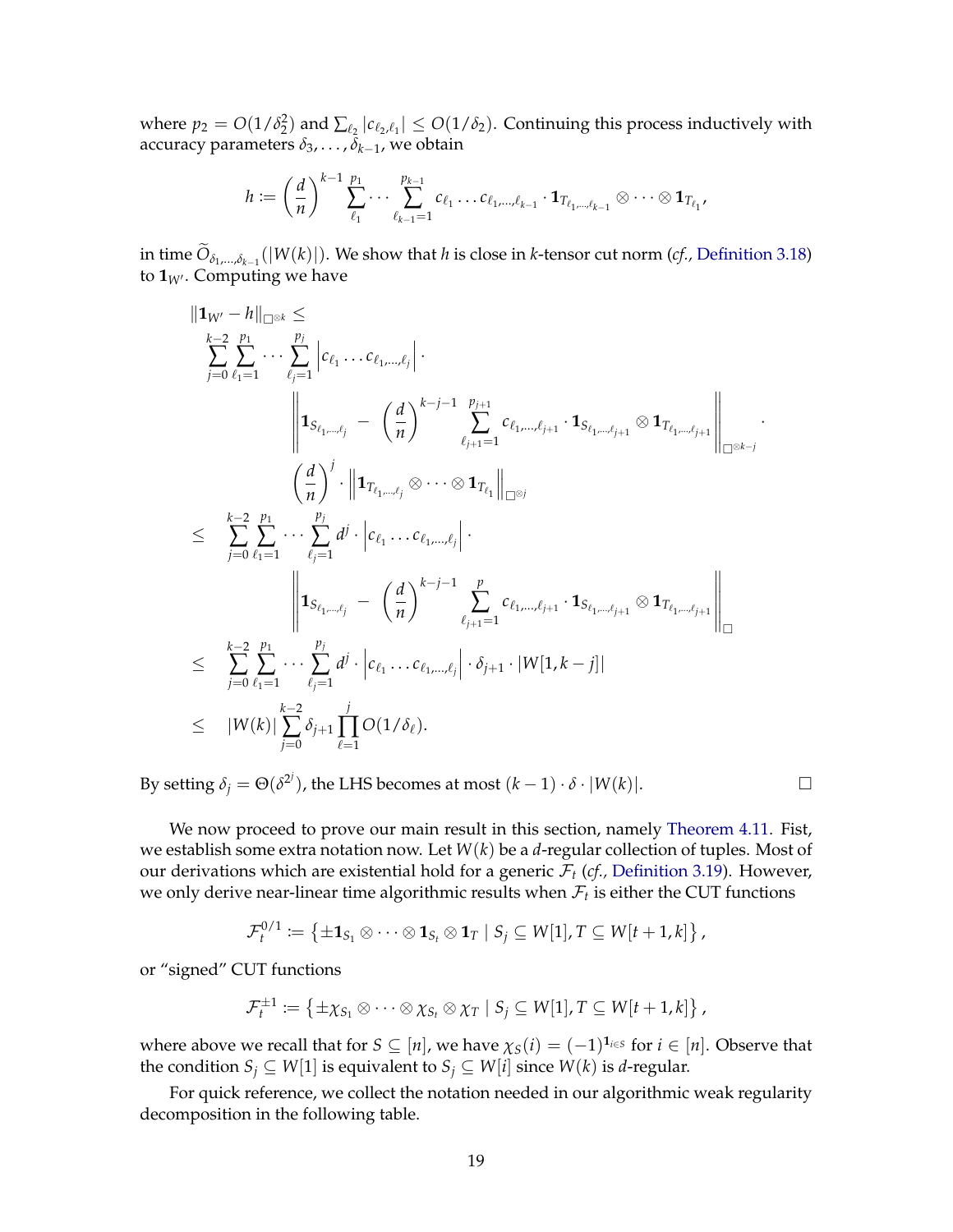$$
\mathcal{F}_t := \left\{ \pm f_1 \otimes \cdots \otimes f_t \otimes f_{t+1} \mid f_j \subseteq \mathbb{R}^{W[1]} \text{ for } i \leq t, f_{t+1} \subseteq \mathbb{R}^{W[t+1,k]}, ||f_j||_{\infty} \leq 1 \right\}
$$
\n
$$
\mathcal{F}_t^{0/1} := \left\{ \pm \mathbf{1}_{S_1} \otimes \cdots \otimes \mathbf{1}_{S_t} \otimes \mathbf{1}_T \mid S_j \subseteq W[1], T \subseteq W[t+1,k] \right\} \subseteq \mathcal{F}_t
$$
\n
$$
\mathcal{F}_t^{\pm 1} := \left\{ \pm \chi_{S_1} \otimes \cdots \otimes \chi_{S_t} \otimes \chi_T \mid S_j \subseteq W[1], T \subseteq W[t+1,k] \right\} \subseteq \mathcal{F}_t
$$
\n
$$
\mathcal{H}(R_0, R_1, \mathcal{F}) := \left\{ \sum_{\ell=1}^p c_\ell \cdot f_\ell \mid p \leq R_0, \sum |c_\ell| \leq R_1, f_\ell \in \mathcal{F} \right\}
$$
\n
$$
\mu_1 \text{ is the uniform distribution on } W[1] \text{ and } \mu_{[t+1,k]} \text{ is the uniform distribution on } W[t+1,k]
$$
\n
$$
\nu_t := (\mu_1)^{\otimes t} \otimes \left( \mu_{[t+1,k]} \right)
$$

Our main result of this section, namely, the near-linear time weak regularity decomposition [Theorem 4.11,](#page-18-1) can be readily deduced from [Lemma 4.13](#page-21-0) below.

<span id="page-21-0"></span>**Lemma 4.13** (Efficient Weak Regularity Induction). Let  $W(k) \subseteq [n]^k$  be a τ-splittable d*regular collection of tuples. Let*  $g \in \mathcal{F}_0$  *and*  $t \in \{0,\ldots,k-1\}$  *with*  $\|g\|_{\mu_k} \leq 1$ *. For every*  $\delta > 0$ , if  $\tau \leq \delta^2/(k \cdot 2^{18})$ , then there exists  $h_t \in \mathcal{H}(O(1/\delta^2), 2^8(1+1/k)^t/\delta, \mathcal{F}_t)$  with  $||h_t||_v^2$  $\frac{a}{v_t} \leq (1 + 1/k)^t$  such that

$$
\max_{f \in \mathcal{F}_t} \left\langle g - \left(\frac{d}{n}\right)^t h_t, f \right\rangle_{\nu_t} \leq 2 \cdot \left(\frac{d}{n}\right)^t \cdot t \cdot \delta.
$$

*Furthermore, the function*  $h_t$  *can be found in*  $\widetilde{O}((2t)^{2^{O(1/\delta^2)}} \cdot |W(k)|)$  *time.* 

We restate [Theorem 4.11](#page-18-1) below and then prove it assuming [Lemma 4.13.](#page-21-0)

**Theorem 4.11.** [Efficient Weak Regularity] Let  $W(k) \subseteq [n]^k$  be a  $\tau$ -splittable collection of tuples.  $Let \ g \in \mathbb{R}^{W[1]^k}$  be supported on  $W(k)$  with  $\|g\|_{\mu_k} \leq 1$ . Suppose  $\mathcal F$  is either  $\text{CUT}^{\otimes k}$  or  $\text{CUT}^{\otimes k}_\pm$ . *For every*  $\delta > 0$ , if  $\tau \leq \delta^2/(k^3 \cdot 2^{20})$ , then we can find  $h = \sum_{\ell=1}^p \ell(\ell)$  $\int_{\ell=1}^{p} c_{\ell} \cdot f_{\ell}$  *with*  $p = O(k^2/\delta^2)$ *,*  $c_1, \ldots, c_p \in \mathbb{R}$  *and functions*  $f_1, \ldots, f_p \in \mathcal{F}$ *, such that*  $\|h\|_{\mu_1^{\otimes k}} \leq 2$  *and h is a good approximator to g in the following sense*

$$
\max_{f \in \mathcal{F}} \left\langle g - \left(\frac{d}{n}\right)^{k-1} h, f \right\rangle \leq \delta \cdot |W(k)|,
$$

*where the inner product is over the counting measure on W*[1] *k . Furthermore, h can be found in*  $\widetilde{O}(2^{2^{\widetilde{O}(k^2/\delta^2)}} \cdot |W(k)|)$  *time.* 

*Proof.* Set  $\mathcal{F}_t = \mathcal{F}_t^{0/1}$  if  $\mathcal{F} = \text{CUT}^{\otimes k}$  or set  $\mathcal{F}_t = \mathcal{F}_t^{\pm 1}$  if  $\mathcal{F} = \text{CUT}^{\otimes k}_\pm$ . We apply [Lemma 4.13](#page-21-0) with  $t = k - 1$ , accuracy  $\delta$  as  $\delta/(2k)$  and input function g. This gives  $h_t = \sum_{\ell=1}^p k(\ell)$  $e_{\ell=1}^p c'_\ell \cdot f_\ell \in$  $\mathcal{H}(O(k^2/\delta^2), O(k/\delta), \mathcal{F}_t)$  such that

<span id="page-21-1"></span>
$$
\max_{f \in \mathcal{F}_t} \left\langle g - \left(\frac{d}{n}\right)^t h_t, f \right\rangle_{\nu_t} \leq 2 \cdot \left(\frac{d}{n}\right)^t \cdot t \cdot \delta. \tag{1}
$$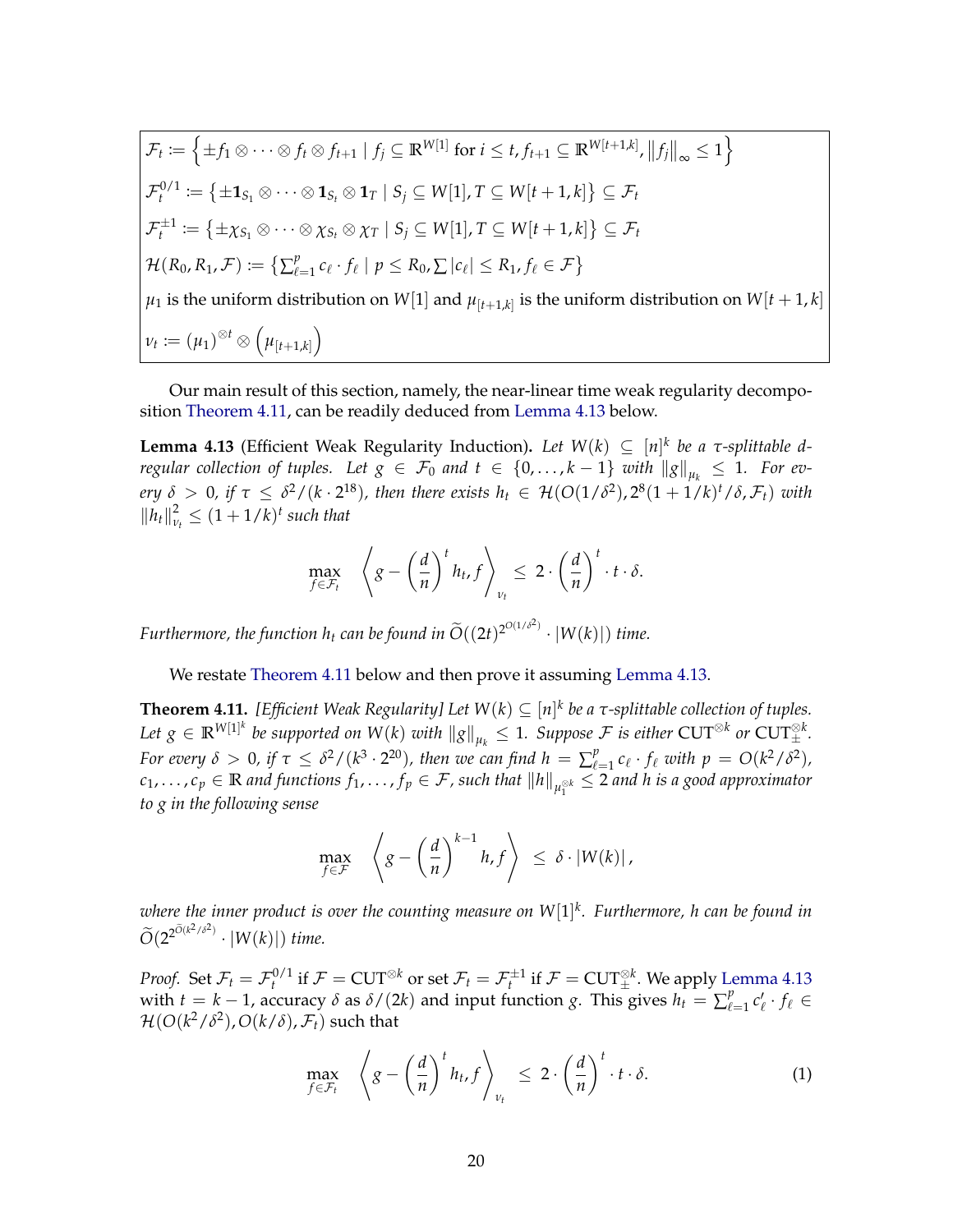Note that  $\nu_t = \nu_{k-1} = \mu_1^{\otimes k}$  $\frac{\otimes k}{1}$  is the uniform measure on  $W[1]^k$ . Since  $W(k)$  is *d*-regular,  $|W(k)| = |W[1]|^k \cdot (d/n)^{k-1}$ . Set  $h = \cdot h_t$ . Then the guarantee in [Eq. \(1\)](#page-21-1) becomes

$$
\max_{f \in \mathcal{F}} \quad \left\langle g - \left(\frac{d}{n}\right)^{k-1} h, f \right\rangle \leq \delta \cdot |W(k)|,
$$

where the inner product is under the counting measure. By Lemma 4.13*,* we have  $\left\|h_t\right\|_{\nu}^2$ *νt* ≤  $(1+1/k)^t \leq e$ , so  $\|h_t\|_{\nu_t} \leq 2$ . Then  $\|h\|_{\mu_1^{\otimes k}} \leq 2$ . The running time follows from [Lemma 4.13](#page-21-0) completing the proof.

We now prove [Lemma 4.13](#page-21-0) above assuming the following algorithmic result which we prove later.

<span id="page-22-0"></span>**Lemma 4.14.** *[Algorithmic Weak Regularity Step] Let*  $\delta > 0$  *and*  $t \in \{0, \ldots, k-2\}$ . Let  $h_t \in$  $\mathcal{H}(O(B/\delta^2), O(B/\delta), \mathcal{F}_t)$  with  $\left\|h_t\right\|_{\nu}^2$  $\mathcal{L}_{\nu_t}^2$  ≤ *B*. Then there exists  $h_{t+1}$  ∈  $\mathcal{H}(O(B/\delta^2), 2^8B/\delta, \mathcal{F}_{t+1})$  $\left\lVert \mathbf{h}_{t+1} \right\rVert^2_\nu$  $\frac{2}{v_t} \leq B$  such that

$$
\max_{f \in \mathcal{F}_{t+1}} \langle h_t - h_{t+1}, f \rangle_{v_t} \leq \delta.
$$

*Furthermore, each h*<sub>t+1</sub> *can be found in time*  $\widetilde{O}((2t)^{2^{O(1/\delta^2)}} \cdot |W(k)|)$ .

*Proof of [Lemma 4.13.](#page-21-0)* We will prove the lemma with the following simple equivalent conclusion

$$
\left\langle g - \left(\frac{d}{n}\right)^t h_{t} f \right\rangle_{\nu_t} \leq 2 \cdot \left(\frac{d}{n}\right)^t \cdot t \cdot \delta \qquad \Leftrightarrow \qquad \left\langle \left(\frac{n}{d}\right)^t g - h_{t} f \right\rangle_{\nu_t} \leq 2 \cdot t \cdot \delta,
$$

which we will prove holds for every  $f \in \mathcal{F}_t$ . The base case  $t = 0$  follows immediately **by setting**  $h_0 = g$ . Let  $t \in \{0, ..., k-2\}$ . Since  $h_t \in \mathcal{H}(O(1/\delta^2), 2^8(1+1/k)^t / δ$ ,  $\mathcal{F}_t)$ , invoking [Lemma 4.14](#page-22-0) with accuracy parameter  $\delta$  and input function  $h_t$ , we obtain  $h_{t+1} \in$  $\mathcal{H}(O(1/\delta^2), 2^8(1+1/k)^{t+1}/\delta, \mathcal{F}_{t+1})$  satisfying

<span id="page-22-1"></span>
$$
\max_{f \in \mathcal{F}_{t+1}} \langle h_t - h_{t+1}, f \rangle_{\nu_t} \leq \delta. \tag{2}
$$

Let  $f \in \mathcal{F}_{t+1}$ . We will show that  $h_{t+1}$  satisfies the conclusion of the lemma. Expanding we have

$$
\left\langle \left(\frac{n}{d}\right)^{t+1}g - h_{t+1}, f \right\rangle_{\nu_{t+1}} = \underbrace{\left\langle \left(\frac{n}{d}\right)^{t}g - h_{t}, f \right\rangle_{\nu_{t}}}_{(i)} + \underbrace{\left(\frac{n}{d}\right)^{t} \cdot \underbrace{\left(\frac{n}{d}\left\langle g, f \right\rangle_{\nu_{t+1}} - \left\langle g, f \right\rangle_{\nu_{t}}\right)}_{(ii)}}_{(iii)} + \underbrace{\left\langle h_{t-1}, f \right\rangle_{\nu_{t}} + \underbrace{\left\langle h_{t+1}, f \right\rangle_{\nu_{t}} - \left\langle h_{t+1}, f \right\rangle_{\nu_{t+1}}}_{(iv)}.
$$

We will bound each of the terms in RHS above.

**Term (i):** Suppose  $f = f_1 \otimes \cdots \otimes f_{t+1} \otimes f_{t+2} \in \mathcal{F}_{t+1}$ . Let  $f' = f_1 \otimes \cdots \otimes f_t \otimes f'_{t+1}$ , where  $f'_{t+1} = (f_{t+1} \otimes f_{t+2})|_{W[t+2,k]}$ , so that  $f' \in \mathcal{F}_t$ . Using the induction hypothesis, we have

$$
\left\langle \left(\frac{n}{d}\right)^{t} g - h_{t}, f \right\rangle_{v_{t}} = \left\langle \left(\frac{n}{d}\right)^{t} g - h_{t}, f' \right\rangle_{v_{t}} \leq 2 \cdot t \cdot \delta.
$$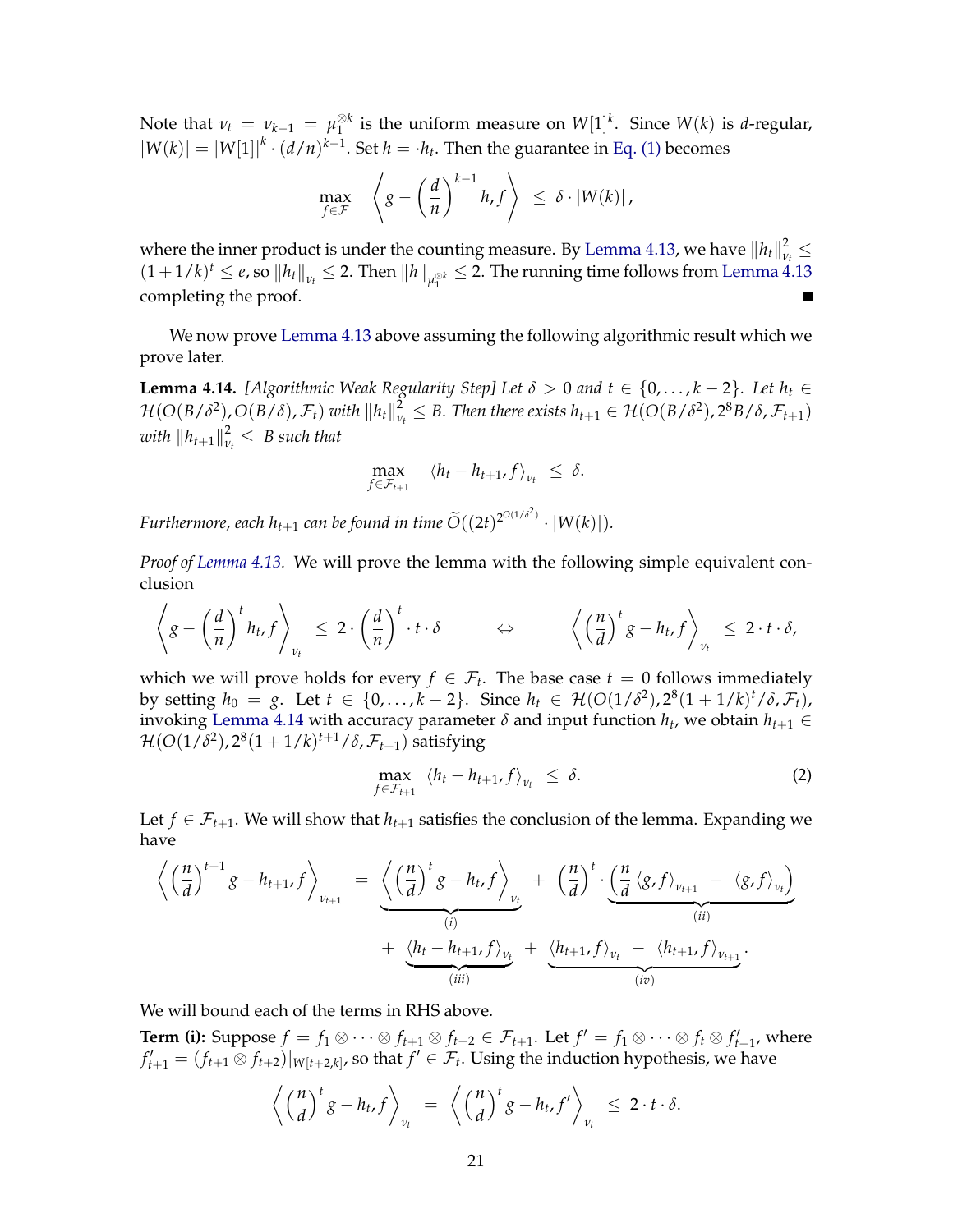**Term (ii):** Since  $g \in \mathcal{F}_0$ , it is supported on  $W(k)$  and so we have

$$
\langle g, f \rangle_{v_t} = \frac{1}{|W[1]|^t |W[t+1,k]|} \sum_{\mathfrak{s} \in W(k)} g(\mathfrak{s}) \cdot f(\mathfrak{s})
$$
  
= 
$$
\frac{n}{d} \cdot \frac{1}{|W[1]|^{t+1} |W[t+2,k]|} \sum_{\mathfrak{s} \in W(k)} g(\mathfrak{s}) \cdot f(\mathfrak{s}) = \frac{n}{d} \cdot \langle g, f \rangle_{v_{t+1}}
$$

.

where the second equality follows from  $|W[t+1,k]| = d \cdot |W[t+2,k]|$  by the *d*-regular assumption.

**Term (iii):** By [Eq. \(2\),](#page-22-1) we have  $\langle h_t - h_{t+1}, f \rangle_{v_t} \leq \delta$ .

**Term (iv):** For notional convenience, set  $R_1 = 2^8(1+1/k)^{t+1}/\delta$ . Since  $h_{t+1} \in \mathcal{H}(\infty, R_1, \mathcal{F}_{t+1})$ and the splittability parameter *τ* satisfies  $τ \leq δ²/(k \cdot 2^{18})$ , from [Claim 4.8](#page-17-2) we obtain

$$
\langle h_{t+1}, f \rangle_{v_t} - \langle h_{t+1}, f \rangle_{v_{t+1}} \leq \tau \cdot R_1 \leq \delta.
$$

Putting everything together yields

$$
\left\langle \left(\frac{n}{d}\right)^{t+1}g-h_t,f\right\rangle_{\nu_{t+1}}\leq \underbrace{2\cdot t\cdot \delta}_{(i)}+\left(\frac{n}{d}\right)^{t}\cdot\underbrace{0}_{(ii)}+\underbrace{\delta}_{(iii)}+\underbrace{\delta}_{(iv)}\leq 2\cdot (t+1)\cdot \delta,
$$

concluding the claimed inequality.

Now we use the bound  $\left\|h_{t+1}\right\|_{\nu}^2$  $\frac{2}{\nu_t} \leq \|h_t\|_{\nu}^2$ *νt* from [Lemma 4.14](#page-22-0) together with the splittability assumption  $\tau \leq \delta^2/(k \cdot 2^{18})$  to bound the norm  $\|h_{t+1}\|_v^2$  $\sum_{\nu_{t+1}}^2$  under the new measure *νt*+1. Under these assumptions and using [Claim 4.9](#page-17-3) we get

$$
\left| \|h_{t+1}\|_{\nu_{t+1}}^2 - \|h_{t+1}\|_{\nu_t}^2 \right| \leq \tau \cdot R_1^2 \leq \frac{\delta^2}{k \cdot 2^{18}} \cdot \frac{2^{16} (1 + 1/k)^{2(t+1)}}{\delta^2}
$$

$$
\leq \frac{(1 + 1/k)^t}{k}.
$$

where we used the bounds on  $\tau$ ,  $R_1$  and  $(1 + 1/k)^{(t+2)} \leq 4$  for  $0 \leq t \leq k - 2$ . From the previous inequality and the induction hypothesis  $||h_t||_v^2$  $v_t^2 \leq (1 + 1/k)^t$ , we finally get  $||h_{t+1}||_v^2$  $\frac{2}{\nu_{t+1}} \leq (1 + 1/k)^{t+1}$  as desired.

We now show a near-linear time weak regularity decomposition for special functions of the form  $h_t \in H(O(1/\delta^2), O(1/\delta), \mathcal{F}_t)$  that admit a tensor product structure. The goal is to design a correlation oracle that exploits the special tensor product structure of the function  $(h_t-h_{t+}^{(\ell)})$  $t_{t+1}^{(\ell)}$ ), where  $h_{t+1}^{(\ell)}$  $\sum_{t+1}^{(\ell)}$  is the  $\ell$ th approximator of  $h_t$  in the abstract weak regularity algorithm (*cf.,* [Algorithm 4.3\)](#page-14-1).

**Lemma 4.14.** *[Algorithmic Weak Regularity Step] Let*  $\delta > 0$  *and*  $t \in \{0, \ldots, k-2\}$ *. Let*  $h_t \in$  $\mathcal{H}(O(B/\delta^2), O(B/\delta), \mathcal{F}_t)$  with  $\left\|h_t\right\|_{\nu}^2$  $\mathcal{L}_{\nu_t}^2$  ≤ *B*. Then there exists  $h_{t+1}$  ∈  $\mathcal{H}(O(B/\delta^2), 2^8B/\delta, \mathcal{F}_{t+1})$  $\left\lVert \mathcal{h}_{t+1} \right\rVert^2_\nu$  $\frac{2}{v_t} \leq B$  such that

$$
\max_{f \in \mathcal{F}_{t+1}} \langle h_t - h_{t+1}, f \rangle_{\nu_t} \leq \delta.
$$

*Furthermore, each h*<sub>t+1</sub> *can be found in time*  $\widetilde{O}((2t)^{2^{O(1/\delta^2)}} \cdot |W(k)|)$ .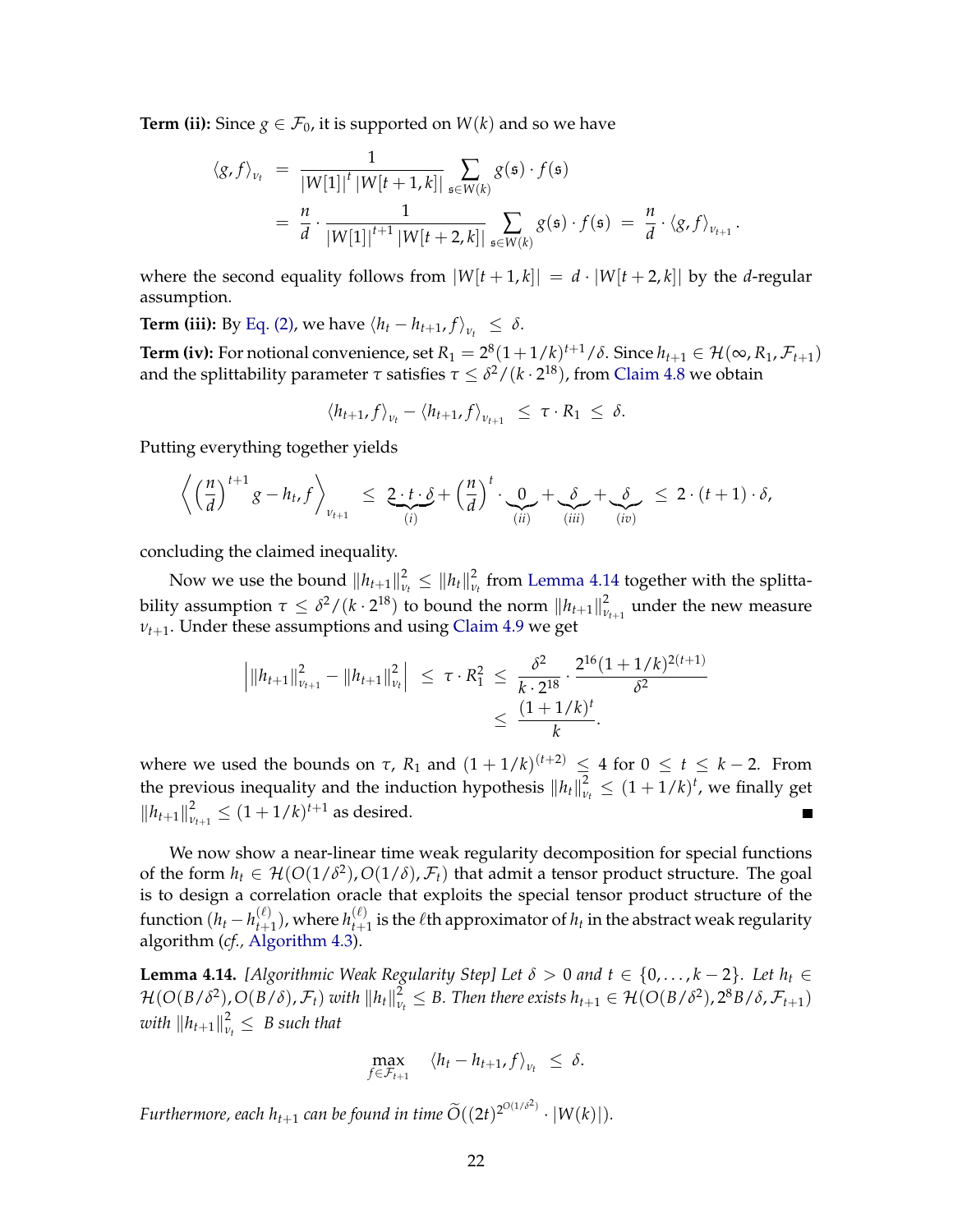<span id="page-24-0"></span>Our correlation oracle for higher-order tensors will make calls to a correlation oracle for matrices [Theorem 4.15](#page-26-1) (i.e., 2-tensors) stated below. This matrix oracle is presented in [Section 4.5](#page-26-0) and it follows from a simple combination of a matrix cut norm approximation algorithm by Alon and Naor [\[AN04\]](#page-39-5) with known fast SDP solvers for sparse matrices such as those by Lee and Padmanabhan [\[LP20\]](#page-42-10) and Arora and Kale [\[AK07\]](#page-39-6).

**Theorem 4.15.** [Alon–Naor Correlation Oracle] Let F be either  $CUT^{\otimes 2}$  or  $CUT^{\otimes 2}_{\pm}$  and  $\mu$  be the uniform measure supported on at most m elements of  $[n']\times[n']$ . There exists an algorithmic  $(\delta, \alpha_{AN} \cdot \delta)$ -correlation oracle  $\mathcal{O}_{\mu,B}$  running in time  $\mathcal{T}_{\mathcal{O}_{\mu,B}} = \tilde{O}(poly(B/\delta) \cdot (m+n'))$ , where  $\alpha_{\mathbf{AN}} \geq 1/2^4$  is an approximation ratio constant.

*Proof.* We will apply the abstract weak regularity lemma, *cf.*, [Lemma 4.2,](#page-14-2) with  $\mathcal{F} = \mathcal{F}_{t+1}$ ,  $\delta$ ,  $\delta' = \delta/2^8$  and  $\mu = \nu_t$ . This will result in a function from  $\mathcal{H}(O(B/\delta^2), 2^8B/\delta, \mathcal{F}_{t+1})$ .

**Correlation oracle task:** To make this application take near-linear time, we need to specify a correlation oracle  $\mathcal{O}_{\nu_t} = \mathcal{O}_{\nu_t, O(1)}$  and now we take advantage of the special tensor structure in our setting. We want an oracle that given

$$
h_t = \sum_{\ell=1}^r c_\ell \cdot g_\ell, \quad g_\ell \in \mathcal{F}_t, \qquad g_\ell = g_{\ell,1} \otimes \cdots \otimes g_{\ell,t} \otimes \underbrace{g_{\ell,t+1}}_{\in \mathbb{R}^{W[t+1,k]}} \text{ and}
$$
  

$$
h_{t+1} = \sum_{\ell=1}^p c'_\ell \cdot g'_{\ell}, \quad g'_\ell \in \mathcal{F}_{t+1}, \quad g'_\ell = g'_{\ell,1} \otimes \cdots \otimes g'_{\ell,t} \otimes \underbrace{g'_{\ell,t+1}}_{\in \mathbb{R}^{W[1]}} \otimes \underbrace{g'_{\ell,t+2}}_{\in \mathbb{R}^{W[t+2,k]}},
$$

if there exists

*p*

$$
f = f_1 \otimes \cdots \otimes f_t \otimes \underbrace{f_{t+1}}_{\in \mathbb{R}^{W[1]}} \otimes \underbrace{f_{t+2}}_{\in \mathbb{R}^{W[t+2,k]}} \in \mathcal{F}_{t+1}
$$

satisfying

$$
\langle h_t-h_{t+1},f\rangle_{\nu_t} \geq \delta,
$$

for some  $f \in \mathcal{F}_{t+1}$ , finds  $f' \in \mathcal{F}_{t+1}$  in near-linear time such that

$$
\langle h_t-h_{t+1},f'\rangle_{\nu_t} \geq \delta' = \frac{\delta}{2^8}.
$$

Here,  $h_{t+1}$  is the current approximator of  $h_t$  in the abstract weak regularity algorithm and, by [Lemma 4.2,](#page-14-2)  $h_{t+1} \in \mathcal{H}(O(1/\delta^2), 2^8(1+1/k)^{t+1}/\delta, \mathcal{F}_{t+1})$ . Expanding  $\langle h_t - h_{t+1}, f \rangle_{v_t}$  we get

$$
\langle h_t - h_{t+1}, f \rangle_{v_t} = \sum_{\ell=1}^p c_\ell \underbrace{\prod_{j=1}^t \langle g_{\ell,j}, f_j \rangle_{\mu_1} \cdot \langle g_{\ell,t+1}, f_{t+1} \otimes f_{t+2} \rangle_{\mu_{[t+1,k]}}}_{\gamma_\ell} - \underbrace{\sum_{j=1}^p c'_\ell \prod_{j=1}^t \langle g'_{\ell,j}, f_j \rangle_{\mu_1} \cdot \langle g'_{\ell,t+1} \otimes g'_{\ell,t+2}, f_{t+1} \otimes f_{t+2} \rangle_{\mu_{[t+1,k]}}}_{\gamma'_\ell}
$$

,

where we define  $\gamma_{\ell} \coloneqq \prod_{j=1}^{t} \left\langle g_{\ell,j}, f_{j} \right\rangle_{\mu_{1}}$  and  $\gamma'_{\ell} \coloneqq \prod_{j=1}^{t} \left\langle g'_{\ell,j}, f_{j} \right\rangle$ *µ*<sub>1</sub> for  $\ell \in [p]$ ,  $j \in [t]$ . Suppose  $g_{\ell,j}=f_{S_{\ell,j}}$  and  $g'_{\ell,j}=f_{S'_{\ell,j}}$  for  $\ell\in[p]$ ,  $j\in[t]$ , where  $f_{S_{\ell,j}},f_{S'_{\ell,j}}$  are either  $\mathbf{1}_{S_{\ell,j}},\mathbf{1}_{S'_{\ell,j}}$  or  $\chi_{S_{\ell,j'}}\chi_{S'_{\ell,j}}$  depending on  $\mathcal{F}_t$  being  $\mathcal{F}_t^{0/1}$  or  $\mathcal{F}_t^{\pm 1}$ , respectively.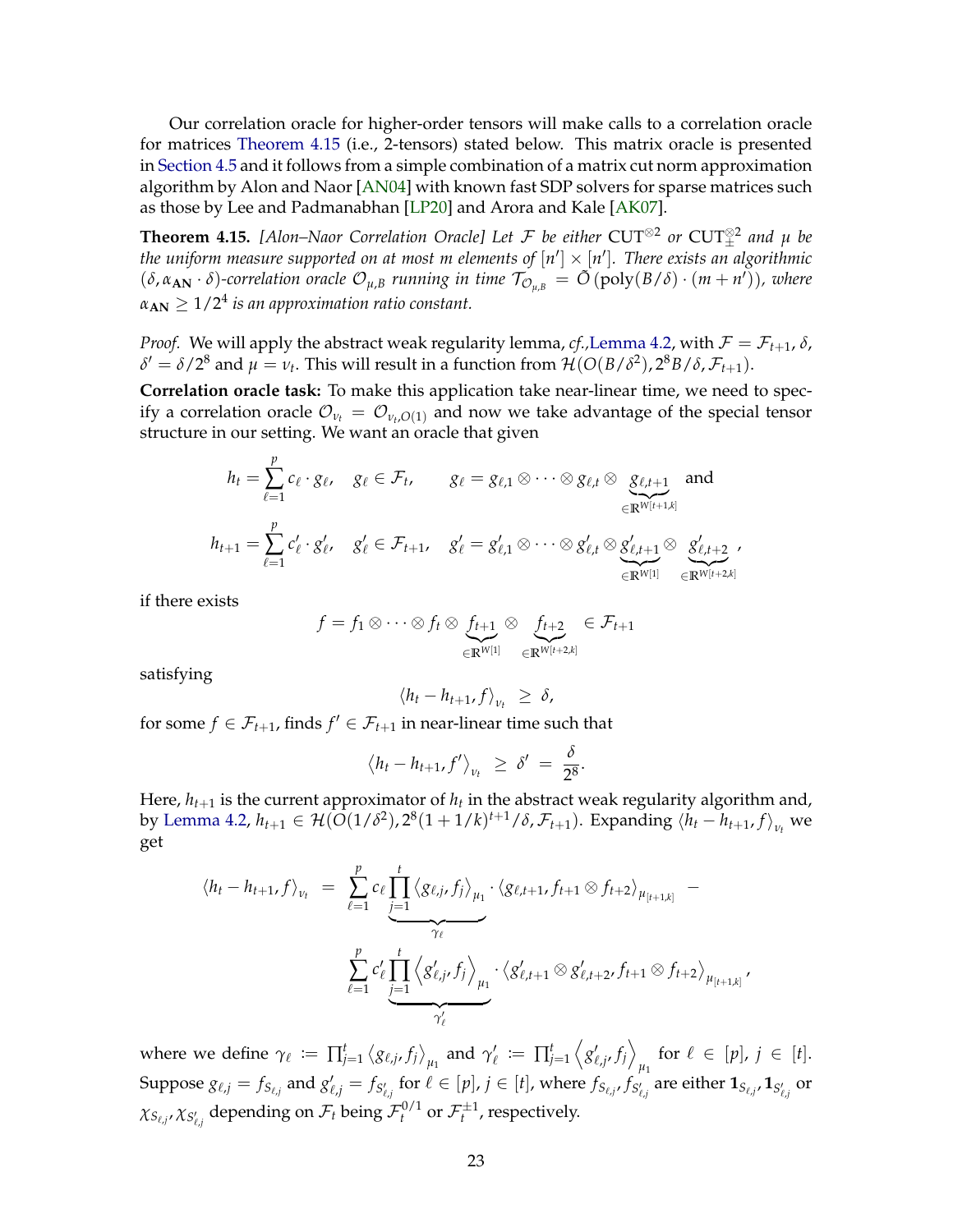**Sigma-algebra brute force:** Now for each  $j \in [t]$ , we form the  $\sigma$ -algebra  $\Sigma_j$  generated by  $\{S_{\ell,j}, S'_{\ell,j}\}_{\ell \in [p]}$  which can be done in  $2^p \cdot \widetilde{O}(|W[1]|)$  time by [Remark 3.16](#page-12-3) and yields at most  $2^p$  atoms. Hence, the generation of all these  $\sigma$ -algebras takes at most  $t \cdot 2^p \cdot \tilde{O}(|W[1]|)$ time. Suppose  $f_j = f_{S_j}$  for some  $S_j \subseteq W[1]$ . Let  $\eta > 0$  be an approximation parameter to be specified shortly. For each atom  $\sigma_{j'} \in \Sigma_j$ , we enumerate over all possible values for the ratio  $|\sigma_{j'} \cap S_j|$  /  $|\sigma_{j'}|$  up to accuracy *η*. More precisely, if  $|\sigma_{j'}| \geq 1/\eta$ , we consider the values

$$
0,1\cdot\eta,2\cdot\eta,\ldots,\lfloor1/\eta\rfloor\cdot\eta,
$$

and we consider  $0, 1/|\sigma_{j'}|$ ,  $2/|\sigma_{j'}|$ , ...,  $|\sigma_{j'}|$  /  $|\sigma_{j'}|$  otherwise. Let  $|\Sigma_j|$  denote the number of atoms in  $\Sigma_j$ . This enumeration results in  $\prod_{j=1}^t(1/\eta)^{|\Sigma_j|}$  configurations which allows us to approximate any realizable values for  $\braket{g_{\ell,j},f_j}_{\mu_1}$  within additive error at most  $4\cdot\eta$  since either

$$
\langle g_{\ell,j}, f_j \rangle_{\mu_1} = \mathbb{E}_{\mu_1} \left[ \mathbf{1}_{S_{\ell,j}} \cdot \mathbf{1}_{S_j} \right] = \frac{|S_{\ell,j} \cap S_j|}{|W[1]|} = \frac{1}{|W[1]|} \sum_{\sigma_{j'} \subseteq S_{\ell,j}} |\sigma_{j'} \cap S_j| \text{ or }
$$

$$
\langle g_{\ell,j}, f_j \rangle_{\mu_1} = \mathbb{E}_{\mu_1} \left[ \chi_{S_{\ell,j}} \cdot \chi_{S_j} \right] = \frac{|W[1]| - 2(|S_{\ell,j}| + |S_j| - 2|S_{\ell,j} \cap S_j|)}{|W[1]|} = \frac{|W[1]| - 2(|S_{\ell,j}| + \sum_{\sigma_{j'}} |\sigma_{j'} \cap S_j| - 2\sum_{\sigma_{j'} \subseteq S_{\ell,j}} |\sigma_{j'} \cap S_j|)}{|W[1]|},
$$

according to  $\mathcal{F}_{t+1}.$  We can approximate  $\left\langle g_{\ell, j'}' f_j \right\rangle$ similarly. In turn, we can approximate  $\mu_1$ each of the realizable values in  $\{\gamma_\ell,\gamma'_\ell\}_{\ell\in[p]}$  within additive error  $4\cdot t\cdot\eta$  by some configuration of fractional value assignment to the atoms of each  $\sigma$ -algebra.

 ${\bf Invoking}$  the matrix correlation oracle: Let  ${\sf A} \coloneqq \sum_\ell \Big(c_\ell \cdot \gamma_\ell \cdot g_{\ell,t+1} + c'_\ell \cdot \gamma'_\ell \cdot g'_{\ell,t+1} \otimes g'_{\ell,t+2}\Big).$ We conveniently view A as a *sparse* matrix of dimension  $|W[t+1]| \times |W[t+2,k]|$  with at  $\max |W[t+1,k]|$  non-zeros entries. Define  $\varphi_A(f_{t+1}, f_{t+2}) := \langle A, f_{t+1} \otimes f_{t+2} \rangle_{\mu_{[t+1,k]}}$ . Define

$$
OPT(A) := \max_{f_{t+1}, f_{t+2}} \varphi_A(f_{t+1}, f_{t+2}),
$$
\n(3)

where  $f_{t+1}$ ,  $f_{t+2}$  range over valid  $f_{S_{t+1}}$ ,  $f_{S_{t+2}}$  (again according to kind of  $\mathcal{F}_{t+1}$  we have). In the computation of  $\mathsf{OPT}(\mathsf{A})$ , we have incurred so far an additive error of at most

$$
4\cdot t\cdot \eta\cdot \sum_{\ell}(|c_{\ell}|+|c'_{\ell}|).
$$

Let A be obtained from A by zeroing out all entries of absolute value smaller than  $\delta/8$ . Note that  $\text{OPT}(\widetilde{A}) \ge \text{OPT}(A) - \delta/8$  and the absolute value of the entries of  $\widetilde{A}$  lie  $[\delta/8, O(1/\delta)]$ . For each entry of A, we compute a rational approximation  $\pm P/Q$  where  $Q = \Theta(1/\delta)$  and  $P \in [1, O(1/\delta)]$  obtaining  $\widetilde{A}'$  such that

$$
\mathsf{OPT}(\widetilde{\mathsf{A}}')\,\geq\,\mathsf{OPT}(\widetilde{\mathsf{A}})-\delta/8\,\geq\,\mathsf{OPT}(\widetilde{\mathsf{A}})\,\geq\,\mathsf{OPT}(\mathsf{A})-\delta/4.
$$

Using [Theorem 4.15](#page-26-1) with accuracy parameter  $\delta/4$  and input matrix  $\widetilde{A}'$ , we obtain in  $\mathcal{T}_A := \widetilde{A}'$  $\tilde{O}(\text{poly}(1/\delta) \cdot |W[t+1,k]|)$  time, with an extra additive error of  $\delta/4$  and a multiplicative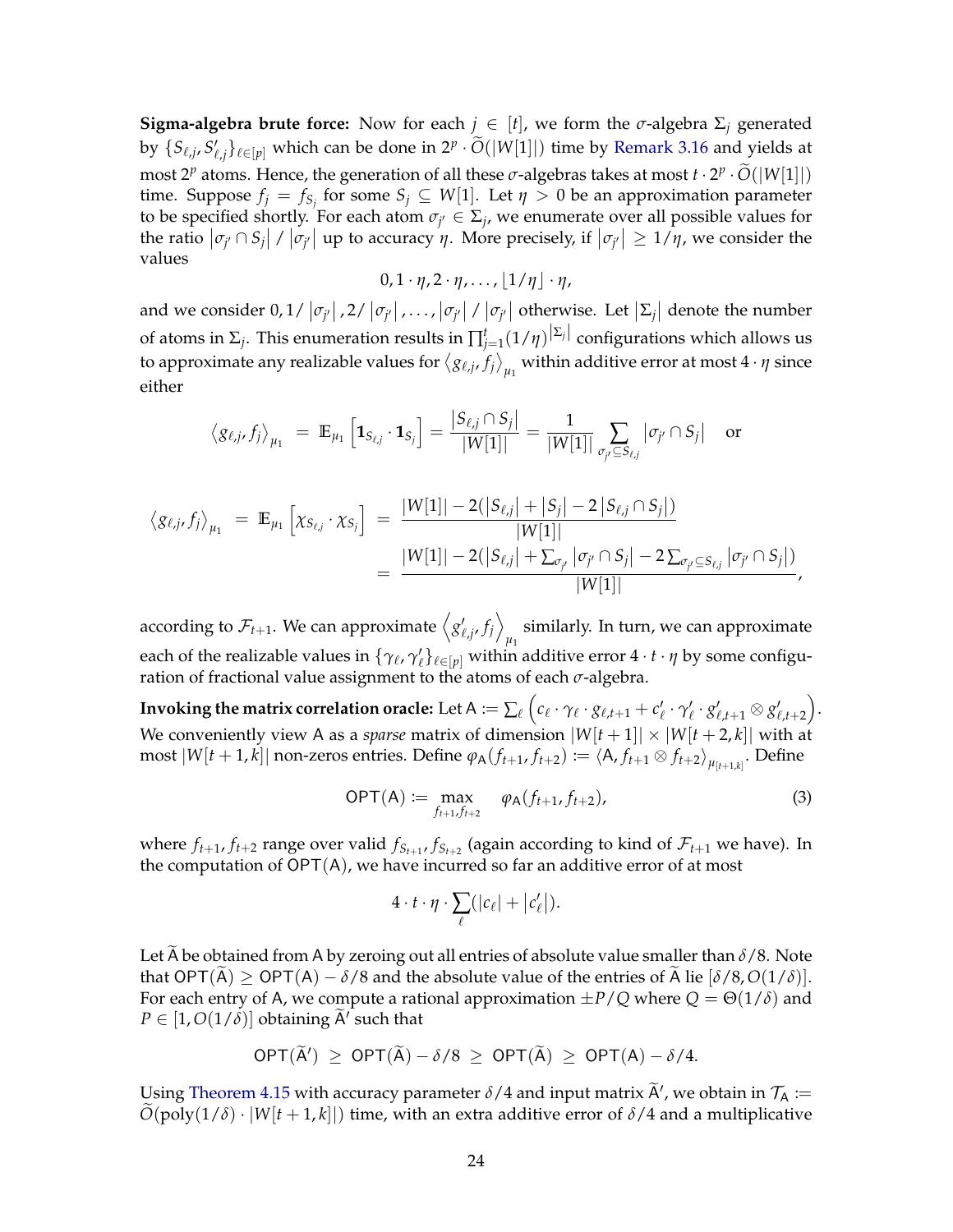<span id="page-26-3"></span>guarantee of  $\alpha_{\mathbf{AN}}$ , a 2-tensor  $\tilde{f}_{t+1}\otimes \tilde{f}_{t+2}$  satisfying

$$
\varphi_{\widetilde{A}}(\widetilde{f}_{t+1},\widetilde{f}_{t+2}) \geq \alpha_{\mathbf{AN}} \cdot \left( \mathsf{OPT}(A) \ - \ 2 \cdot \frac{\delta}{4} \ - \ 4 \cdot t \cdot \eta \cdot \sum_{\ell} (|c_{\ell}| + |c'_{\ell}|) \right).
$$

Since  $h$ <sup>*t*</sup> ∈ H(O(1/δ<sup>2</sup>), 2<sup>8</sup> · (1+1/*k*)<sup>*t*</sup>/δ,  $\mathcal{F}$ <sub>*t*</sub>)</sub> and  $h$ <sub>*t*+1</sub> ∈ H(O(1/δ<sup>2</sup>), 2<sup>8</sup> · (1+1/*k*)<sup>*t*+1</sup>/δ,  $\mathcal{F}$ <sub>*t*+1</sub>), we have  $\sum_{\ell}(|c_{\ell}|+|c'_{\ell}|) \leq 2^{10}/\delta$  and  $p = O(1/\delta^2)$ . By choosing  $\eta \leq O(\delta^2/t)$  appropriately, we can bound

$$
4 \cdot t \cdot \eta \cdot \sum_{\ell} (|c_{\ell}| + |c'_{\ell}|) \leq 4 \cdot t \cdot \frac{2^{10}}{\delta} \cdot \eta \leq \frac{\delta}{4}.
$$

Hence,  $\varphi_{\tilde{A}}(\tilde{f}_{t+1}, \tilde{f}_{t+2}) \ge \alpha_{AN} \cdot \delta/4$  since we are under the assumption that  $\mathsf{OPT}(\mathsf{A}) \ge \delta$ . **Running Time:** First, observe that with our choices of parameters the total number of configurations  $m_{\text{config}}$  is at most

$$
m_{\text{config}} \leq \prod_{j=1}^{t} (1/\eta)^{|\Sigma_j|} \leq \left(\frac{t}{\delta^2}\right)^{2^p} \leq (2t)^{2^{O(1/\delta^2)}},
$$

so that the correlation oracle  $\mathcal{O}_{\nu_t}$  takes time at most

$$
m_{\text{config}} \cdot \mathcal{T}_A \ \leq \ (2t)^{2^{O(1/\delta^2)}} \cdot \widetilde{O}(\text{poly}(1/\delta) \cdot |W[t+1,k]|) \ = \ \widetilde{O}((2t)^{2^{O(1/\delta^2)}} \cdot |W[t+1,k]|).
$$

Using the running time of the oracle  $\mathcal{O}_{\nu_t}$ , the total running time of the weak regularity decomposition follows from [Lemma 4.2](#page-14-2) which concludes the proof.

#### <span id="page-26-0"></span>**4.5 Near-linear Time Matrix Correlation Oracles**

The main result of this section, [Theorem 4.15](#page-26-1) below, is a near-linear time correlation oracle for  $\mathrm{CUT}^{\otimes 2}$  and  $\mathrm{CUT}^{\otimes 2}_\pm.$  We combine the constant factor approximation algorithms of Alon–Naor [\[AN04\]](#page-39-5) for  $\|A\|_{\infty\to 1}$  and  $\|A\|_{\Box}$  based on semi-definite programming (SDP) with the faster SDP solvers for sparse matrices such as those by Lee and Padmanabhan [\[LP20\]](#page-42-10) and by Arora and Kale [\[AK07\]](#page-39-6). We point out that these SDP solvers provide additive approximation guarantees which are sufficient for approximating several CSPs, e.g., MaxCut, but they do not seem to provide non-trivial multiplicative approximation guarantees for  $\|A\|_{\infty\to 1}$  or  $\|A\|_{\Box}$  in general. Since in our applications of computing regularity decomposition we are only interested in additive approximations, those solvers provide non-trivial sufficient approximation guarantees for  $\|A\|_{\infty\to 1}$  or  $\|A\|_{\Box}$  in our settings.

<span id="page-26-1"></span>**Theorem 4.15.** [Alon–Naor Correlation Oracle] Let F be either  $CUT^{\otimes 2}$  or  $CUT^{\otimes 2}_{\pm}$  and  $\mu$  be the uniform measure supported on at most m elements of  $[n']\times [n']$ . There exists an algorithmic  $(\delta, \alpha_{AN} \cdot \delta)$ -correlation oracle  $\mathcal{O}_{\mu,B}$  running in time  $\mathcal{T}_{\mathcal{O}_{\mu,B}} = \tilde{O}(\text{poly}(B/\delta) \cdot (m+n'))$ , where  $\alpha_{\mathbf{AN}} \geq 1/2^4$  is an approximation ratio constant.

[Theorem 4.15](#page-26-1) is a simple consequence of the following theorem.

<span id="page-26-2"></span>**Theorem 4.16.** *Let*  $A \in \mathbb{R}^{n \times n}$  *be a matrix of integers with at most m non-zero entries. Let*  $\delta \in (0, 2^{−5}]$  be an accuracy parameter. Suppose that

$$
\mathsf{OPT} := \max_{x_i, y_i \in \{\pm 1\}} \sum_{i,j=1}^n \mathsf{A}_{i,j} x_i y_j \geq \delta \cdot m.
$$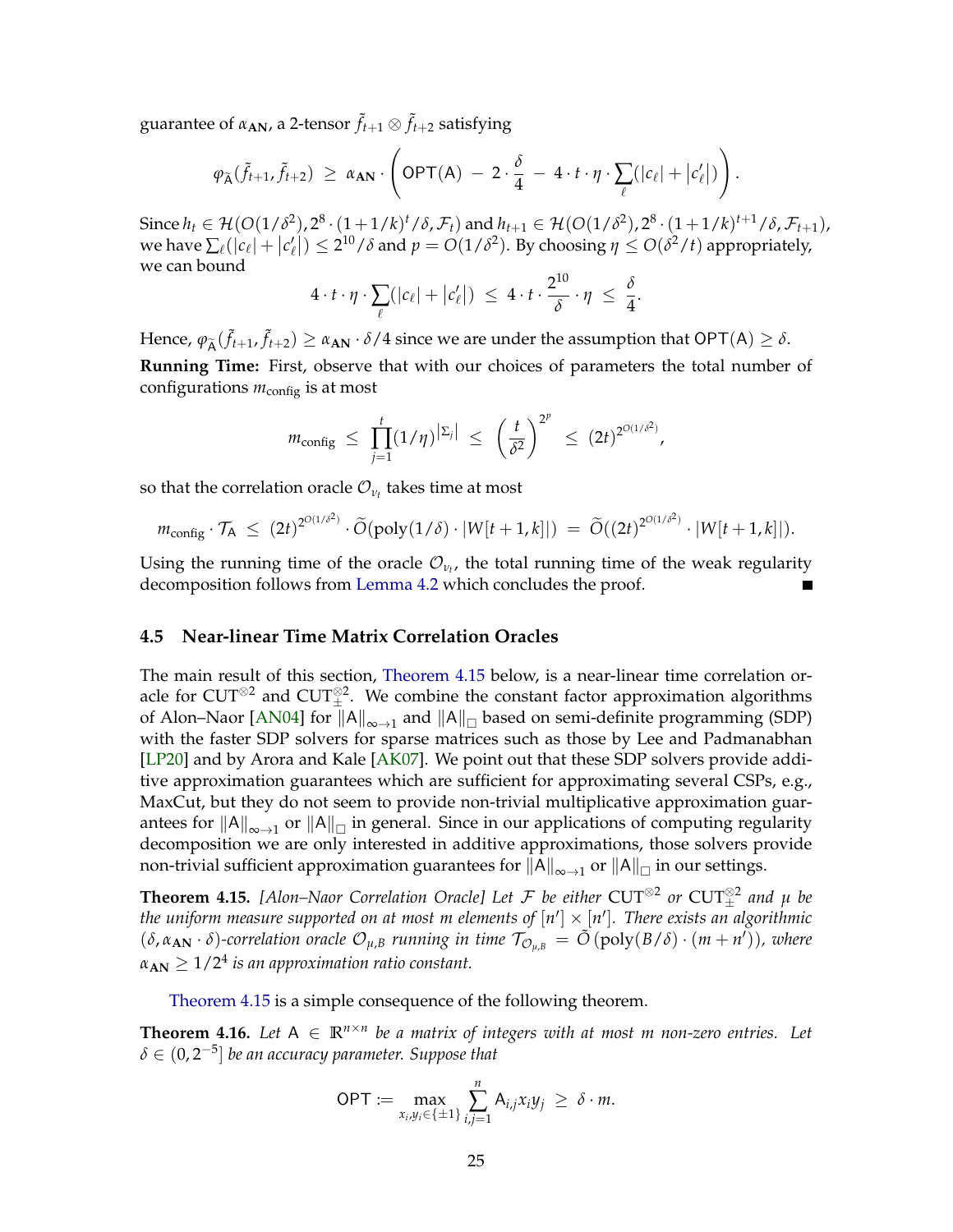<span id="page-27-2"></span>*Then, with high probability,i.e., o*<sup>n</sup>(1), we we can find in  $\tilde{O}(\text{poly}(\Vert A\Vert_{\infty}/\delta) \cdot (m+n))$  time vec $t$ *ors*  $\tilde{x}$ ,  $\tilde{y} \in \{\pm 1\}^n$  such that

$$
\sum_{i,j=1}^n A_{i,j}\tilde{x}_i\tilde{y}_j \geq \frac{1}{4} \cdot \mathsf{OPT},
$$

*and find sets*  $\tilde{S}$ ,  $\tilde{T} \subseteq [n]$  *such that* 

$$
\left|\sum_{i\in\tilde{S},j\in\tilde{T}}A_{i,j}\right| \geq \frac{1}{2^4}\cdot\|A\|_{\square},
$$

where  $\|A\|_{\Box}$  is the cut norm of  $A$ *.* 

The proof of the preceding theorem will rely on the following result which encapsulates the known sparse SDP solvers [\[AK07,](#page-39-6) [LP20\]](#page-42-10). For concreteness, we will rely on [\[LP20\]](#page-42-10) although the guarantee from [\[AK07\]](#page-39-6) also suffice for us.

<span id="page-27-1"></span>**Lemma 4.17.** *[Sparse SDP Solver Wrapper based on [\[LP20\]](#page-42-10) and partially on [\[AK07\]](#page-39-6)] Let* C ∈ **R***n*×*<sup>n</sup> be a matrix with at most m non-zero entries. For every accuracy γ* > 0*, with high probability*  $\widetilde{O}((m+n)/\text{poly}(\gamma))$  *vectors*  $u_1,\ldots,u_n\in\mathbb{R}^n$  *in the unit ball (i.e.,*  $\|u_i\|\leq 1$ )  $\mathsf{such\ that\ that\ the\ matrix\ } \mathsf{X}_{i,j} \coloneqq \big\langle \mathsf{u}_i, \mathsf{u}_j \big\rangle \ \text{satisfies}$ 

$$
\text{Tr}\left(\mathsf{C}\cdot\widetilde{\mathsf{X}}\right) \ \geq \ \max_{\mathsf{X}\succeq 0, X_{i,i}\leq 1}\text{Tr}\left(\mathsf{C}\cdot\mathsf{X}\right)-\gamma\sum_{i,j}\left|\mathsf{C}_{i,j}\right|.
$$

*Proof of [Theorem 4.16.](#page-26-2)* We now implement the strategy mentioned above of combing the approximation algorithms of Alon–Naor [\[AN04\]](#page-39-5) with the near-linear time sparse SDP solvers. We still need to argue that this indeed leads to the claimed approximation guarantees while being computable in near-linear time overall. We point out that Alon–Naor actually give a constant factor SDP based approximation algorithm for  $\|{\sf A}\|_{\infty \to 1}$  from which a constant factor approximation algorithm for  $\|{\sf A}\|_{\Box}$  can be readily deduced from in nearlinear time incurring an extra  $1/4$  factor approximation  $\mathrm{loss}^5$  $\mathrm{loss}^5$ . Using the matrix A, we set

$$
C \coloneqq \frac{1}{2} \begin{pmatrix} 0 & A \\ A^+ & 0 \end{pmatrix}.
$$

The SDP relaxation of Alon–Naor for  $\|{\mathsf{A}}\|_{\infty\to 1}$  becomes

$$
\begin{array}{ll}\n\text{max} & \text{Tr}(\text{C} \cdot \text{X}) & \text{=}:\text{SDP}^* \\
\text{s.t.} & \text{X}_{i,i} \le 1 & \forall i \in [2n] \\
& \text{X} \ge 0,\n\end{array}
$$

except for the constraints  $X_{i,i} \leq 1$  which they instead take to be  $X_{i,i} = 1$ . This technical difference will play a (small) role in the rounding of this SDP since Alon–Naor analysis relies on Gram vectors of X being on the unit sphere. Moreover, we will be solving this

<span id="page-27-0"></span><sup>&</sup>lt;sup>5</sup>In Section 5.4 of Alon–Naor [\[AN04\]](#page-39-5), there is a transformation avoiding any loss in the approximation ratio. Since constant factors are not asymptotically important for us, we rely on the simpler transformation which loses a factor of 1/4. It simply consists in choosing  $\overline{S} \in \{ \{i \mid \tilde{x}_i = 1 \}, \{i \mid \tilde{x}_i = -1 \} \}$  and  $\overline{T} \in \{ \{j \mid \tilde{y}_i = 1 \} \}$ 1},  $\{j | \tilde{y}_j = -1\}$ } maximizing  $\mathbf{1}_{\zeta}^t$  $\int \tilde{S} \mathbf{A} \mathbf{1}_{\widetilde{T}}$ , which can be done in near-linear time given as input  $\widetilde{x}$ ,  $\widetilde{y}$ .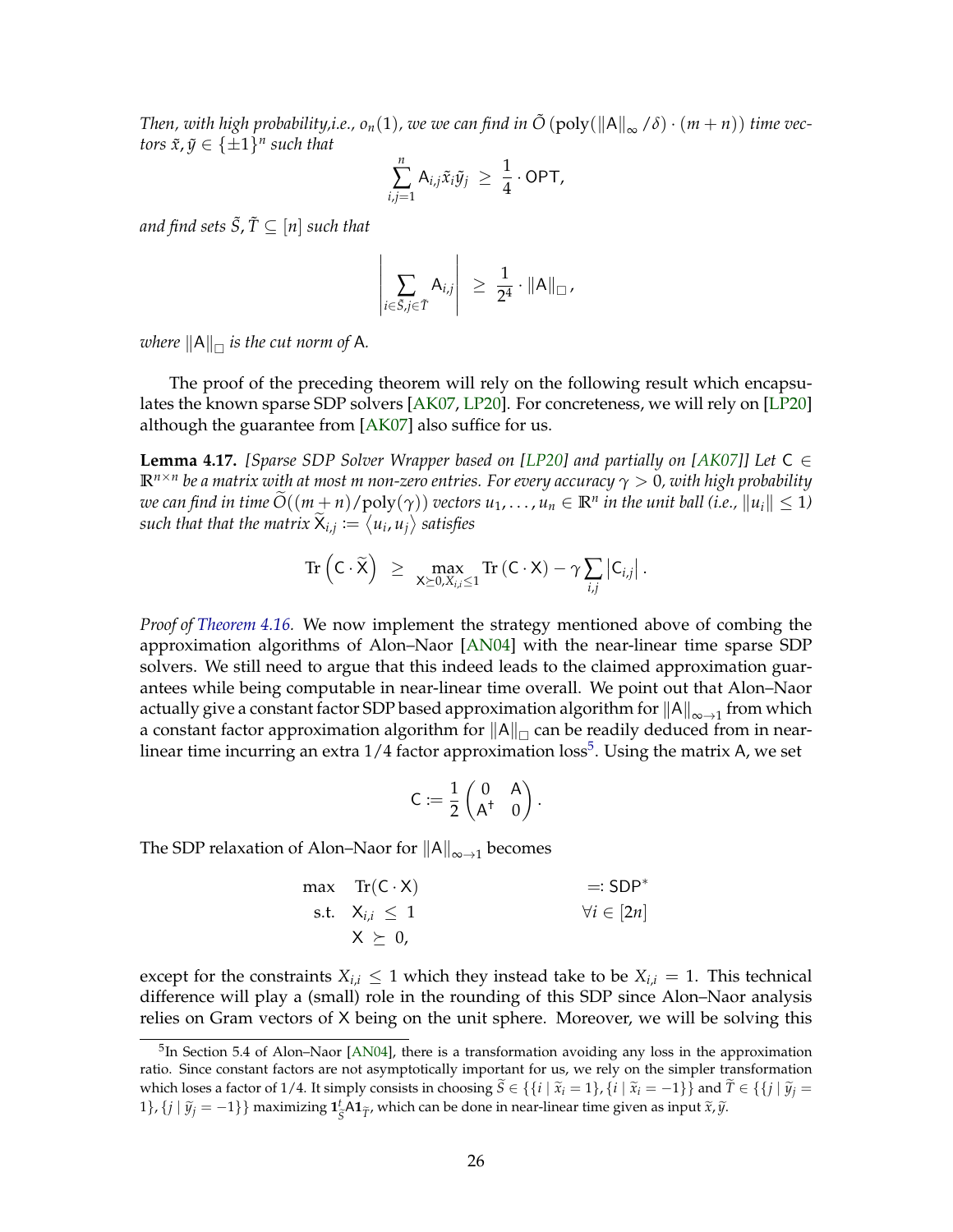<span id="page-28-3"></span>SDP within only a weak additive approximation guarantee<sup>[6](#page-28-0)</sup>. Although these technical differences need to be handled, this will be simple to do.

Applying the solver of [Lemma 4.17](#page-27-1) with accuracy parameter  $\gamma = \delta^2 / ||A||_{\infty}$  to the above SDP, we obtain in  $\widetilde{O}(\text{poly}(\Vert A \Vert_{\infty} / \delta) \cdot (m+n))$  time vectors  $u_1, \ldots, u_{2n} \in \mathbb{R}^{2n}$  in the unit ball so that the matrix  $\breve{X}_{i,j} \coloneqq \langle u_i, u_j \rangle$  satisfy

$$
\operatorname{Tr}\left(C\cdot\widetilde{X}\right) \ \geq \ \max_{X\succeq 0, X_{i,i}\leq 1} \operatorname{Tr}\left(C\cdot X\right) \ - \ \delta^2\cdot m.
$$

By assumption, we have  $SDP^* \coloneqq \max_{X \succeq 0, X_{i,i} \leq 1} \text{Tr} \, (\mathsf{C} \cdot \mathsf{X}) \geq \mathsf{OPT} \geq \delta \cdot m$ , in which case the above guarantee becomes

$$
\operatorname{Tr}\left(\mathsf{C}\cdot\widetilde{\mathsf{X}}\right) \ \geq \ (1-\delta)\cdot\mathsf{SDP}^*.
$$

To obtain diagonal entries equal to 1 in our SDP solution we simply consider the new SDP solution  $\widetilde{X}' = \widetilde{X} + \Lambda$ , where  $\Lambda$  is the diagonal matrix defined as  $\Lambda_{i,i} := 1 - \widetilde{X}_{i,i}$ . Gram vectors  $u'_1, \ldots, u'_{2n}$  of  $\widetilde{X}'$  can be obtained in near-linear time from  $u_1, \ldots, u_{2n}$  and  $\Lambda$ by setting

$$
u'_i := u_i \oplus \sqrt{\Lambda_{i,i}} \cdot e_i \in \mathbb{R}^{2m} \oplus \mathbb{R}^{2m},
$$

where  $e_i \in \mathbb{R}^{2m}$  has a one at the *i*th position and zero everywhere else. Observe that for our particular C, we have

$$
\mathrm{Tr}\left(C\cdot \widetilde{X}'\right) \ = \ \mathrm{Tr}\left(C\cdot \widetilde{X}\right).
$$

We now proceed to round  $\widetilde{X}$  according to the rounding scheme of Alon–Naor [\[AN04\]](#page-39-5) (*cf.,*Section 5.1) which was chosen because it is simple enough to easily afford a near-linear time computation while providing a  $\approx 0.27 \ge 1/4$  $\approx 0.27 \ge 1/4$  $\approx 0.27 \ge 1/4$  approximation guarantee <sup>7</sup> This rounding consists in sampling a Gaussian vector *g* ∼ *N*(0, *I<sub>d</sub>*) and setting  $\tilde{x}_i := \text{sgn} \langle u'_i, g \rangle$  and  $\tilde{y}_i := \text{sgn} \langle u'_i, g \rangle$  and  $\tilde{y}_i := \text{sgn} \langle u'_i, g \rangle$  and  $\widetilde{y}_{i+n} := \text{sgn}\left\langle u'_{i+n}, g\right\rangle$  for  $i \in [n]$ . To analyze the approximation guarantee, the following identity is used.

<span id="page-28-2"></span>**Fact 4.18** (Alon–Naor [\[AN04\]](#page-39-5), *cf.*,Eq. 5). Let  $u, w \in \mathbb{R}^d$  be unit vectors in  $\ell_2$ -norm. Then

$$
\frac{\pi}{2} \cdot \mathbb{E} \left[ \operatorname{sgn} \langle u, g \rangle \operatorname{sgn} \langle w, g \rangle \right] = \langle u, w \rangle + \mathbb{E} \left[ \left( \langle u, g \rangle - \sqrt{\frac{\pi}{2}} \operatorname{sgn} \langle u, g \rangle \right) \left( \langle w, g \rangle - \sqrt{\frac{\pi}{2}} \operatorname{sgn} \langle w, g \rangle \right) \right],
$$

*where the expectations are taken with respect to a random Gaussian vector*  $g \sim N(0, I_d)$ *.* 

Using [Fact 4.18,](#page-28-2) the expected value of the rounding, i.e.,

$$
\mathbb{E}\left[\sum_{i,j} A_{i,j} \operatorname{sgn} \langle u'_i, g \rangle \operatorname{sgn} \langle u'_{j+n}, g \rangle\right],
$$

becomes

$$
\frac{2}{\pi} \cdot \sum_{i,j} A_{i,j} \left\langle u'_i, u'_{j+n} \right\rangle + \frac{2}{\pi} \cdot \sum_{i,j} A_{i,j} \mathbb{E}\left[ \left( \left\langle u'_i, g \right\rangle - \sqrt{\frac{\pi}{2}} \operatorname{sgn} \left\langle u'_i, g \right\rangle \right) \left( \left\langle u'_{j+n}, g \right\rangle - \sqrt{\frac{\pi}{2}} \operatorname{sgn} \left\langle u'_{j+n}, g \right\rangle \right) \right],
$$

<span id="page-28-1"></span><span id="page-28-0"></span><sup>&</sup>lt;sup>6</sup>This may not be sufficient to obtain  $X_{i,i} \approx 1$  by an extremality argument

<sup>&</sup>lt;sup>7</sup>Alon–Naor [\[AN04\]](#page-39-5) have a more sophisticated rounding scheme that achieves  $0.56 \ge 1/2$  approximation. In our applications, it is important to have a constant factor approximation, but the distinction between 1/2 and the weaker 1/4 factor approximation guarantee is not asymptotically relevant.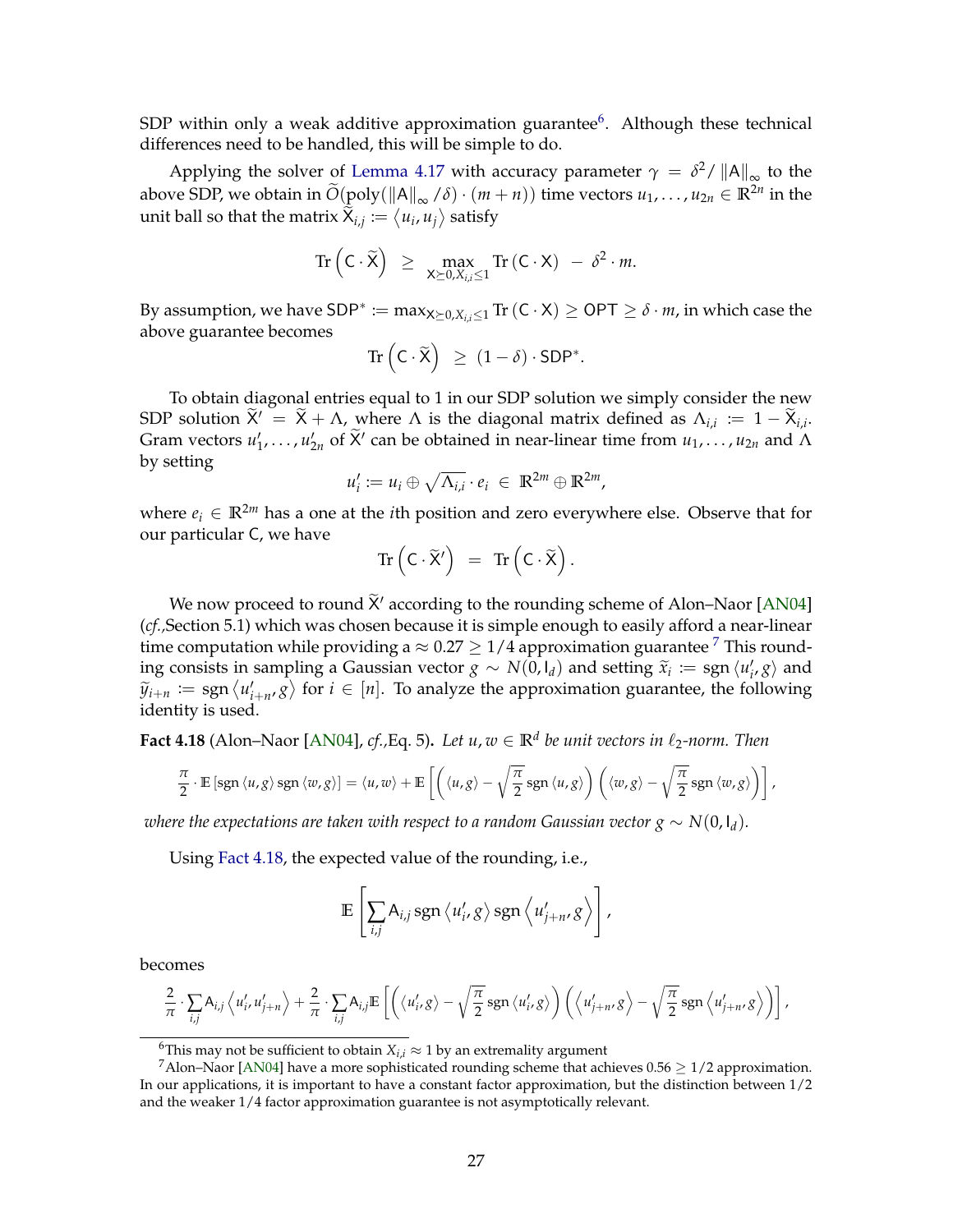<span id="page-29-2"></span>As in Alon–Naor [\[AN04\]](#page-39-5), we will use the fact that  $\langle u'_i,g\rangle-\sqrt{\frac{\pi}{2}}\operatorname{sgn}\langle u'_i,g\rangle$  and  $\left\langle u'_{j+n},g\right\rangle \sqrt{\frac{\pi}{2}}$ sgn  $\langle u'_{j+n}, g \rangle$  are themselves vectors on a Hilbert space with norm squared  $\pi/2 - 1$ . Then, in our setting we obtain

$$
\mathbb{E}\left[\sum_{i,j} A_{i,j} \operatorname{sgn} \langle u'_{i}, g \rangle \operatorname{sgn} \langle u'_{j+n}, g \rangle\right] \geq \frac{2}{\pi} (1 - \delta) \cdot \operatorname{SDP}^* - \left(1 - \frac{2}{\pi}\right) \cdot \operatorname{SDP}^* \\
\geq \frac{2}{\pi} \left(2 - \frac{\pi}{2} - \delta\right) \cdot \operatorname{SDP}^* \\
\geq \left(\frac{1}{4} + \Omega(1)\right) \cdot \operatorname{SDP}^* \qquad \text{(Since } \delta \leq 2^{-5}\text{)}
$$
\n
$$
\geq \left(\frac{1}{4} + \Omega(1)\right) \cdot \operatorname{OPT},
$$

as claimed. By standard techniques, this guarantee on the expected value of the rounded solution can be used to give with high probability a guarantee of  $1/4 \cdot OPT$  (namely, by repeating this rounding scheme  $O(poly(1/\gamma) \cdot log(n))$  times). П

We now proceed to establish the sparse SDP solver wrapper claimed in [Lemma 4.17.](#page-27-1) For concreteness, we will use the following sparse SDP solver result of Lee–Padmanabhan [\[LP20\]](#page-42-10). The analogous result of Arora–Kale [\[AK07\]](#page-39-6) with slightly worse parameters also suffices for our purposes, but the main result of [\[LP20\]](#page-42-10) is stated in more convenient form.

<span id="page-29-0"></span>**Theorem 4.19** (Adapted from Theorem 1.1 of [\[LP20\]](#page-42-10)). *Given a matrix*  $C \in \mathbb{R}^{n \times n}$  *with m nonzero entries, parameter*  $\gamma \in (0, 1/2]$ *, with high probability, in time*  $\widetilde{O}((m+n)/\gamma^{3.5})$ *, it is possible to find a symmetric matrix*  $Y \in \mathbb{R}^{n \times n}$  *with*  $O(m)$  *non-zero entries and diagonal matrix*  $S \in \mathbb{R}^{n \times n}$ *so that*  $\widetilde{X} = S \cdot expY \cdot S$  *satisfies* 

 $-\widetilde{X}\succeq 0$ *,* 

- 
$$
\widetilde{X}_{i,i} \leq 1
$$
 for every  $1 \leq i \leq n$ , and

 $- \operatorname{Tr}(\mathsf{C} \cdot \widetilde{X}) \geq \max_{\mathsf{X} \geq 0, X_{i,i} \leq 1} \operatorname{Tr}(\mathsf{C} \cdot \mathsf{X}) - \gamma \sum_{i,j} |C_{i,j}|.$ 

*Furthermore, we have*  $||Y||_{op} \le O(log(n)/\gamma)$  *(cf.,Lemma C.2.3 of [\[LP20\]](#page-42-10)).* 

**Remark 4.20.** *We observe that [Theorem 4.19](#page-29-0) differs from Theorem 1.1 of [\[LP20\]](#page-42-10) only by an additional bound on*  $||Y||_{op}$ . This bound is important in analyzing the error when approximating *(matrix) exponential of* Y*.*

We now show how we can approximate the Gram vectors of the SDP solution of [The](#page-29-0)[orem 4.19.](#page-29-0) We rely on part of the analysis in Arora–Kale [\[AK07\]](#page-39-6).

<span id="page-29-1"></span>**Claim 4.21.** Let  $C \in \mathbb{R}^{n \times n}$  be a matrix with at most m non-zero entries and  $\gamma \in (0, 1/2]$ . Suppose *<sup>X</sup>*<sup>e</sup> <sup>=</sup> <sup>S</sup> · exp <sup>Y</sup> · <sup>S</sup> *satisfy the conclusions of [Theorem 4.19](#page-29-0) given* <sup>C</sup> <sup>∈</sup> **<sup>R</sup>***n*×*<sup>n</sup> and accuracy γ. Then with high probability we can find in*  $O(poly(1/\gamma) \cdot (m + n))$  *time approximate Gram vectors*  $u_1, \ldots, u_n \in \mathbb{R}^n$  such that  $\widetilde{X}'_{i,j} := \big\langle u_i, u_j \big\rangle$  satisfy

*-*  $\widetilde{X}'_{i,i} \leq 1$  for every  $1 \leq i \leq n$ , and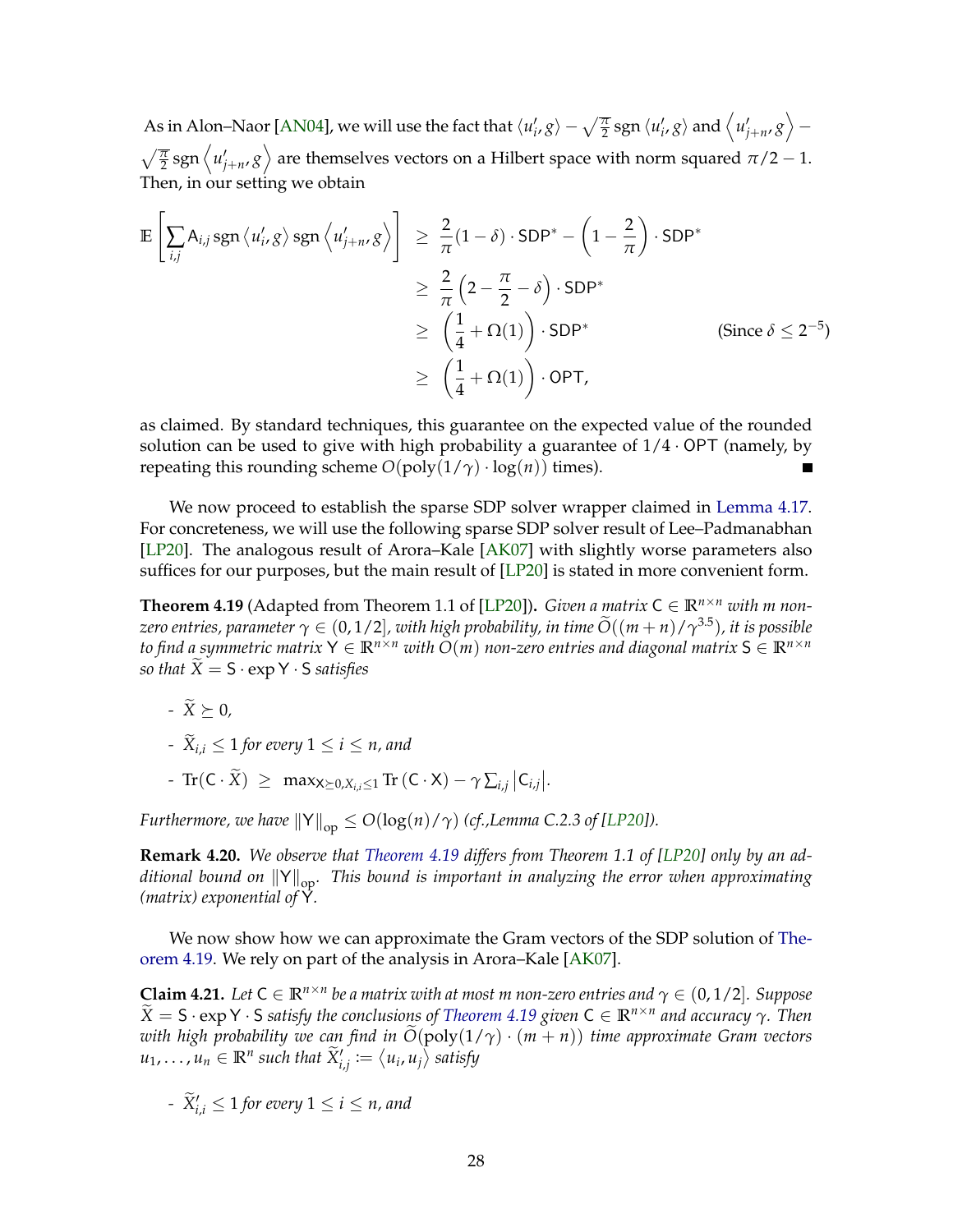<span id="page-30-1"></span>
$$
- \operatorname{Tr}(\mathsf{C} \cdot \widetilde{X}') \ \geq \ \operatorname{Tr} \left( \mathsf{C} \cdot \widetilde{\mathsf{X}} \right) - \gamma \sum_{i,j} \left| \mathsf{C}_{i,j} \right|.
$$

*Proof.* Since  $\widetilde{X} = (S \cdot \exp(Y/2))(S \cdot \exp(Y/2))^t$ , the rows of  $S \cdot \exp(Y/2)$  can be taken as Gram vectors  $u_1, \ldots, u_n \in \mathbb{R}^n$  of  $\widetilde{X}$ . If we knew the rows of  $\exp(Y/2)$ , we could readily recover these Gram vectors since S is diagonal. As observed in Arora–Kale [\[AK07\]](#page-39-6), computing  $\exp(Y/2)$  may be computationally expensive, so instead one can approximate the matrix-vector product  $\exp(Y/2)u$  using  $d = O(\log(n)/\gamma^2)$  random Gaussian vectors *u* ∼ *N*(0, *I<sub>n</sub>*). By the Johnson–Lindenstrauss Lemma and scaling by  $\sqrt{n/d}$ , with high  $\frac{1}{n}$ probability we obtain vectors  $\tilde{u}_1, \ldots, \tilde{u}_n$  satisfying for every  $i, j \in [n]$  say

$$
\left|\langle u_i, u_j\rangle - \langle \widetilde{u}_i, \widetilde{u}_j\rangle\right| \leq \frac{\gamma}{6}.
$$

In particular, whp  $\|\tilde{u}_i\|_2^2 \leq 1 + \gamma/6$ . Thus, by normalizing the vectors  $\tilde{u}_i$  with  $\|\tilde{u}_i\|_2 > 1$  to have *k*, norm and the preceding approximation deteriorates to have  $\ell_2$ -norm one the preceding approximation deteriorates to

$$
\left|\langle u_i, u_j\rangle - \langle \widetilde{u}_i, \widetilde{u}_j\rangle\right| \leq \gamma/2.
$$

To compute each the matrix-vector product  $\exp(Y/2)u$  in  $\widetilde{O}(\text{poly}(1/\gamma)\cdot(m+n))$ , we rely on the following lemma.

<span id="page-30-0"></span>**Lemma 4.22** (Arora–Kale [\[AK07\]](#page-39-6), *cf.,*Lemma 6)**.** *Let* T<sup>Y</sup> *be the time needed to compute the matrix-vector product*  $\sf Yu.$  *Then the vector*  $v\coloneqq\sum_{i=0}^k\sf Y^i u/(i!)$  *can be computed in*  $\mathrm{O}(k\cdot\mathcal{T}_{\sf Y})$  *time and if*  $k \ge \max\{e^2 \cdot \|\mathsf{Y}\|_{\text{op}}$  ,  $\ln(1/\delta)\}$ , then  $\|\exp(\mathsf{Y})u - v\|_2 \le \delta$ .

By noting that  $||Y||_{op} \le O(log(n)/\gamma)$  and the time  $\mathcal{T}_Y$  (*cf.*, [Lemma 4.22\)](#page-30-0)  $Yu$  is  $\widetilde{O}((m +$ *n*)/ $\gamma$ ), applying [Lemma 4.22](#page-30-0) with say  $\delta \leq \text{poly}(\gamma/n)$  we can approximate each exp(Y/2)*u* in time  $\tilde{O}((m+n)/\gamma)$ . Therefore, the total running is  $\tilde{O}(poly(1/\gamma) \cdot (m+n))$  as claimed. Then the actual Gram vectors still satisfy

$$
\left|\langle u_i, u_j\rangle - \langle \widetilde{u}_i, \widetilde{u}_j\rangle\right| \leq \gamma.
$$

Hence, we get

$$
\text{Tr}(\mathsf{C}\cdot \widetilde{\mathsf{X}}') \ \geq \ \text{Tr}\left(\mathsf{C}\cdot \widetilde{\mathsf{X}}\right) - \gamma \sum_{i,j} \left|\mathsf{C}_{i,j}\right|,
$$

concluding the proof.

We are ready to prove [Lemma 4.17](#page-27-1) which is restated below for convenience.

**Lemma 4.17.** *[Sparse SDP Solver Wrapper based on [\[LP20\]](#page-42-10) and partially on [\[AK07\]](#page-39-6)] Let* C ∈ **R***n*×*<sup>n</sup> be a matrix with at most m non-zero entries. For every accuracy γ* > 0*, with high probability*  $\widetilde{O}((m+n)/\mathrm{poly}(\gamma))$  *vectors*  $u_1,\ldots,u_n\in\mathbb{R}^n$  *in the unit ball (i.e.,*  $\|u_i\|\leq 1$ )  $\mathsf{such\ that\ that\ the\ matrix\ } \mathsf{X}_{i,j} \coloneqq \big\langle \mathsf{u}_i, \mathsf{u}_j \big\rangle \ \text{satisfies}$ 

$$
\text{Tr}\left(\mathsf{C}\cdot\widetilde{\mathsf{X}}\right) \ \geq \ \max_{\mathsf{X}\succeq 0, X_{i,i}\leq 1} \text{Tr}\left(\mathsf{C}\cdot\mathsf{X}\right) - \gamma \sum_{i,j} \left|\mathsf{C}_{i,j}\right|.
$$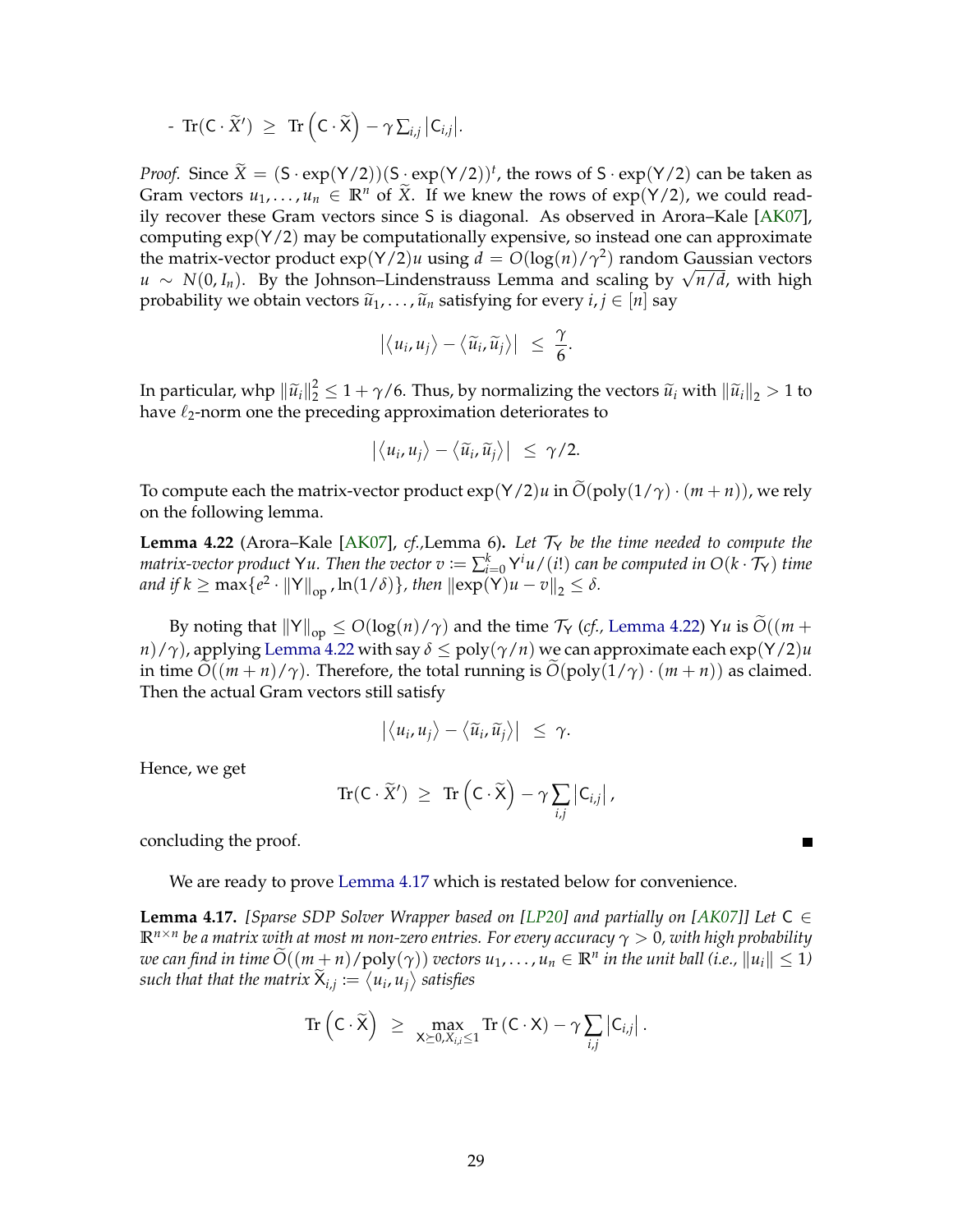*Proof of [Lemma 4.17.](#page-27-1)* Follows by combining the SDP solution  $\widetilde{X}$  of [Theorem 4.19](#page-29-0) with the fast approximate Gram vector computation of [Claim 4.21,](#page-29-1) the latter yielding another approximated SDP solution  $\widetilde{X}'$ . In both of these computations, we use accuracy parameter *γ*/2 so that

$$
\mathrm{Tr}(\mathsf{C}\cdot\widetilde{X}') \geq \mathrm{Tr}\left(\mathsf{C}\cdot\widetilde{\mathsf{X}}\right) - \frac{\gamma}{2}\sum_{i,j}|\mathsf{C}_{i,j}|
$$
  

$$
\geq \max_{\mathsf{X}\succeq 0, X_{i,i}\leq 1} \mathrm{Tr}\left(\mathsf{C}\cdot\mathsf{X}\right) - \frac{\gamma}{2}\sum_{i,j}|\mathsf{C}_{i,j}| - \frac{\gamma}{2}\sum_{i,j}|\mathsf{C}_{i,j}|.
$$

Moreover, each step takes  $\tilde{O}(\text{poly}(1/\gamma) \cdot (m+n))$  which concludes the proof.

## <span id="page-31-0"></span>**5 Regularity Based Decoding for Direct-Sum Codes**

We now develop list-decoding algorithms for direct-sum codes, using the regularity lemmas obtained in the previous section. We will prove the following theorem.

<span id="page-31-1"></span>**Theorem 5.1.** Let  $C_0 \subset \mathbb{F}_2^n$  be a code with  $bias(C_0) \leq \varepsilon_0$ , which is unique-decodable to distance (1−*ε*0)/<sup>4</sup> *in time* T0*. Let W* ⊆ [*n*] *k be a d-regular, τ-splittable collection of tuples, and let* C =  $dsum_W(C_0)$  *be the corresponding direct-sum lifting of*  $C_0$  *with* bias(*C*) ≤ *ε. Let β be such that* 

$$
\beta \geq \max \left\{ \sqrt{\epsilon}, \ \left( 2^{20} \cdot \tau \cdot k^3 \right)^{1/2}, \ 2 \cdot \left( \frac{1}{2} + 2 \epsilon_0 \right)^{k/2} \right\}
$$

.

.

*Then, there exists a randomized algorithm, which given*  $\tilde{y} \in \mathbb{F}_2^W$ *, recovers the list*  $\mathcal{L}_\beta(\tilde{y}) :=$  ${y \in C \mid Δ(y, y) ≤ 1/2 - β}$  *with probability* 1 − *o*(1)*, in time*  $\tilde{O}(C_{\beta,k,\varepsilon_0} \cdot (|W| + T_0))$ *, where*  $C_{k,\beta,\varepsilon_0} = (6/\varepsilon_0)^{2^{O(k^3/\beta^2)}}$ .

To obtain the decoding algorithm, we first define a function  $g: [n]^k \to \{-1,1\}$  supported on *W* as

$$
g(i_1,\ldots,i_k) := \begin{cases} (-1)^{\tilde{y}_{(i_1,\ldots,i_k)}} & \text{if } (i_1,\ldots,i_k) \in W \\ 0 & \text{otherwise} \end{cases}
$$

For each  $z \in \mathbb{F}_2^n$ , we also consider the similar function  $\chi_z : [n] \to \{-1,1\}$  defined as  $\chi_z(i) = (-1)^{z_i}$ . We first re-state the decoding problem in terms of the functions *g* and  $\chi_z$ .

<span id="page-31-2"></span>**Claim 5.2.** *Let*  $z \in \mathbb{F}_2^n$ , and let the functions g and  $\chi_z$  be as above. Then,

$$
\Delta(\tilde{y}, \mathrm{dsum}_W(z)) \leq \frac{1}{2} - \beta \quad \Leftrightarrow \quad \left\langle g, \chi_z^{\otimes k} \right\rangle_{\mu_k} = \left(\frac{n}{d}\right)^{k-1} \cdot \left\langle g, \chi_z^{\otimes k} \right\rangle_{\mu_1^{\otimes k}} \geq 2\beta.
$$

*Proof.* We have

$$
\Delta(\tilde{y}, \text{dsum}_W(z)) = \mathop{\mathbb{E}}_{(i_1, \dots, i_k) \sim W} \left[ \mathbb{1}_{\{\tilde{y}_{(i_1, \dots, i_k)} \neq z_{i_1} + \dots + z_{i_k} \mod 2\}} \right]
$$
\n
$$
= \mathop{\mathbb{E}}_{(i_1, \dots, i_k) \sim \mu_k} \left[ \frac{1 - g(i_1, \dots, i_k) \cdot \prod_{t \in [k]} \chi_z(i_t)}{2} \right] = \frac{1}{2} - \frac{1}{2} \cdot \left\langle g, \chi_z^{\otimes k} \right\rangle_{\mu_k}
$$

Finally, using the fact that  $g$  is only supported on  $W$ , and  $|W| = d^{k-1} \cdot n$  by  $d$ -regularity, we have  $\langle g, f \rangle_{\mu_k} = (n/d)^{k-1} \cdot \langle g, f \rangle_{\mu_k^{\otimes k}}$  for any function  $f : [n]^k \to \mathbb{R}$ .  $\blacksquare$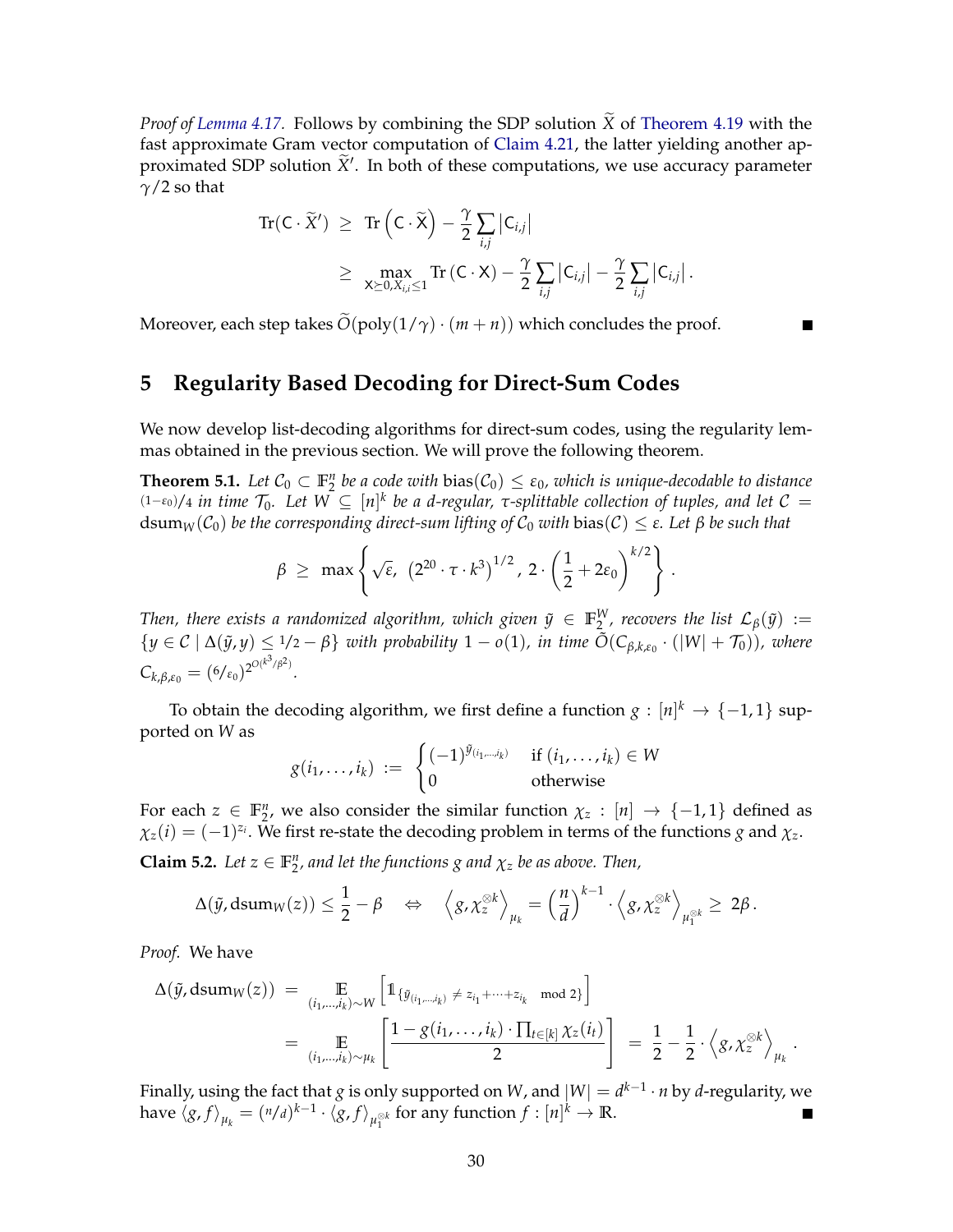Note that each element of the list  $\mathcal{L}_{\beta}(\tilde{y})$  must be equal to dsum<sub>*W*</sub>(*z*) for some  $z \in \mathcal{C}_0$ . Thus, to search for all such *z*, we will consider the decomposition *h* of the function *g*, given by [Theorem 4.11](#page-18-1) with respect to the class of functions  $\mathcal{F} =$  CUT $^{\otimes k}_{\pm}$ . Since the functions  $\chi_z^{\otimes k}$ belong to  ${\cal F}$ , it will suffice to only consider the inner product  $\big\langle h, \chi_z^{\otimes k} \big\rangle_{\mu_1^{\otimes k}}.$ 1

Also, since the approximating function *h* is determined by a small number of functions, say  $\{f_1,\ldots,f_r:[n]\to\{-1,1\}\}$ , it will suffice to (essentially) consider only the functions measurable in the factor  ${\cal B}$  determined by  $f_1,\ldots,f_r.$  Recall that the factor  ${\cal B}$  is simply a partition of  $[n]$  in 2<sup>*r*</sup> pieces according to the values of  $f_1, \ldots, f_r$ . Also, since any B-measurable function is constant on each piece, it is completely specified by  $|\mathcal{B}|$  real values. We will only consider functions taking values in [−1, 1], and discretize this space to an appropriate accuracy  $\eta$ , to identify all relevant  ${\cal B}$ -measurable functions with the set  $\{0,\pm\eta,\pm 2\eta,\ldots,\pm 1\}^{|{\cal B}|}.$ The decoding procedure is described in the following algorithm.

**Algorithm 5.3** (List Decoding)**.**

*Input*  $\tilde{y} \in \mathbb{F}_2^W$ <br>*Output List*  $\mathcal{L} \subseteq \mathcal{C}$ 

*- Obtain the approximator h given by [Theorem 4.11](#page-18-1) for* F = CUT⊗*<sup>k</sup>* <sup>±</sup> *, δ* = *β, and the function g* : [n]<sup>k</sup>  $\rightarrow$  { $-1,1$ } *defined as* 

$$
g(i_1,\ldots,i_k) := \begin{cases} (-1)^{\tilde{y}_{(i_1,\ldots,i_k)}} & \text{if } (i_1,\ldots,i_k) \in W \\ 0 & \text{otherwise} \end{cases}
$$

*-* Let h be of the form  $h = \sum_{i=1}^{p} h_i$  $f'_{j=1}$   $c_j \cdot f_{j_1} \otimes \cdots \otimes f_{j_{k'}}$  with each  $f_{j_t} : [n] \rightarrow \{-1,1\}.$  Let  ${\mathcal{B}}$  be the factor determined by the functions  $\{f_{j_t}\}_{j \in [p], t \in [k]}.$ 

- *-* Let  $\mathcal{L} = \emptyset$  and let  $\eta = 1/[(2/\epsilon_0)]$ . For each B-measurable function  $\overline{f}$  given by a value *in*  $D_{\eta} := \{0, \pm \eta, \pm 2\eta, \ldots, \pm 1\}$  *for every atom of*  $\beta$ *:* 
	- $-$  *Sample a random function*  $\chi$  : [n] → {−1,1} *by independently sampling*  $\chi$ (*i*) ∈  $\{(-1, 1\}$  *for each i, such that*  $\mathbb{E}[\chi(i)] = \overline{f}(i)$ *. Take*  $\tilde{z} \in \mathbb{F}_2^n$  *to be such that*  $\chi = \chi_{\tilde{z}}$ *.*
	- $\overline{\phantom{a}}$  **–** *If there exists*  $z \in C_0$  *such that*

$$
\Delta(\tilde{z},z) \leq \frac{(1-\varepsilon_0)}{4} \quad \text{and} \quad \Delta(\tilde{y},\mathrm{dsum}_W(z)) \leq \frac{1}{2}-\beta,
$$

*then*  $\mathcal{L} \leftarrow \mathcal{L} \cup \{ \text{dsum}_W(z) \}.$ 

*- Return* L*.*

Note that by our choice of the  $\beta$  in [Theorem 5.1,](#page-31-1) we have that  $\tau \leq \beta^2/(2^{20}k^3).$  Thus, we can indeed apply [Theorem 4.11](#page-18-1) to obtain the function *h* as required by the algorithm. To show that the algorithm can recover the list, we will need to show that for each *z* such that dsum<sub>*W*</sub>(*z*)  $\in$   $\mathcal{L}_{\beta}$ , the sampling procedure finds a *ž* close to *z* with significant probability. To analyze this probability, we first prove the following claim.

<span id="page-32-0"></span>**Claim 5.4.** Let  $z \in \mathbb{F}_2^n$  and let  $\overline{f}$  :  $[n] \to D_\eta$  be a minimizer of  $\|\mathbb{E}[\chi_z|\mathcal{B}] - \overline{f}\|_{\infty}$  among all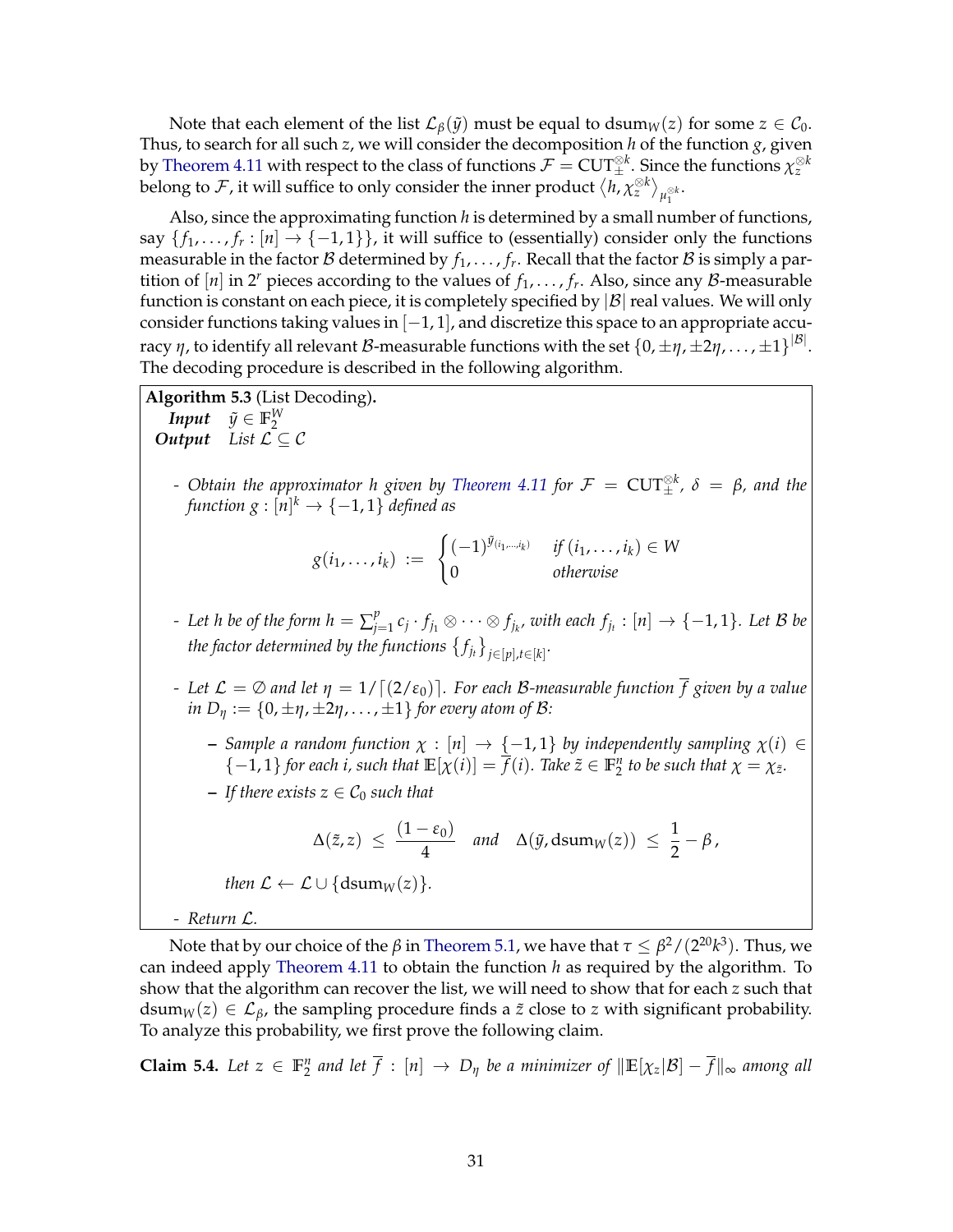B-measurable functions in  $D_{\eta}^{|B|}$ . Then, over the random choice of  $\chi$  such that  $\mathbb{E}[\chi]=\overline{f}$ , we have

$$
\mathop{\mathbb{E}}_{\chi}\left[\left\langle \chi,\chi_z\right\rangle_{\mu_1}\right] = \left\langle \overline{f},\chi_z\right\rangle_{\mu_1} \geq \|\mathop{\mathbb{E}}_{\chi_z}[\chi||\mathcal{B}]\|_{\mu_1}^2 - \eta.
$$

*Proof.* By linearity of the inner product, we have

$$
\mathop{\mathbb{E}}_{\chi} \left[ \langle \chi, \chi_z \rangle_{\mu_1} \right] = \langle \mathop{\mathbb{E}} [\chi], \chi_z \rangle_{\mu_1} = \langle \overline{f}, \chi_z \rangle_{\mu_1} = \langle \overline{f}, \mathop{\mathbb{E}} [\chi_z | \mathcal{B}] \rangle_{\mu_1},
$$

where the last equality used [Proposition 3.14](#page-11-2) and the fact that  $\overline{f}$  is  $\mathcal B$ -measurable. Since  $\mathbb{E}[\chi_z|\mathcal{B}]$  takes values in  $[-1,1]$  and  $\overline{f}$  is the minimizer over all functions in  $D^{|\mathcal{B}|}_{\eta}$ , we must have  $\|\mathbb{E}[\chi_z|\mathcal{B}] - \overline{f}\|_{\infty} \leq \eta$ . Using this pointwise bound, we get

$$
\langle \overline{f}, \mathbb{E} [\chi_z | \mathcal{B}] \rangle_{\mu_1} = \mathop{\mathbb{E}}_{i \sim \mu_1} \left[ \overline{f}(i) \cdot \mathbb{E} [\chi_z | \mathcal{B}] (i) \right]
$$
  
\n
$$
\geq \mathop{\mathbb{E}}_{i \sim \mu_1} \left[ \left( \mathbb{E} [\chi_z | \mathcal{B}] (i) \right)^2 - \eta \cdot \left| \mathbb{E} [\chi_z | \mathcal{B}] (i) \right| \right] \geq \|\mathbb{E} [\chi_z | \mathcal{B}] \|_{\mu_1}^2 - \eta.
$$

We next show that when  $z \in \mathbb{F}_2^n$  is such that  $\langle g, \chi_z^{\otimes k} \rangle$  is large, then the norm of the conditional expectation  $\mathbb{E}[\chi_z|\mathcal{B}]$  is also large, and hence the sampling procedure finds a  $\tilde{z}$ close to *z*. When we have a  $z \in C_0$  with such a property, we can use  $\tilde{z}$  to recover *z* using the unique decoding algorithm for  $C_0$ .

<span id="page-33-0"></span>**Lemma 5.5.** *Let*  $z \in \mathbb{F}_2^n$  *be such that* 

$$
\left\langle g, \chi_z^{\otimes k} \right\rangle_{\mu_k} = \left(\frac{n}{d}\right)^{k-1} \cdot \left\langle g, \chi_z^{\otimes k} \right\rangle_{\mu_1^{\otimes k}} \geq 2\beta.
$$

*Then, we have*  $\|\mathbb{E}[\chi_z|\mathcal{B}]\|_{\mu_1}^2 \geq (\beta/2)^{2/k}$ *.* 

*Proof.* Let *h* be the approximating function obtained by applying [Theorem 4.11](#page-18-1) to *g* with approximation error  $\tilde{\delta} = \beta$ . Note that we have  $\|h\|_{\mu_1^{\otimes k}} \leq 2$ , and for any  $f \in \mathrm{CUT}_\pm^{\otimes k}$ ,

$$
\left(\frac{n}{d}\right)^{k-1} \cdot \left\langle g - \left(\frac{d}{n}\right)^{k-1} \cdot h \cdot f \right\rangle_{\mu_1^{\otimes k}} \leq \delta.
$$

Using  $f = \chi_z^{\otimes k}$  and  $\delta = \beta$ , we get

$$
\left\langle h, \chi_z^{\otimes k} \right\rangle_{\mu_1^{\otimes k}} \ \geq \ 2\beta - \delta \ \geq \ \beta \, .
$$

Using [Proposition 3.14,](#page-11-2) and the fact that  $\beta$  is defined so that all functions in the decomposition of *h* are (by definition) B-measurable, we have

$$
\left\langle h, \chi_z^{\otimes k} \right\rangle_{\mu_1^{\otimes k}} = \sum_{j=1}^p c_j \prod_{t=1}^k \left\langle f_{j_t}, \chi_z \right\rangle_{\mu_1} = \sum_{j=1}^p c_j \prod_{t=1}^k \left\langle f_{j_t}, \mathbb{E} \left[ \chi_z | \mathcal{B} \right] \right\rangle_{\mu_1} = \left\langle h, \left( \mathbb{E} \left[ \chi_z | \mathcal{B} \right] \right)^{\otimes k} \right\rangle_{\mu_1^{\otimes k}}.
$$

Combining the above with Cauchy-Schwarz, we get

$$
\beta \leq \left\langle h, \chi_z^{\otimes k} \right\rangle_{\mu_1^{\otimes k}} \leq ||h||_{\mu_1^{\otimes k}} \cdot \left\| \left( \mathbb{E} \left[ \chi_z | \mathcal{B} \right] \right)^{\otimes k} \right\|_{\mu_1^{\otimes k}} = ||h||_{\mu_1^{\otimes k}} \cdot \left\| \mathbb{E} \left[ \chi_z | \mathcal{B} \right] \right\|_{\mu_1}^k.
$$

 $\blacksquare$ 

Using  $\|h\|_{\mu_1^{\otimes k}} \leq 2$  then gives  $\|\mathbb{E}[\chi_z|\mathcal{B}]\|_{\mu_1}^2 \geq (\beta/2)^{2/k}$ .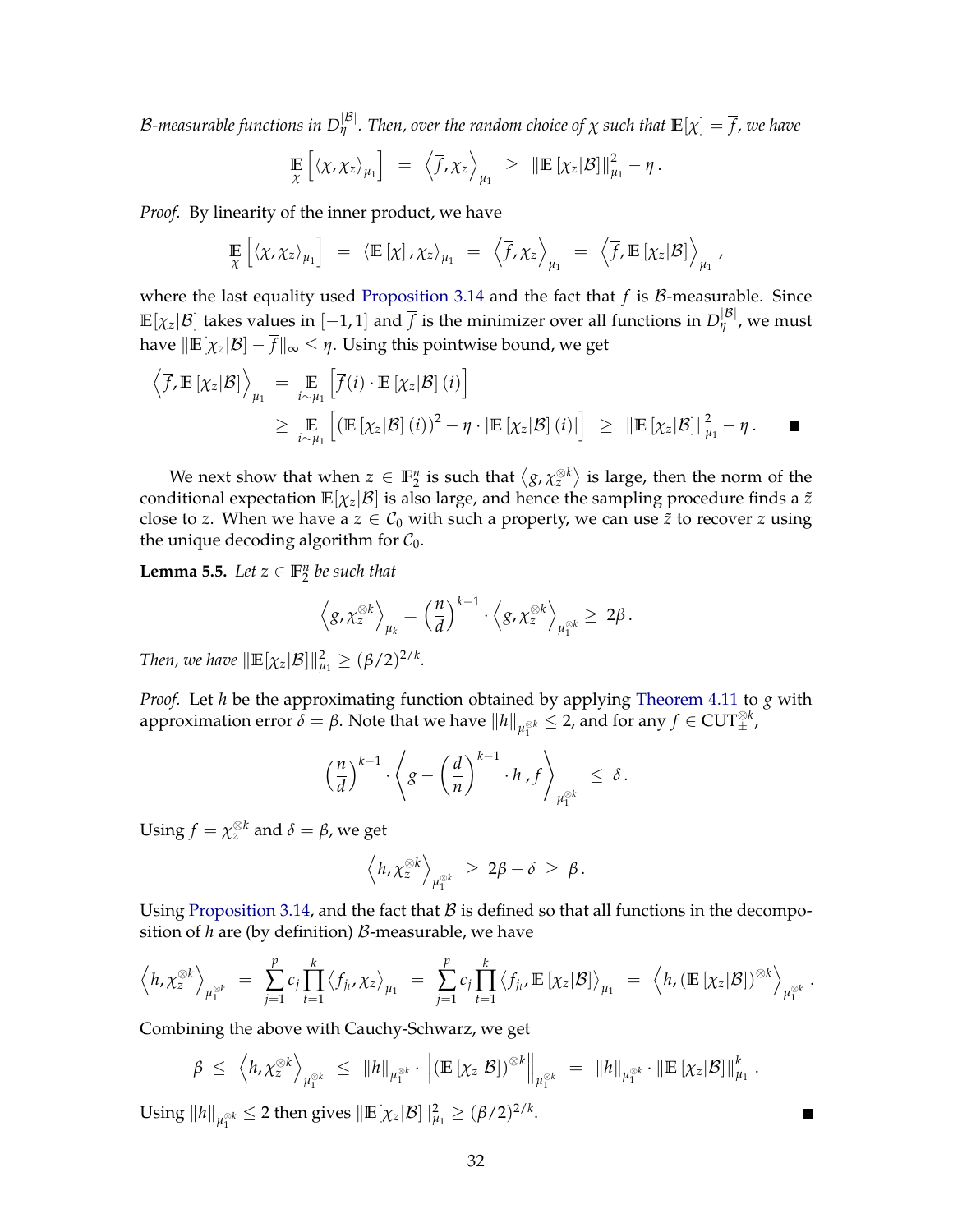<span id="page-34-1"></span>Using the above results, we can now complete the analysis of the algorithm.

*Proof of [Theorem 5.1.](#page-31-1)* We first argue that for any codeword  $z \in C_0$  such that dsum<sub>*W*</sub>(*z*) ∈  $\mathcal{L}_{\beta}$ , sampling a random function  $\chi$  (with  $\mathbb{E}[\chi] = \overline{f}$  for an appropriate  $\overline{f}$ ) finds a  $\tilde{z}$  close to  $z$ with significant probability. Let  $\overline{f} \in D_\eta^{\mathcal{B}}$  be the minimizer of  $\|\chi_z - \overline{f}\|_\infty$ , for such a  $z \in \mathcal{C}_0$ . We have by [Claim 5.4](#page-32-0) that  $\mathbb{E}_\chi[\langle \chi, \chi_z \rangle_{\mu_1}] \geq \|\mathbb{E}[\chi_z|\mathcal{B}]\|_{\mu_1}^2 - \eta$ . Since  $\Delta(\tilde{y}, \mathrm{dsum}_W(z)) \leq$ 1/2 – β, we have by [Claim 5.2](#page-31-2) that  $\langle g, \chi_z^{\otimes k} \rangle_{\mu_k} \geq 2\beta$ . Thus, by [Lemma 5.5,](#page-33-0) we have that  $\|\mathbb{E}[\chi_z|\mathcal{B}]\|_{\mu_1}^2 \ge (\frac{\beta}{2})^{2/k}$ . Combining these, and using the lower bound on  $\beta$ , we get that

$$
\mathop{\mathbb{E}}_{\chi}\left[\left\langle \chi,\chi_z\right\rangle_{\mu_1}\right] \;\geq\; \; \left(\frac{\beta}{2}\right)^{2/k} - \eta \;\geq\; \frac{1}{2} + 2\varepsilon_0 - \eta \;\geq\; \frac{1}{2} + \frac{3\varepsilon_0}{2}.
$$

Since  $\left<\chi,\chi_z\right>_{\mu_1}$  is the average of *n* independent (not necessarily identical) random variables  $\{\chi(i) \cdot \chi_z(i)\}_{i \in [n]}$  in the range  $[-1, 1]$ , we get by Hoeffding's inequality that

$$
\mathbb{P}_{\chi}\left[\left\langle \chi, \chi_z \right\rangle_{\mu_1} \leq \frac{1}{2} + \varepsilon_0\right] \leq \mathbb{P}_{\chi}\left[\left|\left\langle \chi, \chi_z \right\rangle_{\mu_1} - \mathbb{E}_{\chi}\left[\left\langle \chi, \chi_z \right\rangle_{\mu_1}\right]\right| \geq \frac{\varepsilon_0}{2}\right] \leq \exp(-\varepsilon_0^2 \cdot n/8) .
$$

Thus, given a good sample  $\chi$  satisfying  $\langle \chi, \chi_z \rangle_{\mu_1} \geq 1/2 + \varepsilon_0$ , we can recover the above  $z \in \mathcal{C}_0$  such that dsum<sub>*W*</sub>(*z*)  $\in \mathcal{L}_{\beta}$ , via the unique decoding algorithm for  $\mathcal{C}_0$ . Also, given the right  $\overline{f}$ , we sample a good  $\chi$  with probability at least  $1 - \exp(-\varepsilon_0^2 \cdot n/8)$ . A union bound then gives

$$
\mathbb{P}\left[\mathcal{L}=\mathcal{L}_{\beta}\right] \geq 1 - \left|\mathcal{L}_{\beta}\right| \cdot \exp(-\varepsilon_0^2 \cdot n/8).
$$

Using *β* ≥ √ *ε*, we get that  $|\mathcal{L}_{\beta}| \leq (1/\epsilon)$  by the Johnson bound, which yields the desired probability bound.

**Running time.** Using [Theorem 4.11,](#page-18-1) the decomposition *h* can be computed in time  $\tilde{O}(C_{\beta,k} \cdot \theta)$  $|W|$ ). Given the functions  $f_1, \ldots, f_r$  forming the decomposition *h*, the factor *B* can be computed in time  $O(2^r \cdot n)$ . For a chosen  $\overline{f}$  in the sampling step, a sample  $\chi$  can be computed in time  $O(n)$ , and the decoding problem for the corresponding  $\tilde{z}$  can be solved in time  $\mathcal{T}_0$ . Also, the distance  $\Delta(\tilde{y}, \text{dsum}_W(z))$  can be computed in time  $O(|W|)$ . Since the total number of sampling steps is at most  $(3/\eta)^{|B|}$  and the number of functions in the decomposition *h* is *O*(*<sup>k</sup>* <sup>3</sup>/*<sup>β</sup>* <sup>2</sup>) from [Theorem 4.11,](#page-18-1) we get that the total number of sampling steps is  $(6/\epsilon_0)^{2^{O(k^3/\beta^2)}}$ . Thus, the total running time is bounded by  $\tilde O(C_{k,\beta,\epsilon_0}\cdot(|W|+\mathcal{T}_0))$ , where  $C_{k,\beta,\varepsilon_0} = (6/\varepsilon_0)^{2^{O(k^3/\beta^2)}}$ .

### <span id="page-34-0"></span>**6 Near-linear Time Decoding of Ta-Shma's Codes**

We now proceed to prove our main result, namely [Theorem 1.1,](#page-2-2) which establishes a nearlinear time *unique* decoding algorithm for Ta-Shma's codes [\[TS17\]](#page-42-1). It will follow from the regularity based list decoding algorithm for direct sum codes, [Theorem 5.1,](#page-31-1) applied to the decoding of a slight modification of Ta-Shma's construction from [\[JQST20\]](#page-41-3) that yields a splittable collection of tuples for the direct sum.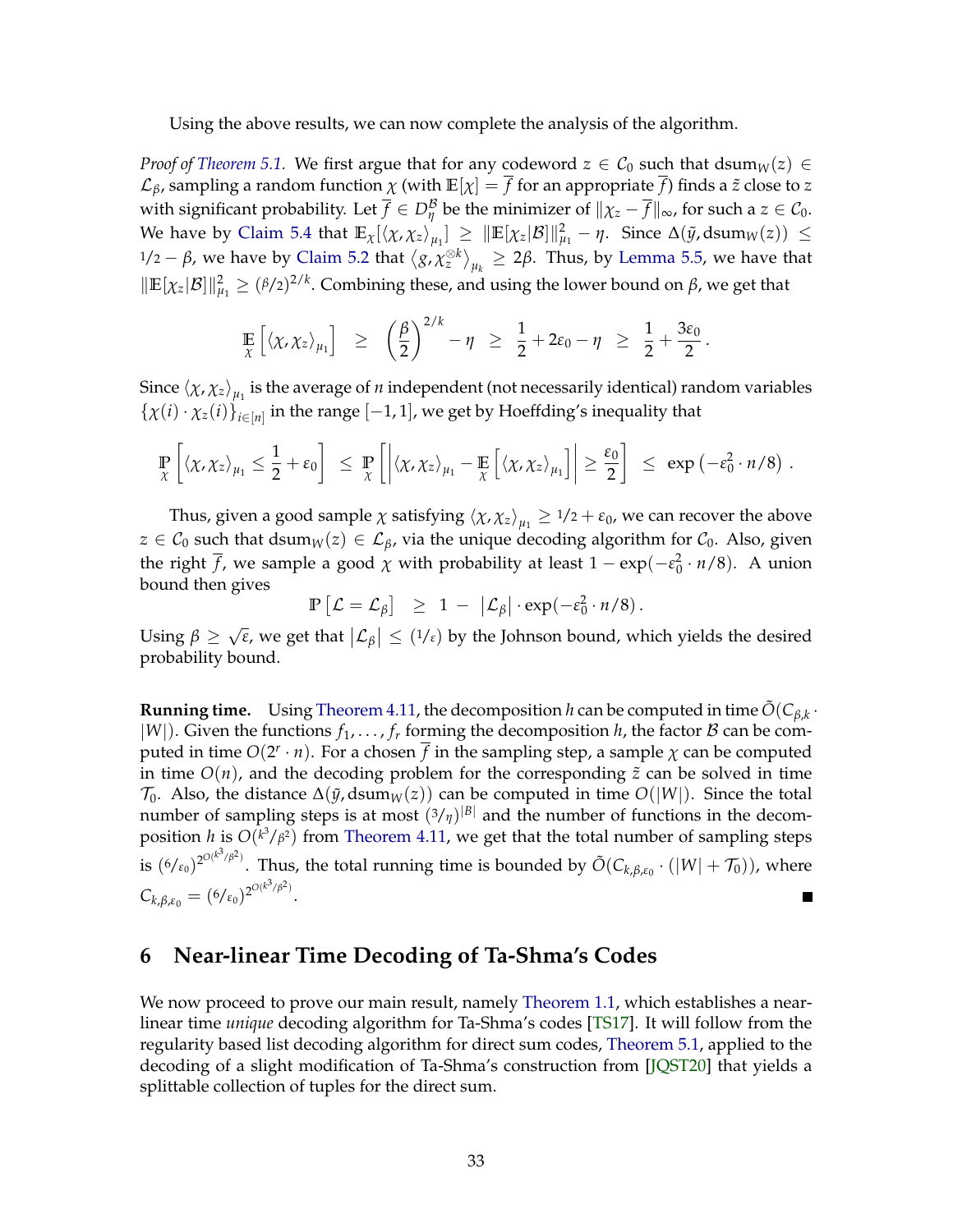<span id="page-35-1"></span>**Theorem 1.1** (Near-linear Time Unique Decoding)**.** *For every ε* > 0 *sufficiently small, there are explicit binary linear Ta-Shma codes* C*N*,*ε*,*<sup>α</sup>* ⊆ **F** *N* 2 *for infinitely many values N* ∈ **N** *with*

- *(i) distance at least*  $1/2 \varepsilon/2$  *(actually ε-balanced)*,
- *(ii) rate*  $\Omega(\varepsilon^{2+\alpha})$  *where*  $\alpha = O(1/(\log_2(1/\varepsilon))^{1/6})$ *, and*
- *(iii)* an  $r(\varepsilon) \cdot \tilde{O}(N)$  *time unique decoding algorithm that that decodes within radius*  $1/4 \varepsilon/4$ *and works with high probability,*

*where*  $r(\varepsilon) = \exp(\exp(\text{polylog}(1/\varepsilon)))$ *.* 

We now state the properties and guarantees needed in our work of this slightly modified version of Ta-Shma's direct sum construction of near optimal *ε*-balanced codes. To make the decoding task more transparent, we will additionally require the base code in Ta-Shma's construction have the following technical property.

<span id="page-35-0"></span>**Definition 6.1.** We say that a code has symbol multiplicity  $m \in \mathbb{N}$  if it can be obtained from *another code by repeating each symbol of its codeword m times.*

**Theorem A.1.** *[Ta-Shma's Codes (implicit in [\[TS17\]](#page-42-1))] Let c* > 0 *be an universal constant. For ev* $e$ ry  $\epsilon > 0$  sufficiently small, there exists  $k = k(\epsilon)$  satisfying  $\Omega(\log(1/\epsilon)^{1/3}) \leq k \leq O(\log(1/\epsilon))$ ,  $\varepsilon_0 = \varepsilon_0(\varepsilon) > 0$ , and positive integer  $m = m(\varepsilon) \leq (1/\varepsilon)^{o(1)}$  such that Ta-Shma's construction  $y$ ields a collection of  $\tau$ -splittable tuples  $W=W(k)\subseteq [n]^k$  satisfying:

- *(i)* For every linear  $\varepsilon_0$ -balanced code  $\mathcal{C}_0 \subseteq \mathbb{F}_2^n$  with symbol multiplicity m, the direct sum code dsum<sub>*W*</sub>( $C_0$ ) *is:* 
	- *(i.1) ε-balanced (parity sampling).*
	- *(i.2) if*  $C_0$  *has rate*  $\Omega(\varepsilon_0^c/m)$ *, then*  $dsum_W(C_0)$  *has rate*  $\Omega(\varepsilon^{2+o(1)})$  *(near optimal rate)*
- (*ii*)  $\tau \leq \exp(-\Theta(\log(1/\epsilon)^{1/6}))$  *(splittability).*
- *(iii) W is constructible in* poly(|*W*|) *time (explicit construction).*

Ta-Shma's construction is based on a generalization of the zig-zag product of Reingold, Vadhan and Wigderson [\[RVW00\]](#page-42-11). To make the exposition more self-contained, we recall the slight modification from [\[JQST20\]](#page-41-3) in [Appendix A,](#page-43-0) but it is not exhaustive exposition. The interested reader is referred to Ta-Shma [\[TS17\]](#page-42-1) for the original construction for aspects not covered here.

Ta-Shma's code construction requires an  $\varepsilon_0$ -balanced base code  $C_0 \subseteq \mathbb{F}_2^n$  whose distance will be amplified by taking the direct sum with a carefully chosen collection of tuples *W* yielding an *ε*-balanced code  $C = \text{dsum}_W(C_0)$ . Since we our goal is to achieve near-linear time encoding and decoding of  $C$ , we take an "off-the-shelf" base code  $C_0$  that is linear time encodable and decodable (near-linear time also suffices). A convenient choice is the linear binary code family of Guruswami–Indyk [\[GI05\]](#page-41-11) that can be encoded and decoded in linear time. The rate versus distance trade-off is at the so-called Zyablov bound. In particular, it yields codes of distance  $1/2 - \varepsilon_0$  with rate  $\Omega(\varepsilon_0^3)$ , but for our applications rate  $poly(\varepsilon_0)$  suffices (or with some extra steps even any rate depending only on  $\varepsilon_0$  suffices, see [Remark 6.5\)](#page-38-0). We will use [Corollary 6.2](#page-37-1) implicit in [\[GI05\]](#page-41-11).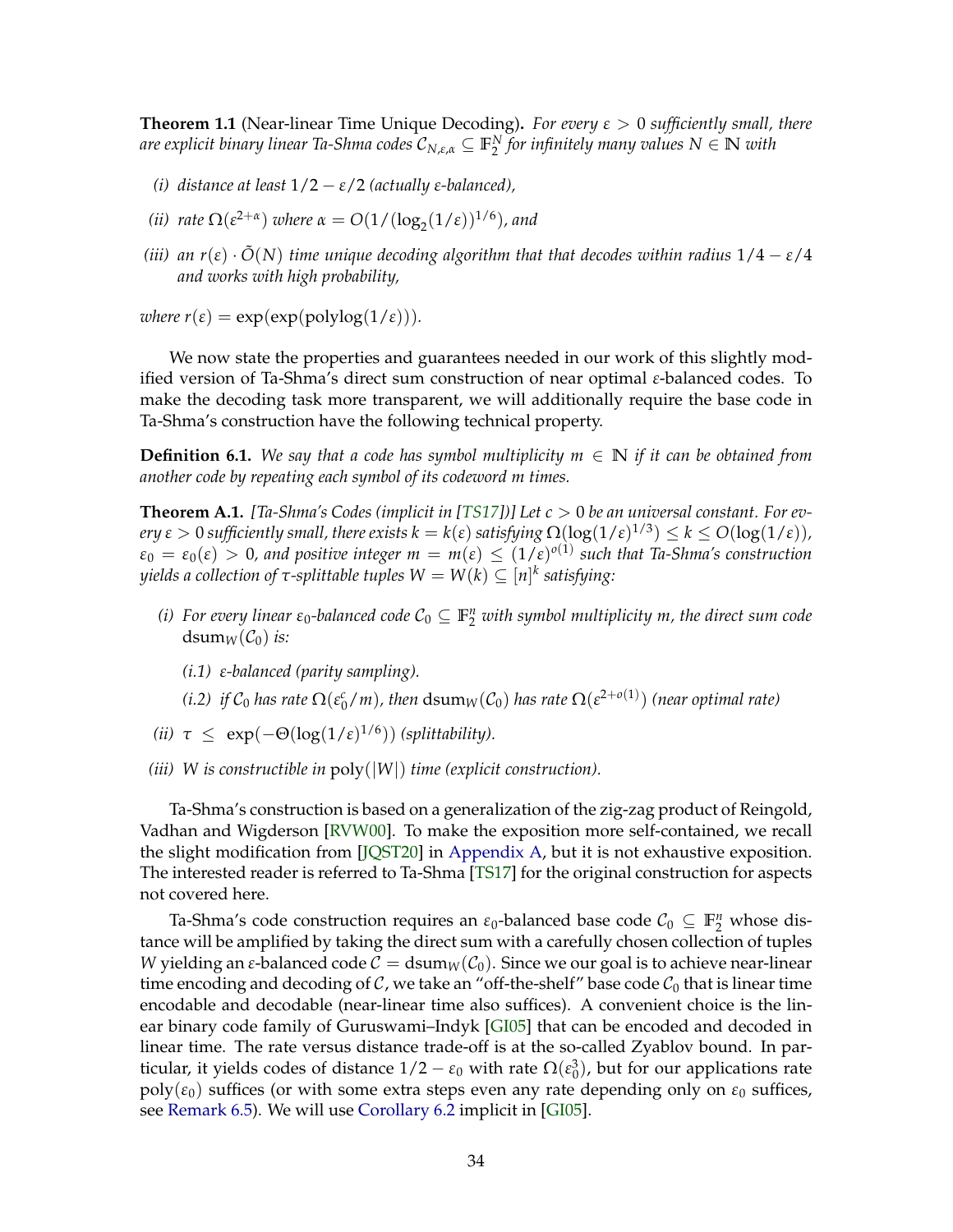<span id="page-36-0"></span>**Corollary 6.2.** *[Implicit in Guruswami–Indyk [\[GI05\]](#page-41-11)] For every*  $\varepsilon_0 > 0$ *, there exists a family of*  $\epsilon_0$ -balanced binary linear codes  $\mathcal{C}_0\subseteq\mathbb{F}_2^n$  of rate  $\Omega(\epsilon_0^3)$  which can be encoded in  $O_{\epsilon_0}(n)$  time and can *be decoded in*  $O(\exp(\text{poly}(1/\epsilon_0)) \cdot n)$  *time from up to a fraction*  $1/4 - \epsilon_0$  *of errors. Furthermore, every code in the family is explicitly specified given a binary linear code of blocklength*  $poly(1/\epsilon_0)$ *which can be constructed in probabilistic O*(poly(1/*ε*0)) *or deterministic* 2 *<sup>O</sup>*(poly(1/*ε*0)) *time.*

We first prove the (gentle) *list* decoding result of Ta-Shma's codes.

**Theorem 1.2** (Near-linear Time Gentle List Decoding)**.** *For every ε* > 0 *sufficiently small,*  $t$ here are explicit binary linear Ta-Shma codes  $\mathcal{C}_{N,\varepsilon,\alpha}\subseteq\mathbb{F}_2^N$  for infinitely many values  $N\in\mathbb{N}$  with

- *(i) distance at least* 1/2 − *ε*/2 *(actually ε-balanced),*
- *(ii) rate*  $\Omega(\varepsilon^{2+\alpha})$  *where*  $\alpha = O(1/(\log_2(1/\varepsilon))^{1/6})$ *, and*
- *(iii)* an r(ε) · Õ(N) time list decoding algorithm that decodes within radius 1/2 − 2<sup>−Θ((log<sub>2</sub>(1/ε))<sup>1/6</sup>)</sup> *and works with high probability,*

where 
$$
r(\varepsilon) = \exp(\exp(\text{poly}(1/\varepsilon))).
$$

*Proof.* We start by dealing with a simple technical issue of making the base code in Ta-Shma's construction have the required symbol multiplicity. Let  $\mathcal{C}_0' \subseteq \mathbb{F}_2^{n'}$  $\frac{n}{2}$  be an  $\varepsilon_0$ -balanced code from [Corollary 6.2](#page-37-1) which we will use to obtain a base code in Ta-Shma's construction where  $\varepsilon_0 > 0$  is a suitable value prescribed by this construction.

Ta-Shma's construction then takes  $\mathcal{C}'_0 \subseteq \mathbb{F}_2^{n'}$  $\mathcal{C}_2^{n'}$  and forms a new code  $\mathcal{C}_0 \subseteq \mathbb{F}_2^n$  by repeating each codeword symbol  $m \leq (1/\varepsilon)^{o(1)}$  times. By [Claim 6.6,](#page-38-1)  $C_0$  is an  $\varepsilon_0$ -balanced code that can be unique decoded within the same (fractional) radius of  $C'_0$  in time  $\mathcal{T}_0(n)$  =  $r \cdot T'_0(n') + \widetilde{O}(r^2 \cdot n')$ , where  $T_0(n)'$  is the running time of an unique decoder for  $C'_0$ . Since by [Corollary 6.2](#page-37-1)  $\mathcal{T}_0(n') = O(\exp(\text{poly}(1/\epsilon_0)) \cdot n')$  and  $\epsilon_0 \gg \epsilon$ , the decoding time of  $\mathcal{C}_0$ becomes  $T_0(n) = O(\exp(\text{poly}(1/\varepsilon)) \cdot n)$ .

Let  $W = W(k)$  be a collection of tuples from Ta-Shma's construction [Theorem A.1](#page-43-2) so that  $C = \text{dsum}_W(C_0)$  is *ε*-balanced,  $\tau \leq \exp(-\Theta(\log(1/\epsilon)^{1/6}))$  and  $k = \Omega(\log(1/\epsilon)^{1/3})$ . We will invoke our list decoding algorithm [Theorem 5.1](#page-31-1) whose list decoding radius  $1/2$ *β* has to satisfy

$$
\beta \geq \max \left\{ \sqrt{\epsilon}, \ \left( 2^{20} \cdot \tau \cdot k^3 \right)^{1/2}, \ 2 \cdot \left( \frac{1}{2} + 2 \epsilon_0 \right)^{k/2} \right\}.
$$

Using our values of  $\tau$  and  $k$  together with the fact that  $\varepsilon_0 < 1$  is bounded away form 1 by a constant amount gives

$$
\beta \ \geq \ \max \left\{ \sqrt{\epsilon}, \ , \ \exp(-\Theta((\log(1/\epsilon))^{1/6})), \exp(-\Theta((\log(1/\epsilon))^{1/3})) \right\} \, .
$$

Hence, we can take  $\beta = \exp(-\Theta(\log(1/\varepsilon)^{1/6}))$ . Now, we compute the list decoding running proving a (crude) upper bound on its dependence on *ε*. By [Theorem 5.1,](#page-31-1) the list decoding time

$$
\tilde{O}(C_{\beta,k,\varepsilon_0}\cdot(|W|+\mathcal{T}_0(n))),
$$

where  $C_{k,\beta,\varepsilon_0}\,=\,(6/\varepsilon_0)^{2^{O(k^3/\beta^2)}}.$  For our choices of parameters, this decoding time can be (crudely) bounded by  $\tilde{O}(\exp(\exp(\text{poly}(1/\epsilon))) \cdot N)$ . П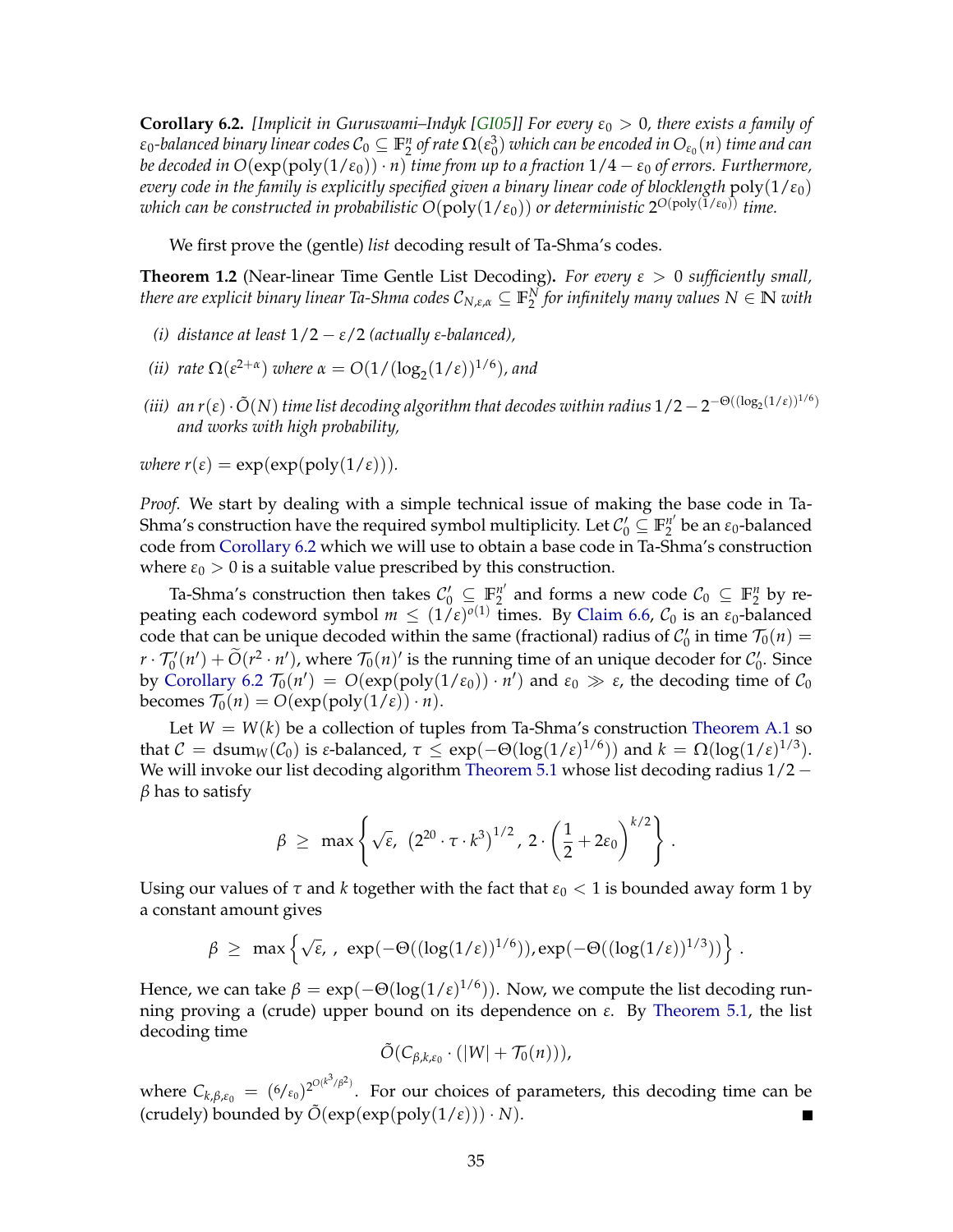<span id="page-37-6"></span>The gentle *list* decoding theorem above readily implies our main result for *unique* decoding if we are only interested in  $\tilde{O}_{\varepsilon}(N)$  decoding time without a more precise dependence on *ε*. We prove our main result, [Theorem 1.1,](#page-2-2) for *unique* decoding making more precise the dependence of the running time on *ε*.

*Proof.* Proof of [Theorem 1.1](#page-2-2) We proceed as in the proof of [Theorem 1.2](#page-2-1) expect that we take  $\beta = 1/4$  in the list decoding radius  $1/2 - \beta$  so that by performing list decoding we can recover all codewords in the unique decoding radius of the corrupted codeword regardless of the bias of the code C*N*,*ε*,*α*.

We now recompute the running time. By [Theorem 5.1,](#page-31-1) the list decoding time

$$
\tilde{O}(C_{\beta,k,\varepsilon_0}\cdot(|W|+\mathcal{T}_0(n))),
$$

where  $C_{k,\beta,\varepsilon_0}\,=\,(6/\varepsilon_0)^{2^{O(k^3/\beta^2)}}.$  For our choices of parameters, this decoding time can be (crudely) bounded by  $\tilde{O}(\exp(\exp(\text{polylog}(1/\varepsilon))) \cdot N)$ .  $\blacksquare$ 

#### <span id="page-37-0"></span>**6.1 Choosing the Base Code**

We now describe the (essentially) "off-the-shelf" base codes from Guruswami and Indyk [\[GI05\]](#page-41-11) which we use in Ta-Shma's construction. We will need to prove that balanced codes can be easily obtained from [\[GI05\]](#page-41-11). The argument is quite simple and borrows from standard considerations related to the Zyablov and Gilbert–Varshamov bounds.

<span id="page-37-1"></span>**Corollary 6.2.** *[Implicit in Guruswami–Indyk [\[GI05\]](#page-41-11)] For every*  $\varepsilon_0 > 0$ *, there exists a family of*  $\epsilon_0$ -balanced binary linear codes  $\mathcal{C}_0\subseteq\mathbb{F}_2^n$  of rate  $\Omega(\epsilon_0^3)$  which can be encoded in  $O_{\epsilon_0}(n)$  time and can *be decoded in*  $O(\exp(\text{poly}(1/\epsilon_0)) \cdot n)$  *time from up to a fraction*  $1/4 - \epsilon_0$  *of errors. Furthermore, every code in the family is explicitly specified given a binary linear code of blocklength*  $poly(1/\epsilon_0)$ *which can be constructed in probabilistic O*(poly(1/*ε*0)) *or deterministic* 2 *<sup>O</sup>*(poly(1/*ε*0)) *time.*

<span id="page-37-3"></span>**Theorem 6.3** (Guruswami–Indyk [\[GI05\]](#page-41-11), *cf.*,Theorem 5). *For every*  $\gamma > 0$  *and for every*  $0 <$ *R* < 1*, there exists a family of binary linear* concatenated *codes of rate R, which can be encoded in linear time and can be decoded in linear time from up to a fraction e of errors, where*

<span id="page-37-5"></span>
$$
e \geq \max_{R < r < 1} \frac{(1 - r - \gamma) \cdot H_2^{-1}(1 - R/r)}{2}.
$$
 (4)

 $H_2^{-1}(x)$  *is defined as the unique*  $ρ$  *in the range*  $0 ≤ ρ ≤ 1/2$  *satisfying*  $H_2(ρ) = x$ *. Every code in the family is explicitly specified given a constant sized binary linear code which can be constructed* in probabilistic  $O(\log(1/\gamma)R^{-1}/\gamma^4)$  or deterministic  $2^{O(\log(1/\gamma)R^{-1}/\gamma^4)}$  time  $^8$  $^8$ .

As stated the codes in [Theorem 6.3](#page-37-3) are not necessarily balanced. We will see shortly that this can be easily achieved by choosing balanced inner codes in the concatenated code construction of Guruswami–Indyk [\[GI05\]](#page-41-11). To compute bounds on the parameters, we will use the following property about binary entropy.

<span id="page-37-4"></span><span id="page-37-2"></span> $^8$ Note that dependence log $(1/\gamma)R^{-1}/\gamma^4$  is slightly worse than that claimed in [\[GI05\]](#page-41-11), but not qualitatively relevant here nor in [\[GI05\]](#page-41-11).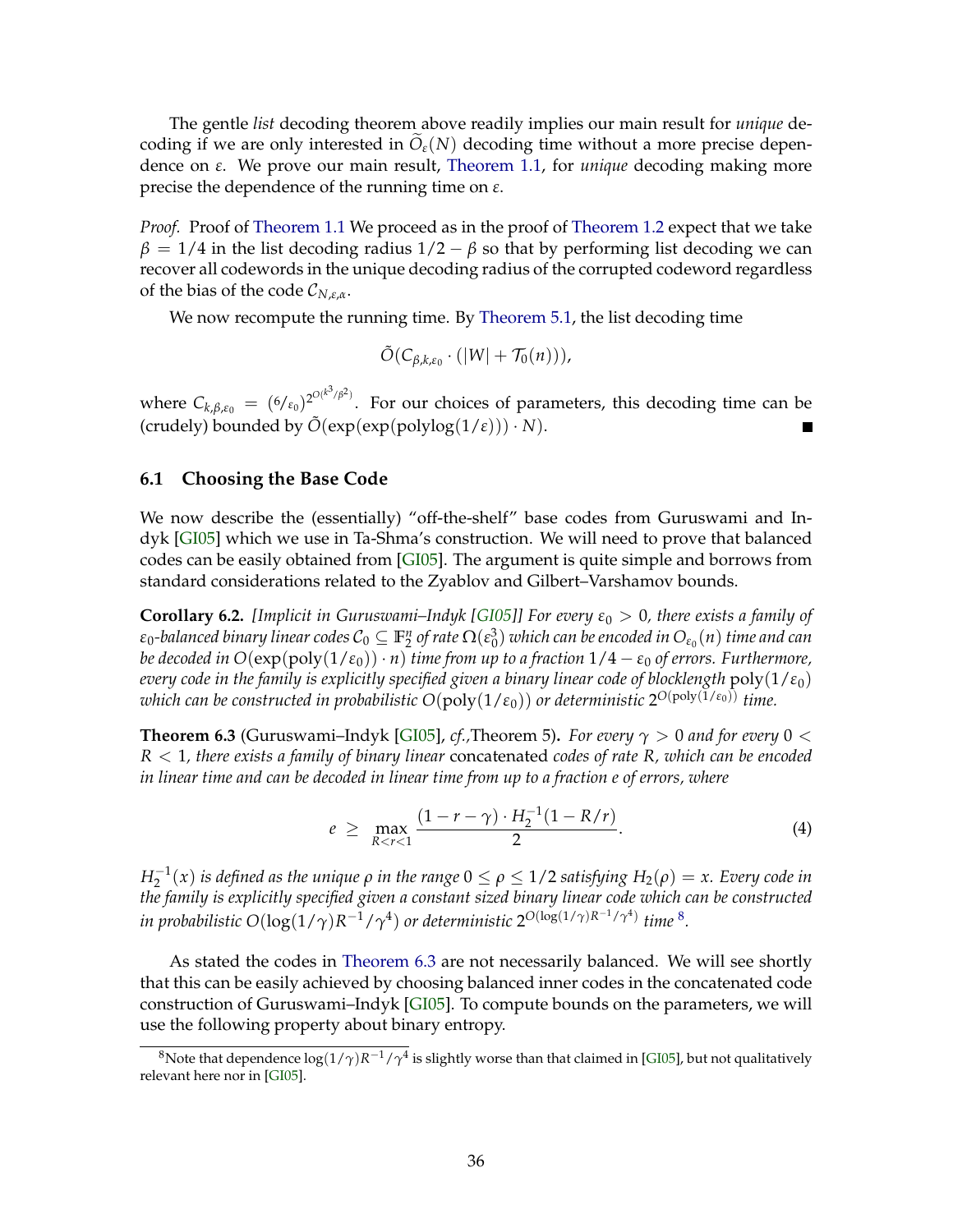<span id="page-38-2"></span>**Fact 6.4** ([\[GRS19\]](#page-41-13), $cf$ .,Lemma 3.3.7 abridged). Let  $H_2^{-1}$  be the inverse of the restriction of  $H_2$  to  $[0, 1/2]$  *(where*  $H_2$  *is bijective). For every small enough*  $\varepsilon > 0$ *,* 

$$
H_2^{-1}(x - \varepsilon^2 / C_2) \ge H_2^{-1}(x) - \varepsilon,
$$

*where*  $C_2$  *is a constant.* 

*Proof of [Corollary 6.2.](#page-37-1)* To achieve a final binary code of rate *R*, Guruswami and Indyk [\[GI05\]](#page-41-11) concatenate an outer code of rate  $r > R$  and distance  $1 - r - \gamma$  (over a non-binary alphabet of size *Oγ*(1)) with an inner binary linear code of rate *R*/*r* at the GV bound whose distance  $\rho \in [0, 1/2]$  satisfy  $R/r = 1 - H_2(\rho)$  (since it is at the GV bound), or equivalently  $\rho =$  $H_2^{-1}(1 - R/r)$ . By choosing  $\gamma = \Theta(\varepsilon_0)$  and  $R = \Theta(\varepsilon_0^3)$  in [Theorem 6.3,](#page-37-3) the decoding error *e* can be lower bounded by letting  $r = \Theta(\varepsilon_0)$  so that [Fact 6.4](#page-37-4) implies that [Eq. \(4\)](#page-37-5) becomes

$$
e \geq \max_{R < r < 1} \frac{(1 - r - \gamma) \cdot H_2^{-1}(1 - R/r)}{2} \geq \frac{1}{4} - \varepsilon_0.
$$

To obtain codes that are  $\varepsilon_0$ -balanced, we require that the inner codes used in this code concatenation not only lie on the Gilbert–Varshamov bound but are also balanced. It is well known that with high probability a random binary linear code at the GV bound designed to have minimum distance  $1/2 - \gamma/2$  also has maximum distance at most  $1/2 + \gamma/2$ , i.e., the code is *γ*-balanced. Therefore, we assume that our inner codes are balanced.

For our concrete choices of parameters,  $\rho = 1/2 - \Theta(\varepsilon_0)$  and we also require the inner code to be  $\Theta(\varepsilon_0)$ -balanced. Note that any non-zero codeword of the concatenated is obtained as follows: each of the  $\geq (1 - r - \gamma)$  non-zero symbols of the outer codeword is replaced by an inner codeword of bias bias  $\Theta(\varepsilon_0)$  and the remaining  $\leq r + \gamma$  zero symbols are mapped to zero (since the inner code is linear). Hence, the bias of the concatenated codeword is at most

$$
(1 - r - \gamma) \cdot \Theta(\varepsilon_0) + 1 \cdot (r + \gamma),
$$

which can be taken to be  $\varepsilon_0$  by suitable choices of hidden constants.

<span id="page-38-0"></span>**Remark 6.5.** *Guruswami–Indyk [\[GI05\]](#page-41-11) codes have several nice properties making them a convenient choice for base codes in Ta-Shma's construction, but they are not crucial here. We observe that for our purposes we could have started with any family of good binary linear codes admitting near-linear time encoding and decoding. From this family, we could boost its distance using a simpler version of Ta-Shma's construction (rounds I and II of [\[JQST20\]](#page-41-3)[Section 8]) and our near-linear time decoder [Theorem 5.1](#page-31-1) for direct sum. This would result in an alternative family of linear binary*  $\epsilon_0$ -balanced codes of rate  $\Omega(\epsilon_0^{2+\alpha})$ , for some arbitrarily small constant  $\alpha>0$ , that can be encoded *and decoded in near-linear time. We also point out that for these base codes any rate*  $poly(\varepsilon_0)$ *suffices our purposes.*

To handle the technical requirement of a base code in Ta-Shma's construction having a symbol multiplicity property (*cf.,* [Definition 6.1\)](#page-35-0), we use the following observation.

<span id="page-38-1"></span>**Claim 6.6.** Let  $C_0 \subseteq \mathbb{F}_2^n$  be an  $\varepsilon_0$ -balanced linear code of dimension  $D_0$ . Suppose that  $C_0$  is uniquely *decodable within (fractional) radius*  $\delta_0 \in (0,1]$  *in time*  $\mathcal{T}_0(n)$ *. Let*  $m \in \mathbb{N}$  *and*  $\mathcal{C} \subseteq \mathbb{F}_2^{m \cdot n}$  *be the code formed by replicating m times each codeword from*  $C_0$ *, i.e.,* 

$$
\mathcal{C} := \{z_1 \cdots z_m \in \mathbb{F}_2^{m \cdot n} \mid z_1 = \cdots = z_m \in \mathcal{C}_0\}.
$$

*Then,* C *is an ε*0*-balanced linear code of dimension D*<sup>0</sup> *that can be uniquely decoded within (fractional) radius*  $\delta_0$  *in time m*  $\cdot$   $\mathcal{T}_0(n) + \tilde{O}(m^2 \cdot n)$ *.*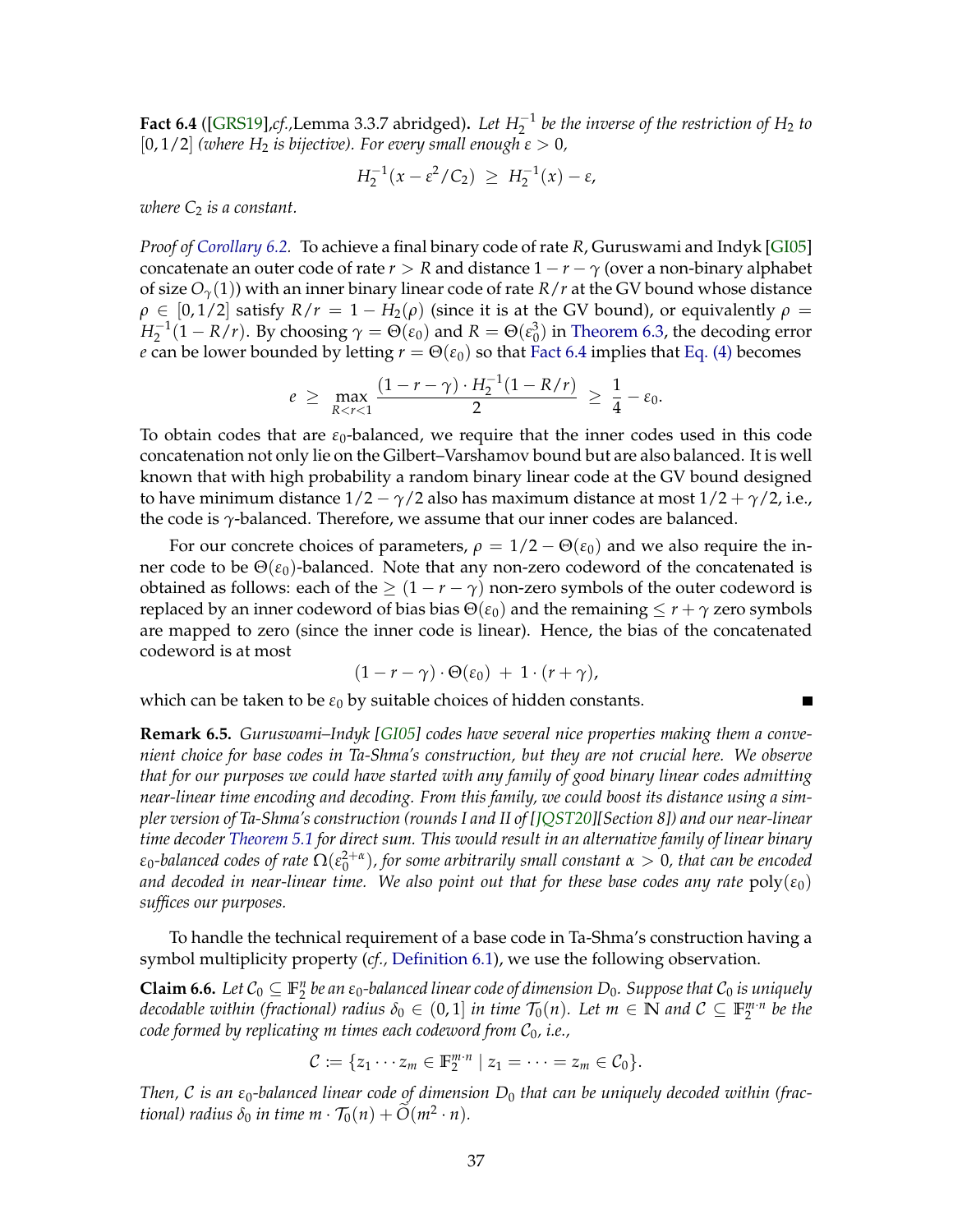*Proof.* The only non-immediate property is the unique decoding guarantees of C. Given  $\tilde{y} \in \mathbb{F}_2^{m \cdot n}$  within  $\delta_0$  (relative) distance of C. Let  $\beta_i$  be the fraction of errors in the *i*th  $\mathbb{F}_2^n$ component  $\tilde{y}$ . By assumption  $\mathbb{E}_{i \in [m]} \beta_i \leq \delta_0$ , so there is at least one of such component that can be correctly uniquely decoded. We issue unique decoding calls for C*<sup>o</sup>* on each component  $i \in [m]$ . For each successful decoding say  $z \in C_0$ , we let  $y = z \dots z \in \mathbb{F}_2^{m \cdot n}$  and check whether  $\Delta(\tilde{y}, y) \leq \delta_0$  returning *y* if this succeeds. Finally, observe that this procedure indeed takes at most the claimed running time.

# **Acknowledgement**

We thank Dylan Quintana for stimulating discussions during the initial phases of this project.

# **References**

- <span id="page-39-1"></span>[ABN<sup>+92]</sup> N. Alon, J. Bruck, J. Naor, M. Naor, and R. Roth. Construction of asymptotically good, low-rate error-correcting codes through pseudo-random graphs. *IEEE Transactions on Information Theory*, 28:509–516, 1992. [2](#page-3-1)
- <span id="page-39-7"></span>[AGHP92] N. Alon, O. Goldreich, J. Håstad, and R. Peralta. Simple constructions of almost *k*-wise independent random variables. *Random Structures and Algorithms*, 3(3):289–304, 1992. [49](#page-50-0)
- <span id="page-39-0"></span>[AJQ+20] Vedat Levi Alev, Fernando Granha Jeronimo, Dylan Quintana, Shashank Srivastava, and Madhur Tulsiani. List decoding of direct sum codes. In *Proceedings of the 31st ACM-SIAM Symposium on Discrete Algorithms*, pages 1412– 1425. SIAM, 2020. [1,](#page-0-0) [3,](#page-4-0) [4,](#page-5-1) [10](#page-11-3)
- <span id="page-39-4"></span>[AJT19] Vedat Levi Alev, Fernando Granha Jeronimo, and Madhur Tulsiani. Approximating constraint satisfaction problems on high-dimensional expanders. In *Proceedings of the 60th IEEE Symposium on Foundations of Computer Science*, pages 180–201, 2019. [5](#page-6-1)
- <span id="page-39-6"></span>[AK07] Sanjeev Arora and Satyen Kale. A combinatorial, primal-dual approach to semidefinite programs. In *Proceedings of the 39th ACM Symposium on Theory of Computing*, STOC '07, pages 227–236, 2007. [7,](#page-8-1) [12,](#page-13-3) [23,](#page-24-0) [25,](#page-26-3) [26,](#page-27-2) [28,](#page-29-2) [29](#page-30-1)
- <span id="page-39-5"></span>[AN04] Noga Alon and Assaf Naor. Approximating the cut-norm via grothendieck's inequality. In *Proceedings of the 36th ACM Symposium on Theory of Computing*, pages 72–80, 2004. [7,](#page-8-1) [12,](#page-13-3) [23,](#page-24-0) [25,](#page-26-3) [26,](#page-27-2) [27,](#page-28-3) [28](#page-29-2)
- <span id="page-39-2"></span>[Aro02] Sanjeev Arora. How NP got a new definition: a survey of probabilistically checkable proofs. In *Proceedings of the International Congress of Mathematicians*, pages 637–648, 2002. Volume 3. [2](#page-3-1)
- <span id="page-39-3"></span>[BL18] A. Bhowmick and S. Lovett. The list decoding radius for Reed–Muller codes over small fields. *IEEE Transactions on Information Theory*, 64(6):4382–4391, 2018. [5](#page-6-1)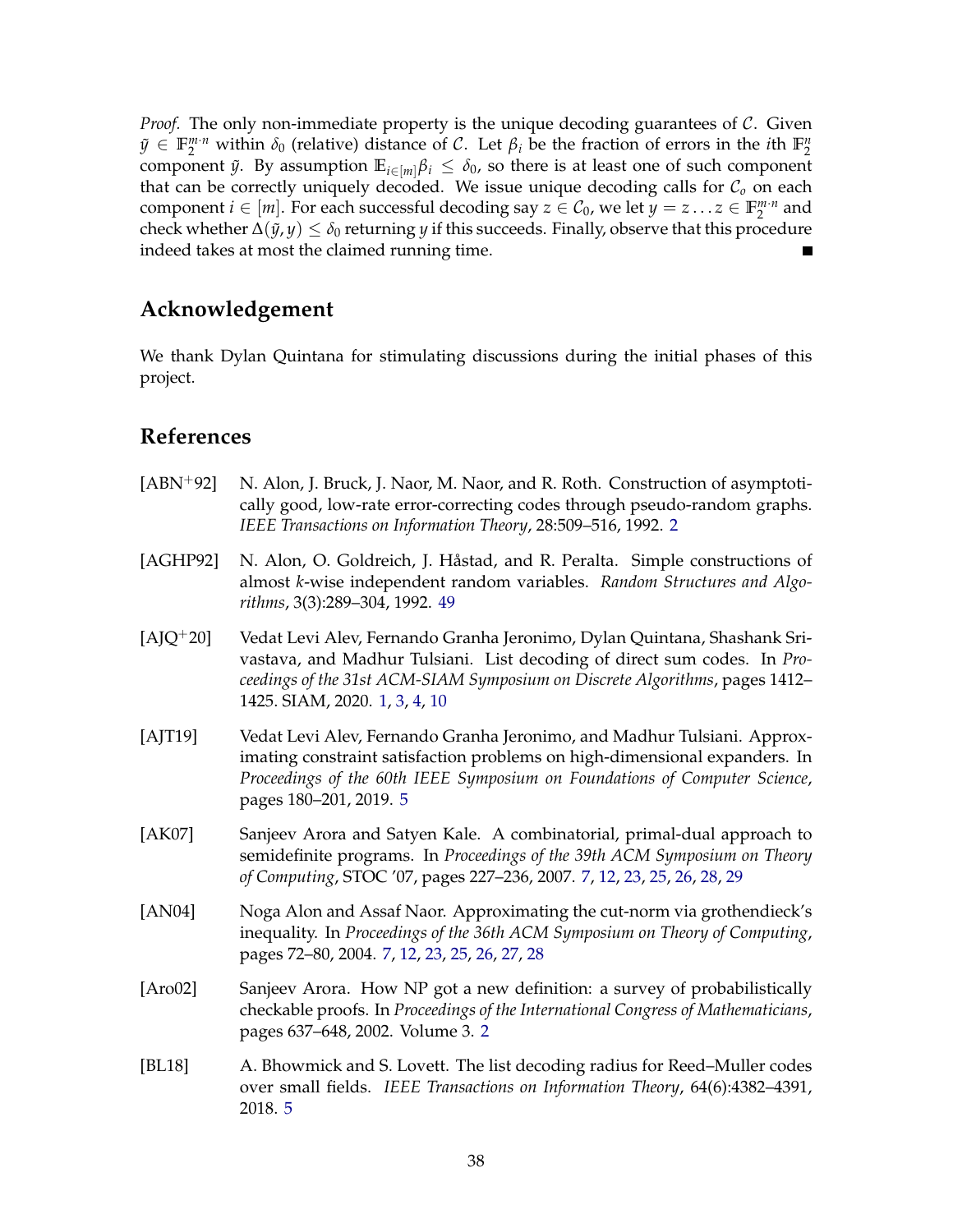- <span id="page-40-4"></span>[Bog12] Andrej Bogdanov. A different way to improve the bias via expanders. Lecture notes, April 2012. URL: [http://www.cse.cuhk.edu.hk/~andrejb/csc5060/](http://www.cse.cuhk.edu.hk/~andrejb/csc5060/notes/12L12.pdf) [notes/12L12.pdf](http://www.cse.cuhk.edu.hk/~andrejb/csc5060/notes/12L12.pdf). [2](#page-3-1)
- <span id="page-40-8"></span>[BRS11] Boaz Barak, Prasad Raghavendra, and David Steurer. Rounding semidefinite programming hierarchies via global correlation. In *Proceedings of the 52nd IEEE Symposium on Foundations of Computer Science*, pages 472–481, 2011. [5](#page-6-1)
- <span id="page-40-13"></span>[Bub15] Sébastien Bubeck. Convex optimization: Algorithms and complexity. *Found. Trends Mach. Learn.*, 8(3-4):231–357, November 2015. [14](#page-15-1)
- <span id="page-40-6"></span>[BV20] Greg Bodwin and Santosh Vempala. A unified view of graph regularity via matrix decompositions, 2020. [arXiv:1911.11868](http://arxiv.org/abs/1911.11868). [3,](#page-4-0) [4,](#page-5-1) [5](#page-6-1)
- <span id="page-40-2"></span>[Cha16] Siu On Chan. Approximation resistance from pairwise-independent subgroups. *J. ACM*, 63(3), August 2016. [2](#page-3-1)
- <span id="page-40-5"></span>[COCF09] Amin Coja-Oghlan, Colin Cooper, and Alan Frieze. An efficient sparse regularity concept. In *Proceedings of the 20th ACM-SIAM Symposium on Discrete Algorithms, SODA '09, page 207âA § 216, 2009. [3](#page-4-0)*
- <span id="page-40-12"></span>[DD19] Yotam Dikstein and Irit Dinur. Agreement testing theorems on layered set systems. In *Proceedings of the 60th IEEE Symposium on Foundations of Computer Science*, 2019. [5](#page-6-1)
- <span id="page-40-1"></span>[DDG+15] Roee David, Irit Dinur, Elazar Goldenberg, Guy Kindler, and Igor Shinkar. Direct sum testing. ITCS '15, pages 327–336, New York, NY, USA, 2015. ACM. [2](#page-3-1)
- <span id="page-40-11"></span>[DDHRZ20] Yotam Dikstein, Irit Dinur, Prahladh Harsha, and Noga Ron-Zewi. Locally testable codes via high-dimensional expanders. *arXiv preprint arXiv:2005.01045*, 2020. [5](#page-6-1)
- <span id="page-40-9"></span>[DHK+19] Irit Dinur, Prahladh Harsha, Tali Kaufman, Inbal Livni Navon, and Amnon Ta-Shma. List decoding with double samplers. In *Proceedings of the 30th ACM-SIAM Symposium on Discrete Algorithms*, pages 2134–2153, 2019. [5](#page-6-1)
- <span id="page-40-3"></span>[DK17] Irit Dinur and Tali Kaufman. High dimensional expanders imply agreement expanders. In *Proceedings of the 58th IEEE Symposium on Foundations of Computer Science*, pages 974–985, 2017. [2,](#page-3-1) [5](#page-6-1)
- <span id="page-40-0"></span>[DS14] Irit Dinur and David Steurer. Direct product testing. In *Proceedings of the 29th IEEE Conference on Computational Complexity*, CCC '14, pages 188–196, 2014. [2](#page-3-1)
- <span id="page-40-10"></span>[EK16] Shai Evra and Tali Kaufman. Bounded degree cosystolic expanders of every dimension. In *Proceedings of the 48th ACM Symposium on Theory of Computing*, pages 36–48. ACM, 2016. [5](#page-6-1)
- <span id="page-40-7"></span>[FK96] A. Frieze and R. Kannan. The regularity lemma and approximation schemes for dense problems. In *Proceedings of the 37th IEEE Symposium on Foundations of Computer Science*, 1996. [3,](#page-4-0) [5,](#page-6-1) [12](#page-13-3)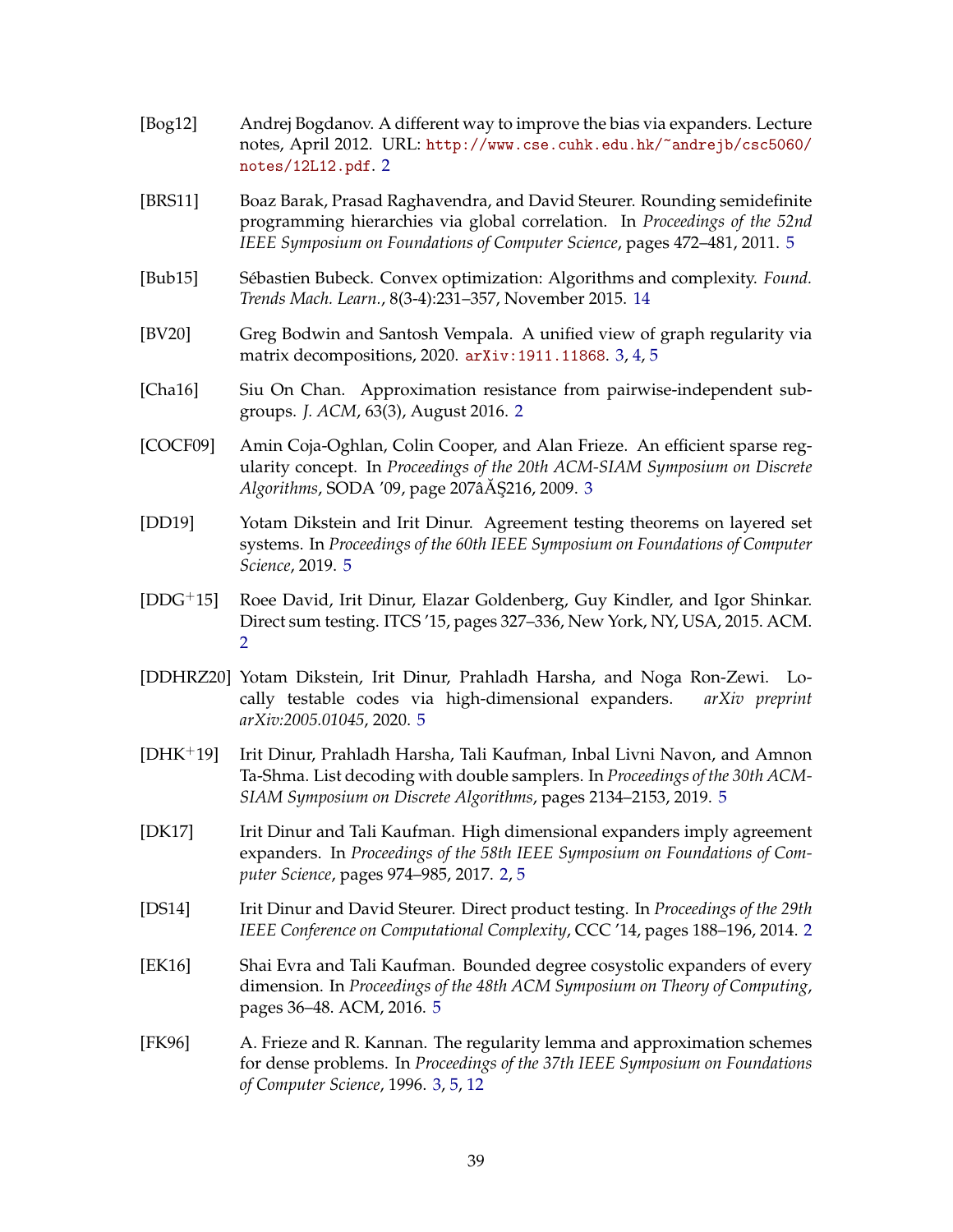- <span id="page-41-6"></span>[GI01] Venkatesan Guruswami and Piotr Indyk. Expander-based constructions of efficiently decodable codes. In *Proceedings of the 42nd IEEE Symposium on Foundations of Computer Science*, pages 658–667, 2001. [2,](#page-3-1) [5](#page-6-1)
- <span id="page-41-11"></span>[GI05] V. Guruswami and P. Indyk. Linear-time encodable/decodable codes with near-optimal rate. *IEEE Transactions on Information Theory*, 51(10):3393–3400, 2005. [5,](#page-6-1) [34,](#page-35-1) [35,](#page-36-0) [36,](#page-37-6) [37](#page-38-2)
- <span id="page-41-2"></span>[Gil52] E.N. Gilbert. A comparison of signalling alphabets. *Bell System Technical Journal*, 31:504–522, 1952. [1](#page-0-0)
- <span id="page-41-4"></span>[GR06] Venkatesan Guruswami and Atri Rudra. Explicit capacity-achieving listdecodable codes. In *Proceedings of the 38th ACM Symposium on Theory of Computing*, pages 1–10, 2006. [2](#page-3-1)
- <span id="page-41-13"></span>[GRS19] Venkatesan Guruswami, Atri Rudra, and Madhu Sudan. Essential coding theory. Available at [https://cse.buffalo.edu/faculty/atri/courses/](https://cse.buffalo.edu/faculty/atri/courses/coding-theory/book/index.html) [coding-theory/book/index.html](https://cse.buffalo.edu/faculty/atri/courses/coding-theory/book/index.html), 2019. [37](#page-38-2)
- <span id="page-41-9"></span>[GS11] Venkatesan Guruswami and Ali Kemal Sinop. Lasserre hierarchy, higher eigenvalues, and approximation schemes for graph partitioning and quadratic integer programming with psd objectives. In *FOCS*, pages 482– 491, 2011. [5](#page-6-1)
- <span id="page-41-10"></span>[Gur04] Venkatesan Guruswami. Guest column: Error-correcting codes and expander graphs. *SIGACT News*, 35(3):25–41, September 2004. [5](#page-6-1)
- <span id="page-41-1"></span>[Gur09] Venkatesan Guruswami. List decoding of binary codes–a brief survey of some recent results. In *Coding and Cryptology*, pages 97–106. Springer Berlin Heidelberg, 2009. [1](#page-0-0)
- <span id="page-41-0"></span>[Gur10] Venkatesan Guruswami. Bridging Shannon and Hamming: List errorcorrection with optimal rate. In *ICM*, 2010. [1](#page-0-0)
- <span id="page-41-12"></span>[HLW06] Shlomo Hoory, Nathan Linial, and Avi Wigderson. Expander graphs and their applications. *Bull. Amer. Math. Soc.*, 43(04):439–562, August 2006. [15](#page-16-3)
- <span id="page-41-7"></span>[IKW09] Russell Impagliazzo, Valentine Kabanets, and Avi Wigderson. New directproduct testers and 2-query PCPs. In *Proceedings of the 41st ACM Symposium on Theory of Computing*, STOC '09, pages 131–140, 2009. [2](#page-3-1)
- <span id="page-41-5"></span>[IW97] Russell Impagliazzo and Avi Wigderson. *P* = *BPP* unless *E* has subexponential circuits. In *Proceedings of the 29th ACM Symposium on Theory of Computing*, pages 220–229, 1997. [2](#page-3-1)
- <span id="page-41-3"></span>[JQST20] Fernando Granha Jeronimo, Dylan Quintana, Shashank Srivastava, and Madhur Tulsiani. Unique decoding of explicit *ε*-balanced codes near the Gilbert– Varshamov bound. In *Proceedings of the 61st IEEE Symposium on Foundations of Computer Science*, 2020. [1,](#page-0-0) [3,](#page-4-0) [4,](#page-5-1) [10,](#page-11-3) [33,](#page-34-1) [34,](#page-35-1) [37,](#page-38-2) [42](#page-43-3)
- <span id="page-41-8"></span>[KR02] Y. Kohayakawa and V. Rödl. Szemerédi's regularity lemma and quasirandomness. In *Recent advances in algorithms and combinatorics*. Springer,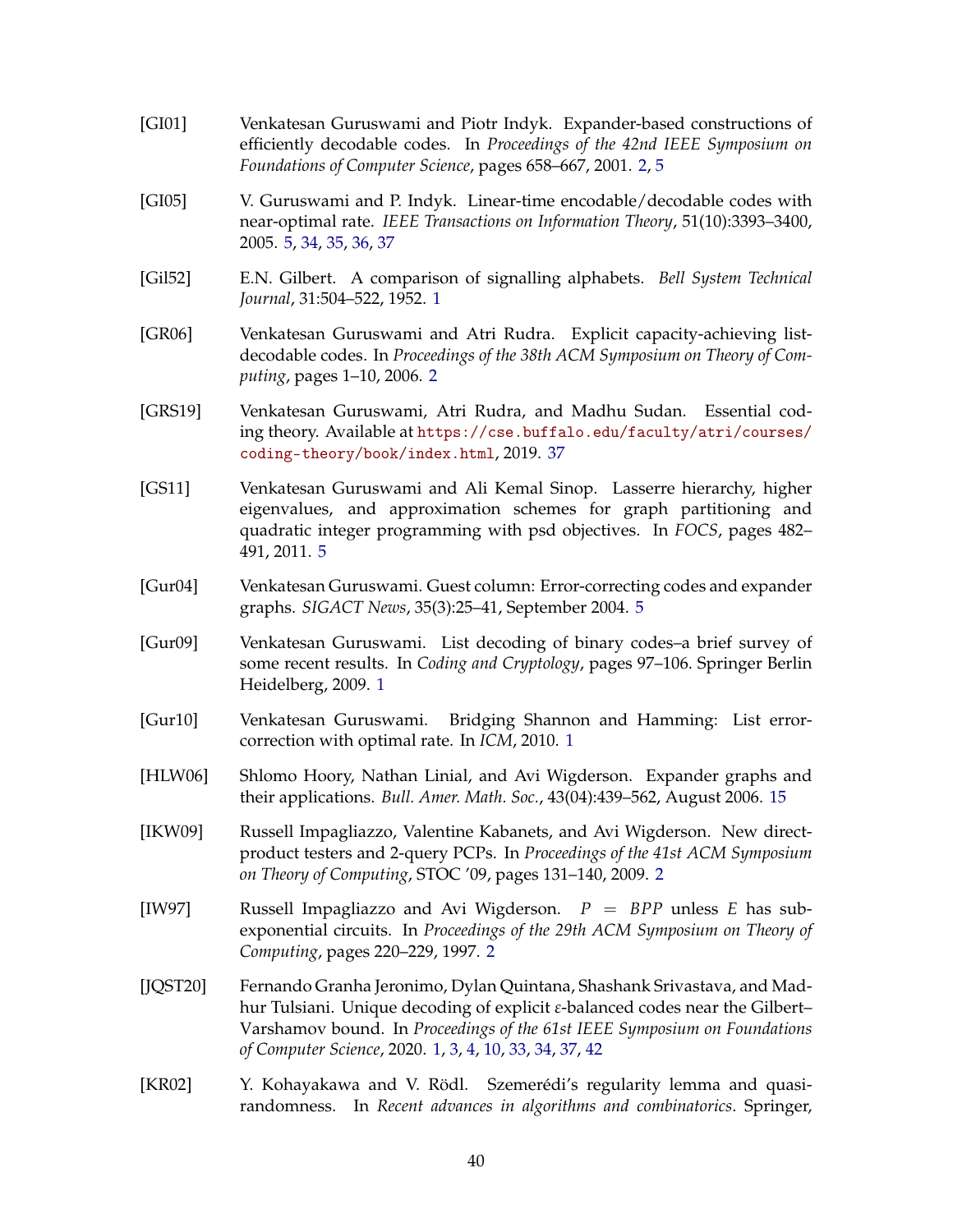Berlin, 2002. URL: <citeseer.ist.psu.edu/kohayakawa02szemeredis.html>. [5](#page-6-1)

- <span id="page-42-6"></span>[KV09] Ravindran Kannan and Santosh Vempala. *Spectral algorithms*. Now Publishers Inc, 2009. [5](#page-6-1)
- <span id="page-42-10"></span>[LP20] Yin Tat Lee and Swati Padmanabhan. An  $\tilde{O}(m/\varepsilon^{3.5})$ -cost algorithm for semidefinite programs with diagonal constraints. In *Conference on Learning Theory, COLT 2020, 9-12 July 2020, Virtual Event [Graz, Austria]*, volume 125, pages 3069–3119, 2020. [7,](#page-8-1) [12,](#page-13-3) [23,](#page-24-0) [25,](#page-26-3) [26,](#page-27-2) [28,](#page-29-2) [29](#page-30-1)
- <span id="page-42-3"></span>[MRRW77] R. McEliece, E. Rodemich, H. Rumsey, and L. Welch. New upper bounds on the rate of a code via the Delsarte-MacWilliams inequalities. *IEEE Transactions on Information Theory*, 23(2):157–166, 1977. [1](#page-0-0)
- <span id="page-42-7"></span>[OGT15] Shayan Oveis Gharan and Luca Trevisan. A new regularity lemma and faster approximation algorithms for low threshold rank graphs. *Theory of Computing*, 11(9):241–256, 2015. URL: [http://www.theoryofcomputing.org/](http://www.theoryofcomputing.org/articles/v011a009) [articles/v011a009](http://www.theoryofcomputing.org/articles/v011a009), [doi:10.4086/toc.2015.v011a009](http://dx.doi.org/10.4086/toc.2015.v011a009). [5](#page-6-1)
- <span id="page-42-4"></span>[RTTV08] Omer Reingold, Luca Trevisan, Madhur Tulsiani, and Salil Vadhan. Dense subsets of pseudorandom sets. In *Proceedings of the 49th IEEE Symposium on Foundations of Computer Science*, 2008. [3,](#page-4-0) [5](#page-6-1)
- <span id="page-42-11"></span>[RVW00] O. Reingold, S. Vadhan, and A. Wigderson. Entropy waves, the zig-zag graph product, and new constant-degree expanders and extractors. In *Proceedings of the 41st IEEE Symposium on Foundations of Computer Science*, 2000. [34,](#page-35-1) [43,](#page-44-0) [45](#page-46-2)
- <span id="page-42-8"></span>[RWZ20] N. Ron-Zewi, M. Wootters, and G. ZÃl'mor. Linear-time erasure list-decoding of expander codes. In *2020 IEEE International Symposium on Information Theory (ISIT)*, pages 379–383, 2020. [5](#page-6-1)
- <span id="page-42-9"></span>[SS96] M. Sipser and D. Spielman. Expander codes. *IEEE Transactions on Information Theory*, 42(6):1710–1722, 1996. Preliminary version in *Proc. of FOCS'94*. [5](#page-6-1)
- <span id="page-42-1"></span>[TS17] Amnon Ta-Shma. Explicit, almost optimal, epsilon-balanced codes. In *Proceedings of the 49th ACM Symposium on Theory of Computing*, STOC 2017, pages 238–251, New York, NY, USA, 2017. ACM. [1,](#page-0-0) [9,](#page-10-2) [10,](#page-11-3) [33,](#page-34-1) [34,](#page-35-1) [42,](#page-43-3) [46,](#page-47-1) [49](#page-50-0)
- <span id="page-42-5"></span>[TTV09] L. Trevisan, M. Tulsiani, and S. Vadhan. Boosting, regularity and efficiently simulating every high-entropy distribution. In *Proceedings of the 24th IEEE Conference on Computational Complexity*, 2009. [3,](#page-4-0) [4,](#page-5-1) [5,](#page-6-1) [6](#page-7-0)
- <span id="page-42-0"></span>[Vad12] Salil P. Vadhan. *Pseudorandomness*. Now Publishers Inc., 2012. [1](#page-0-0)
- <span id="page-42-2"></span>[Var57] R.R. Varshamov. Estimate of the number of signals in error correcting codes. *Doklady Akademii Nauk SSSR*, 117:739–741, 1957. [1](#page-0-0)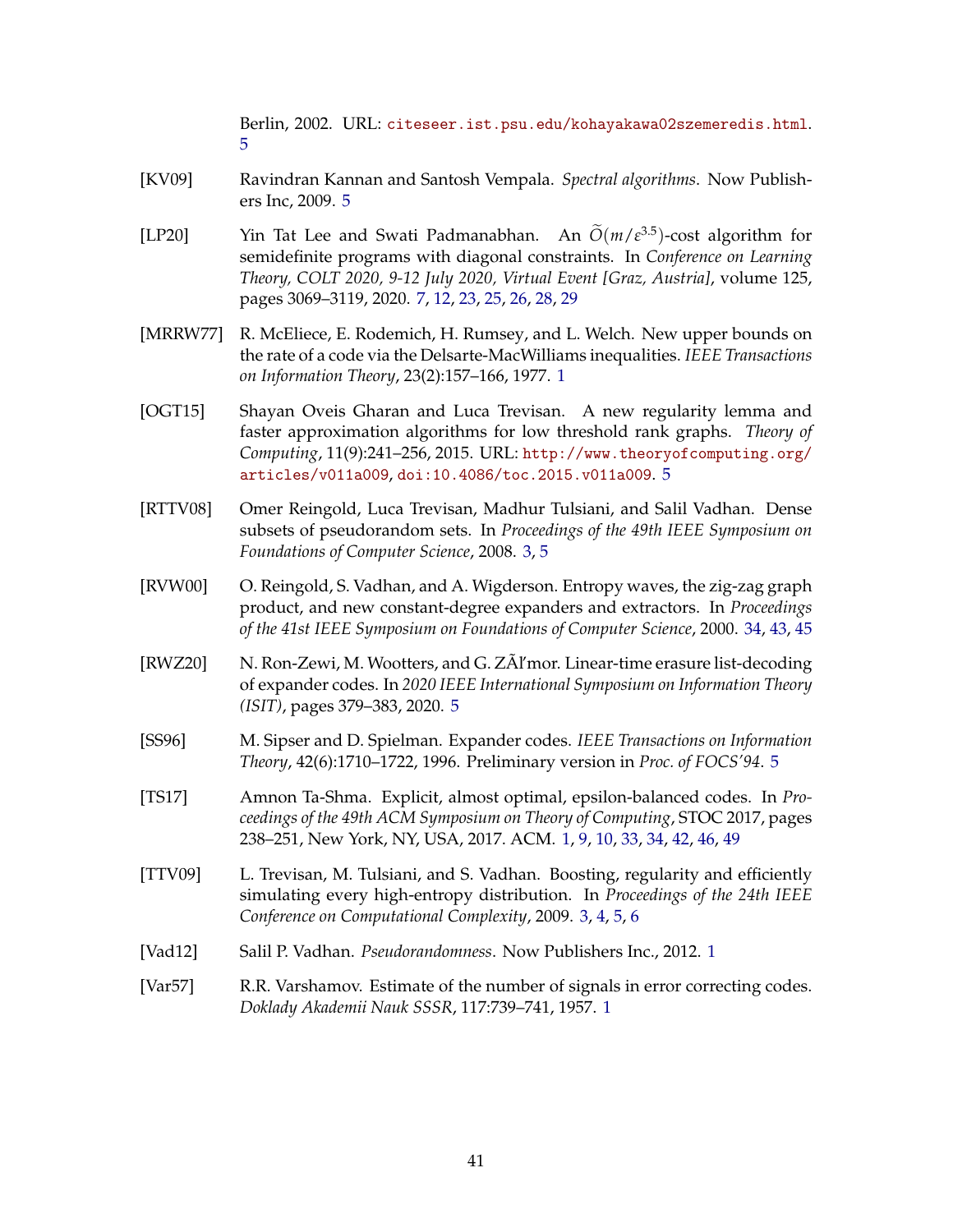## <span id="page-43-3"></span><span id="page-43-0"></span>**A Properties of Ta-Shma's Construction**

The goal of this section is to provide a reasonably self-contained compilation of the properties of the slightly modified version of Ta-Shma code construction [\[TS17\]](#page-42-1) from [\[JQST20\]](#page-41-3). The properties we need are collected in [Theorem A.1.](#page-43-2)

<span id="page-43-2"></span>**Theorem A.1.** [Ta-Shma's Codes (implicit in [\[TS17\]](#page-42-1))] Let  $c > 0$  be an universal constant. For ev $e$ ry  $\varepsilon >0$  sufficiently small, there exists  $k=k(\varepsilon)$  satisfying  $\Omega(\log(1/\varepsilon)^{1/3})\leq k\leq O(\log(1/\varepsilon))$ ,  $\varepsilon_0 = \varepsilon_0(\varepsilon) > 0$ , and positive integer  $m = m(\varepsilon) \leq (1/\varepsilon)^{o(1)}$  such that Ta-Shma's construction  $y$ ields a collection of  $\tau$ -splittable tuples  $W=W(k)\subseteq [n]^k$  satisfying:

- *(i)* For every linear  $\varepsilon_0$ -balanced code  $\mathcal{C}_0 \subseteq \mathbb{F}_2^n$  with symbol multiplicity m, the direct sum code dsum<sub>*W*</sub>( $C_0$ ) *is:* 
	- *(i.1) ε-balanced (parity sampling).*
	- *(i.2) if*  $C_0$  *has rate*  $\Omega(\epsilon_0^c/m)$ *, then*  $dsum_W(C_0)$  *has rate*  $\Omega(\epsilon^{2+o(1)})$  *(near optimal rate)*
- (*ii*)  $\tau \leq \exp(-\Theta(\log(1/\epsilon)^{1/6}))$  *(splittability).*
- *(iii) W is constructible in* poly(|*W*|) *time (explicit construction).*

We first recall the *s*-wide replacement product in [Appendix A.1,](#page-43-1) then describe Ta-Shma's original construction based on it in [Appendix A.2,](#page-46-0) describe our modification to obtain splittability in [Appendix A.3,](#page-46-1) derive the splittability property in [Appendix A.4,](#page-48-0) and finally choose parameters in terms of desired bias *ε* of the code we construct in [Ap](#page-49-0)[pendix A.5.](#page-49-0) We refer the reader to [\[TS17\]](#page-42-1) for formal details beyond those we actually need here.

#### <span id="page-43-1"></span>**A.1 The** *s***-wide Replacement Product**

Ta-Shma's code construction is based on the so-called *s*-wide replacement product [\[TS17\]](#page-42-1). This is a derandomization of random walks on a graph *G* that will be defined via a product operation of *G* with another graph *H* (see [Definition A.3](#page-44-1) for a formal definition). We will refer to *G* as the *outer* graph and *H* as the *inner* graph in this construction.

Let *G* be a  $d_1$ -regular graph on vertex set [n] and H be a  $d_2$ -regular graph on vertex set [*d*1] *s* , where *s* is any positive integer. Suppose the neighbors of each vertex of *G* are labeled 1, 2, ...,  $d_1$ . For  $v \in V(G)$ , let  $v_G[j]$  be the *j*-th neighbor of *v*. The *s*-wide replacement product is defined by replacing each vertex of *G* with a copy of *H*, called a "cloud". While the edges within each cloud are determined by *H*, the edges between clouds are based on the edges of *G*, which we will define via operators  $G_0, G_1, \ldots, G_{s-1}$ . The *i*-th operator  $G_i$ specifies one inter-cloud edge for each vertex  $(v, (a_0, \ldots, a_{s-1})) \in V(G) \times V(H)$ , which goes to the cloud whose *G* component is  $v_G[a_i]$ , the neighbor of  $v$  in *G* indexed by the *i*-th coordinate of the *H* component. (We will resolve the question of what happens to the *H* component after taking such a step momentarily.)

Walks on the *s*-wide replacement product consist of steps with two different parts: an intra-cloud part followed by an inter-cloud part. All of the intra-cloud substeps simply move to a random neighbor in the current cloud, which corresponds to applying the operator I ⊗ A*H*, where A*<sup>H</sup>* is the normalized adjacency matrix of *H*. The inter-cloud substeps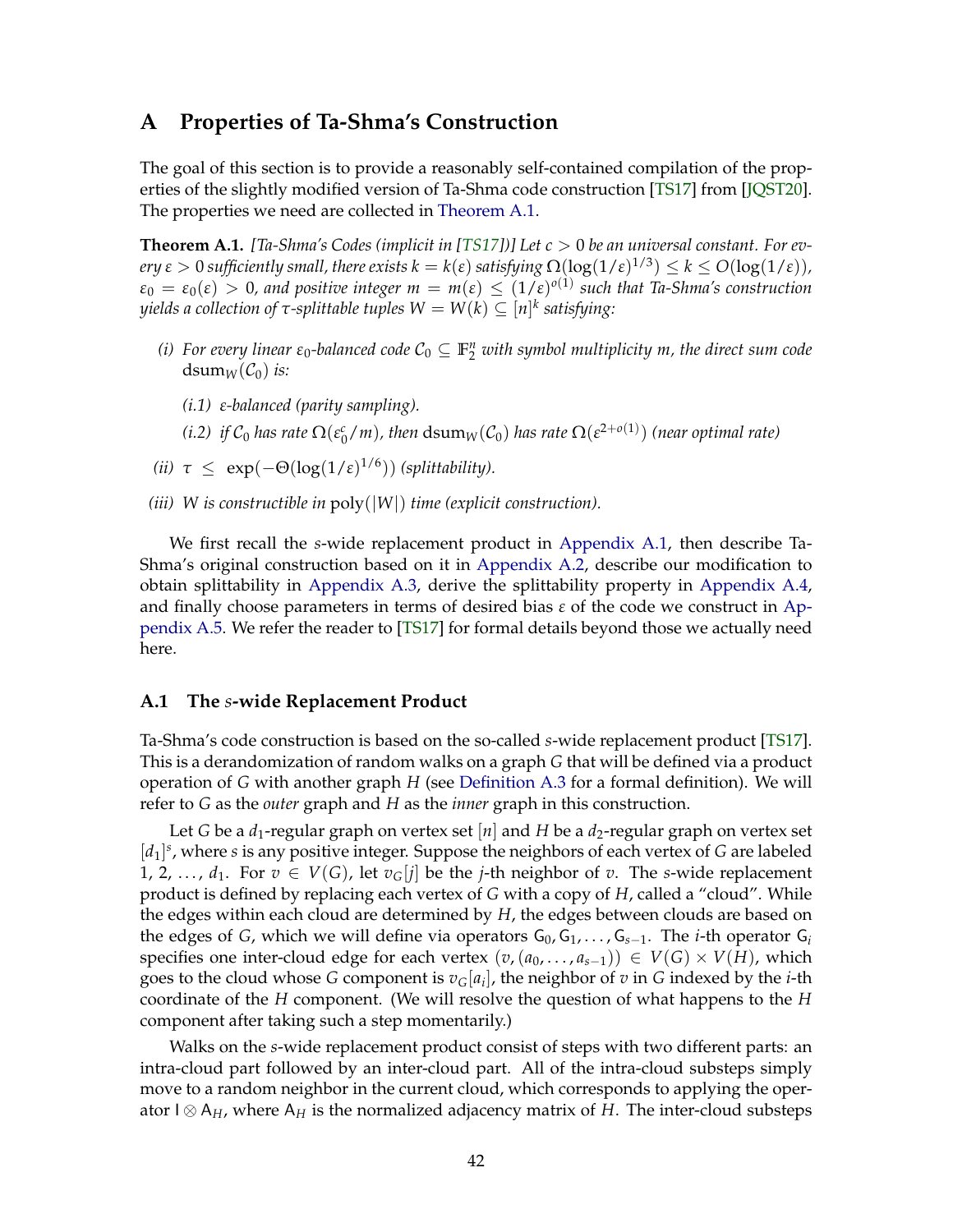<span id="page-44-0"></span>are all deterministic, with the first moving according to  $G_0$ , the second according to  $G_1$ , and so on, returning to  $G_0$  for step number  $s + 1$ . The operator for such a walk taking  $k - 1$ steps on the *s*-wide replacement product is

$$
\prod_{i=0}^{k-2} \mathsf{G}_{i \bmod s}(\mathsf{I} \otimes \mathsf{A}_H).
$$

Observe that a walk on the *s*-wide replacement product yields a walk on the outer graph *G* by recording the *G* component after each step of the walk. The number of (*k* − 1) step walks on the *s*-wide replacement product is

$$
|V(G)| \cdot |V(H)| \cdot d_2^{k-1} = n \cdot d_1^s \cdot d_2^{k-1},
$$

since a walk is completely determined by its intra-cloud steps. If  $d_2$  is much smaller than *d*<sub>1</sub> and *k* is large compared to *s*, this is less than  $nd_1^{k-1}$ , the number of  $(k − 1)$ -step walks on *G* itself. Thus the *s*-wide replacement product will be used to simulate random walks on *G* while requiring a reduced amount of randomness (of course this simulation is only possible under special conditions, namely, when we are uniformly distributed on each cloud).

To formally define the *s*-wide replacement product, we must consider the labeling of neighbors in *G* more carefully.

**Definition A.2** (Rotation Map). *Suppose G is a d*<sub>1</sub>-regular graph on [n]. For each  $v \in [n]$ *and*  $j \in [d_1]$ , let  $v_G[j]$  be the *j*-th neighbor of v in G. Based on the indexing of the neighbors *of each vertex, we define the rotation map*  $^9$  $^9$   $\rm rot_G\colon [n]\times[d_1]\to [n]\times[d_1]$  *such that for every*  $(v, j) \in [n] \times [d_1]$ 

$$
rot_G((v,j)) = (v',j') \Leftrightarrow v_G[j] = v' \text{ and } v'_G[j'] = v.
$$

*Furthermore, if there exists a bijection*  $\varphi$ :  $[d_1] \rightarrow [d_1]$  *such that for every*  $(v, j) \in [n] \times [d_1]$ *,* 

$$
rot_G((v,j)) = (v_G[j], \varphi(j)),
$$

*then we call* rot*<sup>G</sup>* locally invertible*.*

If *G* has a locally invertible rotation map, the cloud label after applying the rotation map only depends on the current cloud label, not the vertex of *G*. In the *s*-wide replacement product, this corresponds to the *H* component of the rotation map only depending on a vertex's *H* component, not its *G* component. We define the *s*-wide replacement product as described before, with the inter-cloud operator G*<sup>i</sup>* using the *i*-th coordinate of the *H* component, which is a value in  $[d_1]$ , to determine the inter-cloud step.

<span id="page-44-1"></span>**Definition A.3** (*s*-wide replacement product)**.** *Suppose we are given the following:*

- A d<sub>1</sub>-regular graph  $G = ([n'], E)$  together with a locally invertible rotation map  $\mathrm{rot}_G \colon [n'] \times$  $[d_1] \rightarrow [n'] \times [d_1].$
- *- A d*<sub>2</sub>*-regular graph*  $H = ([d_1]^s, E').$

<span id="page-44-2"></span><sup>&</sup>lt;sup>9</sup>This kind of map is denoted rotation map in the zig-zag terminology [\[RVW00\]](#page-42-11).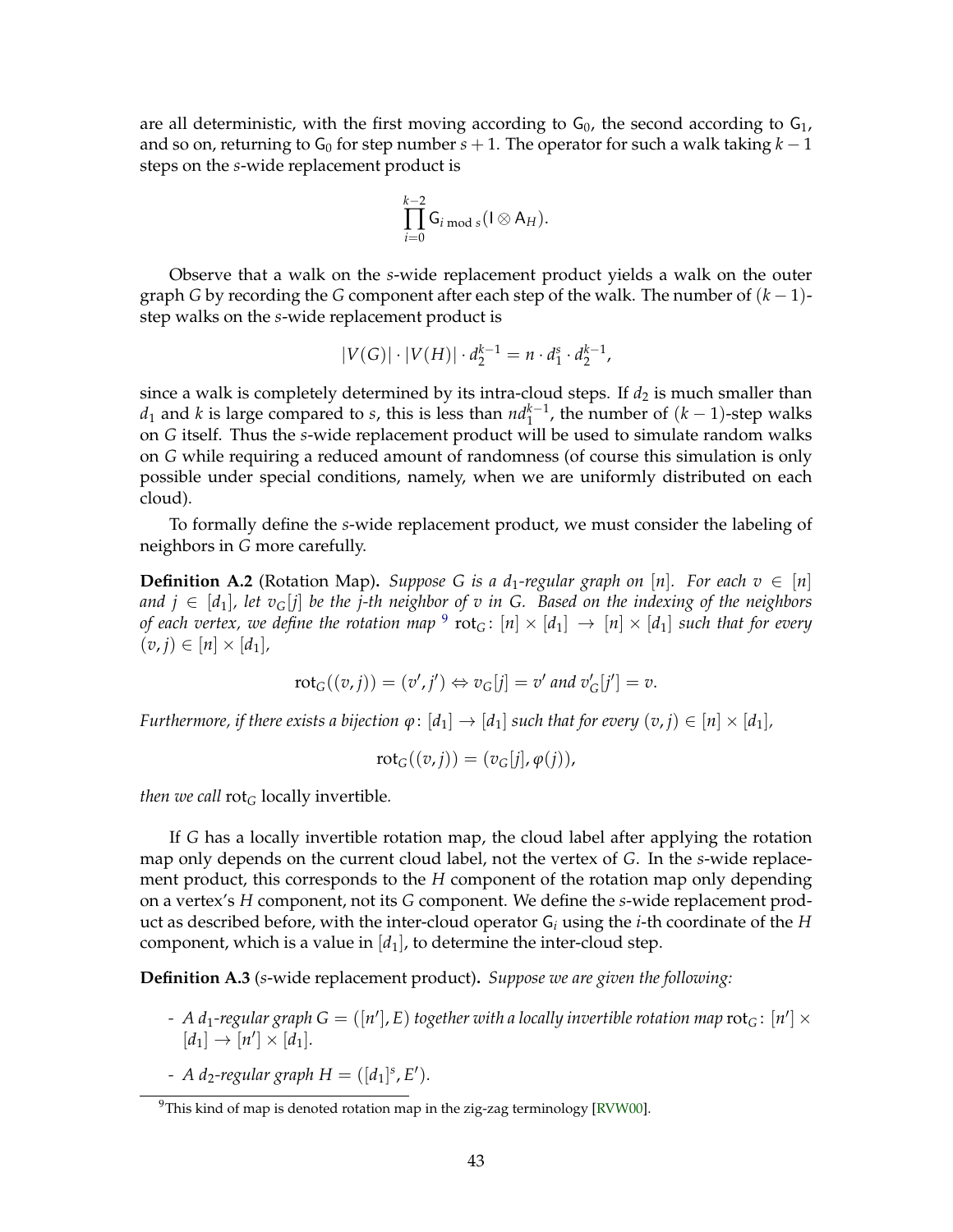*And we define:*

*- For i* ∈ {0, 1, . . . , *s* − 1}, we define Rot<sub>i</sub>:  $[n'] \times [d_1]^s$   $\rightarrow$   $[n'] \times [d_1]^s$  as, for every  $v \in [n']$ *and*  $(a_0, \ldots, a_{s-1}) \in [d_1]^s$ ,

$$
Rot_i((v, (a_0, ..., a_{s-1}))) := (v', (a_0, ..., a_{i-1}, a'_i, a_{i+1}, ..., a_{s-1})),
$$

 $where (v', a'_i) = rot_G(v, a_i).$ 

*- Denote by* G*<sup>i</sup> the operator realizing* Rot*<sup>i</sup> and let* A*<sup>H</sup> be the normalized random walk operator of H. Note that* G*<sup>i</sup> is a permutation operator corresponding to a product of transpositions.*

*Then k* − 1 *steps of the s-wide replacement product are given by the operator*

$$
\prod_{i=0}^{k-2} \mathsf{G}_{i \bmod s}(\mathsf{I} \otimes \mathsf{A}_H).
$$

Ta-Shma instantiates the *s*-wide replacement product with an outer graph *G* that is a Cayley graph, for which locally invertible rotation maps exist generically.

**Remark A.4.** Let R be a group and  $A \subseteq R$  where the set A is closed under inversion. For every *Cayley graph* Cay(*R*, *A*), the map  $\varphi$ : *A*  $\rightarrow$  *A* defined as  $\varphi$ (*g*) = *g*<sup>-1</sup> *gives rise to the locally invertible rotation map*

$$
rot_{Cay(R,A)}((r,a)) = (r \cdot a, a^{-1}),
$$

*for every*  $r \in R$ *, a*  $\in A$ *.* 



Figure 1: An example of the 1-wide replacement product with outer graph  $G = K_5$  and inner graph  $H = C_4$ . Vertices are labeled by their *H* components. Note that the rotation map is locally invertible, with  $\varphi(1) = 2$ ,  $\varphi(2) = 1$ ,  $\varphi(3) = 4$ , and  $\varphi(4) = 3$ .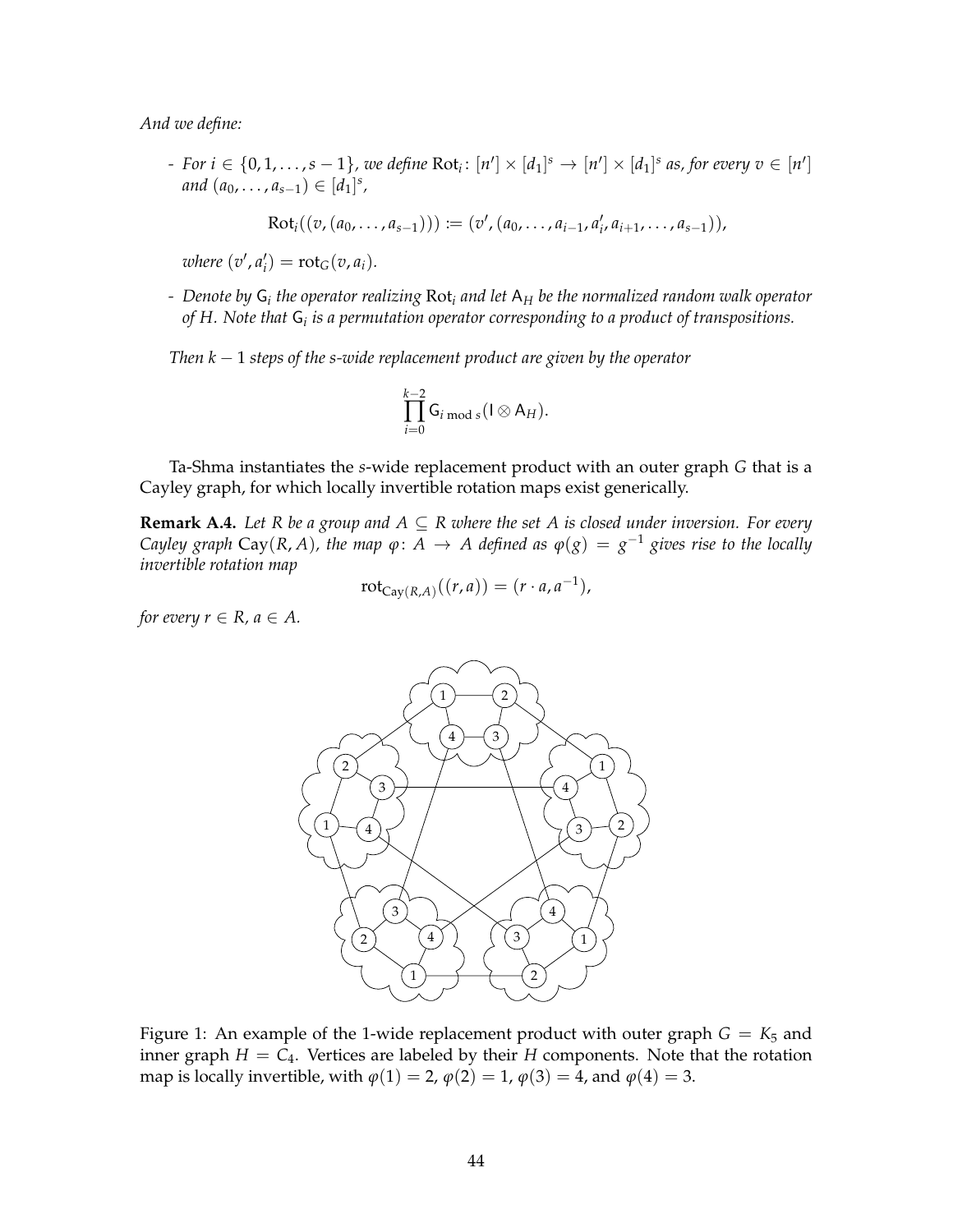#### <span id="page-46-2"></span><span id="page-46-0"></span>**A.2 The Construction**

Let  $n' = |V(G)|$ ,  $m = d_1^s = |V(H)|$  and  $n = n' \cdot m = |V(G) \times V(H)|$ . Ta-Shma's code construction works by starting with a constant bias code  $C'_0$  in  $\mathbb{F}_2^{n'}$  $n^{\prime\prime}$ , repeating each codeword  $m = d_1^s$  times to get a new  $\varepsilon_0$ -biased code  $C_0$  in  $\mathbb{F}_2^n$ , and boosting  $C_0$  to arbitrarily small bias using direct sum liftings. Recall that the direct sum lifting is based on a collection *W*(*k*) ⊆ [*n*]<sup>*k*</sup>, which Ta-Shma obtains using *k* − 1 steps of random walk on the *s*-wide replacement product of two regular expander graphs *G* and *H*. The graph *G* is on *n'* vertices and other parameters like degrees  $d_1$  and  $d_2$  of G and H respectively are chosen based on target code parameters.

To elaborate, every *k* − 1 length walk on the replacement product gives a sequence of *k* vertices in the replacement product graph, which can be seen as an element of  $[n]^k$ . This gives the collection  $W(k)$  with  $|W(k)| = n' \cdot d_1^s \cdot d_2^{k-1}$  which means the rate of lifted code is smaller than the rate of  $C'_0$  by a factor of  $d_1^s d_2^{k-1}$ . However, the collection  $W(k)$  is a parity sampler and this means that the bias decreases (or the distance increases) from that of  $C_0$ . The relationship between this decrease in bias and decrease in rate with some careful parameter choices allows Ta-Shma to obtain nearly optimal *ε*-balanced codes.

#### <span id="page-46-1"></span>**A.3 Tweaking the Construction**

Recall the first *s* steps in Ta-Shma's construction are given by the operator

$$
\mathsf{G}_{s-1}(\mathsf{I} \otimes \mathsf{A}_H)\mathsf{G}_{s-2}\cdots \mathsf{G}_1(\mathsf{I} \otimes \mathsf{A}_H)\mathsf{G}_0(\mathsf{I} \otimes \mathsf{A}_H).
$$

Naively decomposing the above operator into the product of operators  $\prod_{i=0}^{s-1} \mathsf{G}_i(\mathsf{I} \otimes \mathsf{A}_H)$  is not good enough to obtain the *splittability* property which would hold provided *σ*2(G*i*(I ⊗  $A_H$ )) was small for every *i* in  $\{0,\ldots,s-1\}$ . However, each  $G_i(1\otimes A_H)$  has  $|V(G)|$  singular values equal to 1 since  $G_i$  is an orthogonal operator and  $(\mathsf{I}\otimes \mathsf{A}_H)$  has  $|V(G)|$  singular values equal to 1. To avoid this issue we will tweak the construction to be the following product

$$
\prod_{i=0}^{s-1}(I\otimes A_H)G_i(I\otimes A_H).
$$

The operator  $(I \otimes A_H)G_i(I \otimes A_H)$  is exactly the walk operator of the zig-zag product  $G \textcircled{z} H$  of *G* and *H* with a rotation map given by the (rotation map) operator  $G_i$ . This tweaked construction is slightly simpler in the sense that  $G(2)$  *H* is an undirected graph. We know by the zig-zag analysis that  $(I \otimes A_H)G_i(I \otimes A_H)$  is expanding as long *G* and *H* are themselves expanders. More precisely, we have a bound that follows from [\[RVW00\]](#page-42-11).

<span id="page-46-3"></span>**Fact A.5.** *Let G be an outer graph and H be an inner graph used in the s-wide replacement product. For any integer*  $0 \le i \le s - 1$ *,* 

$$
\sigma_2((I\otimes A_H)G_i(I\otimes A_H))\leq \sigma_2(G)+2\cdot \sigma_2(H)+\sigma_2(H)^2.
$$

This bound will imply *splittability* as shown in [Appendix A.4.](#page-48-0) We will need to argue that this modification still preserves the correctness of the parity sampling and that it can be achieved with similar parameter trade-offs.

The formal definition of a length-*t* walk on this slightly modified construction is given below.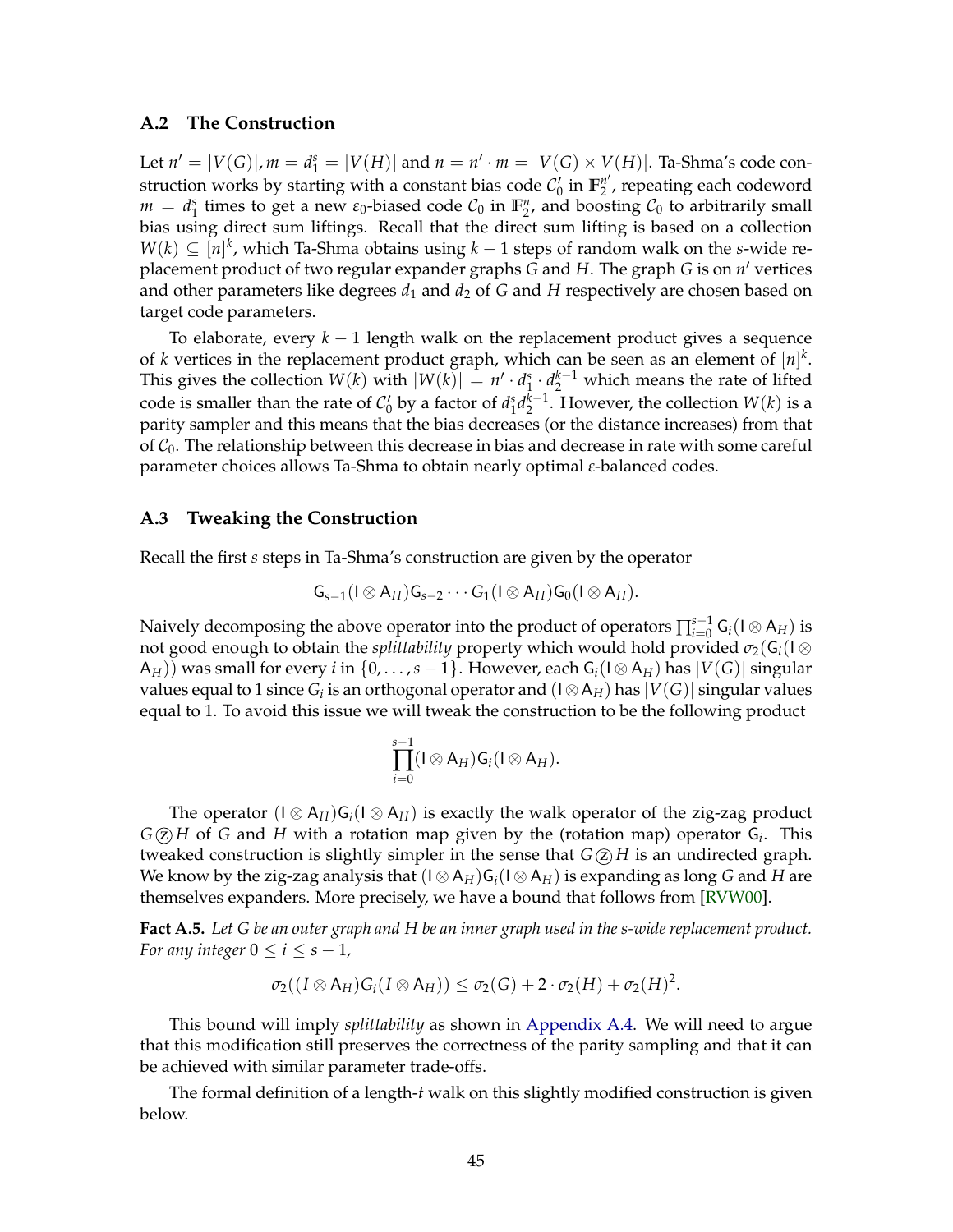<span id="page-47-1"></span>**Definition A.6.** Let  $k \in \mathbb{N}$ , G be a d<sub>1</sub>-regular graph and H be a d<sub>2</sub>-regular graph on d<sup>s</sup><sub>1</sub> ver*tices. Given a starting vertex*  $(v, u) \in V(G) \times V(H)$ , a  $(k - 1)$ -step walk on the tweaked s-wide  $f$  replacement product of G and H is a tuple  $((v_1,u_1),\ldots,(v_k,u_k))\in (V(G)\times V(H))^k$  such that

- *-*  $(v_1, u_1) = (v, u)$ , and
- *− for every*  $1 ≤ i < k$ , we have  $(v_i, u_i)$  adjacent to  $(v_{i+1}, u_{i+1})$  in  $(I ⊗ A_H)G_{(i-1) \bmod s}(I ⊗ I)$ A*H*)*.*

*Note that each*  $(\text{I} \otimes A_H)G_{(i-1) \text{ mod } s}(\text{I} \otimes A_H)$  *is a walk operator of a d*<sup>2</sup>-regular graph. *Therefore, the starting vertex*  $(v, u)$  *together with a degree sequence*  $(m_1, \ldots, m_k) \in [d_2^2]^{k-1}$  *uniquely defines*  $a (k-1)$ -step walk.

#### <span id="page-47-0"></span>**A.3.1 Parity Sampling**

We argue informally why parity sampling still holds with similar parameter trade-offs. In particular, we formalize a key result underlying parity sampling and, in [Appendix A.5,](#page-49-0) we compute the new trade-off between bias and rate in some regimes. In [Appendix A.1,](#page-43-1) the definition of the original *s*-wide replacement product as a purely graph theoretic operation was given. Now, we explain how Ta-Shma used this construction for parity sampling obtaining codes near the GV bound.

For a word  $z \in \mathbb{F}_2^{V(G)}$  $\frac{1}{2}$  in the base code, let P<sub>z</sub> be the diagonal matrix, whose rows and columns are indexed by  $V(G) \times V(H)$ , with  $(P_z)_{(v,u),(v,u)} = (-1)^{z_v}$ . Proving parity sampling requires analyzing the operator norm of the following product

$$
P_z \prod_{i=0}^{s-1} (I \otimes A_H) G_i P_z (I \otimes A_H), \qquad (5)
$$

.

when bias( $z$ )  $\leq \varepsilon_0$ . Let  $\mathbf{1} \in \mathbb{R}^{V(G)\times V(H)}$  be the all-ones vector, scaled to be of unit length under the  $\ell_2$  norm, and *W* be the collection of all  $(t - 1)$ -step walks on the tweaked *s*-wide replacement product. Ta-Shma showed (and it is not difficult to verify) that

bias 
$$
(dsum_W(z)) = \left| \left\langle \mathbf{1}, P_z \prod_{i=0}^{k-2} (I \otimes A_H) G_{i \bmod s} P_z (I \otimes A_H) \mathbf{1} \right\rangle \right|.
$$

The measure used in this inner product is the usual counting measure over  $\mathbb{R}^{V(G)\times V(H)}$ . From the previous equation, one readily deduces that

bias 
$$
(dsum_W(z)) \leq \sigma_1 \left( P_z \prod_{i=0}^{s-1} (I \otimes A_H) G_i P_z (I \otimes A_H) \right)^{\lfloor (k-1)/s \rfloor}
$$

The key technical result obtained by Ta-Shma is the following, which is used to analyze the bias reduction as a function of the total number walk steps  $k - 1$ . Here  $\theta$  is a parameter used in obtaining explicit Ramanujan graphs.

<span id="page-47-2"></span>**Fact A.7** (Theorem 24 abridged [\[TS17\]](#page-42-1)). If H is a Cayley graph on  $\mathbb{F}_2^{\text{slog}d_1}$  $\frac{\log u_1}{2}$  and  $\varepsilon_0 + 2 \cdot \theta + 2 \cdot$  $\sigma_2(G) \leq \sigma_2(H)^2$ , then

$$
\left\|\prod_{i=0}^{s-1} P_z G_i (I \otimes A_H)\right\|_{op} \leq \sigma_2(H)^s + s \cdot \sigma_2(H)^{s-1} + s^2 \cdot \sigma_2(H)^{s-3},
$$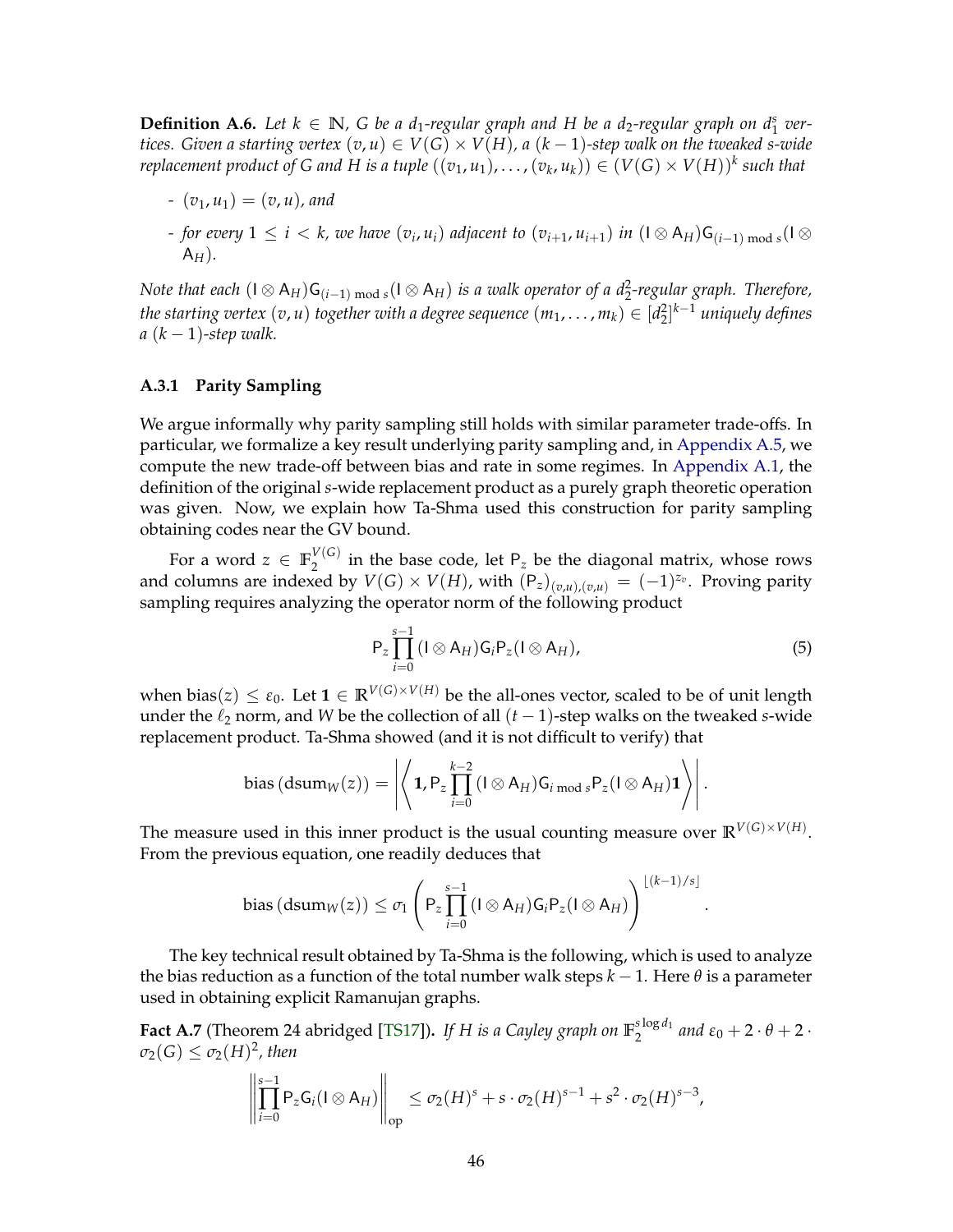$\mathcal{W}$  where  $\mathsf{P}_z\in\mathbb{R}^{(V(G)\times V(H))\times (V(G)\times V(H))}$  is the sign operator of a  $\varepsilon_0$  biased word  $z\in\mathbb{F}_2^{V(G)}$ 2 *defined as a diagonal matrix with*  $(P_z)_{(v,u),(v,u)} = (-1)^{z_v}$  *for every*  $(v,u) \in V(G) \times V(H)$ *.* 

We reduce the analysis of Ta-Shma's tweaked construction to an analog of [Fact A.7.](#page-47-2) In doing so, we only lose one extra step as shown below.

<span id="page-48-2"></span>**Corollary A.8.** If  $H^2$  is a Cayley graph on  $\mathbb{F}_2^{\text{s log } d_1}$  $\frac{\log a_1}{2}$  and  $\varepsilon_0 + 2 \cdot \theta + 2 \cdot \sigma_2(G) \leq \sigma_2(H)^4$ , then

$$
\left\| \prod_{i=0}^{s-1} (I \otimes A_H) P_z G_i (I \otimes A_H) \right\|_{op} \leq \sigma_2 (H^2)^{s-1} + (s-1) \cdot \sigma_2 (H^2)^{s-2} + (s-1)^2 \cdot \sigma_2 (H^2)^{s-4},
$$

*where*  $\mathsf{P}_z$  *is the sign operator of an*  $\varepsilon_0$ *-biased word*  $z \in \mathbb{F}_2^{V(G)}$  $\int_{2}^{V(G)}$  as in [Fact A.7.](#page-47-2)

*Proof.* We have

$$
\left\| \prod_{i=0}^{s-1} (I \otimes A_H) P_z G_i (I \otimes A_H) \right\|_{op} \leq \| (I \otimes A_H) \|_{op} \left\| \prod_{i=1}^{s-1} P_z G_i (I \otimes A_H^2) \right\|_{op} \| P_z G_0 (I \otimes A_H) \|_{op}
$$
  

$$
\leq \left\| \prod_{i=1}^{s-1} P_z G_i (I \otimes A_H^2) \right\|_{op}
$$
  

$$
\leq \sigma_2 (H^2)^{s-1} + (s-1) \cdot \sigma_2 (H^2)^{s-2} + (s-1)^2 \cdot \sigma_2 (H^2)^{s-4},
$$

where the last inequality follows from [Fact A.7.](#page-47-2)

**Remark A.9.** *We know that in the modified construction H*<sup>2</sup> *is a Cayley graph since H is a Cayley graph.*

 $\blacksquare$ 

#### <span id="page-48-0"></span>**A.4 Splittability**

In this subsection, we focus on the splittability parameters arising out of the construction described above. The collection  $W(k) \subseteq [n]^k$  is obtained from taking  $k-1$  step walks on *s*-wide replacement as described above, which is  $d_2^2$ -regular. Recall from [Definition 3.9](#page-11-1) that  $\mathsf{w}$ e need to show  $\sigma_2(\mathsf{S}_{W[a,t],W[t+1,b]}) \leq \tau$  for all  $1 \leq a < t < b \leq k$ , where,

$$
\left(S_{W[a,t],W[t+1,b]}\right)_{(i_a,\dots,i_t),(i_{t+1},\dots,i_b)} := \frac{\mathbf{1}[(i_a,\dots,i_t,i_{t+1},\dots,i_b) \in W[a,b]]}{d_2^{2(b-s)}}
$$

<span id="page-48-1"></span>**Lemma A.10.** *Let*  $1 \le a < t < b \le k$ . Suppose G is a  $d_1$ -regular outer graph on vertex set [*n*] *with walk operator G<sup>t</sup> used at step s of a walk on the s-wide replacement product and H is a d*2*-regular inner graph on vertex set* [*m*] *with normalized random walk operator* A*H. Then there are orderings of the rows and columns of the representations of* S*W*[*a*,*t*],*W*[*t*+1,*b*] *and* A*<sup>H</sup> as matrices such that*

$$
\mathsf{S}_{W[a,t],W[t+1,b]} = ((I \otimes \mathsf{A}_H)G_t(I \otimes \mathsf{A}_H)) \otimes \mathsf{J}/d_2^{2(b-t-1)},
$$

 $\mathbf{w}$ *here*  $\mathbf{J} \in \mathbb{R}^{[d_2]^{2(t-a)} \times [d_2]^{2(b-t-1)}}$  is the all ones matrix.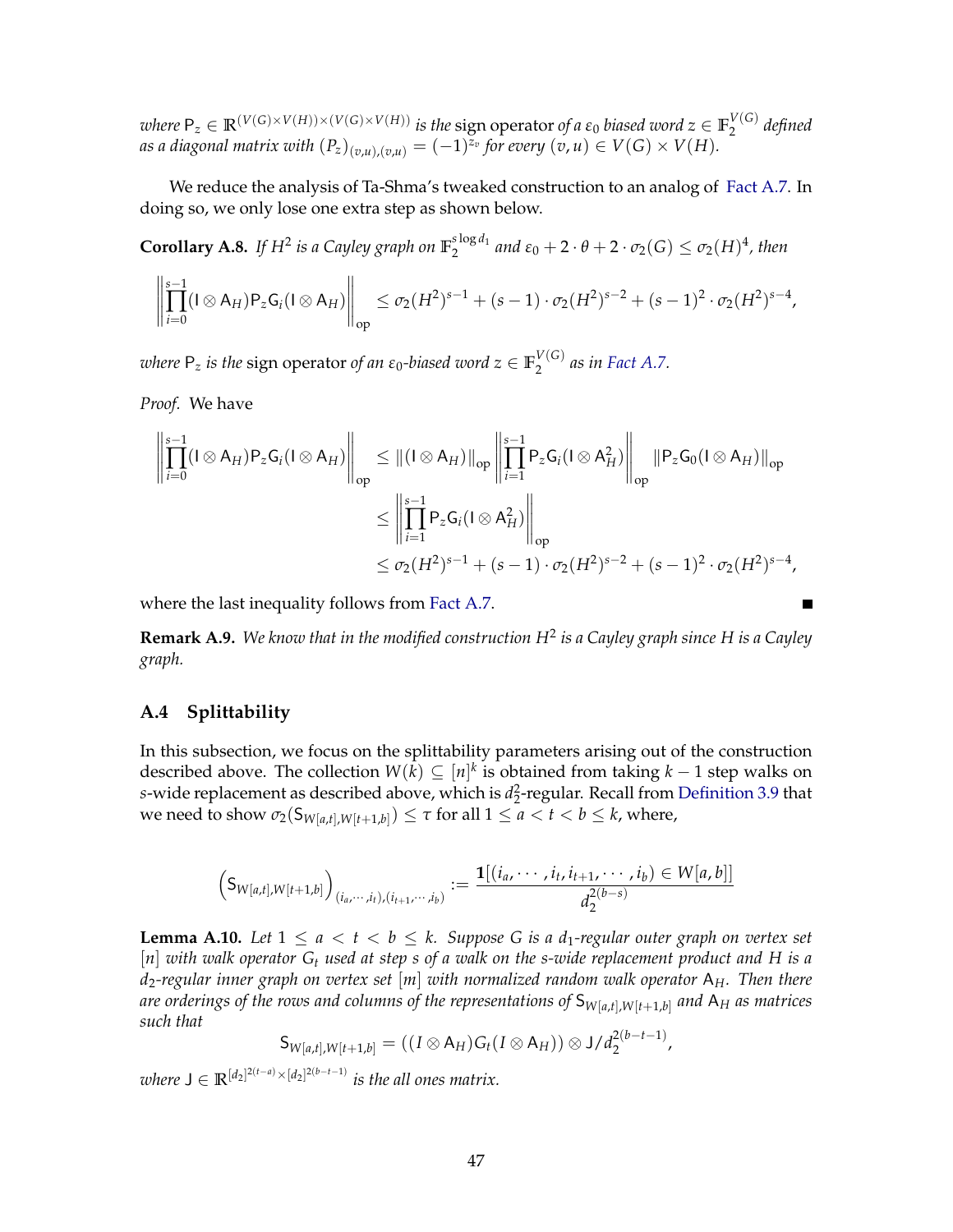*Proof.* Partition the set of walks  $W[a, t]$  into the sets  $W_{1,1}, \ldots, W_{n',m}$ , where  $w \in W_{i,j}$  if the last vertex of the walk  $i_t = (v_t, u_t)$  satisfies  $v_t = i$  and  $u_t = j$ . Similarly, partition  $W[t + 1, b]$ into the sets  $W'_{1,1}, \ldots, W'_{n',m}$ , where  $(i_{t+1}, \cdots, i_b) \in W'_{i,j}$  if the first vertex of the walk  $i_{t+1} =$  $(v_{t+1}, u_{t+1})$  satisfies  $v_{t+1} = i$  and  $u_{t+1} = j$ . Note that  $|W_{i,j}| = d_2^{2(t-a)}$  $\int_{2}^{2(t-a)}$  and  $\left|W'_{i,j}\right|$  $= d_2^{2(b-t-1)}$ 2 for all  $(i, j) \in [n'] \times [m]$ , since there are  $d_2^2$  choices for each step of the walk.

Now order the rows of the matrix  $\mathsf{S}_{W[a,t],W[t+1,b]}$  so that all of the rows corresponding to walks in  $W_{1,1}$  appear first, followed by those for walks in  $W_{1,2}$ , and so on in lexicographic order of the indices (*i*, *j*) of *Wi*,*<sup>j</sup>* , with an arbitrary order within each set. Do a similar re-ordering of the columns for the sets  $W'_{1,1}, \ldots, W'_{n',m}$ . Observe that

$$
\left(S_{W[a,t],W[t+1,b]}\right)_{(i_a,\cdots,i_t),(i_{t+1},\cdots,i_b)} = \frac{\mathbf{1}_{(i_a,\cdots,i_t,i_{t+1},\cdots,i_b)\in W[a,b]}}{d_2^{2(b-t)}} \n= \frac{d_2^2 \cdot (\text{weight of transition from } i_t \text{ to } i_{t+1} \text{ in } (I \otimes A_H)G_t(I \otimes A_H))}{d_2^{2(b-t)}},
$$

which only depends on the adjacency of the last vertex of  $(i_a, \dots, i_t)$  and the first vertex of  $(i_{t+1}, \dots, i_b)$ . If the vertices  $i_t = (v_t, u_t)$  and  $i_{t+1} = (v_{t+1}, u_{t+1})$  are adjacent, then

$$
\left(\mathsf{S}_{W[a,t],W[t+1,b]}\right)_{(i_a,\cdots,i_t),(i_{t+1},\cdots,i_b)} = \left((I \otimes A_H)G_t(I \otimes A_H)\right)_{(v_t,u_t),(v_{t+1},u_{t+1})}/d_2^{2(b-t-1)},
$$

for every  $(i_a, \dots, i_t) \in W[a, t]$  and  $(i_{t+1}, \dots, i_b) \in W[t+1, b]$ ; and otherwise  $(S_{W[a,t],W[t+1,b]})$  $(i_a, \dots, i_t)$ ,  $(i_{t+1}, \dots, i_b)$  = 0. Since the walks in the rows and columns are sorted according to their last and first vertices, respectively, the matrix  $\mathsf{S}_{W[a,t],W[t+1,b]}$  exactly matches the tensor product  $((I \otimes {\mathsf{A}}_H) \mathsf{G}_t(I \otimes {\mathsf{A}}_H)) \otimes \mathsf{J} / d_2^{2(b-t-1)}$  $2^{(\nu - \nu + 1)}$ . ۰

<span id="page-49-1"></span>**Corollary A.11.** Let  $1 \le a < t < b \le k$ . Suppose G is a d<sub>1</sub>-regular outer graph with walk *operator*  $G_t$  *used at step t of a walk on the s-wide replacement product and H is a d<sub>2</sub>-regular inner graph with normalized random walk operator* A*H. Then*

$$
\sigma_2(S_{W[a,t],W[t+1,b]})=\sigma_2((I\otimes A_H)G_t(I\otimes A_H)).
$$

*Proof.* Using [Lemma A.10](#page-48-1) and the fact that

$$
\sigma_2(((I\otimes A_H)G_t(I\otimes A_H))\otimes J/d_2^{2(b-t-1)})=\sigma_2((I\otimes A_H)G_t(I\otimes A_H)),
$$

the result follows.

**Remark A.12.** *[Corollary A.11](#page-49-1) is what causes the splittability argument to break down for Ta-Shma's original construction, as*  $\sigma_2(G_t(I \otimes A_H)) = 1$ .

#### <span id="page-49-0"></span>**A.5 Parameter Choices**

In this section, we choose parameters to finally obtain [Theorem A.1,](#page-43-2) for which we must argue about bias, rate and splittability.

A graph is said to be an (*n*, *d*, *λ*)-graph provided it has *n* vertices, is *d*-regular, and has second largest singular value of its normalized adjacency matrix at most *λ*.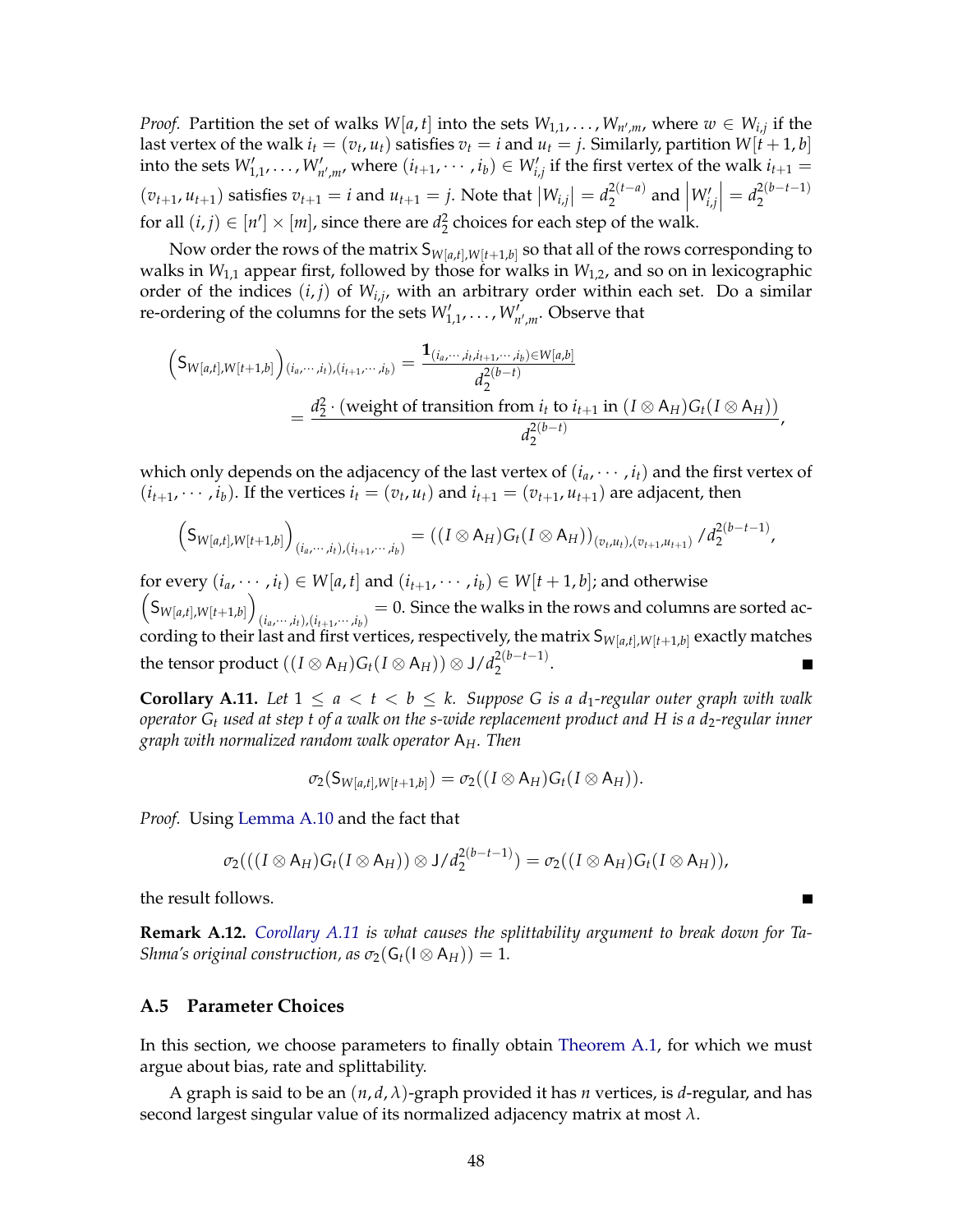<span id="page-50-0"></span>**Notation A.13.** *We use the following notation for the graphs G and H used in the s-wide replacement product.*

- *- The outer graph G will be an*  $(n'', d_1, \lambda_1)$ *-graph.*
- *- The inner graph H will be a* (*d s* 1 , *d*2, *λ*2)*-graph.*

*The parameters n'',*  $d_1$ ,  $d_2$ ,  $\lambda_1$ ,  $\lambda_2$  and s are yet to be chosen.

We are given the dimension *D* of the desired code and its bias  $\varepsilon \in (0,1/2)$ . We set a parameter  $\alpha \leq 1/128$  such that (for convenience)  $1/\alpha$  is a power of 2 and

<span id="page-50-1"></span>
$$
\frac{\alpha^5}{4\log_2(1/\alpha)} \ge \frac{1}{\log_2(1/\varepsilon)}.\tag{6}
$$

By replacing  $\log_2(1/\alpha)$  with its upper bound  $1/\alpha$ , we observe that  $\alpha = \Theta(1/\log_2(1/\epsilon)^{1/6})$ satisfies this bound, and so we choose  $s = \Theta(\log_2(1/\epsilon)^{1/6})$ .

**The inner graph** *H***.** The choice of *H* is same as Ta-Shma's choice. More precisely, we set  $s = 1/\alpha$  and  $d_2 = s^{4s}$ . We obtain a Cayley graph  $H = \text{Cay}(\mathbb{F}_2^{4s\log_2(d_2)})$  $\binom{48}{2}$   $\binom{42}{2}$ , A) such that H is an  $(n_2 = d_2^{4s}, d_2, \lambda_2)$  graph where  $\lambda_2 = b_2/$ √  $\overline{d_2}$  and  $b_2 = 4s \log_2(d_2)$ . (The set of generators, *A*, comes from a small bias code derived from a construction of Alon et al. [\[AGHP92\]](#page-39-7).)

**The base code**  $C_0$ . This is dealt with in detail in [Section 5.](#page-31-0) We choose  $\varepsilon_0 = 1/d_2^2$  and use [Corollary 6.2](#page-37-1) to obtain a code  $C'_0$  in  $\mathbb{F}_2^{n'}$  $\frac{n'}{2}$  that is *ε*<sub>0</sub>-biased and has a blocklength  $\Omega(D/\varepsilon_0^c)$ for some constant *c*. Call this blocklength of  $C'_0$  to be *n'*. Next we replicate the codewords  $m = d_1^s$  times to get code  $C_0$  in  $\mathbb{F}_2^n$  with the same bias but a rate that is worse by a factor of *m*. In the proofs below, we only use properties of  $C_0$  that is of multiplicity *m*, has rate  $\Omega(\varepsilon_0^c)/m$  and has bias  $\varepsilon_0$ , as specified in [Theorem A.1.](#page-43-2)

**The outer graph** *G***.** Set  $d_1 = d_2^4$  so that  $n_2 = d_1^s$  as required by the *s*-wide replacement product. We apply Ta-Shma's explicit Ramanujan graph lemma (Lemma 2.10 in [\[TS17\]](#page-42-1)) with parameters *n'*,  $d_1$  and  $\theta$  to obtain an  $(n''$ ,  $d_1$ ,  $\lambda_1$ ) Ramanujan graph *G* with  $\lambda_1 \leq 2\sqrt{2}/\sqrt{d_1}$  and *n*<sup>*n*</sup>  $\in$   $[(1 - \theta)n', n']$  or  $n'' \in$   $[(1 - \theta)2n', 2n']$ . Here,  $\theta$  is an error parameter that we set as  $θ = λ<sub>2</sub><sup>4</sup>/6$  (this choice of  $θ$  differs from Ta-Shma). Because we can construct words with block length 2n' (if needed) by duplicating each codeword, we may assume w.l.o.g. that  $n''$  is close to  $n'$  and  $(n' - n'') \leq \theta n' \leq 2\theta n''$ . See [\[TS17\]](#page-42-1) for a more formal description of this graph.

Note that  $\lambda_1 \leq \lambda_2^4/6$  since  $\lambda_1 \leq 3/\sqrt{d_1} = 3/d_2^2 = 3 \cdot \lambda_2^4/b_2^4 \leq \lambda_2^4/6$ . Hence,  $\varepsilon_0 + 2\theta +$  $2\lambda_1 \leq \lambda_2^4$ , as needed to apply [Corollary A.8.](#page-48-2)

**The walk length.** Set the walk length  $k - 1$  to be the smallest integer such that

$$
(\lambda_2^2)^{(1-5\alpha)(1-\alpha)(k-1)} \leq \varepsilon.
$$

This will imply using Ta-Shma's analysis that the bias of the final code is at most *ε* as shown later.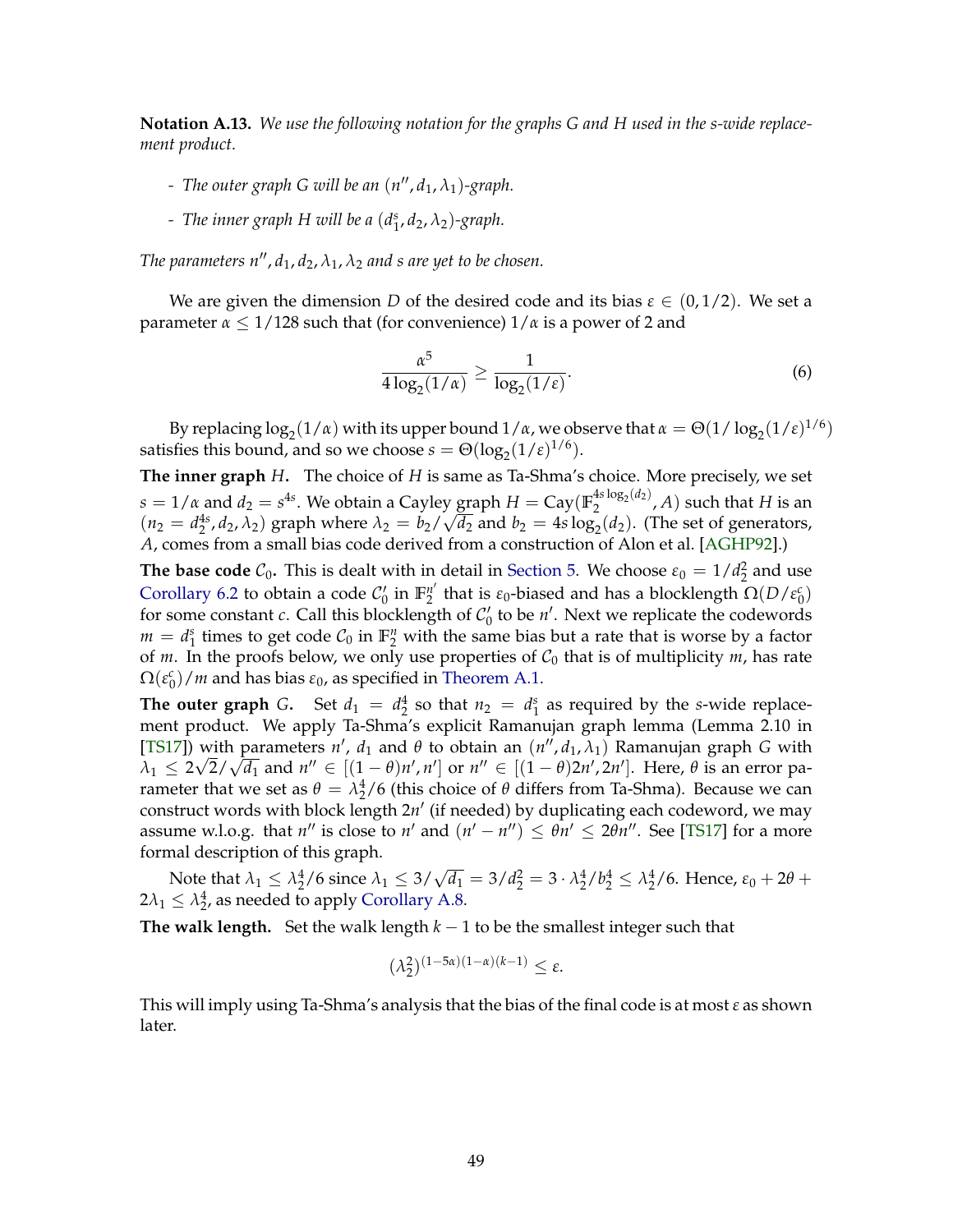$$
s = 1/\alpha, \quad s = \Theta(\log(1/\epsilon)^{1/6}), \text{ so that } \frac{\alpha^3}{4\log_2(1/\alpha)} \ge \frac{1}{\log_2(1/\epsilon)}
$$
  
\n
$$
H: (n_2, d_2, \lambda_2), \quad n_2 = d_1^s, \quad d_2 = s^{4s}, \quad \lambda_2 = \frac{b_2}{\sqrt{d_2}}, \quad b_2 = 4s \log d_2
$$
  
\n
$$
C'_0: \text{bias } \epsilon_0 = 1/d_2^2, \quad \text{blocklength } n' = O(D/\epsilon_0^c)
$$
  
\n
$$
C_0: \text{bias } \epsilon_0 = 1/d_2^2, \quad \text{multiplicity } m = d_1^s, \quad \text{blocklength } n = O(mD/\epsilon_0^c)
$$
  
\n
$$
G: (n'', d_1, \lambda_1), \quad n'' \approx n' = O(D/\epsilon_0^c), \quad d_1 = d_2^4, \quad \lambda_1 \le \frac{2\sqrt{2}}{d_1}
$$
  
\n
$$
k: \text{ smallest integer such that } (\lambda_2^2)^{(1-5\alpha)(1-\alpha)(k-1)} \le \epsilon
$$

*Proof of [Theorem A.1.](#page-43-2)* We will prove it in the following claims. We denote by  $W(k) \subseteq [n]^k$ the collection of walks on the *s*-wide replacement product obtained above, and we denote by C the final code obtained by doing the direct sum operation on  $\mathcal{C}_0$  using the collection of tuples *W*(*k*). The explicitness of *W*(*k*) follows from Ta-Shma's construction since all the objects used in the construction have explicit constructions.

<span id="page-51-0"></span>Next, the multiplicity  $m = d_1^s = d_2^{4s} = s^{16s^2} = 2^{16s^2 \log s} \le (2^{s^6})^{o(1)} = (1/\epsilon)^{o(1)}$ . **Claim A.14.** *We have*  $k - 1 \ge s/\alpha = s^2$ , and that  $k - 1 \le 2s^5$ , so that

$$
\Theta(\log(1/\varepsilon)^{1/3}) \le k \le \Theta(\log(1/\varepsilon))
$$

*Proof.* Using  $d_2 = s^{4s}$  and [Eq. \(6\),](#page-50-1) we have

$$
\left(\frac{1}{\lambda_2^2}\right)^{(1-5\alpha)(1-\alpha)s/\alpha} \le \left(\frac{1}{\lambda_2^2}\right)^{s/\alpha} = \left(\frac{d_2}{b_2^2}\right)^{s/\alpha} \le (d_2)^{s/\alpha} = s^{4s^2/\alpha}
$$

$$
= 2^{4s^2 \log_2(s)/\alpha} = 2^{4\log_2(1/\alpha)/\alpha^3} \le 2^{\log_2(1/\varepsilon)} = \frac{1}{\varepsilon}.
$$

Hence,  $\varepsilon \geq (\lambda_2^2)^{(1-5\alpha)(1-\alpha)s/\alpha}$  and thus  $k-1$  must be at least  $s/\alpha$ .

In the other direction, we show that  $(\lambda_2^2)^{(1-5\alpha)(1-\alpha)2s^5} \leq \varepsilon$ , which will imply  $k \leq$  $\Theta(s^5) \Rightarrow k \leq \Theta(s^6) = \Theta(\log(1/\varepsilon)).$ 

$$
(\lambda_2^2)^{(1-5\alpha)(1-\alpha)2s^5} \leq \left(\frac{b_2^2}{d_2}\right)^{s^5} \leq \left(\frac{1}{s^{3s}}\right)^{s^5} = 2^{-\Theta(s^6 \log s)} \leq 2^{-\Theta(s^6)} = 2^{-\log(1/\epsilon)} \leq \epsilon
$$

<span id="page-51-1"></span>**Remark A.15.** By the minimality of k, we have  $(\lambda_2^2)^{(1-5\alpha)(1-\alpha)(k-2)} \geq \varepsilon$ . Since  $1/(k-1) \leq \alpha$ , *we get*  $(λ<sub>2</sub><sup>2</sup>)(1-5α)(1-α)<sup>2</sup>(k-1) ≥ ε$ *. This will be useful in rate computation.* 

**Claim A.16.** *The code* C *is ε-balanced.*

*Proof.* Using [Corollary A.8,](#page-48-2) we have that the final bias

$$
b := \left(\sigma_2(H^2)^{s-1} + (s-1)\cdot \sigma_2(H^2)^{s-2} + (s-1)^2\cdot \sigma_2(H^2)^{s-4}\right)^{\lfloor (k-1)/s \rfloor}
$$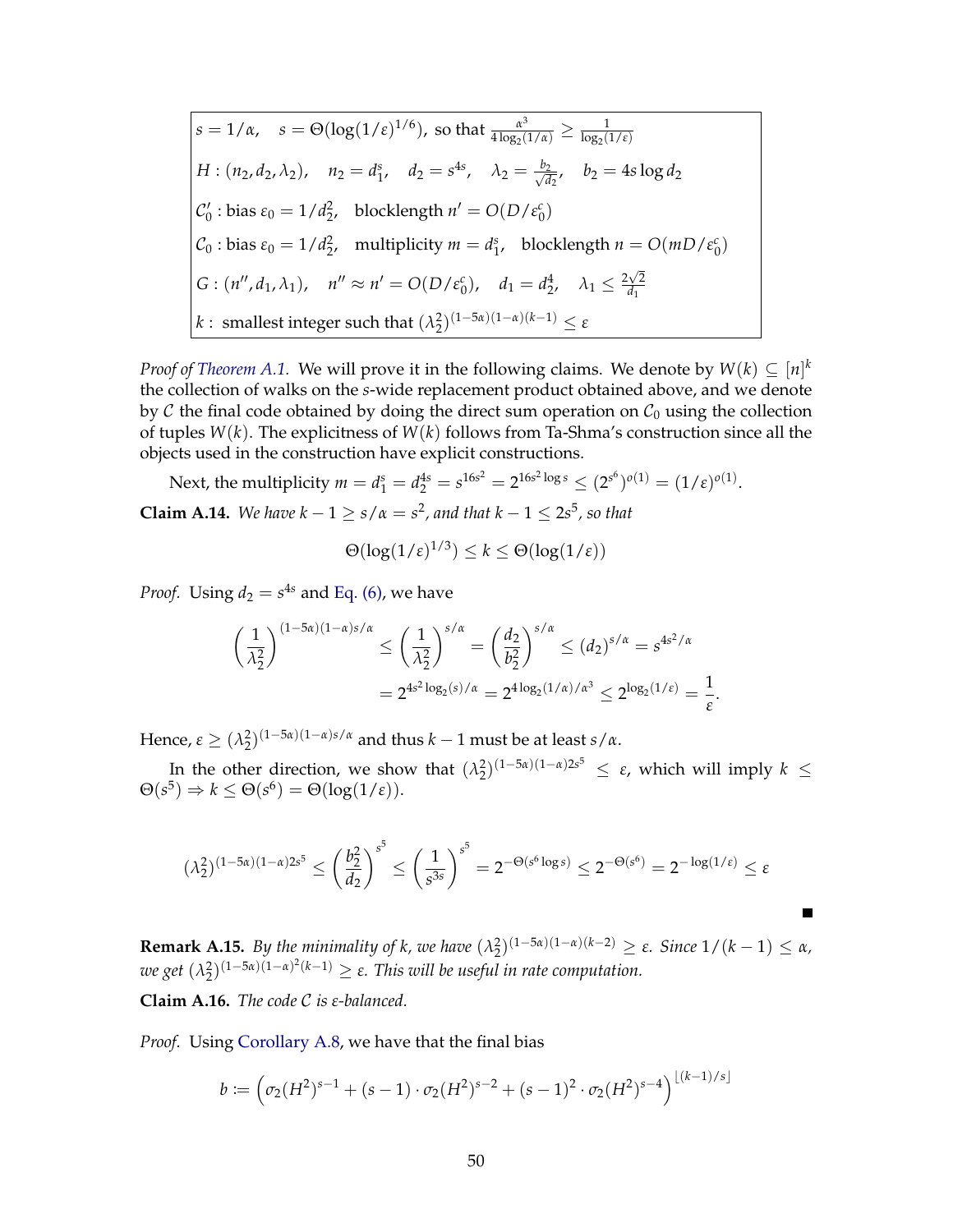is bounded by

$$
b \le (3(s-1)^2 \sigma_2(H^2)^{s-4})^{((k-1)/s)-1}
$$
 (Using  $\sigma_2(H^2) \le 1/3s^2$ )  
\n
$$
\le ((\sigma_2(H^2)^{s-5})^{(k-1-s)/s}
$$
  
\n
$$
= \sigma_2(H^2)^{(1-5/s)(1-s/(k-1))(k-1)}
$$
  
\n
$$
\le \sigma_2(H^2)^{(1-5\alpha)(1-\alpha)(k-1)}
$$
  
\n
$$
= (\lambda_2^2)^{(1-5\alpha)(1-\alpha)(k-1)} \le \varepsilon,
$$

where the last inequality follows from  $s = 1/\alpha$  and  $k - 1 \ge s/\alpha$ , the latter from [Claim A.14.](#page-51-0)

 $\blacksquare$ 

 $\blacksquare$ 

**Claim A.17.** C has rate  $\Omega(\varepsilon^{2+28\cdot\alpha})$ .

*Proof.* The support size is the number of walks of length *k* on the *s*-wide replacement product of *G* and *H* (each step of the walk has  $d_2^2$  options), which is

$$
|V(G)||V(H)|d_2^{2(k-1)} = n'' \cdot d_1^s \cdot d_2^{2(k-1)} = n'' \cdot d_2^{2(k-1)+4s} \le n' \cdot d_2^{2(k-1)+4s}
$$
  
=  $\Theta\left(\frac{D}{\varepsilon_0^c} \cdot d_2^{2(k-1)+4s}\right)$   
=  $\Theta\left(D \cdot (d_2^2)^{k-1+2s+c}\right)$   
=  $O\left(D \cdot (d_2^2)^{(1+3\alpha)(k-1)}\right),$ 

where the penultimate equality follows from the assumption that  $\varepsilon_0$  is a constant.

Note that  $d_2^{\alpha} = d_2^{1/s} = s^4 \ge b_2$  since  $b_2 = 4s \log_2(d_2) = 16s^2 \log_2(s) \le s^4$  . Thus,

$$
d_2^{1-2\alpha} = \frac{d_2}{d_2^{2\alpha}} \le \frac{d_2}{b_2^2} = \frac{1}{\sigma_2(H^2)}.
$$

We obtain

$$
(d_2^2)^{(k-1)} \le \left(\frac{1}{\sigma_2(H^2)}\right)^{\frac{2(k-1)}{1-2\alpha}}
$$
  
 
$$
\le \left(\frac{1}{\epsilon}\right)^{\frac{2(1-2\alpha)(1-\alpha)^2}{(1-2\alpha)(1-\alpha)^2}}
$$
 (Using Remark A.15)  
 
$$
\le \left(\frac{1}{\epsilon}\right)^{2(1+10\alpha)}
$$

which implies a block length of

$$
O\left(D \cdot (d_2^2)^{(1+3\alpha)(k-1)}\right) = O\left(D\left(\frac{1}{\varepsilon}\right)^{2(1+10\alpha)(1+3\alpha)}\right) = O\left(D\left(\frac{1}{\varepsilon}\right)^{2(1+14\alpha)}\right).
$$

**Claim A.18.** *W*(*k*) *is τ-splittable for*  $\tau \leq 2^{-\Theta(\log(1/\epsilon)^{1/6})}$ *.*